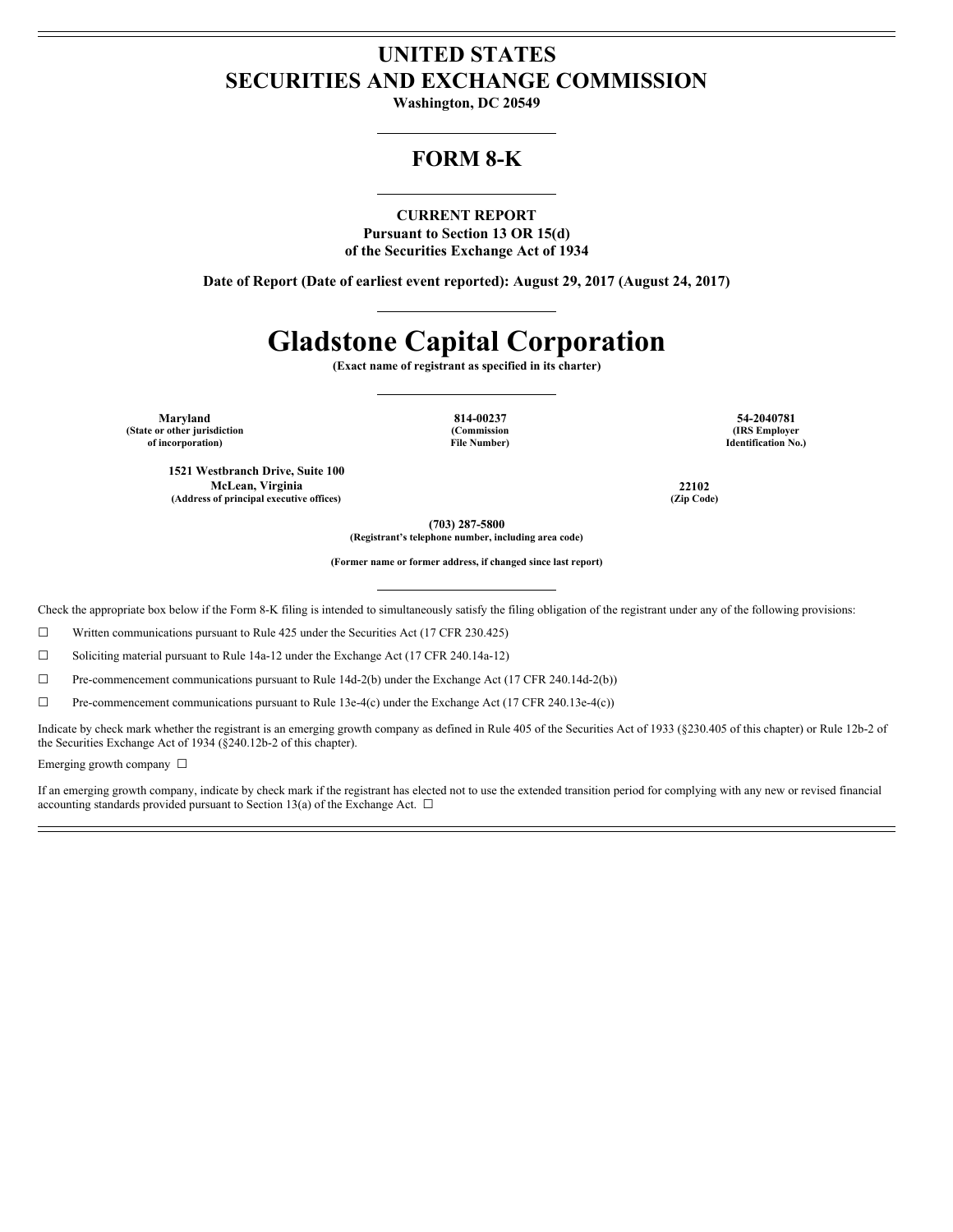### **Item 1.01. Entry into a Material Definitive Agreement.**

On August 24, 2017 Gladstone Capital Corporation (the "Company"), through its wholly-owned subsidiary Gladstone Business Loan, LLC, entered into Amendment No. 3 (the "Amendment") to its Fifth Amended and Restated Credit Agreement, with KeyBank National Association ("KeyBank"), as administrative agent, swingline lender, managing agent and lead arranger, Gladstone Management Corporation, the Company's Adviser, as servicer, and certain other lenders party thereto (together with the Amendment, the "Credit Facility").

Primarily, the Amendment adjusts the calculation of the borrowing base of the Credit Facility and clarifies the application of excess concentrations. The Amendment also, among other items, increases the excess concentration limits for PIK loans and updates the commitment amounts for the Lenders. As of August 23, 2017, prior to the closing of the Amendment, \$76.5 million of borrowings were outstanding under the Credit Facility.

The foregoing summary of the Amendment is not complete and is qualified in its entirety by reference to the Amendment, which is filed as Exhibit 10.1 to this Current Report on Form 8-K and incorporated by reference into this Item 1.01.

# Item 2.03. Creation of a Direct Financial Obligation or an Obligation under an Off-Balance Sheet Arrangement of a Registrant.

The information set forth under Item 1.01 is hereby incorporated by reference into this Item 2.03.

#### **Item 9.01. Financial Statements and Exhibits**

(c) Exhibits

#### **Exhibit No. Description**

10.1 Amendment No. 3 to Fifth Amended and Restated Credit Agreement, dated as of August 24, 2017, by and among Gladstone Business Loan, LLC, as Borrower, Gladstone Management Corporation, as Servicer, Keybank National Association, as administrative agent, swingline lender, managing agent and lead arranger and certain other lenders party thereto.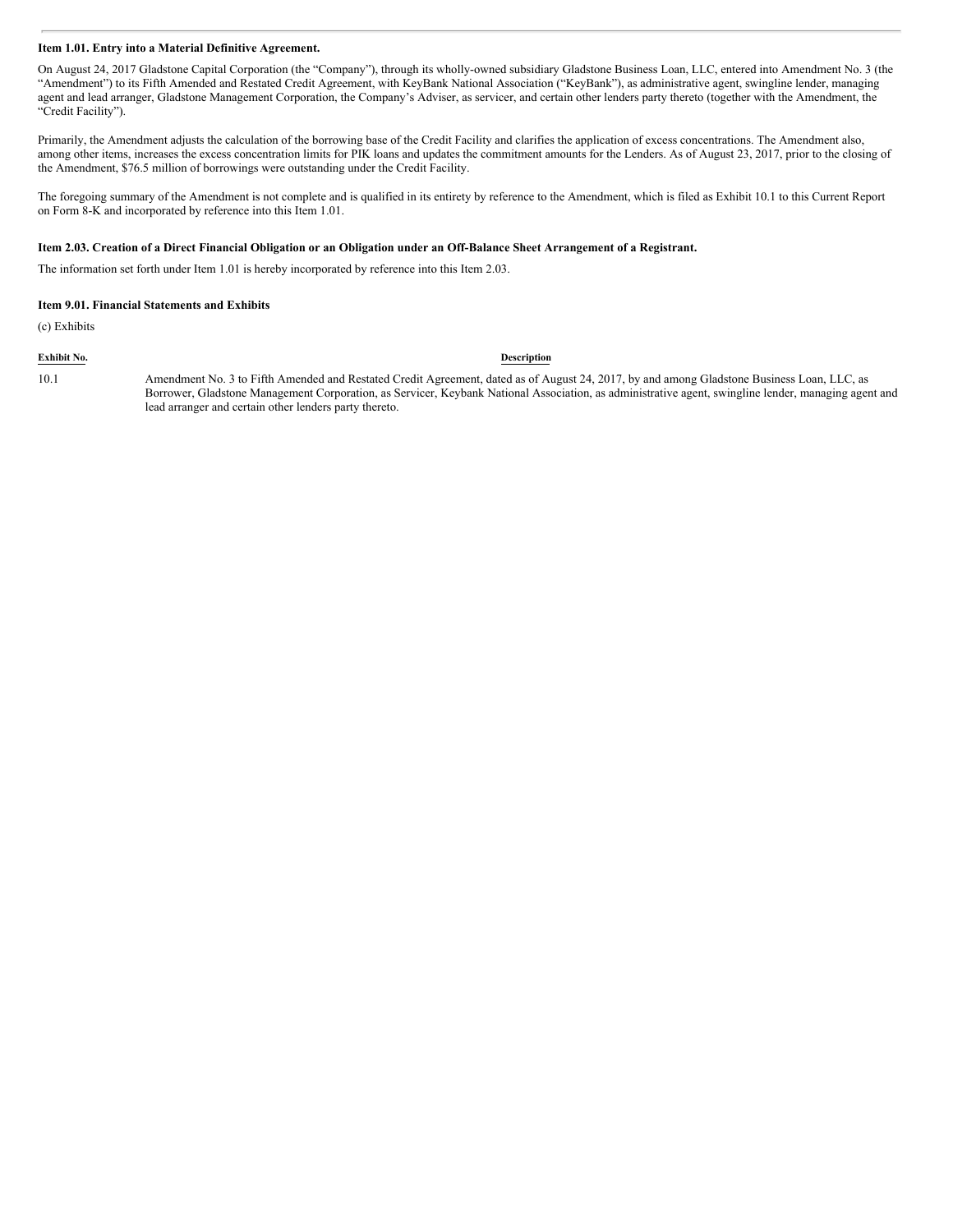# **SIGNATURES**

Pursuant to the requirements of the Securities Exchange Act of 1934, the registrant has duly caused this report to be signed on its behalf by the undersigned hereunto duly authorized.

# Dated: August 29, 2017 GLADSTONE CAPITAL CORPORATION

By: /s/ Nicole Schaltenbrand

Nicole Schaltenbrand Chief Financial Officer & Treasurer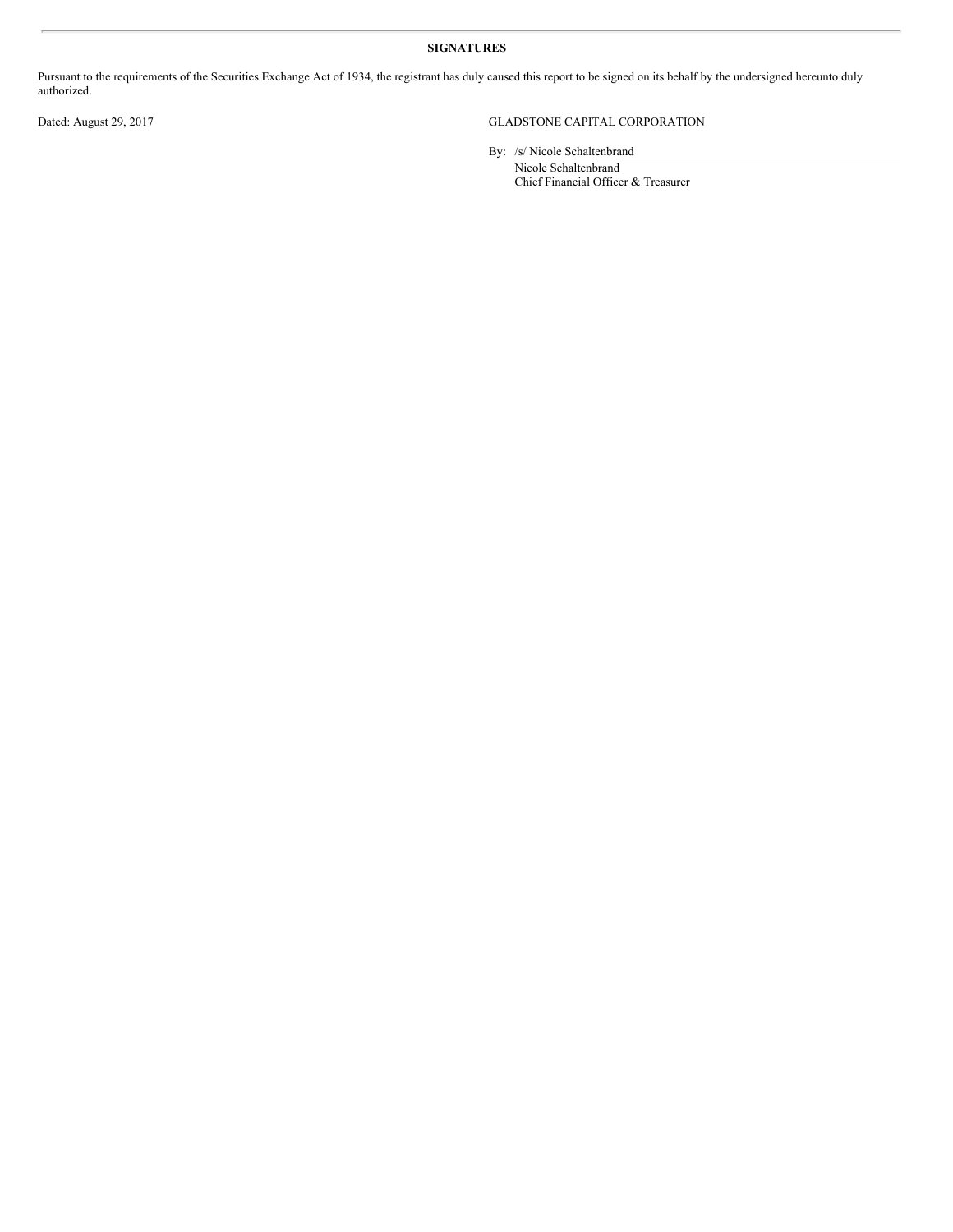# **EXHIBIT INDEX**

# **Exhibit No. Description**

10.1 Amendment No. 3 to Fifth Amended and Restated Credit Agreement, dated as of August 24, 2017, by and among Gladstone Business Loan, LLC, as Borrower, Gladstone Management Corporation, as Servicer, Keybank National Association, as administrative agent, swingline lender, managing agent and lead arranger and certain other lenders party thereto.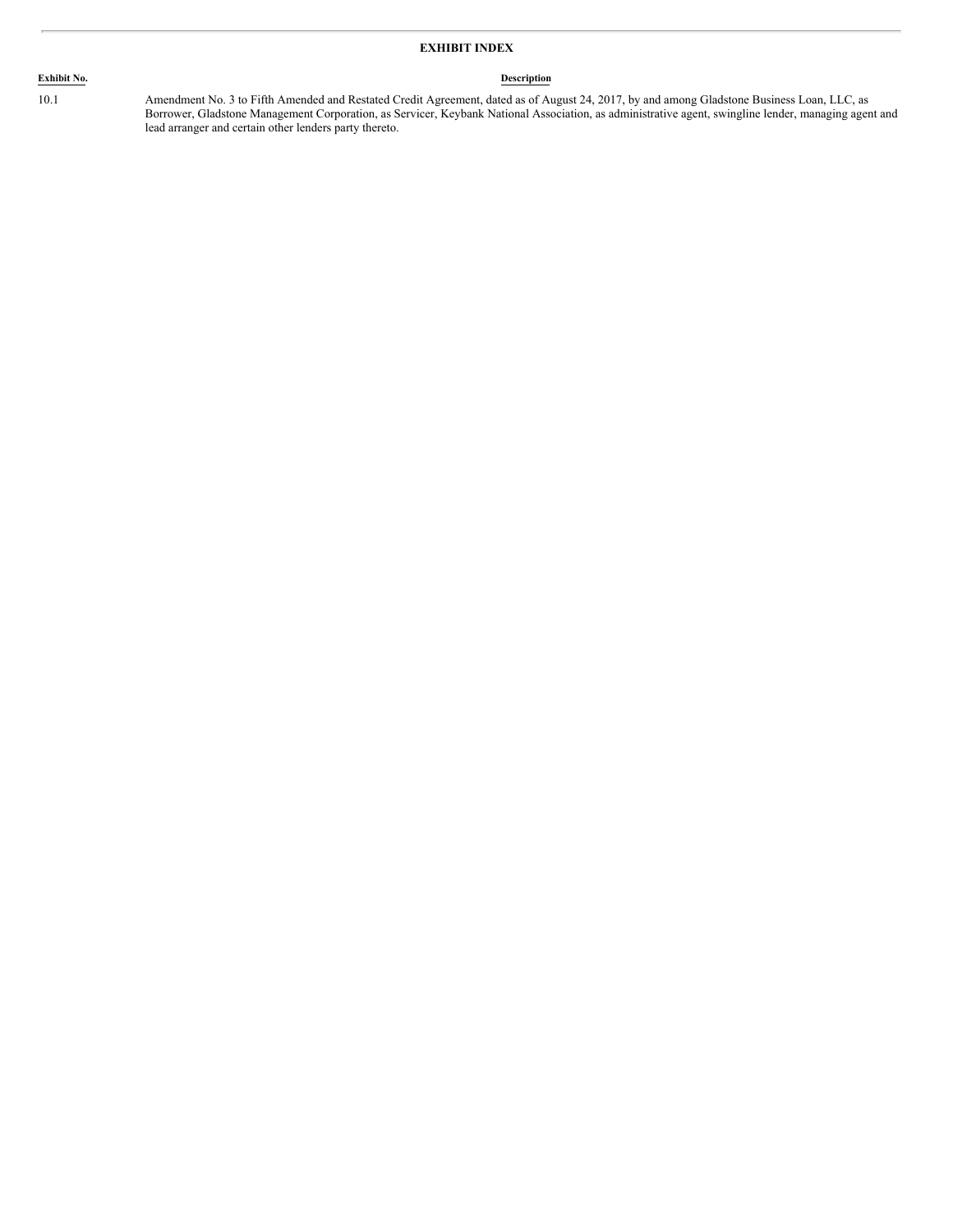#### AMENDMENT NO. 3 TO FIFTH AMENDED AND RESTATED CREDIT AGREEMENT

THIS AMENDMENT NO. 3 TO FIFTH AMENDED AND RESTATED CREDIT AGREEMENT (this "Amendment") dated as of August 24, 2017, is entered into among GLADSTONE BUSINESS LOAN, LLC, as Borrower (the "Borrower"), GLADSTONE MANAGEMENT CORPORATION, as Servicer (the "Servicer"), KEYBANK NATIONAL ASSOCIATION ("KeyBank"), ALOSTAR BANK OF COMMERCE, ING CAPITAL LLC, FIRST NATIONAL BANK OF PENNSYLVANIA (as successor in interest to Newbridge Bank), SANTANDER BANK, N.A., and CHEMICAL BANK (as successor in interest to Talmer Bank and Trust), as Lenders (collectively, the "Lenders") and as Managing Agents (in such capacity, collectively the "Managing Agents") and KeyBank, as Administrative Agent (in such capacity, the "Administrative Agent"). Capitalized terms used but not otherwise defined herein shall have the meanings ascribed thereto in the "Credit Agreement" referred to below.

### PRELIMINARY STATEMENTS

A. Reference is made to that certain Fifth Amended and Restated Credit Agreement dated as of May 1, 2015 by and among the Borrower, the Servicer, the Lenders, the Managing Agents and the Administrative Agent (as amended, modified, supplemented or otherwise modified prior to the date hereof, the "Credit Agreement").

B. The parties hereto have agreed to amend certain provisions of the Credit Agreement upon the terms and conditions set forth herein.

NOW, THEREFORE, in consideration of the premises set forth above, and other good and valuable consideration the receipt and sufficiency of which is hereby acknowledged, the parties hereto agree as follows:

SECTION 1. Amendments to the Credit Agreement Upon satisfaction of the conditions precedent set forth in Section 3 hereof, the Credit Agreement is hereby amended, as shown in the conformed copy thereof attached hereto as Exhibit A.

SECTION 2. Representations and Warranties. The Borrower and the Servicer each hereby represents and warrants to each of the other parties hereto, that:

(a) this Amendment constitutes its legal, valid and binding obligation, enforceable against it in accordance with its terms; and

(b) on the date hereof, before and after giving effect to this Amendment, other than as amended or waived pursuant to this Amendment, no Early Termination Event or Unmatured Termination Event has occurred and is continuing.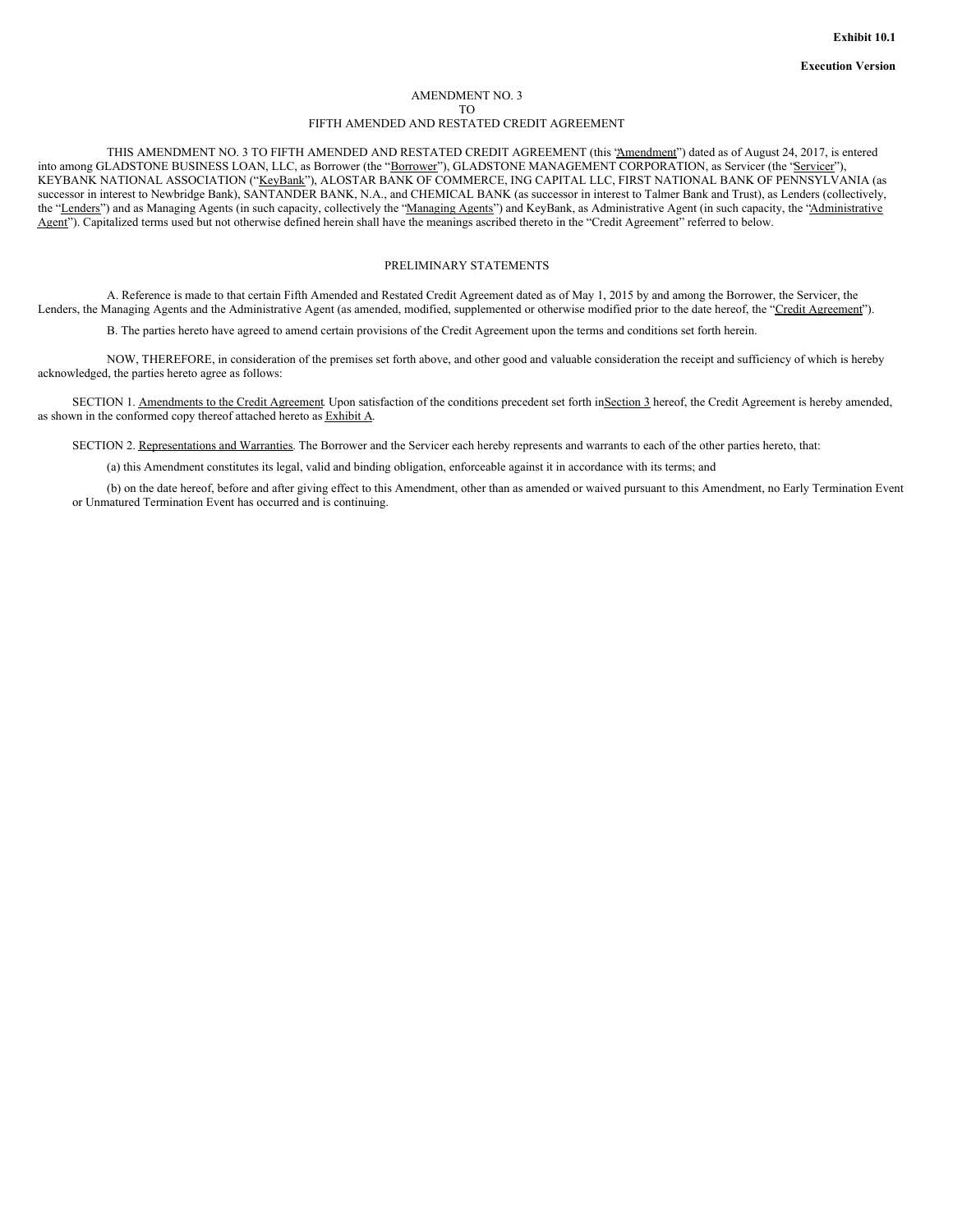SECTION 3. Conditions Precedent. This Amendment shall become effective on the first Business Day (the *Effective Date*") on which the Administrative Agent or its counsel has received counterpart signature pages of this Amendment, executed by each of the parties hereto.

#### SECTION 4. Reference to and Effect on the Transaction Documents.

(a) Upon the effectiveness of this Amendment, (i) each reference in the Credit Agreement to "this Credit Agreement", "this Agreement", "hereunder", "hereof", "herein" or words of like import shall mean and be a reference to the Credit Agreement as amended or otherwise modified hereby, and (ii) each reference to the Credit Agreement in any other Transaction Document or any other document, instrument or agreement executed and/or delivered in connection therewith, shall mean and be a reference to the Credit Agreement as amended or otherwise modified hereby.

(b) Except as specifically amended, terminated or otherwise modified above, the terms and conditions of the Credit Agreement, of all other Transaction Documents and any other documents, instruments and agreements executed and/or delivered in connection therewith, shall remain in full force and effect and are hereby ratified and confirmed.

(c) The execution, delivery and effectiveness of this Amendment shall not operate as a waiver of any right, power or remedy of the Administrative Agent, any Managing Agent or any Lender under the Credit Agreement or any other Transaction Document or any other document, instrument or agreement executed in connection therewith, nor constitute a waiver of any provision contained therein, in each case except as specifically set forth herein.

SECTION 5. Execution in Counterparts. This Amendment may be executed in any number of counterparts and by different parties hereto in separate counterparts, each of which when so executed and delivered shall be deemed to be an original and all of which taken together shall constitute but one and the same instrument. Delivery of an executed counterpart of a signature page to this Amendment by telecopier shall be effective as delivery of a manually executed counterpart of this Amendment.

SECTION 6. Governing Law. This Amendment shall be governed by and construed in accordance with the laws of the State of New York.

SECTION 7. Headings. Section headings in this Amendment are included herein for convenience of reference only and shall not constitute a part of this Amendment for any other purpose.

SECTION 8. Fees and Expenses. The Borrower hereby confirms its agreement to pay on demand all reasonable costs and expenses of the Administrative Agent, Managing Agents or Lenders in connection with the preparation, execution and delivery of this Amendment and any of the other instruments, documents and agreements to be executed and/or delivered in connection herewith, including, without limitation, the reasonable fees and out-of-pocket expenses of counsel to the Administrative Agent, Managing Agents or Lenders with respect thereto.

 $\overline{2}$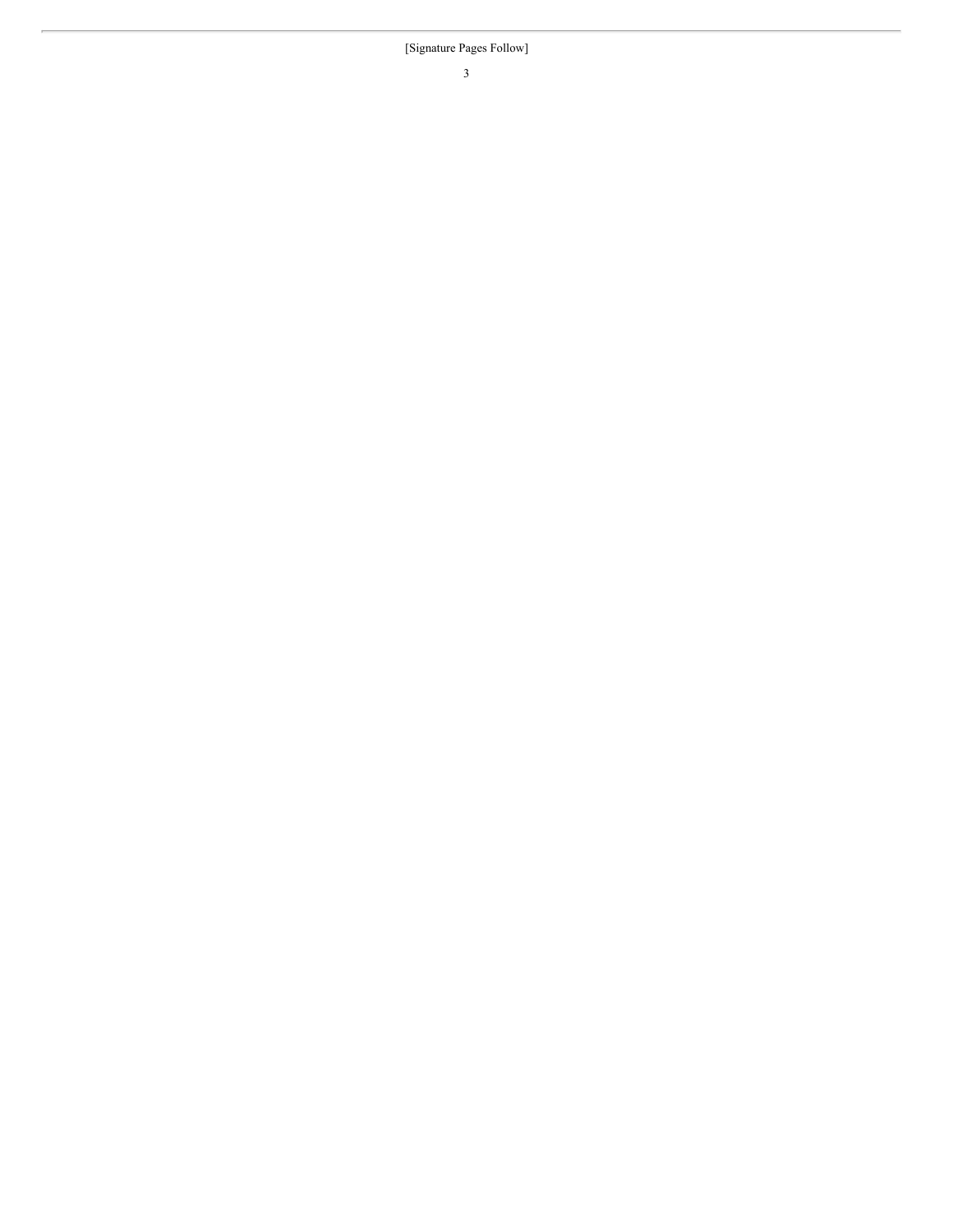IN WITNESS WHEREOF, the parties hereto have caused this Amendment to be duly executed by their respective officers as of the date first above written.

# GLADSTONE BUSINESS LOAN, LLC

By: /s/ Bob Marcotte Name: Bob Marcotte<br>Title: President President

GLADSTONE MANAGEMENT CORPORATION

By: /s/ David Gladstone Name: David Gladstone<br>Title: CEO CEO

Signature Page to Amendment No. 3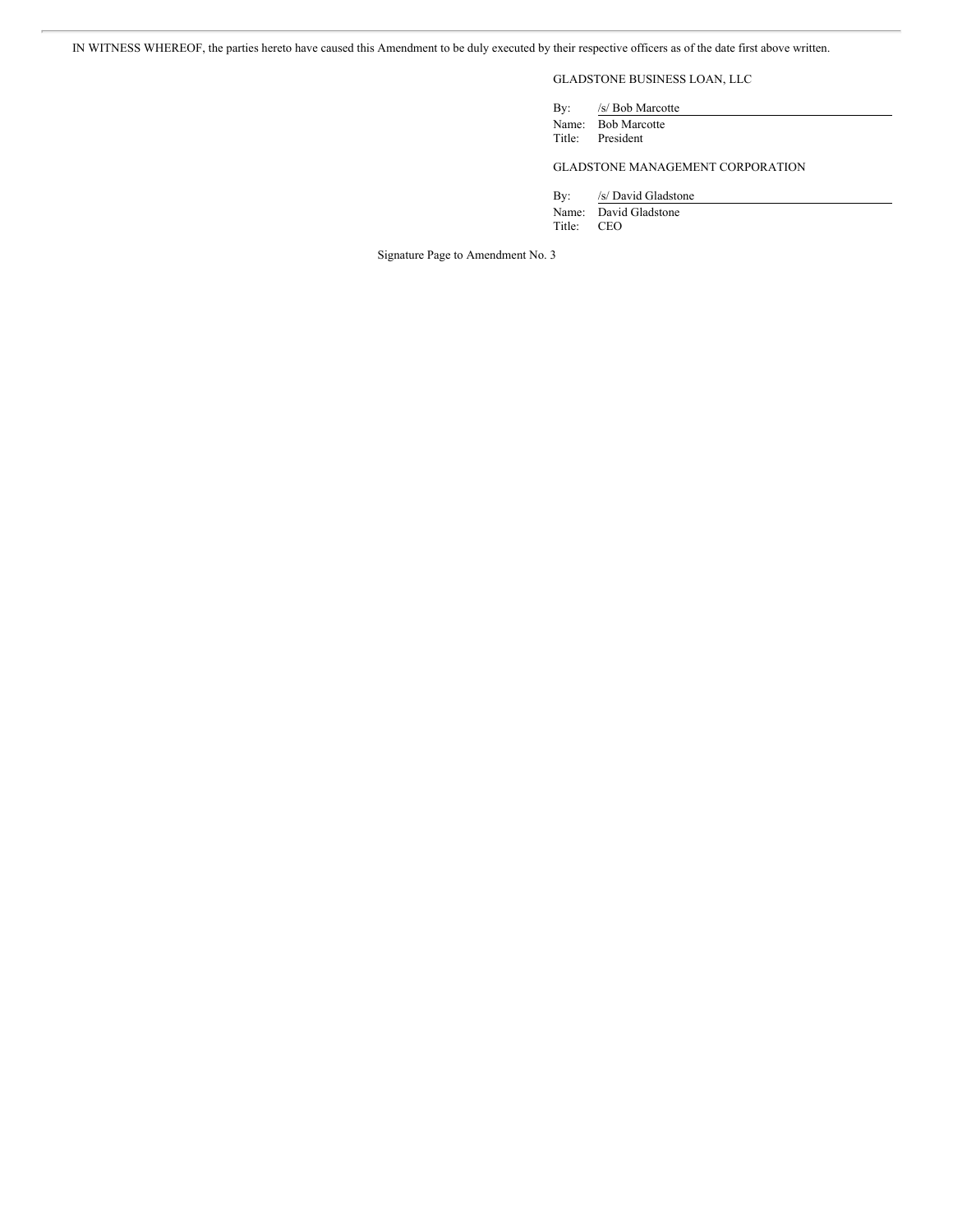KEYBANK NATIONAL ASSOCIATION, as Administrative Agent

By: /s/ Richard Andersen Name: Richard Andersen

Title: Designated Signer

KEYBANK NATIONAL ASSOCIATION, as a Lender and a Managing Agent

By: /s/ Richard Andersen

Name: Richard Andersen<br>Title: Designated Signer

Designated Signer

Signature Page to Amendment No. 3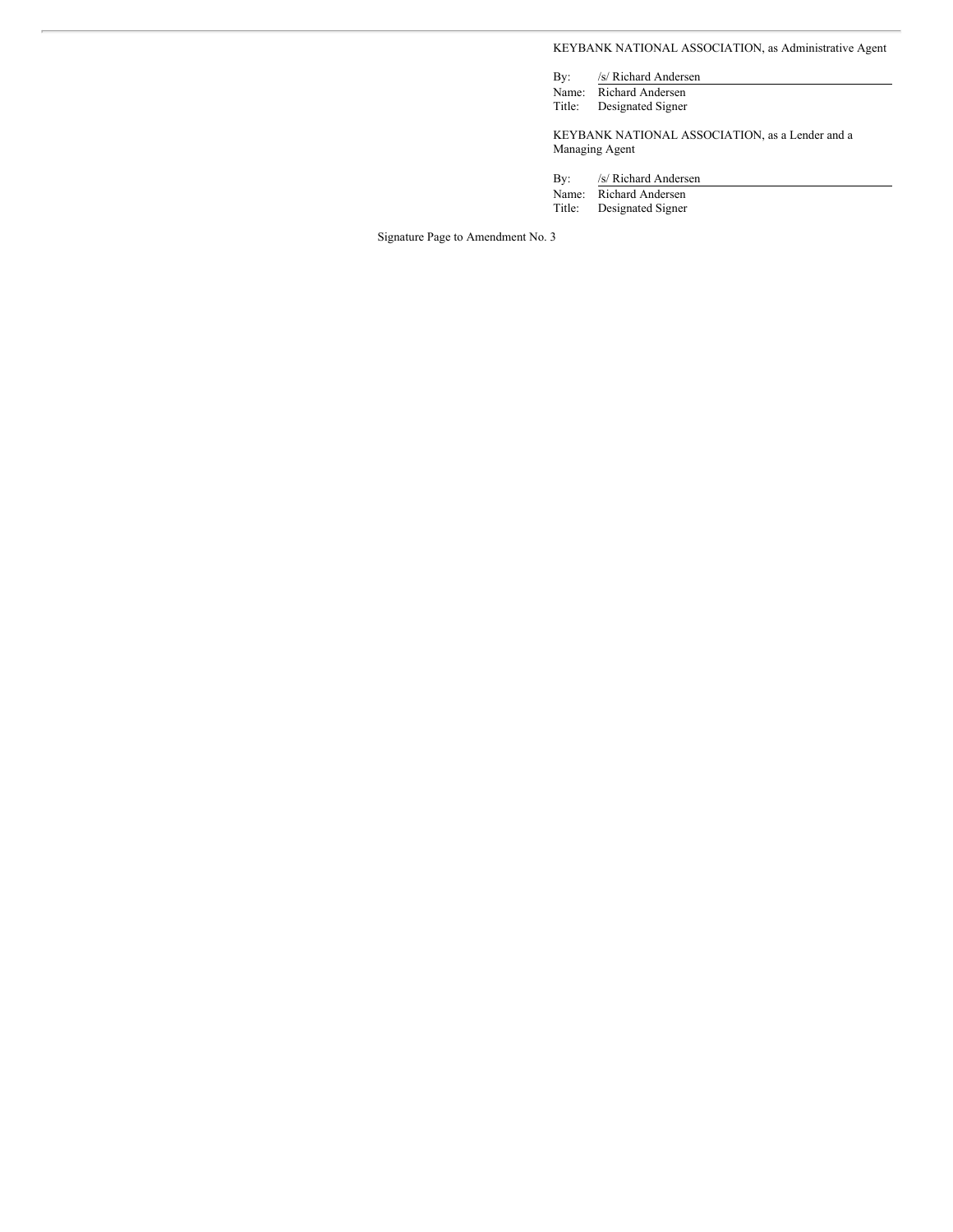ALOSTAR BANK OF COMMERCE, as a Lender and a Managing Agent

By: /s/ Daryn Venéy

Name: Daryn Venéy

Title: Vice President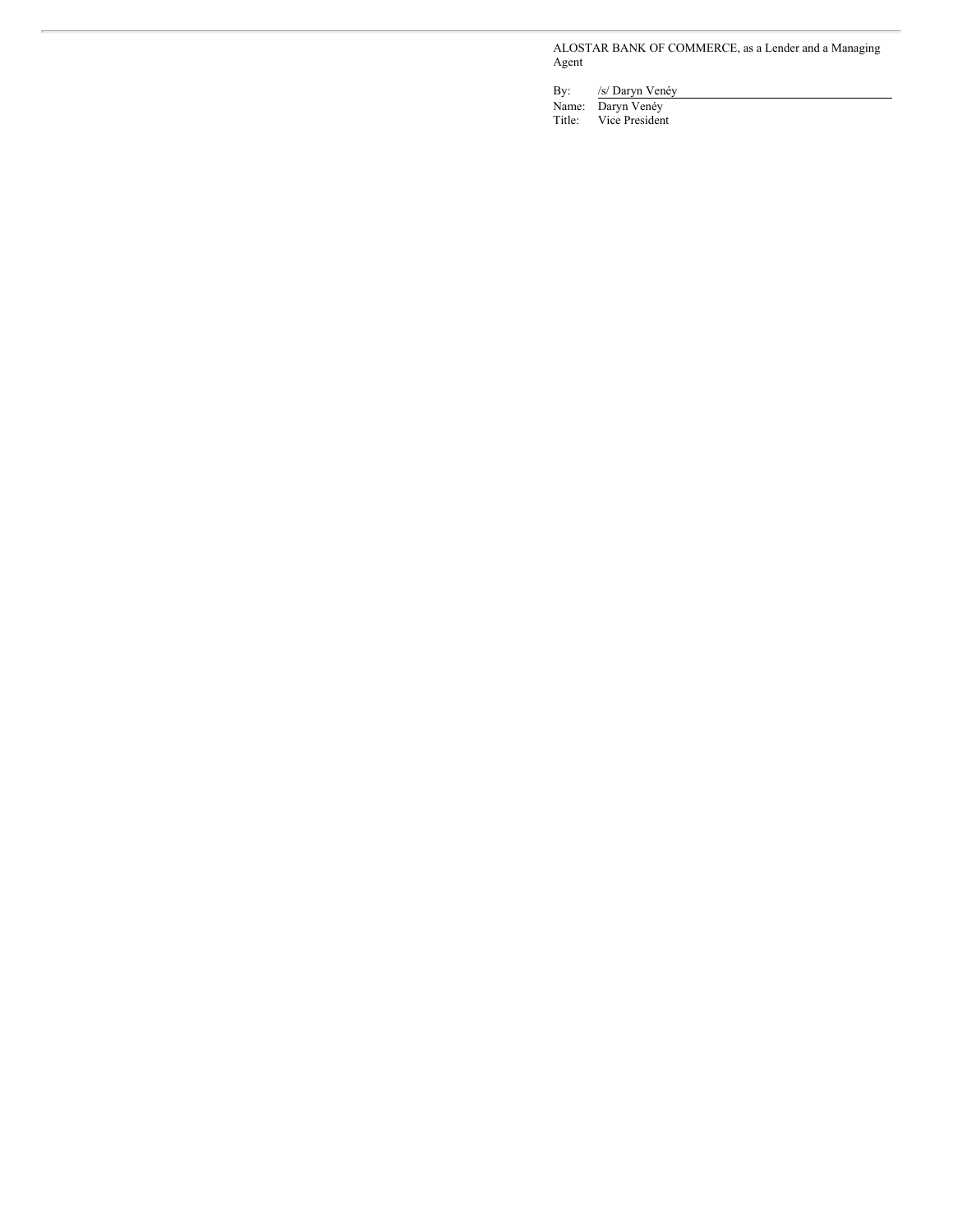# ING CAPITAL LLC, as a Lender and a Managing Agent

By: /s/ Patrick Frisch Name: Patrick Frisch Title: Managing Director By: /s/ Dominik Breuer

Name: Dominik Breuer Title: Vice President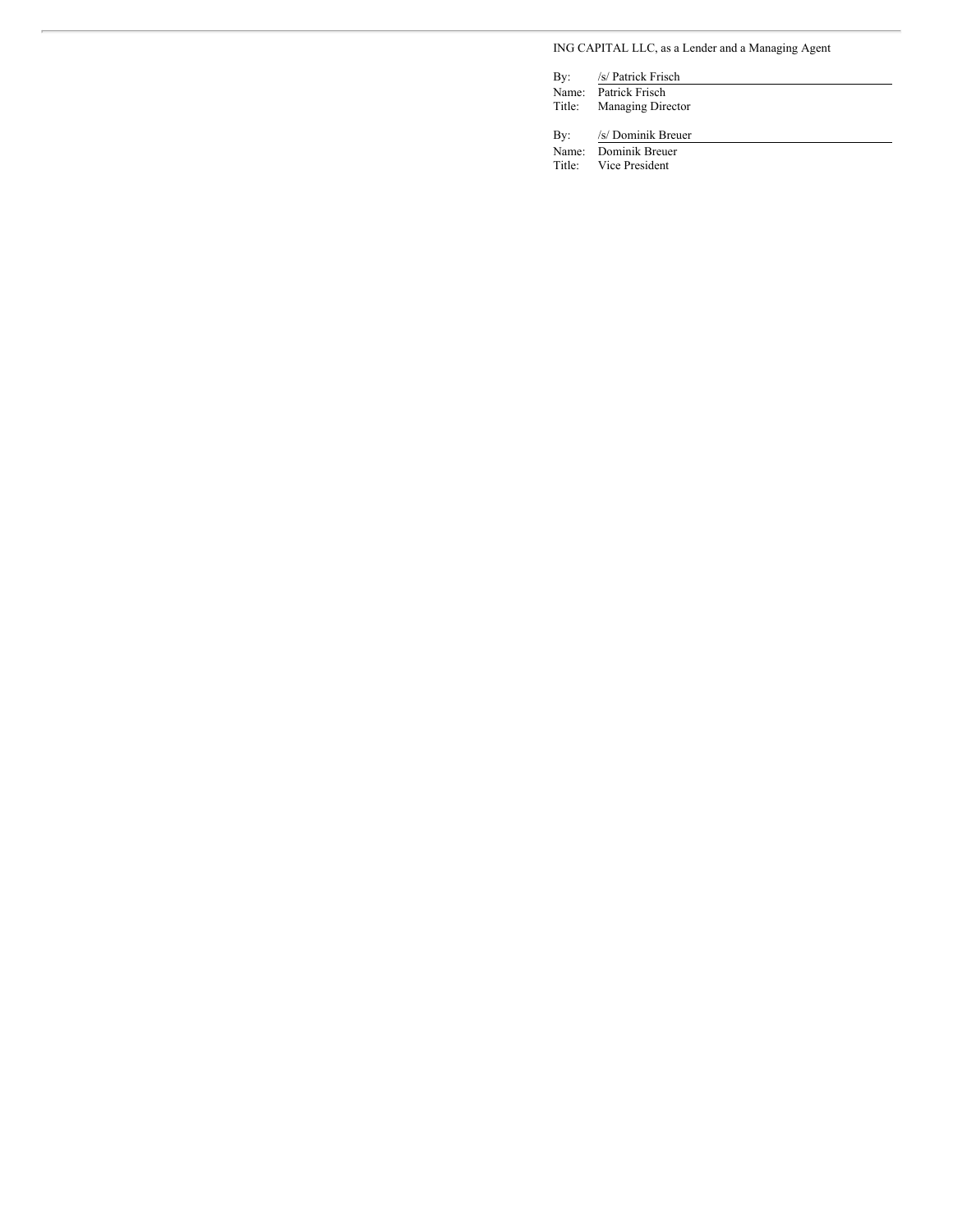FIRST NATIONAL BANK OF PENNSYLVANIA, as a Lender and a Managing Agent

By: /s/ Doug Bowman

Name: Doug Bowman Title: SVP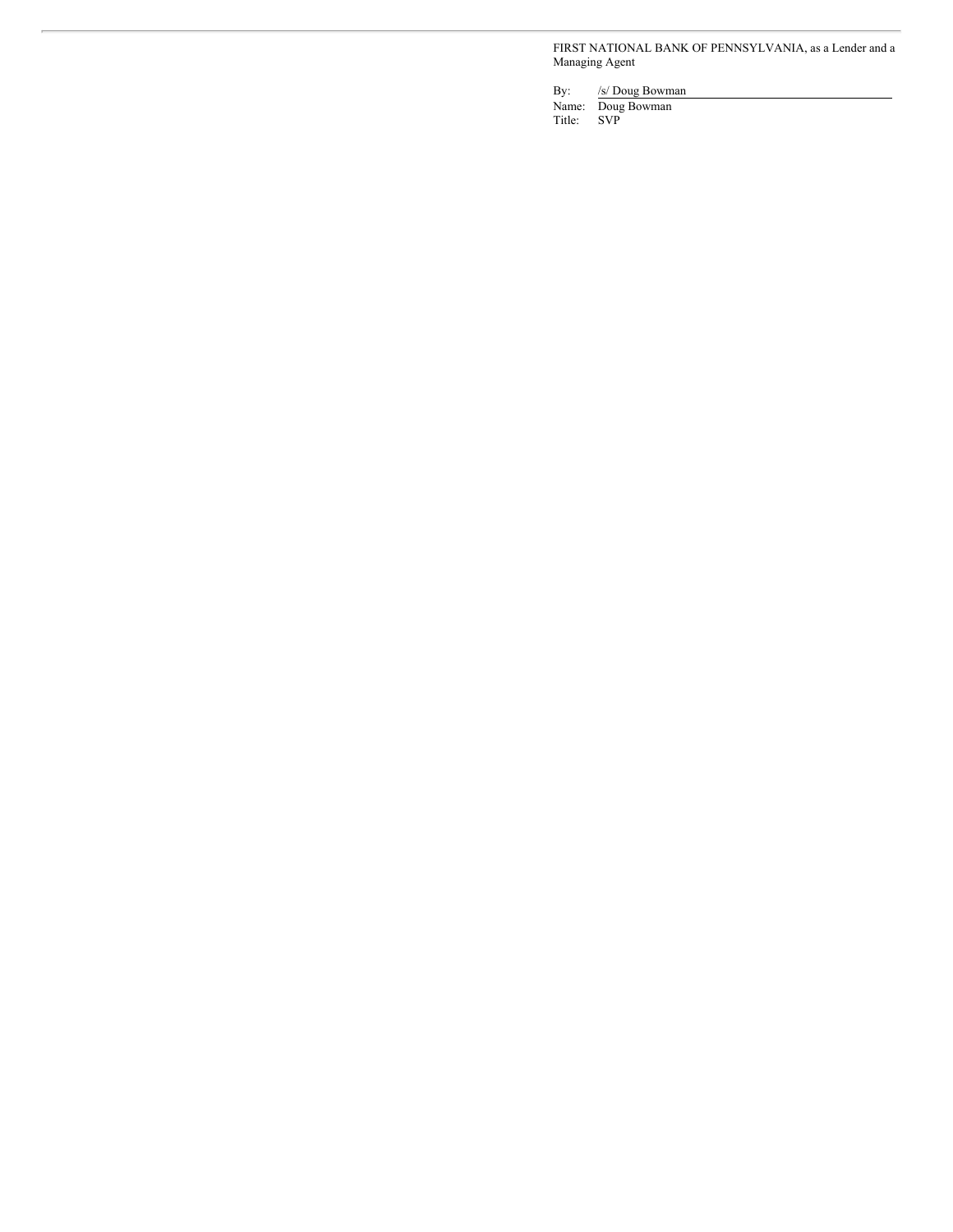SANTANDER BANK, N.A., as a Lender and a Managing Agent

By: /s/ Uri Sky Name: Uri Sky

Title: VP

Signature Page to Amendment No. 3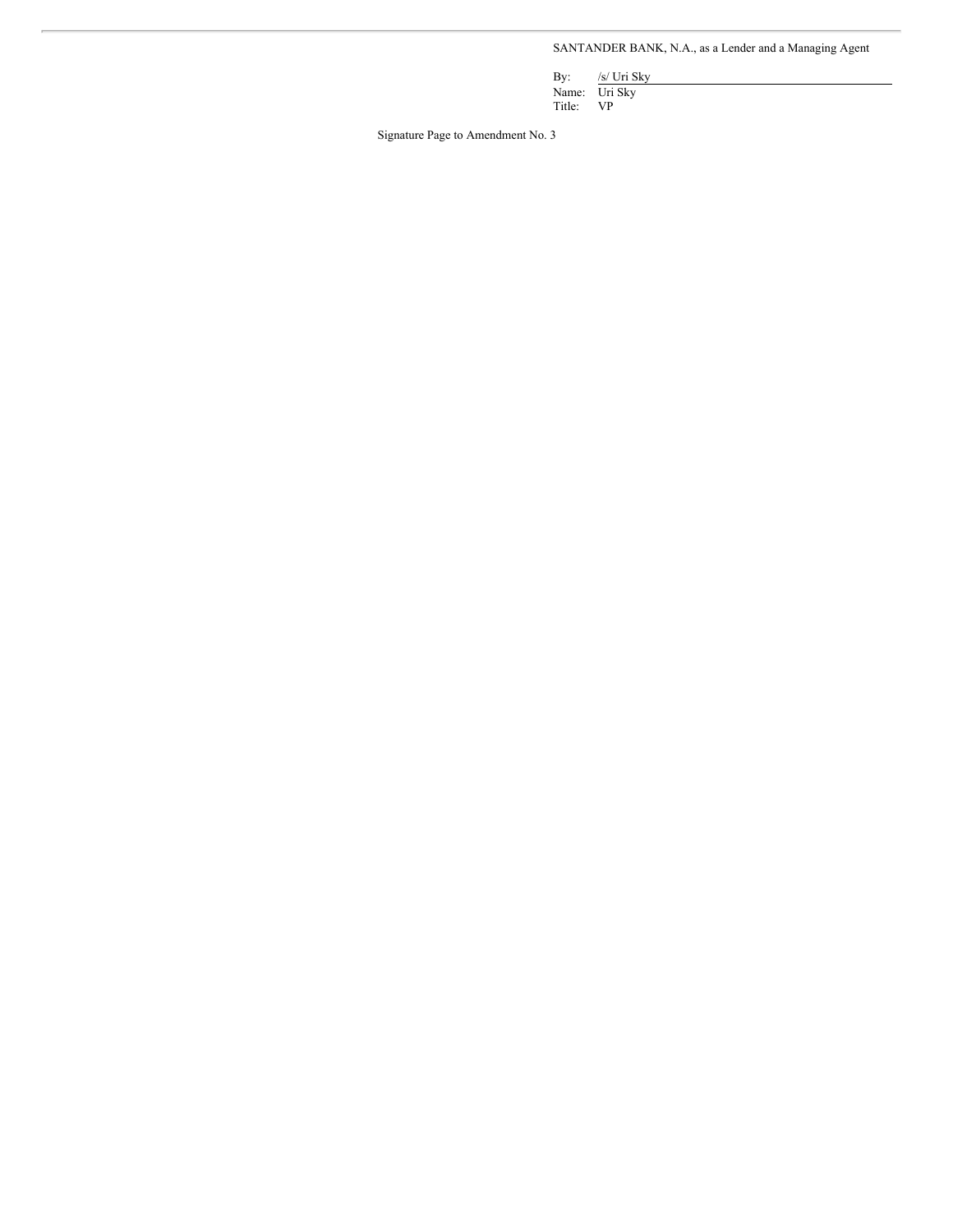CHEMICAL BANK, as a Lender and a Managing Agent

By: /s/ Robert Rosati

Name: Robert Rosati<br>Title: Managing Dire Managing Director

Signature Page to Amendment No. 3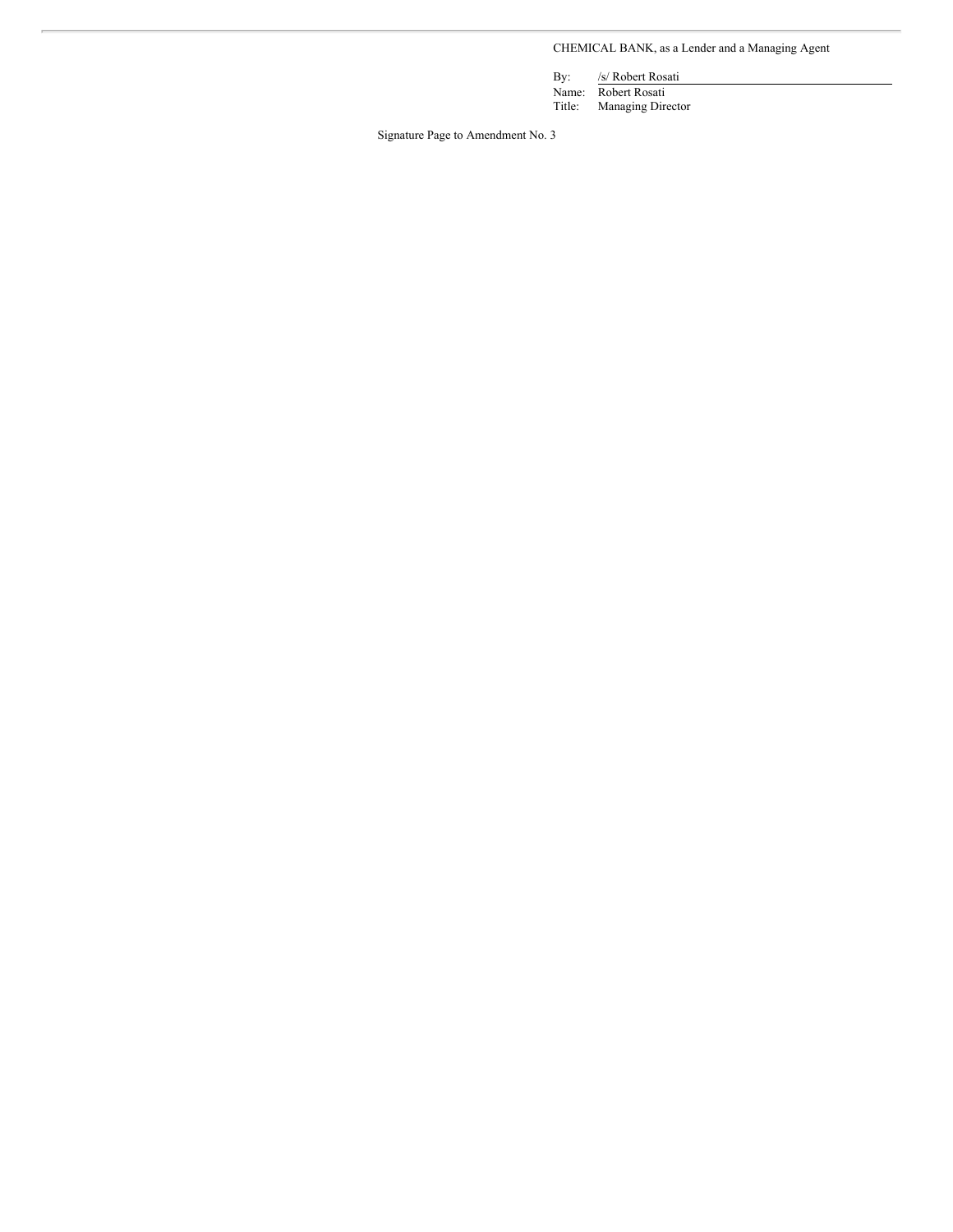#### **Conformed Copy incorporating (i) Amendment No. 1 dated October 9, 2015, (ii) Amendment No. 2 dated August 18, 2016 and (iii) Amendment No. 3 dated August 25, 2017**

FIFTH AMENDED AND RESTATED

CREDIT AGREEMENT

Dated as of May 1, 2015

# Among

GLADSTONE BUSINESS LOAN, LLC

# as the Borrower

# GLADSTONE MANAGEMENT CORPORATION

# as the Servicer

# THE FINANCIAL INSTITUTIONS FROM TIME TO TIME PARTY HERETO

#### as Lenders

THE FINANCIAL INSTITUTIONS FROM TIME TO TIME PARTY HERETO

as Managing Agents

and

KEYBANK NATIONAL ASSOCIATION

as the Administrative Agent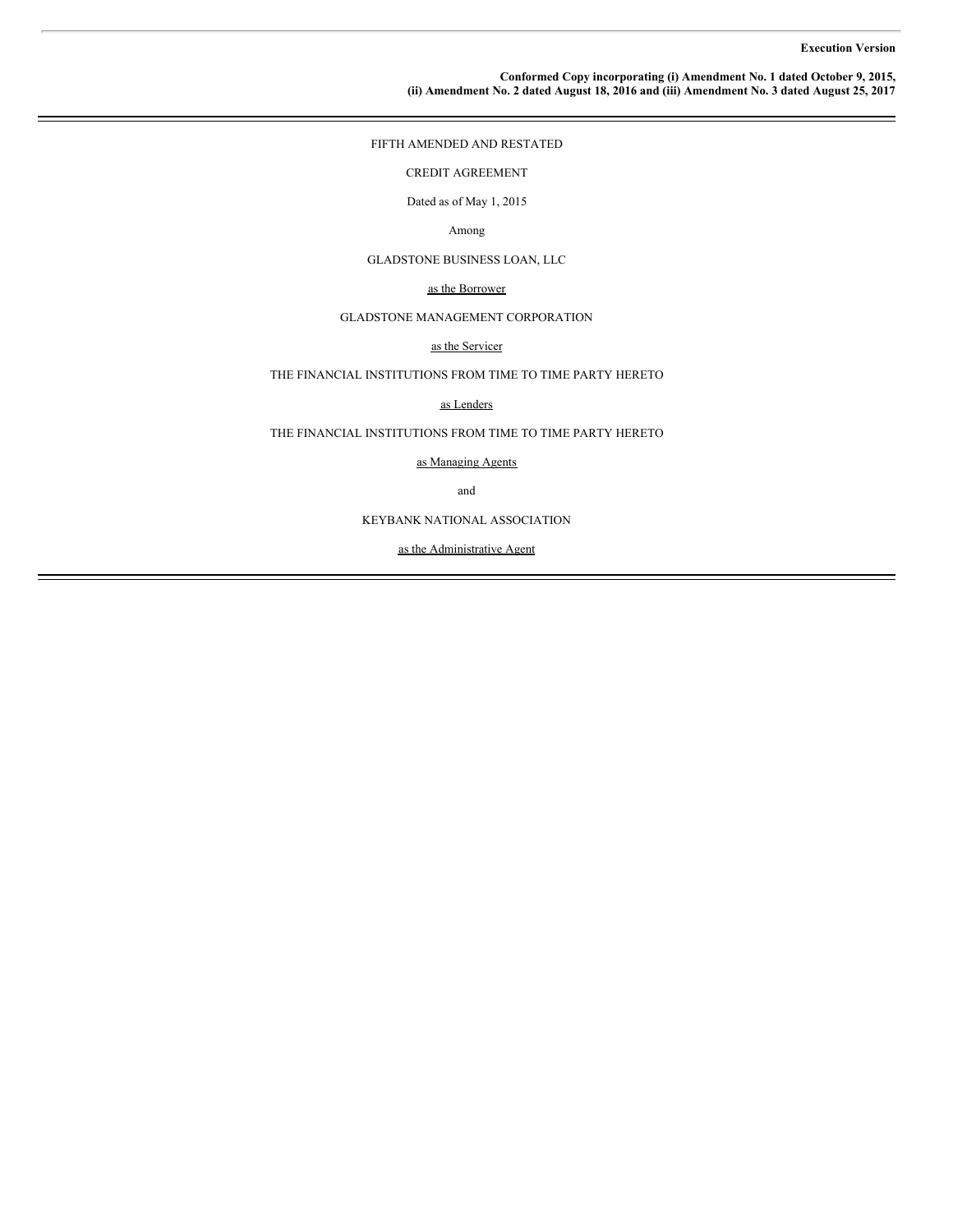|                                     |                                                      | Page |
|-------------------------------------|------------------------------------------------------|------|
| <b>ARTICLE I DEFINITIONS</b>        |                                                      |      |
| Section 1.1                         | Certain Defined Terms                                |      |
| Section 1.2                         | Other Terms                                          | 42   |
| Section 1.3                         | Computation of Time Periods                          | 42   |
| Section 1.4                         | Interpretation                                       | 42   |
| <b>ARTICLE II ADVANCES</b>          |                                                      | 43   |
| Section 2.1                         | Advances                                             | 43   |
| Section 2.2                         | Procedures for Advances                              | 44   |
| Section 2.3                         | Optional Changes in Facility Amount; Prepayments     | 46   |
| Section 2.4                         | Principal Repayments; Extension of Term              | 48   |
| Section 2.5                         | The Notes                                            | 49   |
| Section 2.6                         | <b>Interest Payments</b>                             | 49   |
| Section 2.7                         | Fees                                                 | 50   |
| Section 2.8                         | <b>Settlement Procedures</b>                         | 50   |
| Section 2.9                         | Collections and Allocations                          | 54   |
| Section 2.10                        | Payments, Computations, Etc.                         | 54   |
| Section 2.11                        | <b>Breakage Costs</b>                                | 54   |
| Section 2.12                        | Increased Costs; Capital Adequacy; Illegality        | 55   |
| Section 2.13                        | Taxes                                                | 56   |
| Section 2.14                        | Revolver Loan Funding                                | 58   |
| Section 2.15                        | Replacement of Lenders                               | 59   |
| Section 2.16                        | Discretionary Sales of Loans                         | 60   |
|                                     | ARTICLE III CONDITIONS OF EFFECTIVENESS AND ADVANCES | 62   |
| Section 3.1                         | Conditions to Effectiveness and Advances             | 62   |
| Section 3.2                         | Additional Conditions Precedent to All Advances      | 63   |
|                                     | ARTICLE IV REPRESENTATIONS AND WARRANTIES            | 64   |
| Section 4.1                         |                                                      | 64   |
|                                     | Representations and Warranties of the Borrower       |      |
|                                     | ARTICLE V GENERAL COVENANTS OF THE BORROWER          | 68   |
| Section 5.1                         | Covenants of the Borrower                            | 68   |
| Section 5.2                         | Hedging Agreement                                    | 72   |
| <b>ARTICLE VI SECURITY INTEREST</b> |                                                      | 73   |
| Section 6.1                         | Security Interest                                    | 73   |
| Section 6.2                         | Remedies                                             | 74   |
| Section 6.3                         | Release of Liens                                     | 74   |
| Section 6.4                         | Assignment of the Purchase Agreement                 | 75   |
|                                     | ARTICLE VII ADMINISTRATION AND SERVICING OF LOANS    | 76   |
| Section 7.1                         | Appointment of the Servicer                          | 76   |
|                                     |                                                      |      |

i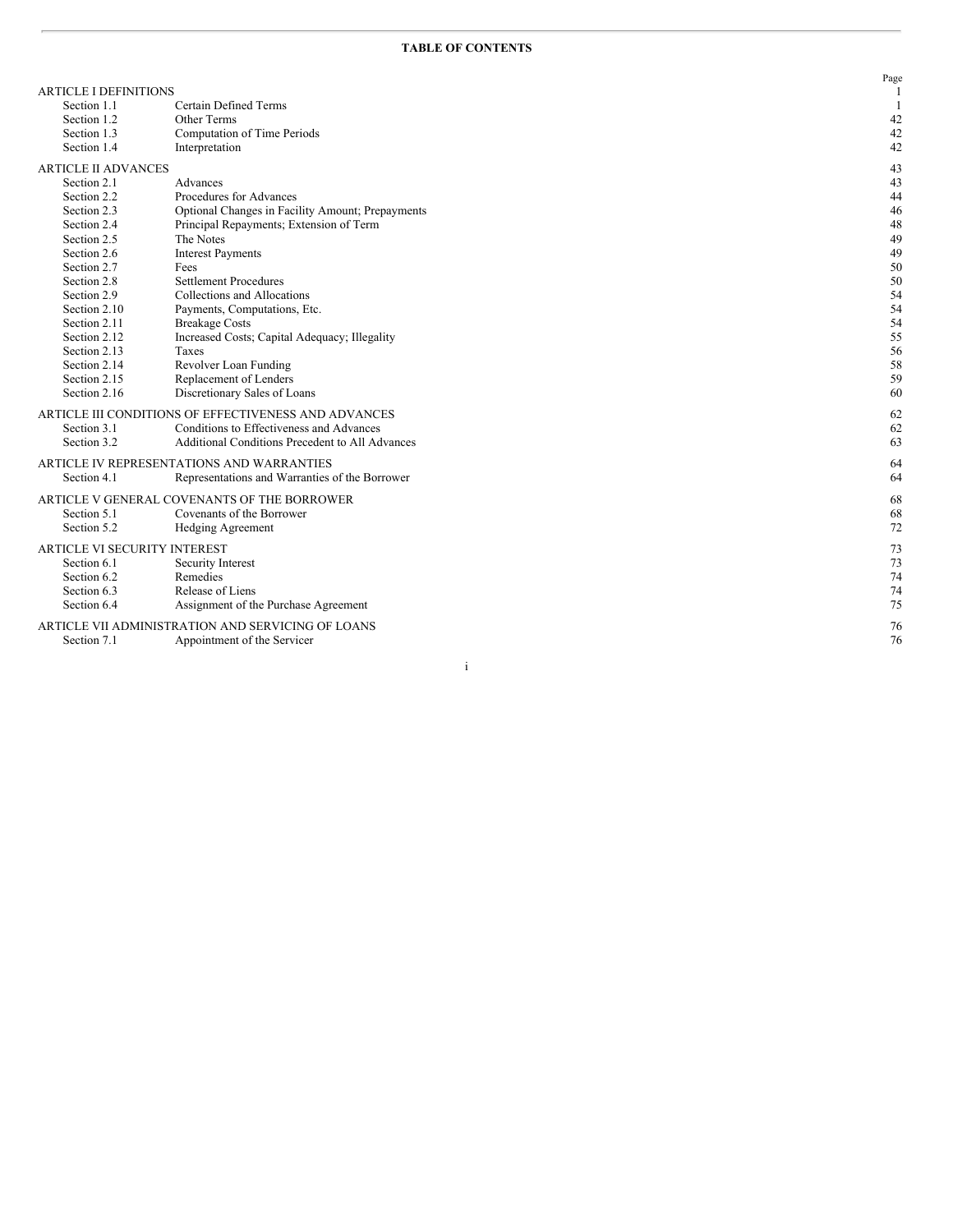| Section 7.2                | Duties and Responsibilities of the Servicer                             | 76  |
|----------------------------|-------------------------------------------------------------------------|-----|
| Section 7.3                | Authorization of the Servicer                                           | 77  |
| Section 7.4                | Collection of Payments                                                  | 78  |
| Section 7.5                | Servicer Advances                                                       | 79  |
| Section 7.6                | Realization Upon Defaulted Loans or Charged-Off Loans                   | 80  |
| Section 7.7                | Optional Repurchase of Transferred Loans                                | 80  |
| Section 7.8                | Representations and Warranties of the Servicer                          | 81  |
| Section 7.9                | Covenants of the Servicer                                               | 82  |
| Section 7.10               | Payment of Certain Expenses by Servicer                                 | 84  |
| Section 7.11               | Reports                                                                 | 84  |
| Section 7.12               | Annual Statement as to Compliance                                       | 85  |
| Section 7.13               | Limitation on Liability of the Servicer and Others                      | 85  |
| Section 7.14               | The Servicer Not to Resign                                              | 86  |
| Section 7.15               | Access to Certain Documentation and Information Regarding the Loans     | 86  |
| Section 7.16               | Merger or Consolidation of the Servicer                                 | 87  |
| Section 7.17               | <b>Identification of Records</b>                                        | 87  |
| Section 7.18               | <b>Servicer Termination Events</b>                                      | 87  |
| Section 7.19               | Appointment of Successor Servicer                                       | 90  |
| Section 7.20               | Market Servicing Fee                                                    | 91  |
|                            | ARTICLE VIII EARLY TERMINATION EVENTS                                   | 91  |
| Section 8.1                | Early Termination Events                                                | 91  |
| Section 8.2                | Remedies                                                                | 93  |
| ARTICLE IX INDEMNIFICATION |                                                                         | 94  |
| Section 9.1                | Indemnities by the Borrower                                             | 94  |
| Section 9.2                | Indemnities by the Servicer                                             | 96  |
|                            | ARTICLE X THE ADMINISTRATIVE AGENT AND THE MANAGING AGENTS              | 97  |
| Section 10.1               | Authorization and Action                                                | 97  |
| Section 10.2               | Delegation of Duties                                                    | 98  |
| Section 10.3               | <b>Exculpatory Provisions</b>                                           | 98  |
| Section 10.4               | Reliance                                                                | 99  |
| Section 10.5               | Non-Reliance on Administrative Agent, Managing Agents and Other Lenders | 100 |
| Section 10.6               | Reimbursement and Indemnification                                       | 100 |
| Section 10.7               | Administrative Agent and Managing Agents in their Individual Capacities | 101 |
| Section 10.8               | Successor Administrative Agent or Managing Agent                        | 101 |
|                            | ARTICLE XI ASSIGNMENTS; PARTICIPATIONS                                  | 102 |
| Section 11.1               | Assignments and Participations                                          | 102 |
|                            |                                                                         |     |
| ARTICLE XII MISCELLANEOUS  |                                                                         | 104 |
| Section 12.1               | Amendments and Waivers                                                  | 104 |
| Section 12.2               | Notices, Etc.                                                           | 105 |

i i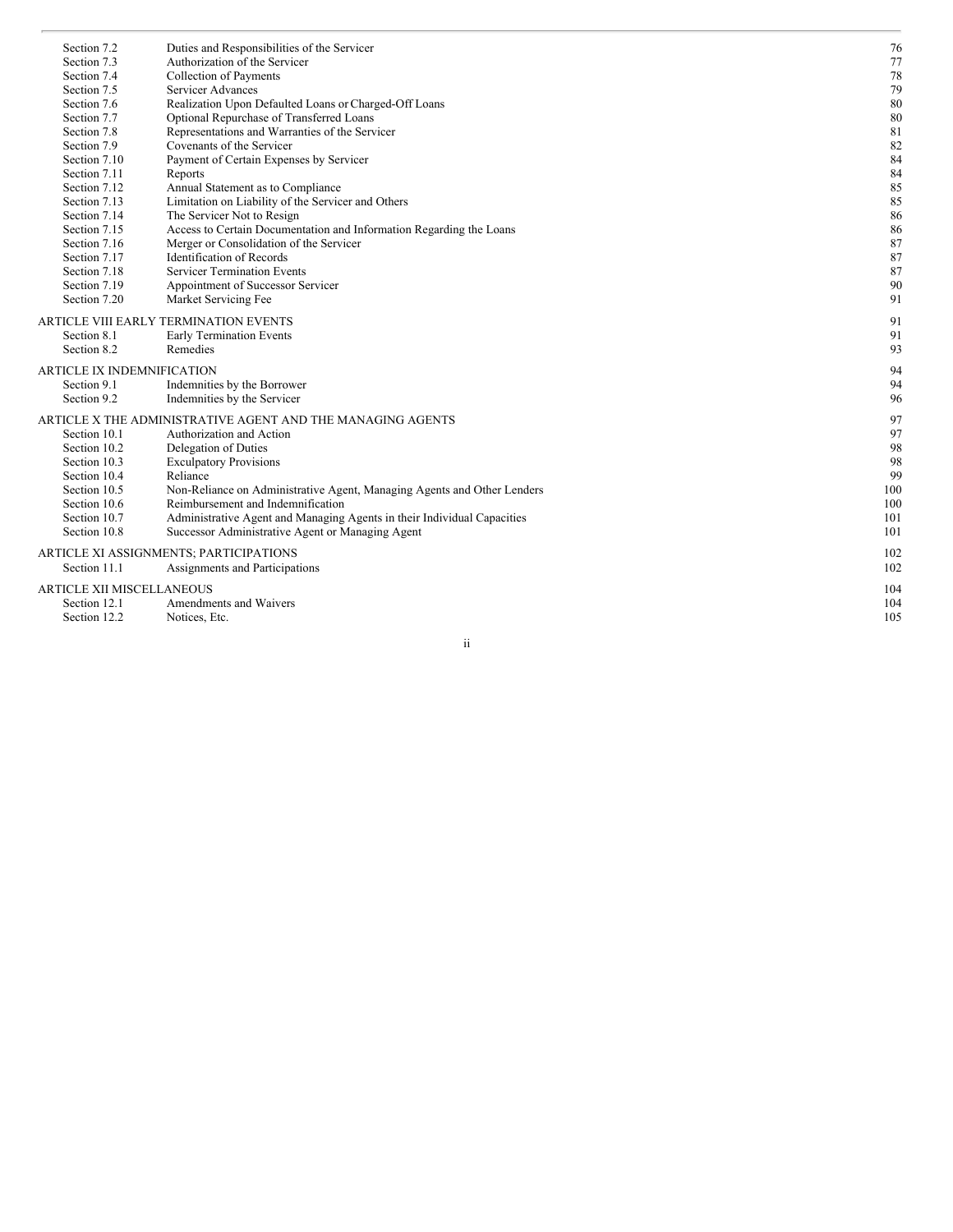| Section 12.3  | No Waiver, Rights and Remedies                                                           | 105 |
|---------------|------------------------------------------------------------------------------------------|-----|
| Section 12.4  | <b>Binding Effect</b>                                                                    | 105 |
| Section 12.5  | Term of this Agreement                                                                   | 106 |
| Section 12.6  | GOVERNING LAW; CONSENT TO JURISDICTION; WAIVER OF OBJECTION TO VENUE                     | 106 |
| Section 12.7  | <b>WAIVER OF JURY TRIAL</b>                                                              | 106 |
| Section 12.8  | Costs, Expenses and Taxes                                                                | 106 |
| Section 12.9  | No Proceedings                                                                           | 107 |
| Section 12.10 | <b>Recourse Against Certain Parties</b>                                                  | 107 |
| Section 12.11 | Protection of Security Interest; Appointment of Administrative Agent as Attorney-in-Fact | 108 |
| Section 12.12 | Confidentiality                                                                          | 109 |
| Section 12.13 | Execution in Counterparts; Severability; Integration                                     | 110 |
| Section 12.14 | Amendment and Restatement                                                                | 110 |
| Section 12.15 | <b>Future Amendment Contemplated</b>                                                     | 110 |
| Section 12.16 | Patriot Act                                                                              | 110 |
| Section 12.17 | Defaulting Lenders                                                                       | 111 |

# **EXHIBITS**

| EXHIBIT A        | Form of Borrower Notice                   |
|------------------|-------------------------------------------|
| <b>EXHIBIT B</b> | Form of Note                              |
| <b>EXHIBIT C</b> | Form of Assignment and Acceptance         |
| EXHIBIT D        | Form of Joinder Agreement                 |
| <b>EXHIBIT E</b> | Form of Monthly Report                    |
| <b>EXHIBIT F</b> | Form of Servicer's Certificate            |
| <b>EXHIBIT G</b> | Form of Dividend Declaration Certificate  |
| <b>EXHIBIT H</b> | Form of Primary Document Trust Receipt    |
| EXHIBIT I        | [Reserved]                                |
| <b>EXHIBIT J</b> | [Reserved]                                |
| <b>EXHIBIT K</b> | [Reserved]                                |
| <b>EXHIBIT L</b> | Form of Deposit Account Control Agreement |
| <b>EXHIBIT M</b> | Credit Report and Transaction Summary     |
| <b>EXHIBIT N</b> | Moody's Industry Classifications          |
|                  |                                           |

# **SCHEDULES**

| <b>SCHEDULE I</b>   | Schedule of Documents    |
|---------------------|--------------------------|
| <b>SCHEDULE II</b>  | Loan List                |
| <b>SCHEDULE III</b> | Approved Pricing Service |
| <b>SCHEDULE IV</b>  | Diversity Score Table    |

iii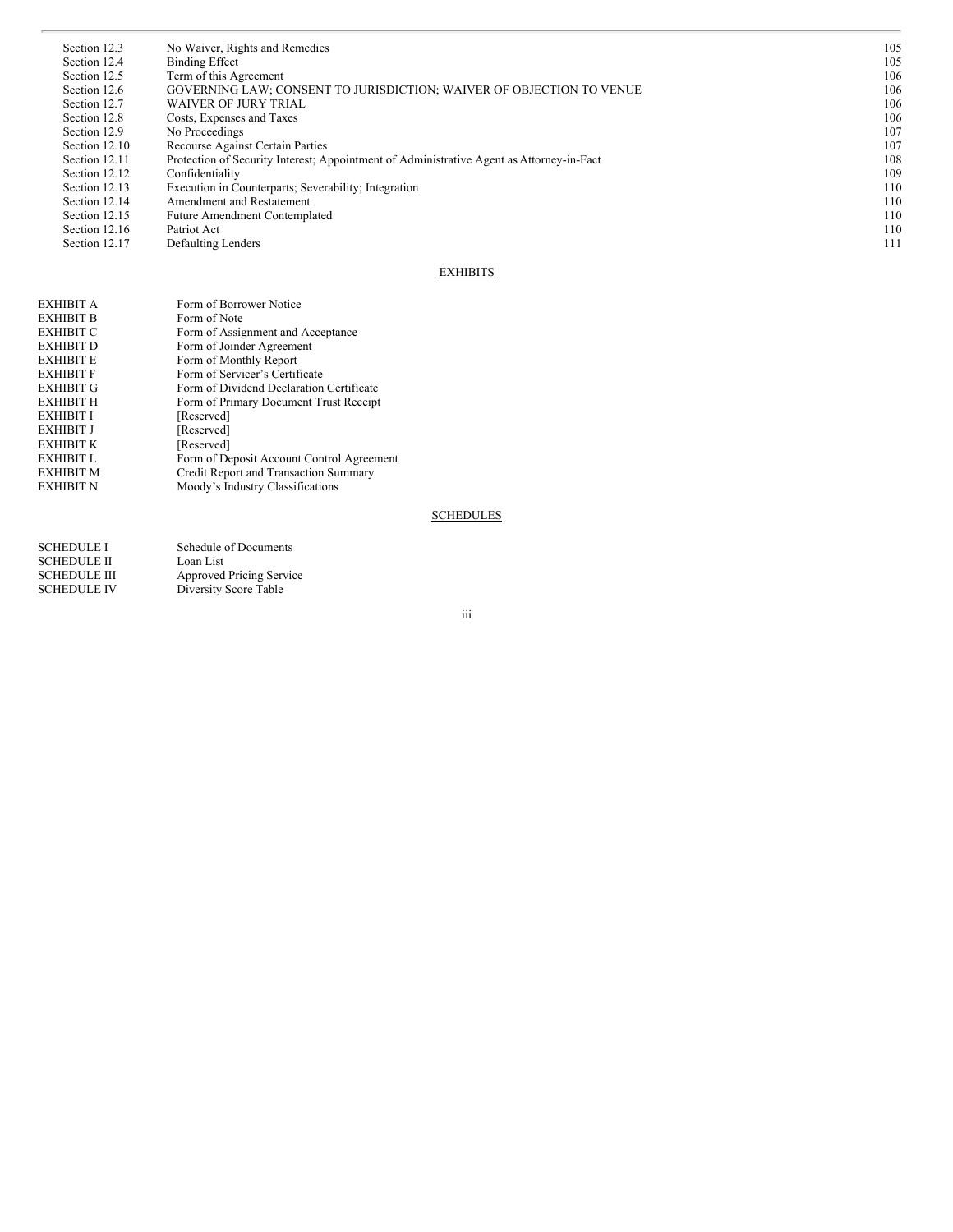# **THIS FIFTH AMENDED AND RESTATED CREDIT AGREEMENT**is made as of May 1, 2015, among:

(1) GLADSTONE BUSINESS LOAN, LLC, a Delaware limited liability company, as borrower (the "Borrower");

(2) GLADSTONE MANAGEMENT CORPORATION, a Delaware corporation, as servicer (the "Servicer");

(3) Each financial institution from time to time party hereto as a "Lender" (whether on the signature pages hereto or in a Joinder Agreement), and as Swingline Lender and their respective successors and assigns (collectively, the "*Lenders*");

(4) Each financial institution from time to time party hereto as a "Managing Agent" (whether on the signature pages hereto or in a Joinder Agreement) and their respective successors and assigns (collectively, the "Managing Agents"); and

(5) KEYBANK NATIONAL ASSOCIATION, as "Administrative Agent" and its respective successors and assigns (the "Administrative Agent").

IT IS AGREED as follows:

# **ARTICLE I**

# **DEFINITIONS**

# **Section 1.1 Certain Defined Terms.**

(a) Certain capitalized terms used throughout this Agreement are defined above or inthis Section 1.1.

(b) As used in this Agreement and its exhibits, the following terms shall have the following meanings (such meanings to be equally applicable to both the singular and plural forms of the terms defined).

"Additional Amount" is defined in Section 2.13.

"Adjusted Eurodollar Rate" means, for any Settlement Period, an interest rate per annum equal to the quotient, expressed as a percentage and rounded upwards (if necessary), to the nearest 1/100 of 1%, (i) the numerator of which is equal to the LIBO Rate for such Settlement Period and (ii) the denominator of which is equal to 100% minus the Eurodollar Reserve Percentage for such Settlement Period; provided, however, that in no event shall such interest rate be less than zero.

"Adjusted Purchased Loan Balance" means as of any date of determination and for any Transferred Loan, the Purchased Loan Balance of such Loan as of such date minus the Excess Concentration Amount allocated to such Loan.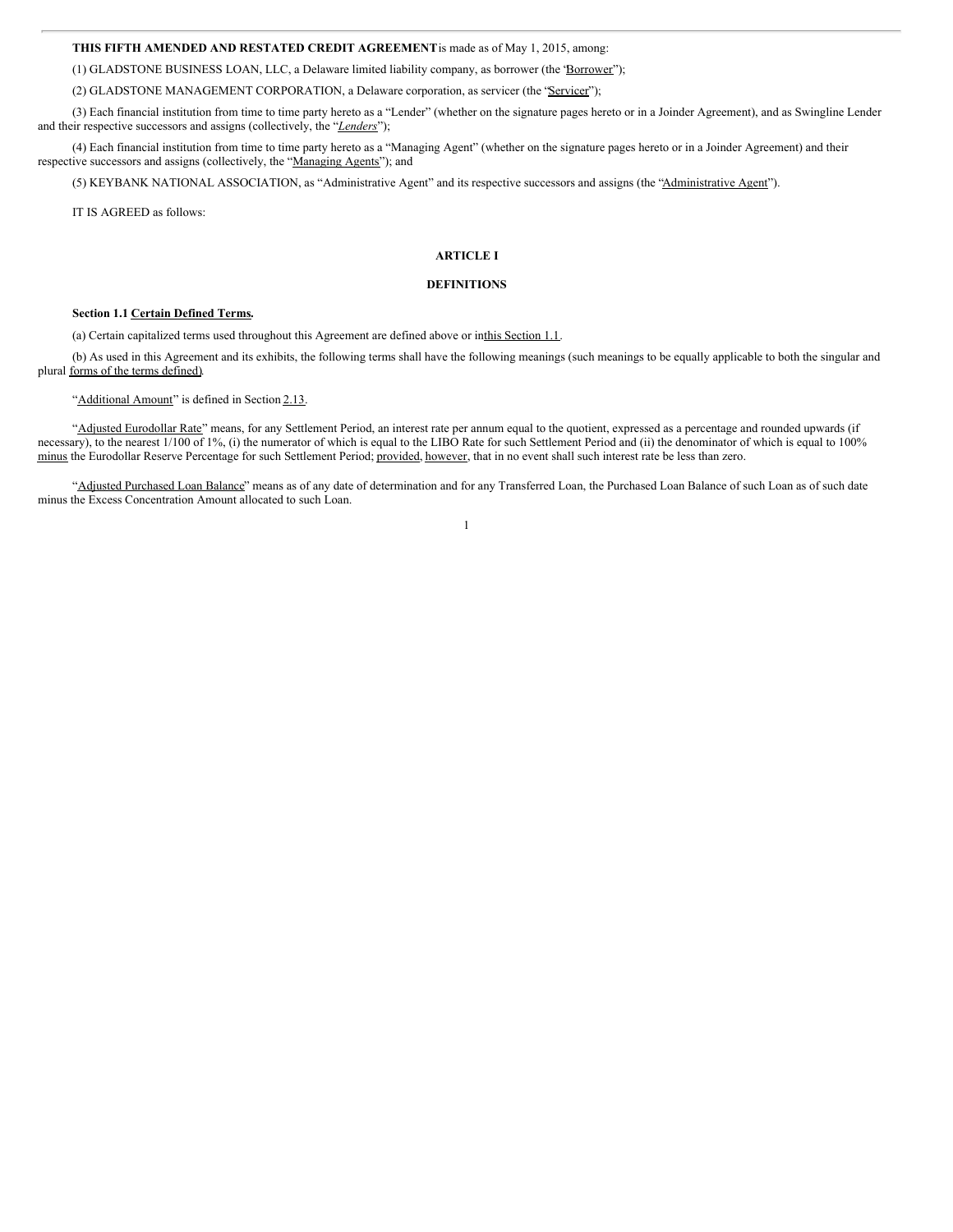"Administrative Agent" is defined in the preamble hereto.

"Advances" means collectively the Revolver Advances and the Swing Advances.

"Advances Outstanding" means, on any day, the aggregate principal amount of Advances outstanding on such day, after giving effect to all repayments of Advances and makings of new Advances on such day.

"Adverse Claim" means, a lien, security interest, pledge, charge, encumbrance or other right or claim of any Person.

"Affected Party" is defined in Section 2.12(a).

"Affiliate" with respect to a Person, means any other Person controlling, controlled by or under common control with such Person, including without limitation, when "Affiliate" is used by or with regard to Borrower or Originator, any entities under the control or management of Gladstone Management Corporation, or any successor entity; provided, however, that when used with respect to any Person which is an Obligor in respect of a Loan, "Affiliate" shall not mean any of the Borrower, the Servicer or the Originator if the Servicer, the Borrower or the Originator acquires voting securities of such Obligor in the ordinary course of its business (for avoidance of doubt, such Obligor may be a "Control Affiliate" pursuant to the definition thereof). For purposes of this definition, "control" when used with respect to any specified Person means the power to direct the management and policies of such Person, directly or indirectly, whether through the ownership of voting securities, by contract or otherwise; and the terms "controlling" or "controlled" have meanings correlative to the foregoing.

"Agent's Account" means account number 325760051913 at KeyBank N.A., ABA number 021300077, account name KeyBank National Association

"Aggregate Adjusted Purchased Loan Balance" means on any day, the sum of the Adjusted Purchased Loan Balances of all Eligible Loans included as part of the Collateral on such date.

"Aggregate Outstanding Loan Balance" means on any day, the sum of the Outstanding Loan Balances of all Eligible Loans included as part of the Collateral on such date.

"Aggregate Purchased Loan Balance" means on any day, the sum of the Purchased Loan Balances of all Eligible Loans included as part of the Collateral on such date.

"Agreement" or "Credit Agreement" means this Fifth Amended and Restated Credit Agreement, dated as of May 1, 2015, as hereafter amended, modified, supplemented or restated from time to time.

"AloStar" AloStar Bank of Commerce, in its capacity either as a Lender or in its individual capacity, as applicable, and its successors or assigns.

"Amortization Period" means the period beginning on the Termination Date and ending on the Maturity Date.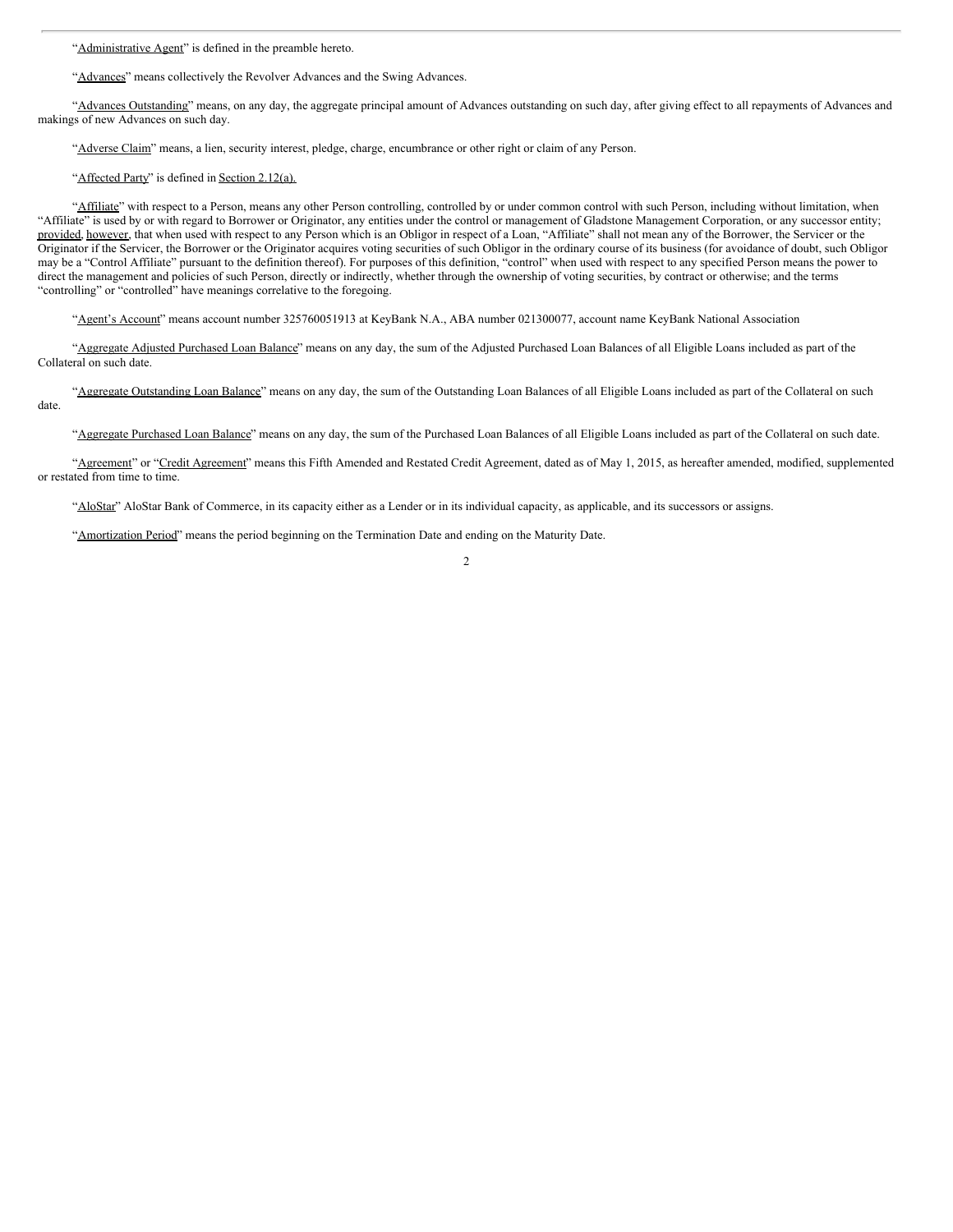"Anti-Corruption Laws" means all laws, rules, and regulations of any jurisdiction applicable to the Borrower or the Servicer from time to time concerning or relating to bribery or corruption.

"Applicable Law" means, for any Person, all existing and future applicable laws, rules, regulations (including proposed, temporary and final income tax regulations), statutes, treaties, codes, ordinances, permits, certificates, orders and licenses of and interpretations by any Governmental Authority (including, without limitation, usury laws, the Federal Truth in Lending Act, Regulation Z, Regulation W, Regulation U and Regulation B of the Federal Reserve Board, the Foreign Corrupt Practices Act and the USA PATRIOT Act), and applicable judgments, decrees, injunctions, writs, orders, or line action of any court, arbitrator or other administrative, judicial, or quasi-judicial tribunal or agency of competent jurisdiction.

"Applicable Margin" means (i) 3.25% per annum during the Revolving Period, and (ii) (A) 3.50% for the period from the last day of the Revolving Period to the first anniversary thereof, and (B) 3.75% thereafter.

"Approved Dealer" means a broker-dealer registered under the Securities Exchange Act of 1934 of nationally recognized standing or an Affiliate thereof.

"Approved Officer" means David Gladstone, Terry Brubaker, Robert Marcotte, Nicole Schaltenbrand and any other individual satisfactory to the Administrative Agent and the Required Lenders, as determined in their reasonable discretion.

"Approved Pricing Service" means a pricing or quotation service as set forth inSchedule III or any other pricing or quotation service approved by the Board of Directors of the Originator and designated in writing to the Administrative Agent.

"Approved Valuation Service" means, any of (i) Standard & Poor's Securities Evaluations, Inc., (ii) Murray, Devine and Company, (iii) Houlihan Lokey, (iv) Duff & Phelps LLC, (v) Lincoln Advisors, (vi) Stout Risius Ross, (vii) Alvarez & Marsal, (viii) Valuation Research Corporation and (ix) each other valuation service provider approved by the Administrative Agent from time to time in its reasonable discretion.

"Assignment and Acceptance" is defined in Section 11.1(b).

"Availability" means, on any day, an amount equal to the lesser of:

(a) the amount by which the Borrowing Base exceeds the sum of (i) Advances Outstanding and (ii) an amount equal to 50% of the aggregate unfunded commitments under the Revolver Loans on such day, and

(b) the amount by which the Facility Amount exceeds the sum of (i) Advances Outstanding and (ii) the aggregate unfunded commitments under the Revolver Loans on such day; provided, however, that following the Termination Date, the Availability shall be zero.

"Available Collections" is defined in Section 2.8(a).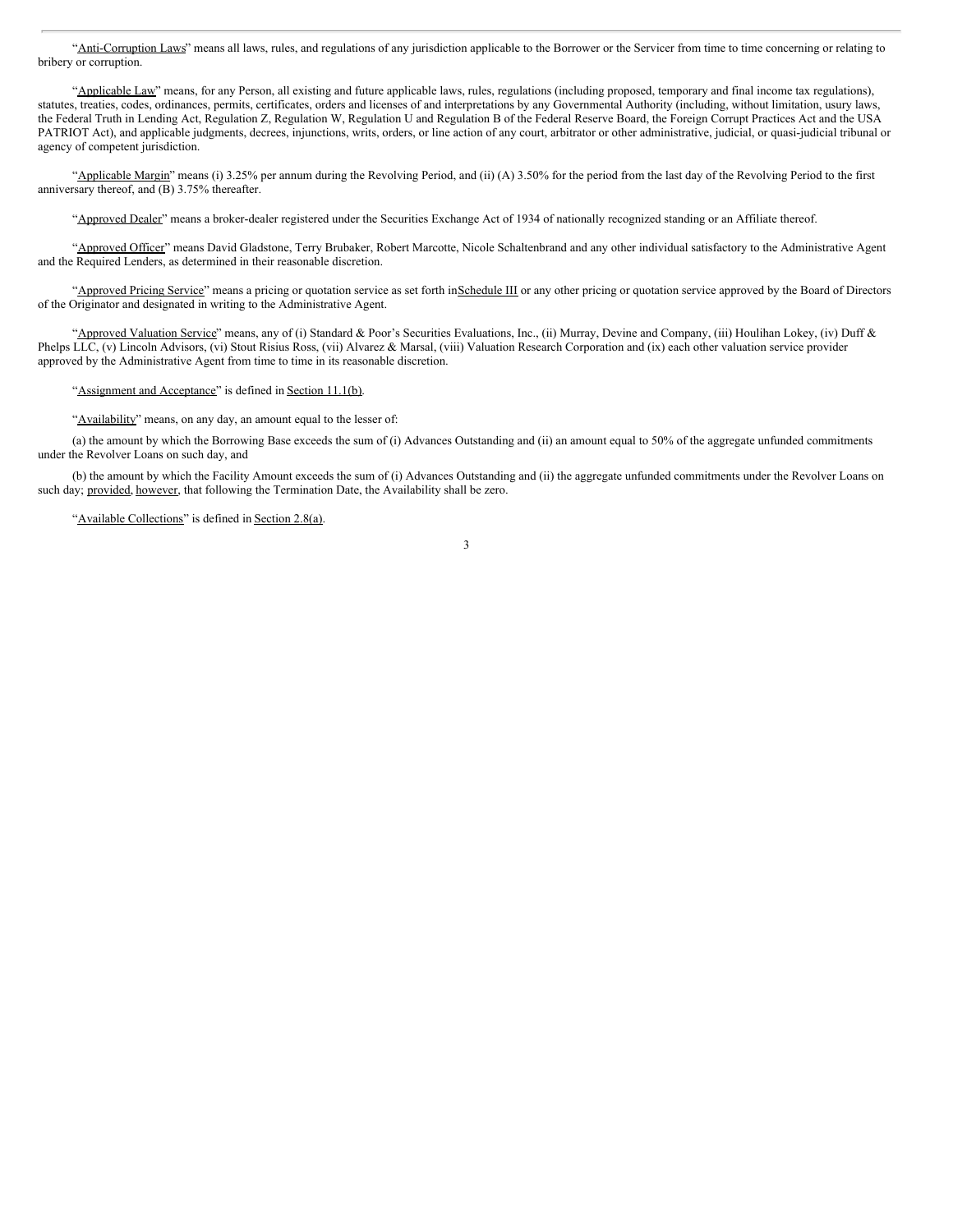"Backup Servicer" means The Bank of New York Mellon, in its capacity as Backup Servicer under the Backup Servicing Agreement, together with its successors and assigns.

"Backup Servicer Expenses" means the out-of-pocket expenses to be paid to the Backup Servicer under the Backup Servicing Agreement.

"Backup Servicer Fee" means the fee to be paid to the Backup Servicer as set forth in the Backup Servicing Agreement.

"Backup Servicing Agreement" means the Amended and Restated Backup Servicing Agreement, dated as of May 15, 2009 among the Borrower, the Servicer, the Administrative Agent and the Backup Servicer, as the same may from time to time be further amended, restated, supplemented, waived or modified.

"Bail-In Action" means the exercise of any Write-Down and Conversion Powers by the applicable EEA Resolution Authority in respect of any liability of an EEA Financial Institution.

"Bail-In Legislation" means, with respect to any EEA Member Country implementing Article 55 of Directive 2014/59/EU of the European Parliament and of the Council of the European Union, the implementing law for such EEA Member Country from time to time which is described in the EU Bail-In Legislation Schedule.

"Bankruptcy Code" means the United States Bankruptcy Reform Act of 1978 (11 U.S.C. §§ 101, et seq.), as amended from time to time.

"Base Rate" means, on any date, a fluctuating rate of interest per annum equal to the highest of (a) the Prime Rate, (b) the Federal Funds Rate plus 1.0% or (c) the LIBO Rate; provided, however, that in no event shall such interest rate be less than zero.

"Bass Berry Opinion" means the "non-consolidation" opinion letter of Bass Berry Sims PLC delivered on May 1, 2015, as such opinion letter may be modified, supplemented, replaced or confirmed in any subsequent opinion letter covering such subject matter delivered to the Administrative Agent.

"Benefit Plan" means any employee benefit plan as defined in Section 3(3) of ERISA in respect of which the Borrower or any ERISA Affiliate of the Borrower is, or at any time during the immediately preceding six years was, an "employer" as defined in Section 3(5) of ERISA.

"Borrower" means Gladstone Business Loan, LLC, a Delaware limited liability company, or any permitted successor thereto.

"Borrowing Base" means on any date of determination, an amount equal to the sum of (A) the lesser of:

(a) the Aggregate Purchased Loan Balance *minus* the Required Equity Investment as of such date; and

(b) the sum, for each Eligible Loan as of such date, of the products of (i) its Adjusted Tier 1 Purchased Loan Balance and its Tier 1 Advance Rate, (ii) its Adjusted Tier 2 Purchased Loan Balance and its Tier 2 Advance Rate, and (iii) its Adjusted Tier 3 Purchased Loan Balance Loan and its Tier 3 Advance Rate;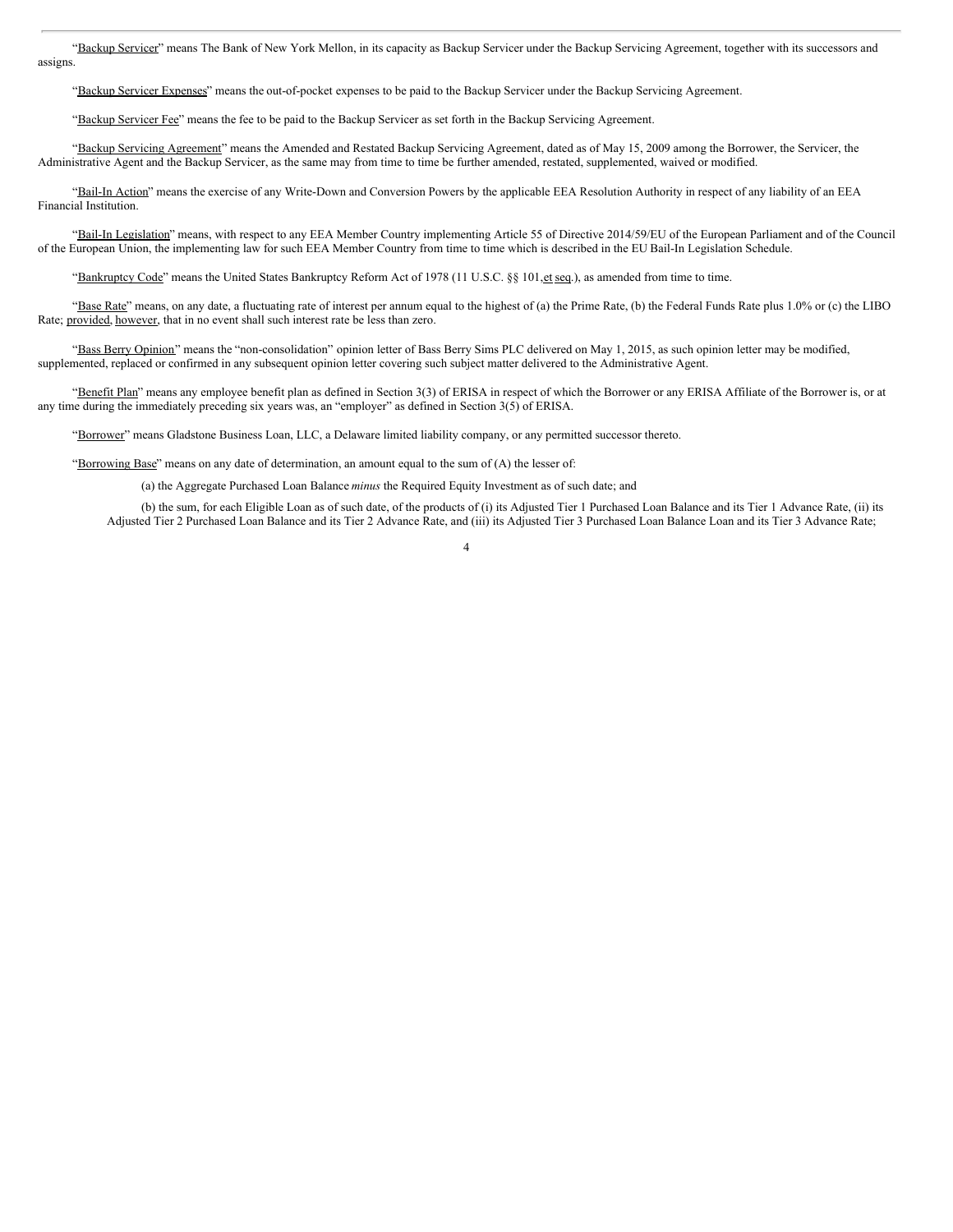*plus*, (B) any amounts of cash and cash equivalents held in the Collection Account less the sum of the aggregate accrued but unpaid Servicing Fee, Revolver Loan Funding Fee, Interest and Commitment Fee.

The capitalized terms used in this definition of "Borrowing Base" shall have the following meanings:

# Tier 1 Definitions: (Tier 1 only includes First Lien Loans, First Lien Qualifying Covenant-Lite Loan and First Out Loans)

| "Adjusted Tier 1 Purchased Loan"<br>Balance"                                                                                                                   | For any Eligible Loan, its Tier 1 Purchased Loan Balance <i>minus</i> the applicable Allocated Excess Concentration Loan Amount.                                                                                                           |  |
|----------------------------------------------------------------------------------------------------------------------------------------------------------------|--------------------------------------------------------------------------------------------------------------------------------------------------------------------------------------------------------------------------------------------|--|
| "Tier 1 Advance Rate"                                                                                                                                          | For (i) First Lien Qualifying Covenant-Lite Loans, 58%, otherwise (ii) 62%.                                                                                                                                                                |  |
| "Tier 1 Leverage Ratio"                                                                                                                                        | For each Eligible Loan, shall mean the lower of the Leverage Ratio and 4.25.                                                                                                                                                               |  |
| "Tier 1 Percentage"                                                                                                                                            | For (i) First Lien Qualifying Covenant-Lite Loans, 100%, and (ii) First Lien Loans and First Out Loans, the percentage obtained by<br>dividing $(x)$ the Tier 1 Leverage Ratio by $(y)$ the Leverage Ratio.                                |  |
| "Tier 1 Purchased Loan Balance"                                                                                                                                | For each Eligible Loan, the product of the Purchased Loan Balance and the Tier 1 Percentage; provided, however, that, for any<br>Eligible Loan which does not have positive TTM EBITDA, the "Tier 1 Purchased Loan Balance" shall be zero. |  |
| Tier 2 Definitions: (Tier 2 only includes First Lien Loans, First Out Loans, Second Lien Loans, Second Lien Qualifying Covenant-Lite Loans and Last Out Loans) |                                                                                                                                                                                                                                            |  |
| "Adjusted Tier 2 Purchased Loan<br>Balance"                                                                                                                    | For any Eligible Loan, its Tier 2 Purchased Loan Balance <i>minus</i> the applicable Allocated Excess Concentration Loan Amount.                                                                                                           |  |

"Tier 2 Advance Rate" For (i) Second Lien Qualifying Covenant-Lite Loans, 48%, otherwise (ii) 52%.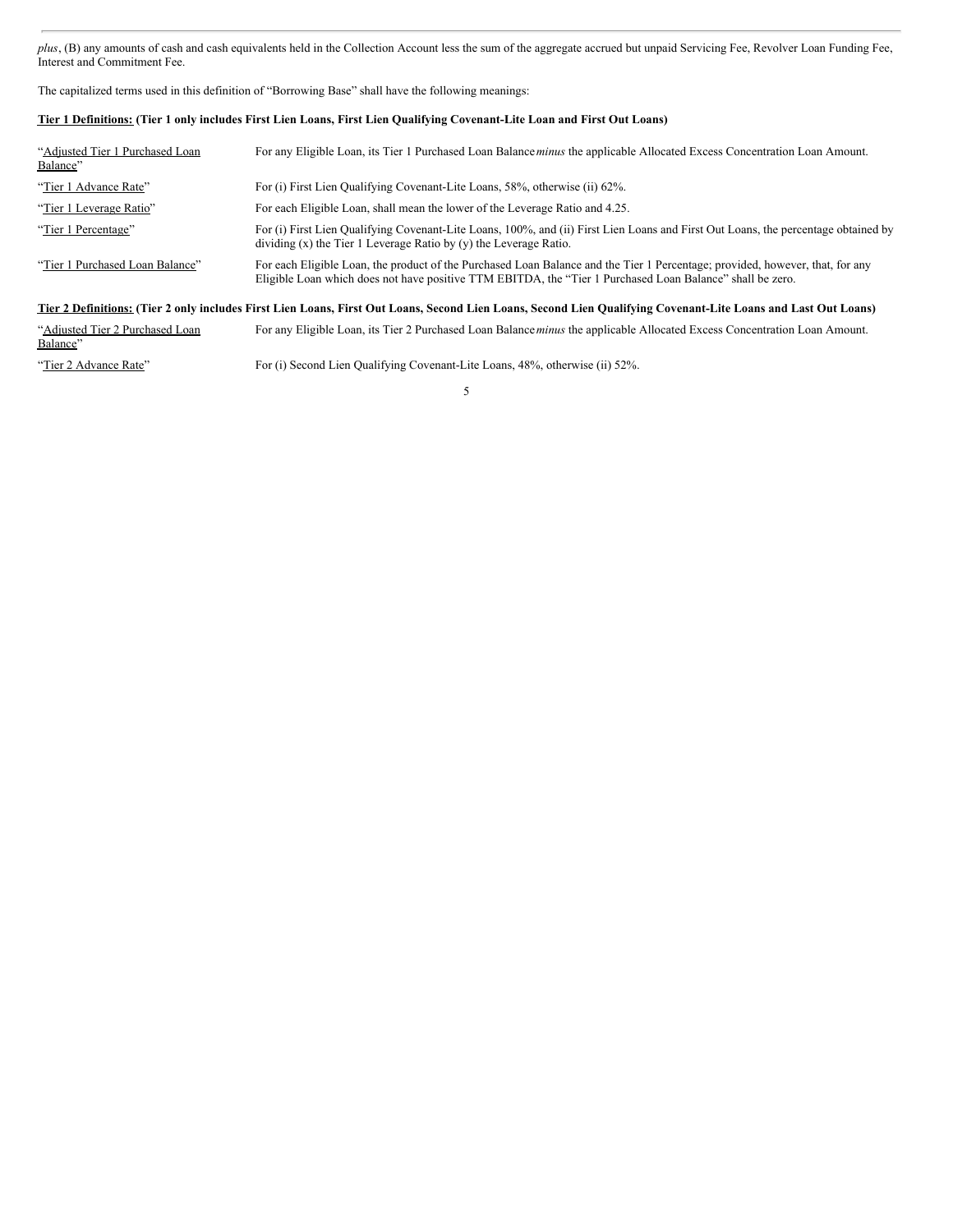| "Tier 2 Leverage Ratio"                     | For each Eligible Loan, shall be determined as follows:                                                                                                                                                                                                                                                                                                                                            |
|---------------------------------------------|----------------------------------------------------------------------------------------------------------------------------------------------------------------------------------------------------------------------------------------------------------------------------------------------------------------------------------------------------------------------------------------------------|
|                                             | (a) For First Lien Loans and First Out Loans, the Tier 2 Leverage Ratio shall mean the lower of (i) the higher of (A) the<br>Leverage Ratio <i>minus</i> 4.25 and (B) zero, and (ii) 5.50 <i>minus</i> 4.25.                                                                                                                                                                                       |
|                                             | (b) For Second Lien Loans and Last Out Loans, the Tier 2 Leverage Ratio shall mean 5.50 <i>minus</i> the Senior Leverage Ratio.                                                                                                                                                                                                                                                                    |
| "Tier 2 Percentage"                         | Means:                                                                                                                                                                                                                                                                                                                                                                                             |
|                                             | (a) for Second Lien Qualifying Covenant-Lite Loans, 100%;                                                                                                                                                                                                                                                                                                                                          |
|                                             | (b) for First Lien Loans and First Out Loans, the percentage obtained by dividing (x) the applicable Tier 2 Leverage Ratio by<br>(y) the Leverage Ratio;                                                                                                                                                                                                                                           |
|                                             | (c) for Second Lien Loans and Last Out Loans, (i) if the Senior Leverage Ratio is greater than or equal to 5.50, then a value of<br>$0$ , (ii) if the Leverage Ratio is less than or equal to 5.50, then a value of 100%, and (iii) otherwise, the percentage obtained by<br>dividing (A) the applicable Tier 2 Leverage Ratio by $(B)$ the Leverage Ratio <i>minus</i> the Senior Leverage Ratio. |
| "Tier 2 Purchased Loan Balance"             | For each Eligible Loan, the product of the Purchased Loan Balance and the Tier 2 Percentage; provided, however, that, for any<br>Eligible Loan which does not have positive TTM EBITDA, the "Tier 2 Purchased Loan Balance" shall be zero.                                                                                                                                                         |
|                                             | Tier 3 Definitions: (Tier 3 includes First Lien Loans, First Out Loans, Second Lien Loans, Last Out Loans and Mezzanine Loans)                                                                                                                                                                                                                                                                     |
| "Adjusted Tier 3 Purchased Loan<br>Balance" | For any Eligible Loan, its Tier 3 Purchased Loan Balance minus the applicable Allocated Excess Concentration Loan Amount.                                                                                                                                                                                                                                                                          |
| "Tier 3 Advance Rate"                       | 35%.                                                                                                                                                                                                                                                                                                                                                                                               |
| "Tier 3 Leverage Ratio"                     | For each Eligible Loan, shall be determined as follows:                                                                                                                                                                                                                                                                                                                                            |
|                                             | (a) For First Lien Loans and First Out Loans, the Tier 3 Leverage Ratio shall mean the higher of (A) the Leverage Rationinus<br>$5.50$ , and $(B)$ zero.                                                                                                                                                                                                                                           |

6

(b) For Second Lien and Last Out Loans, the Tier 3 Leverage Ratio shall mean (x) the Leverage Ratio*minus* (y) the higher of the applicable Senior Leverage Ratio and 5.50.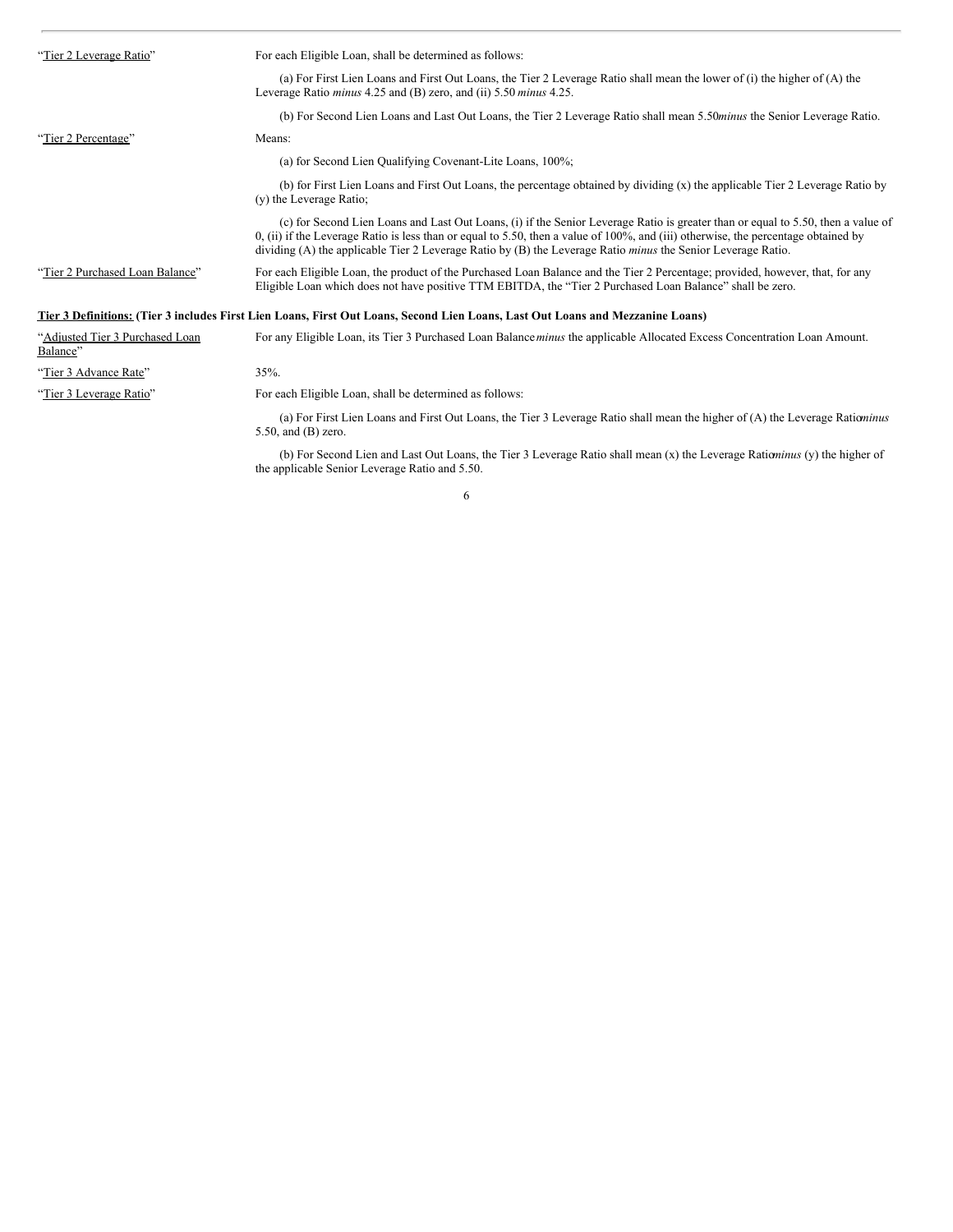"Tier 3 Percentage" Means:

(a) for First Lien Loans and First Out Loans, the percentage obtained by dividing (x) the applicable Tier 3 Leverage Ratio by (y) the Leverage Ratio;

(b) for Second Lien and Last Out Loans, (i) if the Senior Leverage Ratio is greater than or equal to 5.50, then a value of 100%, (ii) if the Leverage Ratio is less than or equal to 5.50 then a value of zero, and (iii) otherwise, the percentage obtained by dividing (A) the applicable Tier 3 Leverage Ratio by (B) the Leverage Ratio *minus* the Senior Leverage Ratio; and

(c) for Mezzanine Loans, 100%.

"Tier 3 Purchased Loan Balance" For each Eligible Loan, the product of the Purchased Loan Balance and the Tier 3 Percentage; provided, however, that, for any Eligible Loan which does not have positive TTM EBITDA, the "Tier 3 Purchased Loan Balance" shall be zero.

"Allocated Excess Concentration Loan Amount" means, as to any Eligible Loan, the Excess Concentration Loan Amount of such Eligible Loan allocated to the Tier 1 through Tier 3 Purchased Loan Balances of such Eligible Loan in the following order of priority until such Excess Concentration Loan Amount has been fully allocated:

(i) first, to its Tier 3 Purchased Loan Balance until such Tier 3 Purchased Loan Balance is zero; then

(ii) to its Tier 2 Purchased Loan Balance until such Tier 2 Purchased Loan Balance is zero; and then

(iii) to its Tier 1 Purchased Loan Balance until such Tier 1 Purchased Loan Balance is zero.

"Senior Funded Debt" means, with respect to any Eligible Loan, the portion of the Total Funded Debt of the Obligor of such loan that is senior in priority and right of repayment of such Eligible Loan.

"Senior Leverage Ratio" means, for any Eligible Loan, the ratio of the Senior Funded Debt to TTM EBITDA of the Obligor of such Eligible Loan.

"Borrowing Base Test" means as of any date, a determination that (a) the lesser of (i) the Borrowing Base and (ii) the Facility Amount shall be equal to or greater than (b) the Advances Outstanding.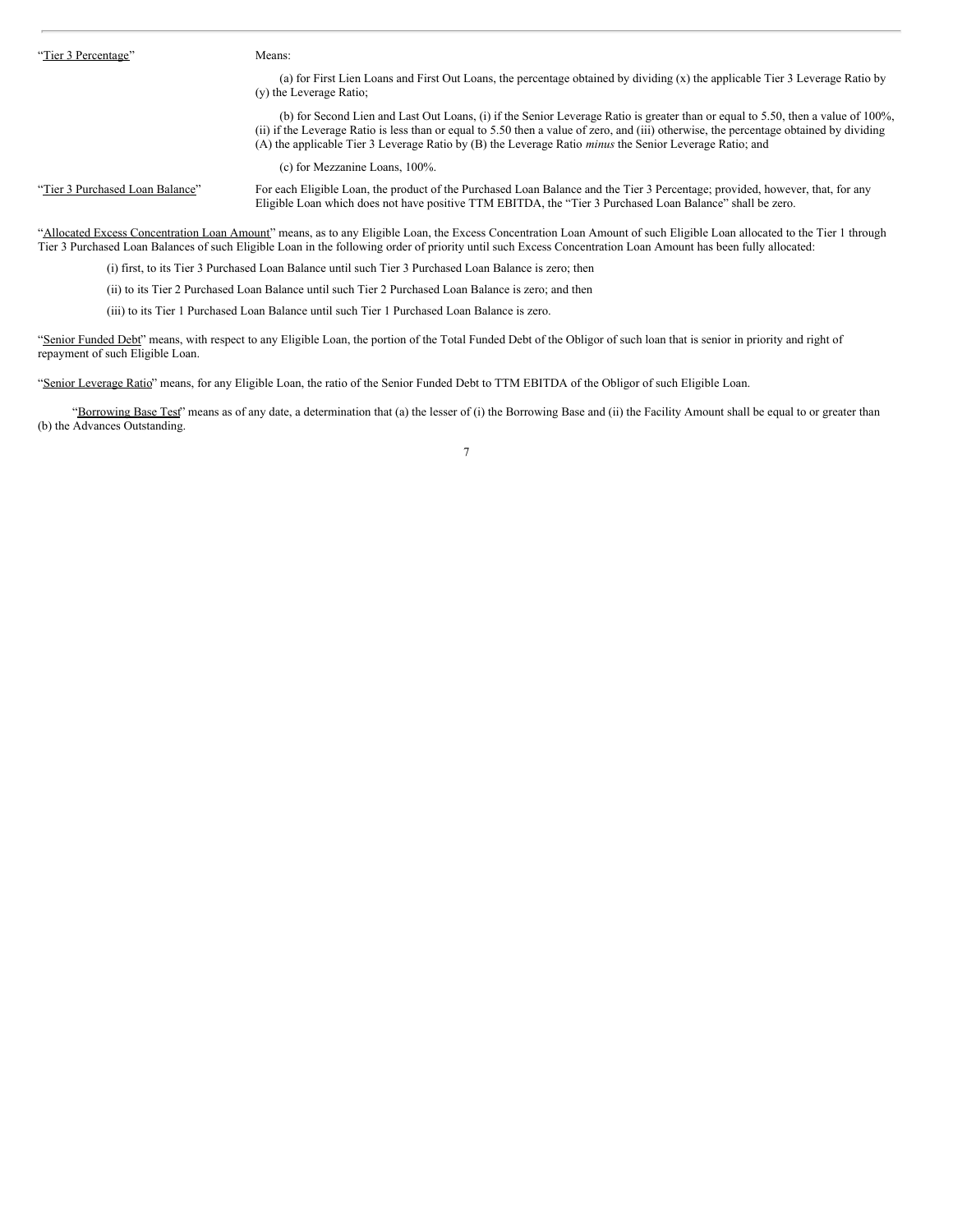"Borrower Notice" means a written notice, in the form of Exhibit A, to be used for each borrowing, repayment of each Advance or termination or reduction of the Facility Amount or Prepayments of Advances.

### "Breakage Costs" is defined in Section 2.11.

"Business Day" means any day of the year other than a Saturday or a Sunday on which (a) (i) banks are not required or authorized to be closed in New York, New York, and Virginia or (ii) which is not a day on which the Bond Market Association recommends a closed day for the U.S. Bond Market, and (b) if the term "Business Day" is used in connection with the Adjusted Eurodollar Rate or the Interest Reset Date, means the foregoing only if such day is also a day of year on which dealings in United States dollar deposits are carried on in the London interbank market.

"Change-in-Control" means, with respect to any entity, the date on which (i) any Person or "group" acquires any "beneficial ownership" (as such terms are defined under Rule 13d-3 of, and Regulation 13D under, the Securities Exchange Act of 1934, as amended), either directly or indirectly, of membership interests or other equity interests or any interest convertible into any such interest in such entity having more than fifty percent (50%) of the voting power for the election of managers of such entity, if any, under ordinary circumstances, or (ii) (with regard to the Borrower, except in connection with any Discretionary Sale) an entity sells, transfers, conveys, assigns or otherwise disposes of all or substantially all of the assets of such entity.

"Charged-Off Loan" means any Loan (i) that is 120 days past due with respect to any interest or principal payment, (ii) for which an Insolvency Event has occurred with respect to the related Obligor or (iii) that is or should be written off as uncollectible by the Servicer in accordance with the Credit and Collection Policy.

"Charged-Off Ratio" means, with respect to any Settlement Period, the percentage equivalent of a fraction, calculated as of the Determination Date for such Settlement Period, (i) the numerator of which is equal to the aggregate Outstanding Loan Balance of all Loans that became Charged-Off Loans during such Settlement Period and (ii) the denominator of which is equal to the sum of (A) the Aggregate Outstanding Loan Balance as of the first day of such Settlement Period and (B) the Aggregate Outstanding Loan Balance as of the last day of such Settlement Period divided by 2.

"Chemical Bank" means Chemical Bank, in its capacity either as a Lender or in its individual capacity, as applicable, and its successors or assigns.

"Closing Date" means May 19, 2003.

"Code" means The Internal Revenue Code of 1986, as amended.

"Collateral" means all right, title and interest, whether now owned or hereafter acquired or arising, and wherever located, of the Borrower in, to and under any and all of the following:

(i) the Transferred Loans, and all monies due or to become due in payment of such Loans on and after the related Purchase Date;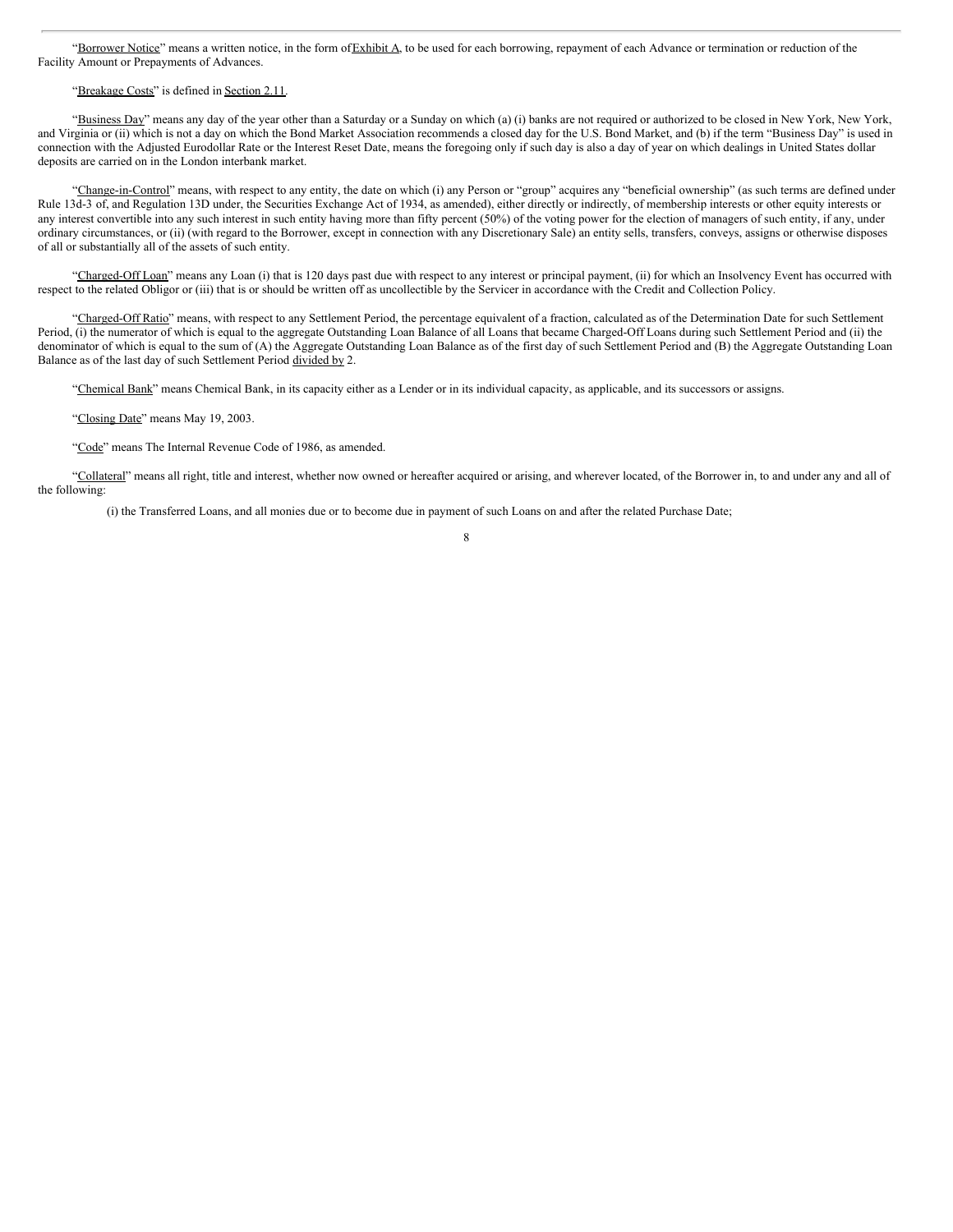(ii) any Related Property securing the Transferred Loans, including all proceeds from any sale or other disposition of such Related Property;

(iii) the Loan Documents relating to the Transferred Loans;

(iv) all Supplemental Interests related to any Transferred Loans;

(v) the Collection Account, all funds held in such account, and all certificates and instruments, if any, from time to time representing or evidencing the Collection Account or such funds;

(vi) all Collections and all other payments made or to be made in the future with respect to the Transferred Loans, including such payments under any guarantee or similar credit enhancement with respect to such Loans;

(vii) all Hedge Collateral;

(viii) the Operating Account and all deposit or banking accounts of the Borrower with the Administrative Agent, and all funds held in such accounts, and all certificates and instruments, if any, from time to time representing or evidencing such accounts or such funds; and

(ix) all income and Proceeds of the foregoing.

For the avoidance of doubt, the Collateral, in the case of "Related Property" pursuant to clause (ii) above, may be and mean a Lien held by Borrower against such property, rather than an ownership interest in such property.

"Collateral Custodian" means The Bank of New York Mellon Trust Company, N.A., formerly known as BNY Midwest Trust Company, in its capacity as Collateral Custodian under the Custody Agreement, together with its successors and assigns.

"Collateral Custodian Expenses" means the out-of-pocket expenses to be paid to the Collateral Custodian under the Custody Agreement.

"Collateral Custodian Fee" means the fee to be paid to the Collateral Custodian as set forth in the Custody Agreement.

"Collateral Quality Test" means as of any date, a set of tests that are satisfied so long as each of the following are satisfied: (i) the Weighted Average Spread on the Transferred Loans is equal to or greater than 5.0% as of such date, (ii) the Weighted Average Life of the Transferred Loans is equal to or less than 57 months as of such date, (iii) the weighted average Risk Rating of the portfolio of Transferred Loans shall not be less than B-/ B3/4 by S&P, Moody's or the Servicer's risk rating model, respectively, (iv) the Diversity Score for the Transferred Loans is greater than or equal to 10 as of such date and (v) the Required Minimum Obligors Test is being satisfied.

"Collection Account" is defined in Section 7.4(e).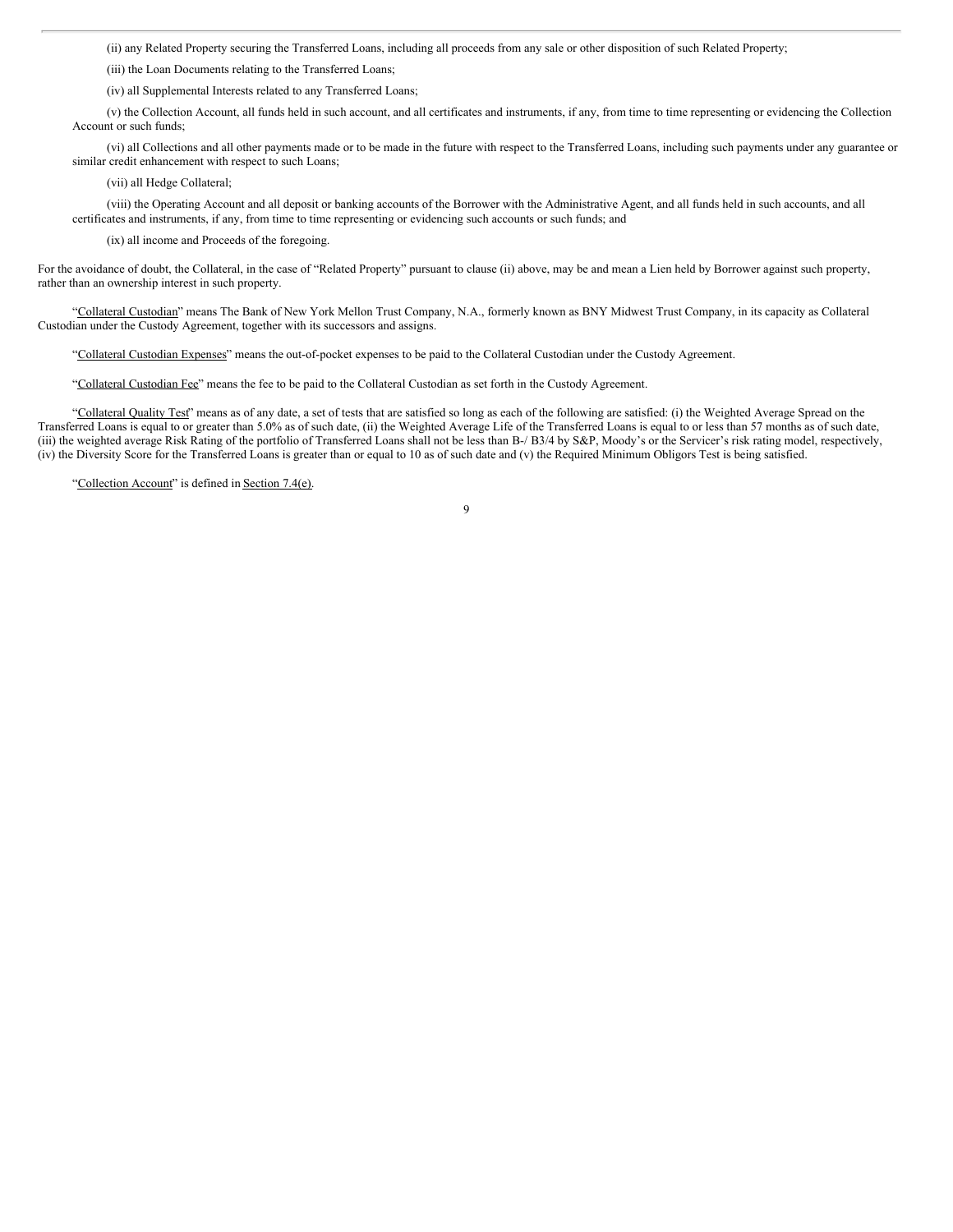"Collection Date" means the date following the Termination Date on which all Advances Outstanding have been reduced to zero, the Lenders have received all accrued Interest, fees, and all other amounts owing to them under this Agreement and the Hedging Agreement, the Hedge Counterparties have received all amounts due and owing hereunder and under the Hedge Transactions, and each of the Backup Servicer, the Collateral Custodian, the Administrative Agent and the Managing Agents have each received all amounts due to them in connection with the Transaction Documents.

"Collections" means (a) all cash collections or other cash proceeds of a Transferred Loan received by or on behalf of the Borrower by the Servicer or Originator from or on behalf of any Obligor in payment of any amounts owed in respect of such Transferred Loan, including, without limitation, Interest Collections, Principal Collections, Deemed Collections, Insurance Proceeds, and all Recoveries, (b) all amounts received by the Buyer (as defined in the Purchase and Sale Agreement) in connection with the repurchase of an Ineligible Loan pursuant to Section 6.1 of the Purchase Agreement, (c) all amounts received by the Administrative Agent in connection with the purchase of a Transferred Loan pursuant to Section 7.7, (d) all payments received pursuant to any Hedging Agreement or Hedge Transaction, and (e) interest earnings in the Collection Account.

"Commitment" means (a) for KeyBank, the commitment of such Lender to fund Advances to the Borrower in an amount not to exceed \$75,000,000, (b) for ING, the commitment of such Lender to fund Advances to the Borrower in an amount not to exceed \$35,000,000, (c) for Chemical Bank, the commitment of such Lender to fund Advances to the Borrower in an amount not to exceed \$15,000,000, in each case as such amount may be modified in accordance with the terms hereof; (d) for FNBP, the commitment of such Lender to fund Advances to the Borrower in an amount not to exceed \$10,000,000, in each case as such amount may be modified in accordance with the terms hereof, (e) for Santander, the commitment of such Lender to fund Advances to the Borrower in an amount not to exceed \$25,000,000, in each case as such amount may be modified in accordance with the terms hereof, (f) for AloStar, the commitment of such Lender to fund Advances to the Borrower in an amount not to exceed \$10,000,000, in each case as such amount may be modified in accordance with the terms hereof and (g) with respect to any Person who becomes a Lender pursuant to an Assignment and Acceptance or a Joinder Agreement, the commitment of such Person to fund Advances to the Borrower in an amount not to exceed the amount set forth in such Assignment and Acceptance or Joinder Agreement, as such amount may be modified in accordance with the terms hereof.

"Commitment Make-Whole Fee" is defined in that certain Fee Letter, dated as of the Effective Date, between the Borrower and the Administrative Agent.

"Commitment Termination Date" means January 19, 2019, or such later date to which the Commitment Termination Date may be extended (if extended) in the sole discretion of the Lenders in accordance with the terms of Section 2.4(b).

"Contractual Obligation" means, with respect to any Person, means any provision of any securities issued by such Person or any indenture, mortgage, deed of trust, contract, undertaking, agreement, instrument or other document to which such Person is a party or by which it or any of its property is bound or is subject.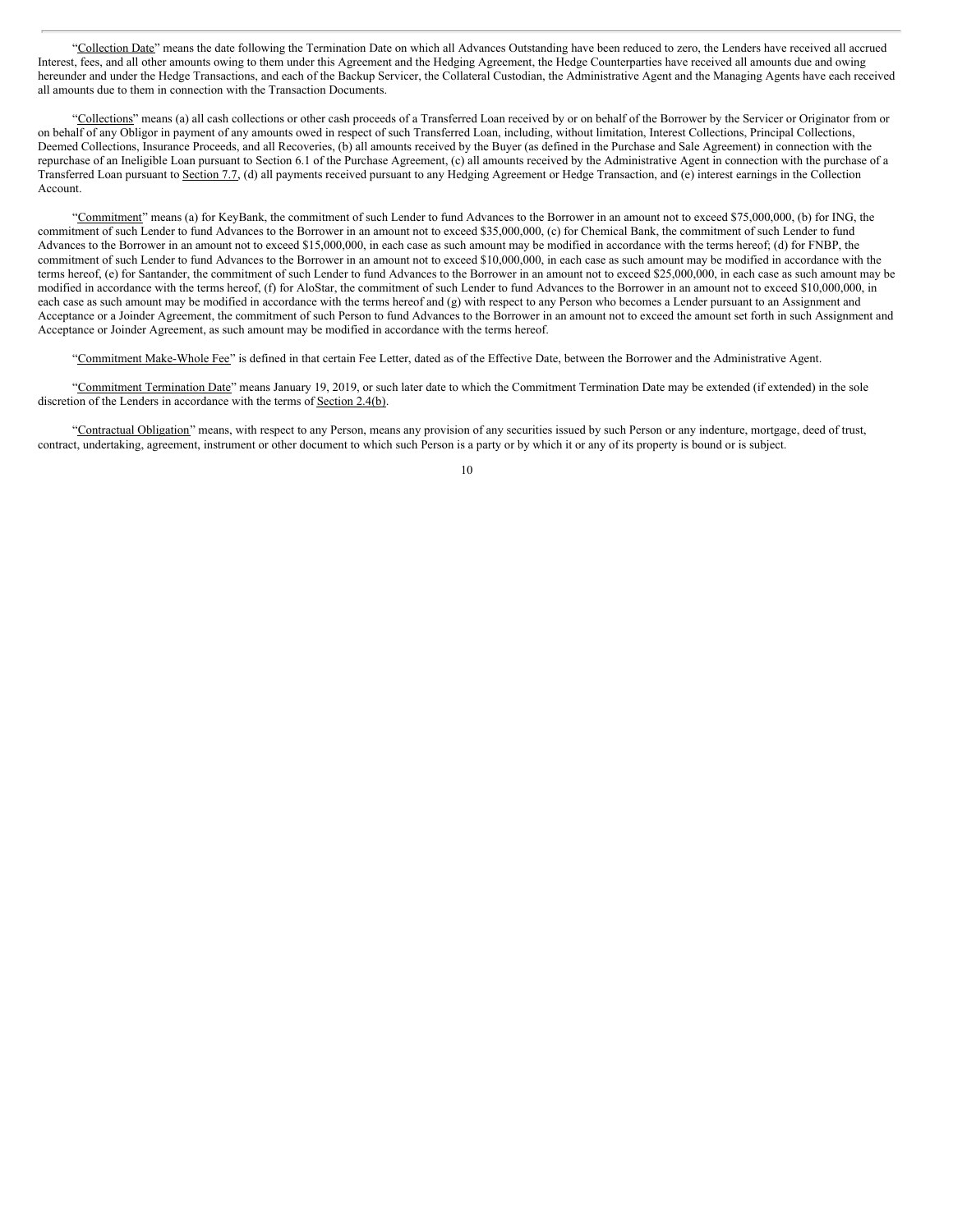"Control Affiliate" means any Obligor in which the Originator, the Borrower or any Affiliate of the Borrower holds or acquires voting securities of such Obligor, in an amount such that the Originator, the Borrower or any Affiliate of the Borrower, or any or all of them jointly, would then have "control" of such Obligor, as defined in Section  $2(a)(9)$  of the 1940 Act.

"Controlled Transaction" means a Loan, the Obligor of which is a Control Affiliate.

"Covenant-Lite Loan" means a Loan lacking traditional financial covenants requiring minimum interest or other debt service coverage or specifying maximum levels of leverage or other similar "maintenance" tests.

"Credit and Collection Policy" means those credit, collection, customer relation and service policies (i) determined by the Borrower, the Originator and the initial Servicer as of the date hereof relating to the Transferred Loans and related Loan Documents, as on file with the Administrative Agent and as the same may be amended or modified from time to time in accordance with Sections 5.1(r) and 7.9(g); and (ii) with respect to any Successor Servicer, the collection procedures and policies of such person (as approved by the Administrative Agent) at the time such Person becomes Successor Servicer.

"Current Pay Loan" means any Transferred Loan (a) in respect of which the Servicer or Originator shall have taken any of the following actions: charging a default rate of interest, restricting Obligor's right to make subordinated payments (other than payments in respect of owner's debts and seller financings in the original loan agreement), acceleration of the Transferred Loan, foreclosure on collateral for the Loan, increasing its representation on the Obligor's Board of Directors or similar governing body, or increasing the frequency of its inspection rights to permit inspection on demand, (b) that is not more than thirty (30) days past due with respect to any interest or principal payments and (c) in respect of which the Servicer shall have certified (which certification may be in the form of an e-mail or other written electronic communication) to the Administrative Agent that the Servicer does not believe, in its reasonable judgment, that a failure to pay interest or ultimate principal will occur. For avoidance of doubt, a Current Pay Loan shall be an Eligible Loan and included in the Borrowing Base but shall be subject to restriction as provided in the definitions of Excess Concentration Loan Amount and Outstanding Loan Balance. A Transferred Loan shall cease to be a Current Pay Loan if it (i) becomes a Defaulted Loan through failure to satisfy the requirements set forth in clauses (b) and (c) of the first sentence in this definition or (ii) becomes an Eligible Loan which is no longer a Current Pay Loan (such that it is no longer subject to restriction for purposes of Excess Concentration Amount and Outstanding Loan Balance calculations), which shall occur upon receipt of a certification from the Servicer (which certification may be in the form of an e-mail or other written electronic communication) to the Administrative Agent that, as of the date of the certification (x) the applicable circumstances enumerated in clause (a) above which caused the Loan to be a Current Pay Loan shall no longer exist and (y) such Loan otherwise meets the definition of an Eligible Loan.

"Custody Agreement" means the Custodial Agreement, dated as of the Closing Date among the Borrower, the Servicer, the Originator, the Administrative Agent and the Collateral Custodian, as amended by that certain Amendment No. 1 to Custodial Agreement dated as of September 28, 2004, that certain Amendment No. 2 to Custodial Agreement dated as of May 15, 2009 and as the same may from time to time be further amended, restated, supplemented, waived or modified.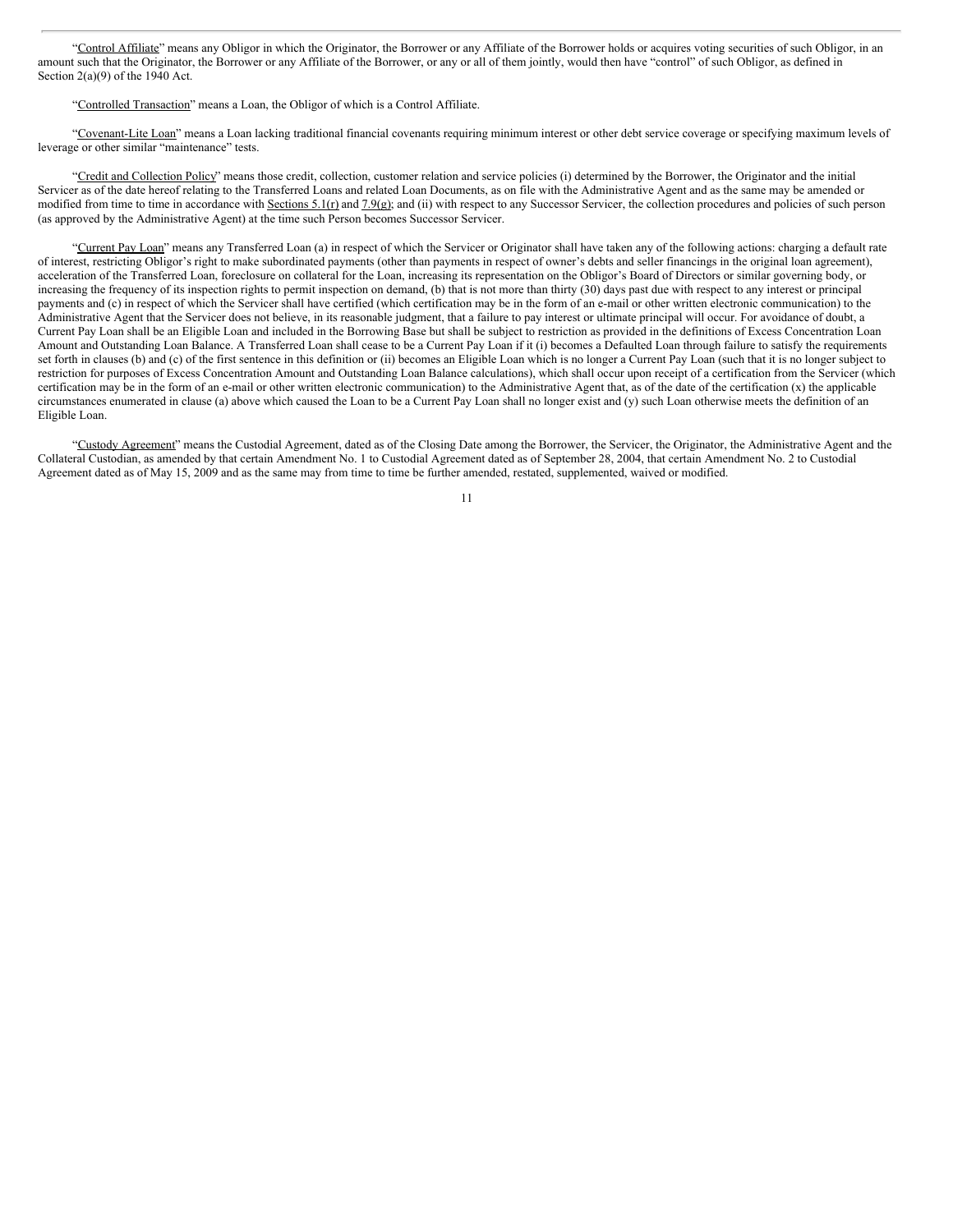"Deemed Collections" means, on any day, the aggregate of all amounts Borrower shall have been deemed to have received as a Collection of a Transferred Loan. Borrower shall be deemed to have received a Collection in an amount equal to the unpaid balance (including any accrued interest thereon) of a Transferred Loan if at any time the Outstanding Loan Balance of any such Loan is either (i) reduced as a result of any discount or any adjustment or otherwise by Borrower (other than receipt of cash Collections) or (ii) reduced or canceled as a result of a setoff in respect of any claim by any Person (whether such claim arises out of the same or a related transaction or an unrelated transaction).

"Default Excess" means, with respect to any Defaulting Lender, the excess, if any, of such Defaulting Lender's ratable portion of the aggregate Credit Exposure of all Lenders (calculated as if all Defaulting Lenders had funded all of their respective Advances) over the aggregate outstanding principal amount of all Advances of such Defaulting Lender.

"Default Rate" means a rate equal to the sum of (i) the Base Rate plus (ii) 2.0% plus (iii) the Applicable Margin.

"Default Ratio" means, with respect to any Settlement Period, the percentage equivalent of a fraction, calculated as of the Determination Date for such Settlement Period, (a) the numerator of which is equal to the aggregate Outstanding Loan Balance of all Transferred Loans (excluding Charged-Off Loans) included as part of the Collateral that became Defaulted Loans during such Settlement Period and (b) the denominator of which is equal to (i) the sum of  $(x)$  the Aggregate Outstanding Loan Balance as of the first day of such Settlement Period and (y) the Aggregate Outstanding Loan Balance as of the last day of such Settlement Period divided by (ii) two.

"Defaulted Loan" means any Transferred Loan (a) as to which, (x) a default as to the payment of principal and/or interest has occurred and is continuing for a period of thirty-two (32) consecutive days with respect to such Loan (without regard to any grace period applicable thereto, or waiver thereof) or (y) a default not set forth in clause (x) has occurred and the holders of such Loan have accelerated all or a portion of the principal amount thereof as a result of such default, (b) as to which a default as to the payment of principal and/or interest has occurred and is continuing on another debt obligation of the same Obligor which is senior or pari passu in right of payment to such Loan, (c) as to which the Obligor or others have instituted proceedings to have the Obligor adjudicated bankrupt or insolvent or placed into receivership and such proceedings have not been stayed or dismissed or such issuer has filed for protection under Chapter 11 of the United States Bankruptcy Code (unless in the case of clauses (b) and (c), the Loan is a Current Pay Loan or a DIP Loan, in which case such Loan shall not be deemed a Defaulted Loan), (d) that the Servicer has in its reasonable commercial judgment otherwise declared to be a Defaulted Loan or (e) that has a Risk Rating of "Ca," "CC" or "1" or below by Moody's, S&P or the Servicer, respectively.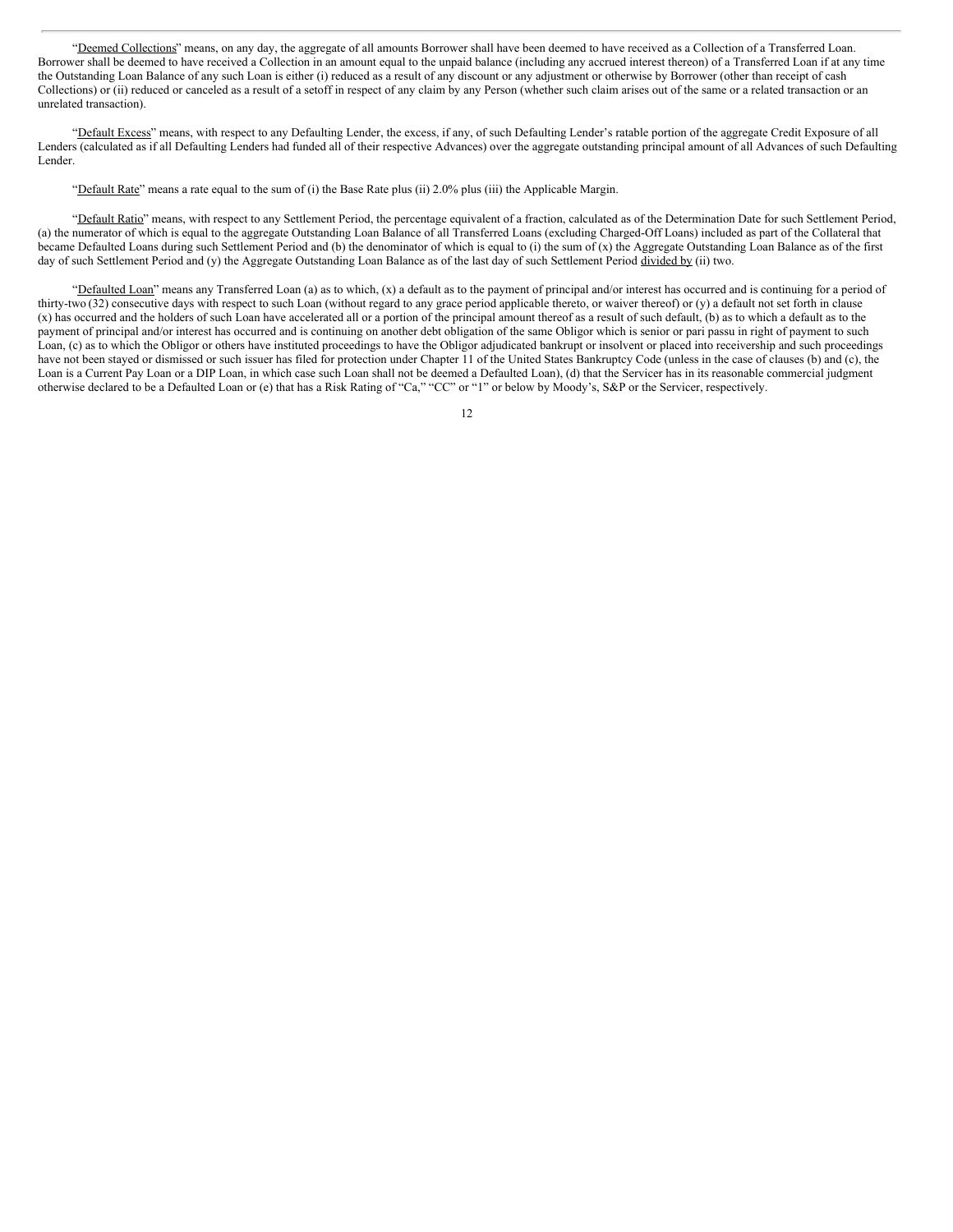"Defaulting Lender" means, subject to Section 12.17, any Lender that (a) has failed to (i) fund all or any portion of its Advances within two Business Days of the date such Advances were required to be funded hereunder unless such Lender notifies the Administrative Agent and the Borrower in writing that such failure is the result of such Lender's determination that one or more conditions precedent to funding (each of which conditions precedent, together with any applicable default, shall be specifically identified in such writing) has not been satisfied, or (ii) pay to the Administrative Agent, the Swingline Lender or any other Lender any other amount required to be paid by it hereunder (including in respect of its participation in Swing Advances) within two Business Days of the date when due, (b) has notified the Borrower, the Administrative Agent or Swingline Lender in writing that it does not intend to comply with its funding obligations hereunder, or has made a public statement to that effect (unless such writing or public statement relates to such Lenders' obligation to fund an Advance hereunder and states that such position is based on such Lender's determination that a condition precedent to funding (which condition precedent, together with any applicable default, shall be specifically identified in such writing or public statement) cannot be satisfied), (c) has failed, within three Business Days after written request by the Administrative Agent or the Borrower, to confirm in writing to the Administrative Agent and the Borrower that it will comply with its prospective funding obligations hereunder (provided that such Lender shall cease to be a Defaulting Lender pursuant to this clause (c) upon receipt of such written confirmation by the Administrative Agent and the Borrower), or (d) has, or has a direct or indirect parent company that has, other than via an Undisclosed Administration, (i) become the subject of a proceeding under any Insolvency Law, (ii) had appointed for it a receiver, custodian, conservator, trustee, administrator, assignee for the benefit of creditors or similar Person charged with reorganization or liquidation of its business or assets, including the Federal Deposit Insurance Corporation or any other state or federal regulatory authority acting in such a capacity, or (iii) become the subject of a Bail-in Action; provided that a Lender shall not be a Defaulting Lender solely by virtue of the ownership or acquisition of any equity interest in that Lender or any direct or indirect parent company thereof by a Governmental Authority so long as such ownership interest does not result in or provide such Lender with immunity from the jurisdiction of courts within the United States or from the enforcement of judgments or writs of attachment on its assets or permit such Lender (or such Governmental Authority) to reject, repudiate, disavow or disaffirm any contracts or agreements made with such Lender. Any determination by the Administrative Agent that a Lender is a Defaulting Lender under clauses (a) through (d) above shall be conclusive and binding absent manifest error, and such Lender shall be deemed to be a Defaulting Lender (subject to Section 12.17) upon delivery of written notice of such determination to the Borrower, the Swingline Lender and each Lender.

"Deposit Account Control Agreement" means each of (i) a letter agreement, substantially in the form of Exhibit L, among the Borrower, the Administrative Agent and the bank maintaining the Collection Account with respect to control of the Collection Account, as amended by Amendment No. 1 to Deposit Account Control Agreement dated as of May 15, 2009, and as the same may be further amended, modified, supplemented, restated or replaced by a successor agreement in form and substance reasonably acceptable to the Administrative Agent from time to time, (ii) the Deposit Account Control Agreement dated as of May 15, 2009 with respect to the Operating Account among the Borrower, the bank maintaining the Operating Account and the Administrative Agent, as the same may be amended, modified, supplemented, restated or replaced by a successor agreement in form and substance reasonably acceptable to the Administrative Agent from time to time and (iii) any letter agreement, substantially in the form of Exhibit L or otherwise in form and substance reasonably acceptable to the Administrative Agent, among the Borrower, the Administrative Agent and the bank maintaining any Lock-Box Account.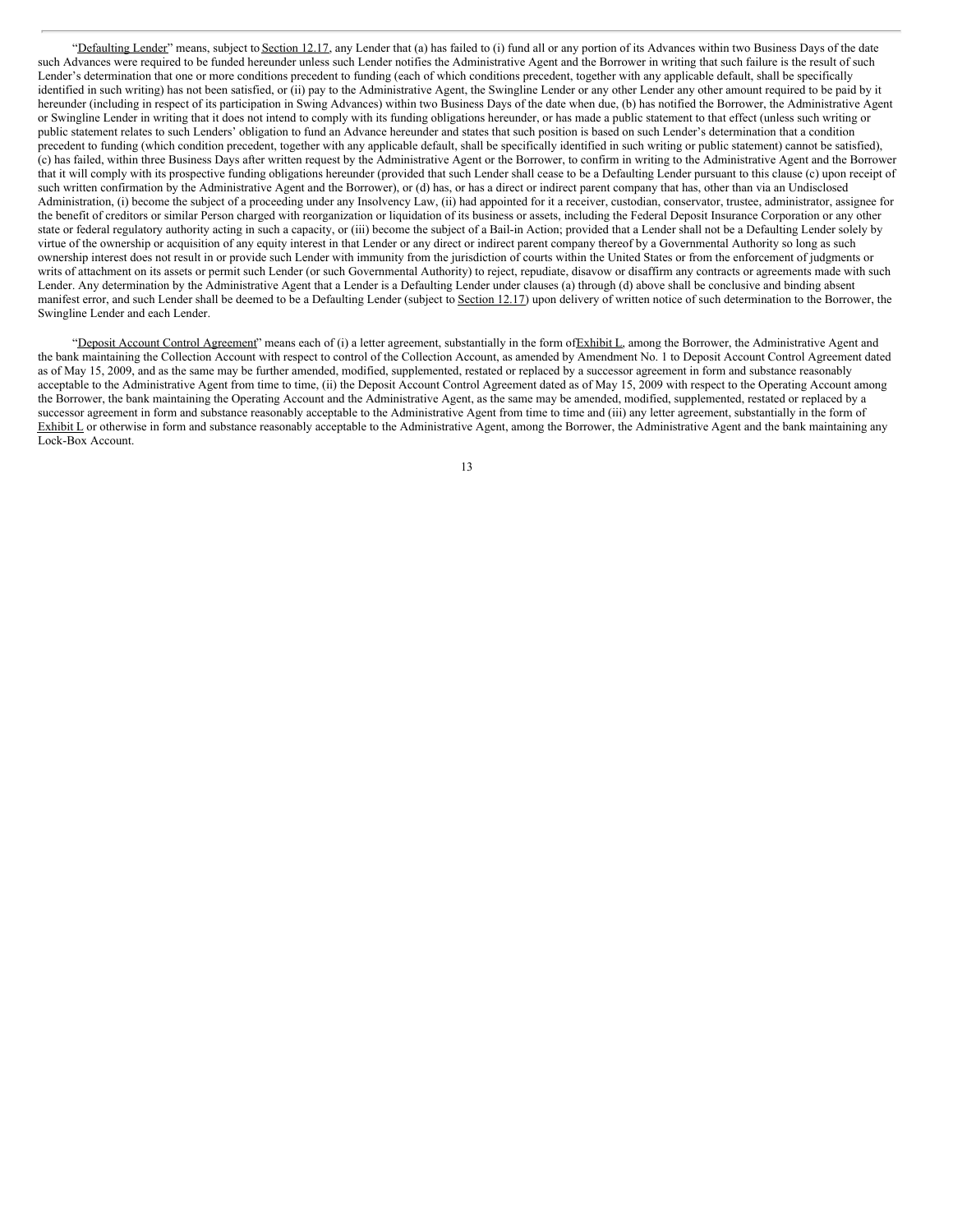"Derivatives" means any exchange-traded or over-the-counter (i) forward, future, option, swap, cap, collar, floor, foreign exchange contract, any combination thereof, whether for physical delivery or cash settlement, relating to any interest rate, interest rate index, currency, currency exchange rate, currency exchange rate, currency exchange rate index, debt instrument, debt price, debt index, depository instrument, depository price, depository index, equity instrument, equity price, equity index, commodity, commodity price or commodity index, (ii) any similar transaction, contract, instrument, undertaking or security, or (iii) any transaction, contract, instrument, undertaking or security containing any of the foregoing.

#### "Determination Date" means the last day of each Settlement Period.

"DIP Loan" means a Transferred Loan, the Obligor of which is a debtor-in-possession as described in Section 1107 of the Bankruptcy Code or a debtor as defined in Section 101(13) of the Bankruptcy Code (a "Debtor") organized under the laws of the United States or any state therein, the terms of which have been approved by an order of a court of competent jurisdiction, which order provides that (i) such DIP Loan is secured by liens on otherwise unencumbered property of the Debtor's bankruptcy estate pursuant to 364(c)(2) of the Bankruptcy Code, (ii) such DIP Loan is secured by liens of equal or senior priority on property of the Debtor's estate that is otherwise subject to a lien pursuant to Section 364(d) of the Bankruptcy Code, (iii) such DIP Loan is secured by junior liens on property of the Debtor's bankruptcy estate already subject to a lien encumbered assets (so long as such DIP Loan is a fully secured claim within the meaning of Section 506 of the Bankruptcy Code), or (iv) if the DIP Loan or any portion thereof is unsecured, the repayment of such DIP Loan retains priority over all other administrative expenses pursuant to Section 364(c)(1) of the Bankruptcy Code; provided that, in the case of the origination or acquisition of any DIP Loan, none of the Borrower or the Servicer have actual knowledge that the order set forth above is subject to any pending contested matter or proceeding (as such terms are defined in the Federal Rules of Bankruptcy Procedure) or the subject of an appeal or stay pending appeal.

#### "Discretionary Sale" is defined in Section 2.16.

# "Discretionary Sale Notice" is defined in Section 2.16.

"Discretionary Sale Settlement Date" means the Business Day specified by the Borrower to the Administrative Agent in a Discretionary Sale Notice as the proposed settlement date of a Discretionary Sale.

"Discretionary Sale Trade Date" means the Business Day specified by the Borrower to the Administrative Agent in a Discretionary Sale Notice as the proposed trade date of a Discretionary Sale.

"Diversity Score" means the single number that indicates collateral concentration for Loans in terms of both Obligor and industry concentration, which is calculated as described in Schedule IV attached hereto.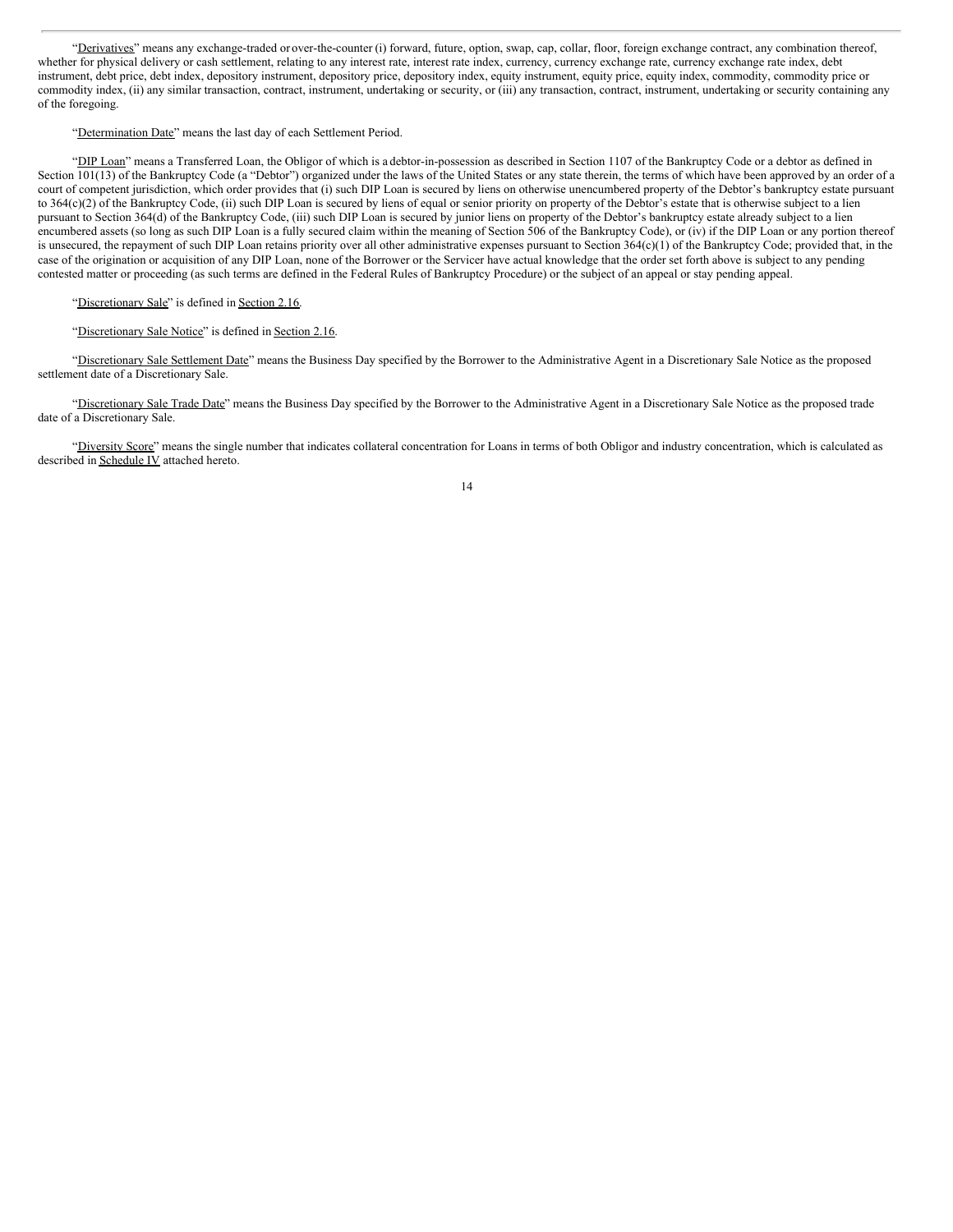"Drawn Amount" means, at any time, the sum of (i) Advances Outstanding and (ii) the Revolver Loan Unfunded Commitment Amount at such time.

#### "Early Termination Event" is defined in Section 8.1.

"EBITDA" means, with respect to any Obligor of a Loan, the consolidated net income of the applicable Person (excluding extraordinary gains and extraordinary losses (to the extent excluded in the definition of "EBITDA" in the relevant Loan Documents relating to the applicable Loan)) for the relevant period plus the following to the extent deducted in calculating such consolidated net income: (i) consolidated interest charges for such period; (ii) the provision for Federal, state, local and foreign income taxes payable for such period; (iii) depreciation and amortization expense for such period; and (iv) such other adjustments included in the definition of "EBITDA" (or similar defined term used for the purposes contemplated herein) in the relevant Loan Documents relating to the applicable Loan, provided, that such adjustments are usual and customary and substantially comparable to market terms for substantially similar debt of other similarly situated borrowers at the time such relevant agreements are entered into as reasonably determined in good faith by the Servicer or the Borrower.

"EEA Financial Institution" means (a) any credit institution or investment firm established in any EEA Member Country which is subject to the supervision of an EEA Resolution Authority, (b) any entity established in an EEA Member Country which is a parent of an institution described in clause (a) of this definition, or (c) any financial institution established in an EEA Member Country which is a subsidiary of an institution described in clauses (a) or (b) of this definition and is subject to consolidated supervision with its parent;

"EEA Member Country" means any of the member states of the European Union, Iceland, Liechtenstein, and Norway.

"EEA Resolution Authority" means any public administrative authority or any person entrusted with public administrative authority of any EEA Member Country (including any delegee) having responsibility for the resolution of any EEA Financial Institution.

#### "Effective Date" means May 1, 2015.

"Eligible Assignee" means a Person (a) that is a Lender or an Affiliate of a Lender or (b) who is approved by (i) the Administrative Agent (such approval not to be unreasonably withheld or delayed) and (ii) unless an Unmatured Termination Event or Early Termination Event shall have occurred and be continuing, the Borrower (such approval not to be unreasonably withheld or delayed); provided that, notwithstanding any of the foregoing, "Eligible Assignee" shall not include the Borrower or any of the Borrower's Affiliates or subsidiaries.

"Eligible Loan" means, on any date of determination, each Loan which satisfies each of the following requirements:

(i) the Loan is evidenced by a promissory note that has been duly authorized and that, together with the related Loan Documents, is in full force and effect and constitutes the legal, valid and binding obligation of the Obligor of such Loan to pay the stated amount of the Loan and interest thereon, and the related Loan Documents are enforceable against such Obligor in accordance with their respective terms;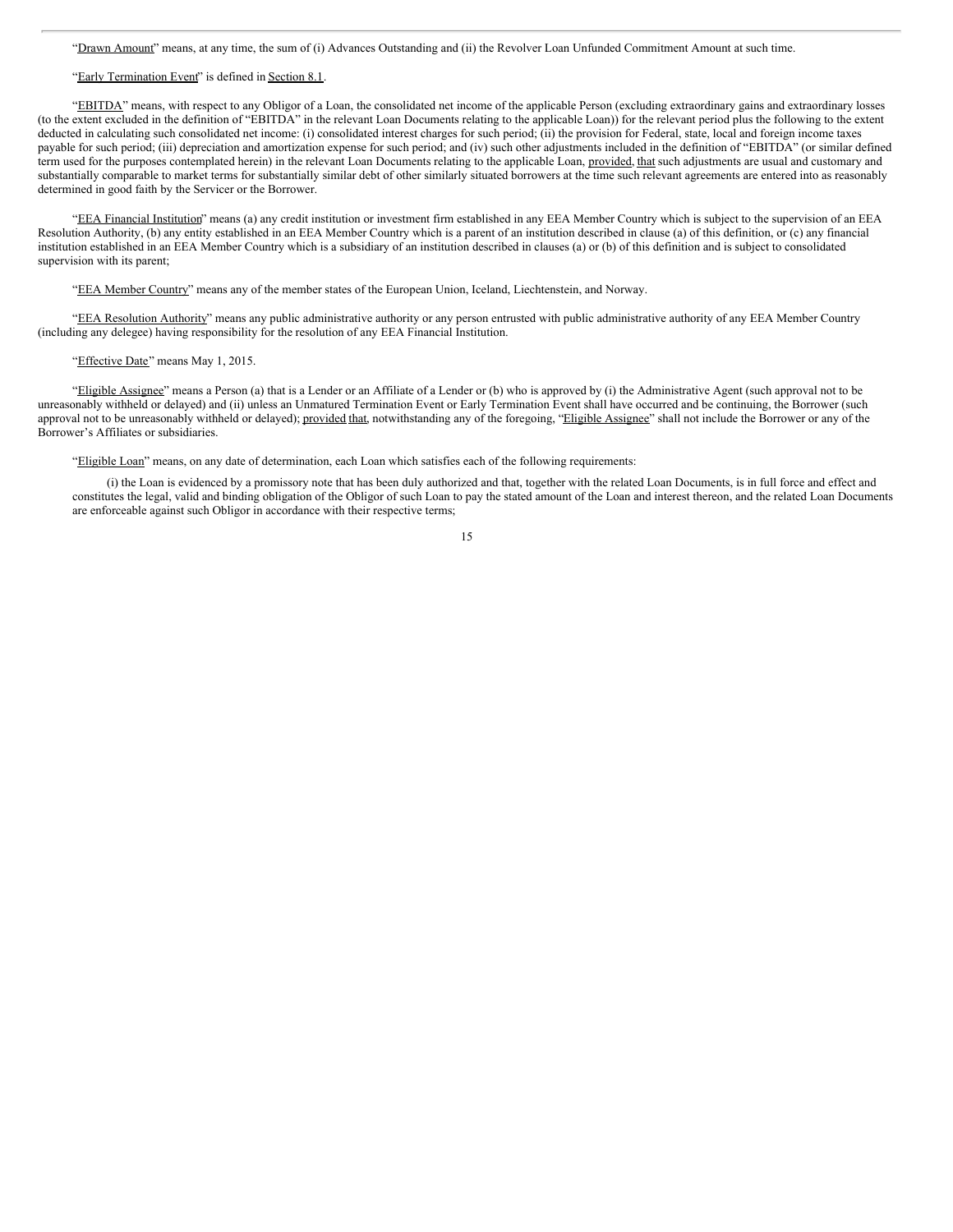(ii) the Loan (a) was originated in accordance with the terms of the Credit and Collection Policy, (b) arose in the ordinary course of the Originator's business from the lending of money to the Obligor thereof and (c) the origination of such Loan by the Originator, and the sale and transfer of any interests in such Loan to the Borrower or any Affiliate of the Borrower, and the ongoing maintenance of such interests, shall not cause the Originator to violate the RIC/BDC Requirements in any material respect (taking into account any exemptive relief available to the Originator);

(iii) the Loan is not a Defaulted Loan;

(iv) the Obligor of such Loan has executed all appropriate documentation required by the Originator;

(v) the Loan, together with the Loan Documents related thereto, is a "general intangible", an "instrument", an "account", or "chattel paper" within the meaning of the UCC of all jurisdictions that govern the perfection of the security interest granted therein;

(vi) all material consents, licenses, approvals or authorizations of, or registrations or declarations with, any Governmental Authority required to be obtained, effected or given in connection with the making of such Loan have been duly obtained, effected or given and are in full force and effect;

(vii) the Loan is denominated and payable only in United States dollars in the United States, and is not convertible by the Obligor into debt denominated in any other currency;

(viii) the Loan bears interest, which is due and payable no less frequently than semi-annually, except for PIK Loans;

(ix) the Loan, together with the Loan Documents related thereto, does not contravene in any material respect any Applicable Laws (including, without limitation, laws, rules and regulations relating to usury, truth in lending, fair credit billing, fair credit reporting, equal credit opportunity, fair debt collection practices and privacy) and with respect to which no party to the Loan Documents related thereto is in material violation of any such Applicable Laws;

(x) the Loan, together with the related Loan Documents, is fully assignable;

(xi) the Loan was documented and closed in accordance with the Credit and Collection Policy, including the relevant opinions and assignments, and there is only one current original promissory note;

(xii) the Loan and all Related Property with respect to such Loan are free of any Liens except for Permitted Liens;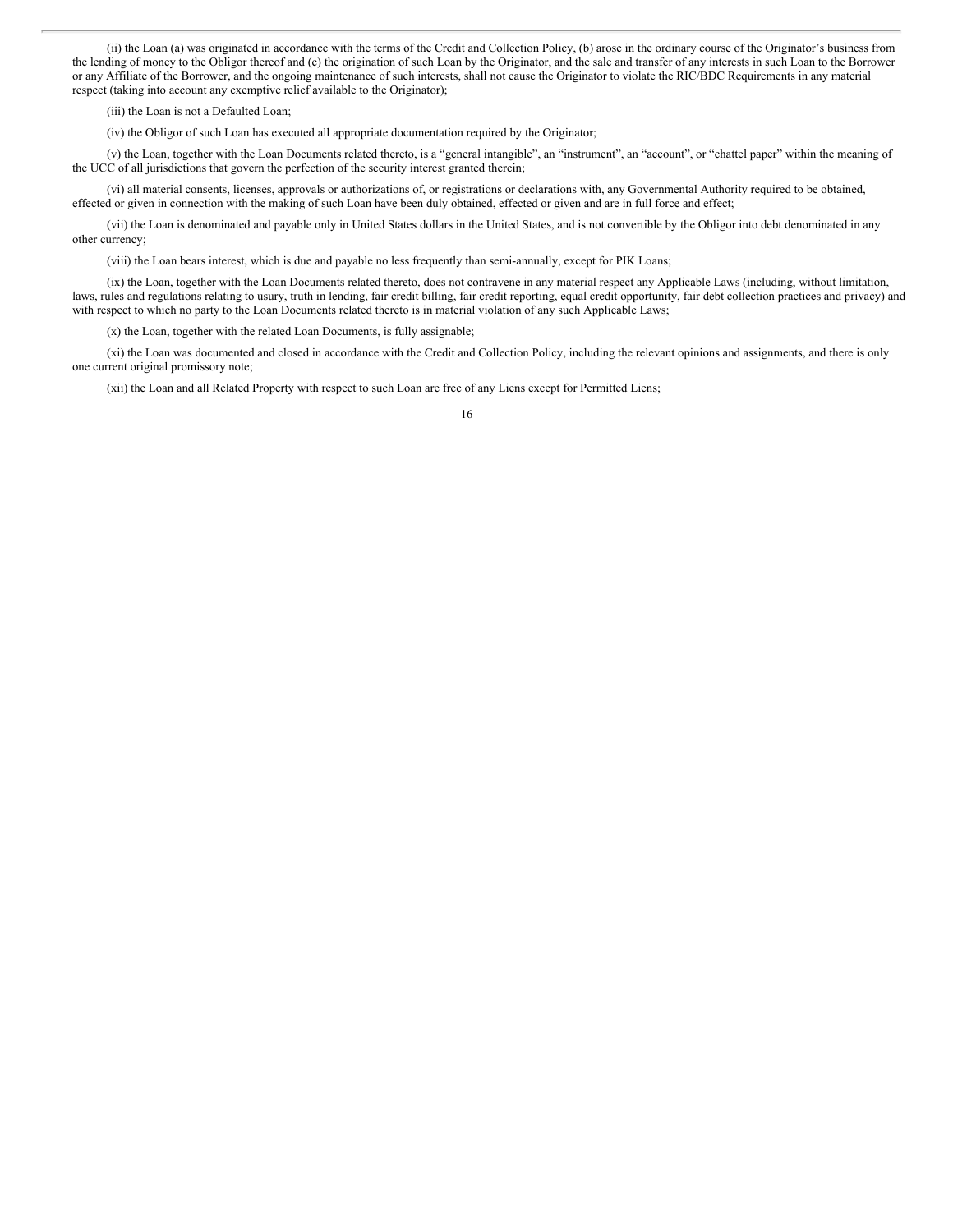(xiii) the Loan has an original term to maturity of no more than 120 months;

(xiv) no right of rescission, set off, counterclaim, defense or other material dispute has been asserted with respect to such Loan;

(xv) any Related Property with respect to such Loan is insured in accordance with the Credit and Collection Policy;

(xvi) the Obligor with respect to such Loan is an Eligible Obligor;

(xvii) if such Loan is a PIK Loan, such Loan shall pay a minimum of eight percent (8.0%) per annum current interest in cash, on at least a quarterly basis;

(xviii) the Loan is not a loan or extension of credit made by the Originator or one of its subsidiaries to an Obligor for the purpose of making any principal, interest or other payment on such Loan necessary in order to keep such Loan from becoming delinquent;

(xix) the Loan has not been amended or subject to a deferral or waiver the effect of which is to (A) reduce the amount (other than by reason of the repayment thereof) or extend the time for payment of principal or (B) reduce the rate or extend the time of payment of interest (or any component thereof), in each case without the consent of the Required Lenders; provided, however, that such consent shall not be required for an amendment, deferral or waiver that is a Permitted Loan Amendment, so long as the Loan to be so amended, deferred or waived (1) is not a Defaulted Loan and (2) has not incurred and is not anticipated to incur a breach of a material financial covenant;

(xx) if such Loan is a Revolver Loan, it shall be secured by a first priority, perfected security interest on certain assets of the Obligor which shall include, without limitation, accounts receivable and inventory;

(xxi) if such Loan is a Revolver Loan, the revolving credit commitment of the Borrower to the applicable Obligor thereunder shall have a term to maturity of three years or less;

(xxii) if such Loan is a Fixed Rate Loan which is not subject to a Hedging Transaction, the interest rate charged on such Loan shall be equal to or greater than 9.0%;

(xxiii) such Loan is not a Structured Finance Obligation;

(xxiv) such Loan is not an equity security, and does not by its terms permit the payment obligation of the Obligor thereunder to be converted into or exchanged for equity capital of such Obligor;

(xxv) such Loan is not an obligation whose repayment is subject to or derived from (a) the value of other loans, securities and/or financial instruments or (b) the value of bonds insuring against loss arising from natural catastrophes;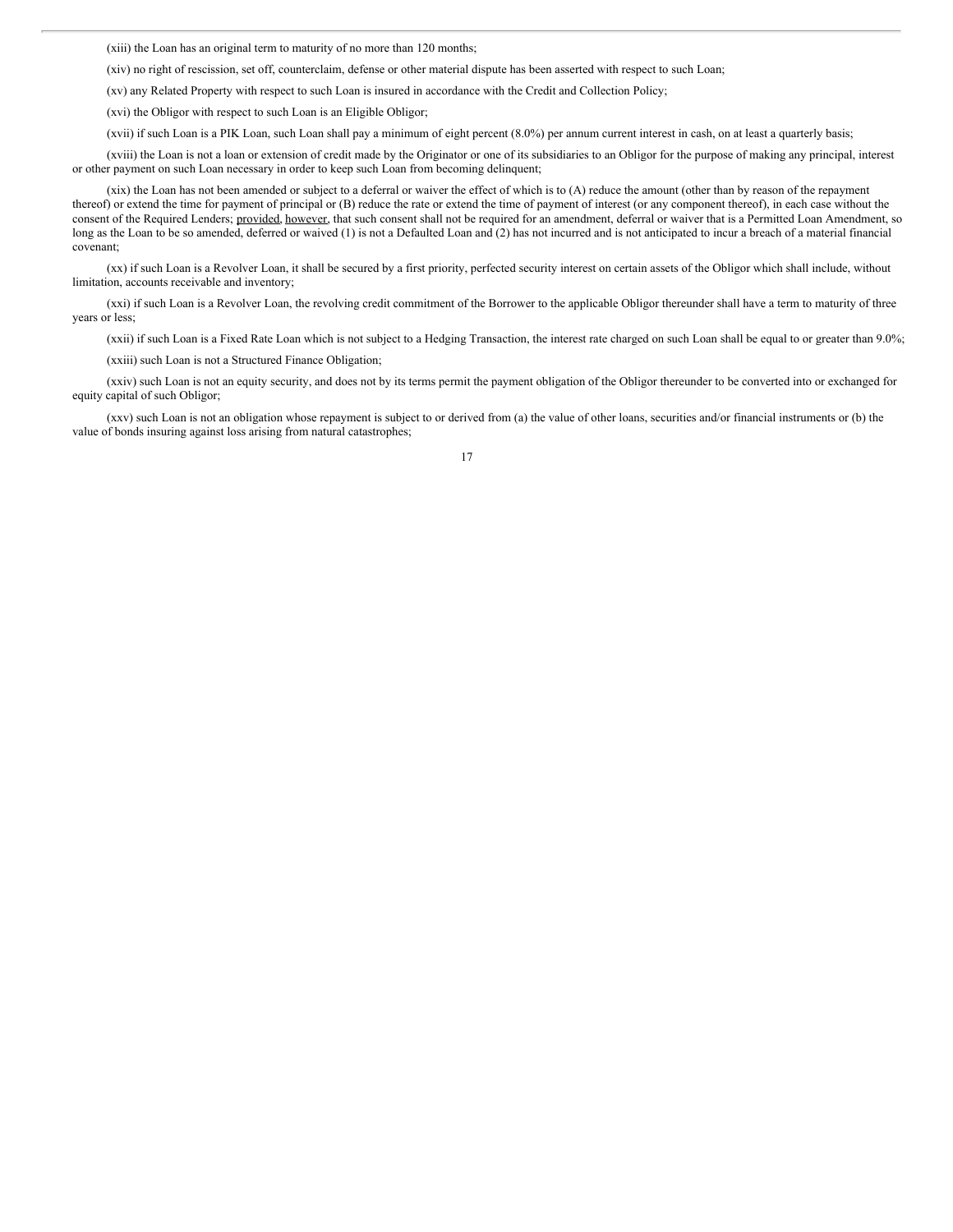(xxvi) such Loan will not be accompanied by additional consideration which would cause the Borrower to be deemed to own 5.0% or more of the voting securities of any publicly registered issuer or any securities that are immediately convertible into or immediately exercisable or exchangeable for 5.0% or more of the voting securities of any publicly registered issuer, as determined by the Servicer;

(xxvii) the financing of such Loan by the Lenders does not contravene Regulation U of the Federal Reserve Board, nor require the Lenders to undertake reporting thereunder which it would not otherwise have cause to make;

(xxviii) if such security or loan is a Real Estate Loan, there is full recourse to the Obligor for principal and interest payments;

(xxix) such Loan does not contain a confidentiality provision that restricts the ability of the Administrative Agent, on behalf of the Secured Parties, to exercise its rights under the Transaction Documents, including, without limitation, its rights to review the Loan, the related Loan File or the Originator's credit approval file in respect of such Loan; provided, however, that a provision which requires the Administrative Agent or other prospective recipient of confidential information to maintain the confidentiality of such information shall not be deemed to restrict the exercise of such rights;

(xxx) the Obligor of which is not the Servicer, an Affiliate of the Borrower, the Originator or the Servicer or any other person whose investments are primarily managed by the Servicer or any Affiliate of the Servicer, unless such Loan is approved by the Required Lenders (for avoidance of doubt, the term "Affiliate" as used in this clause (xxx) does not include an entity which is a "Control Affiliate");

(xxxi) the Servicer shall have in respect of such Loan calculated, (i) on or prior to the date on which such Loan became a Transferred Loan, and (ii) at least once per calendar quarter, within thirty Business Days after the date the Servicer provides the quarterly valuations for its serviced portfolio, each of the following, in each case in accordance with the applicable Loan Documents for such Loan: EBITDA, Total Funded Debt, TTM EBITDA and each of the ratios required to be computed hereunder utilizing those three terms in the classification of such Loan hereunder;

(xxxii) such Loan is not a Covenant-Lite Loan, unless such Loan is a Qualifying Covenant-Lite Loan, in which case it shall not be ineligible pursuant solely to the operation of this clause (xxxii);

(xxxiii) the proceeds of such Loan are not used to finance construction projects or activities in the form of a traditional construction loan where the only collateral for the loan is the project under construction and draws are made on the loan specifically to fund construction in progress; and

(xxxiv) such Loan shall be a (A) First Lien Loan, (B) First Out Loan, (C) First Lien Qualifying Covenant-Lite Loan, (D), Second Lien Loan, (E) Last Out Loan, (F) Second Lien Qualifying Covenant-Lite Loan or (G) Mezzanine Loan.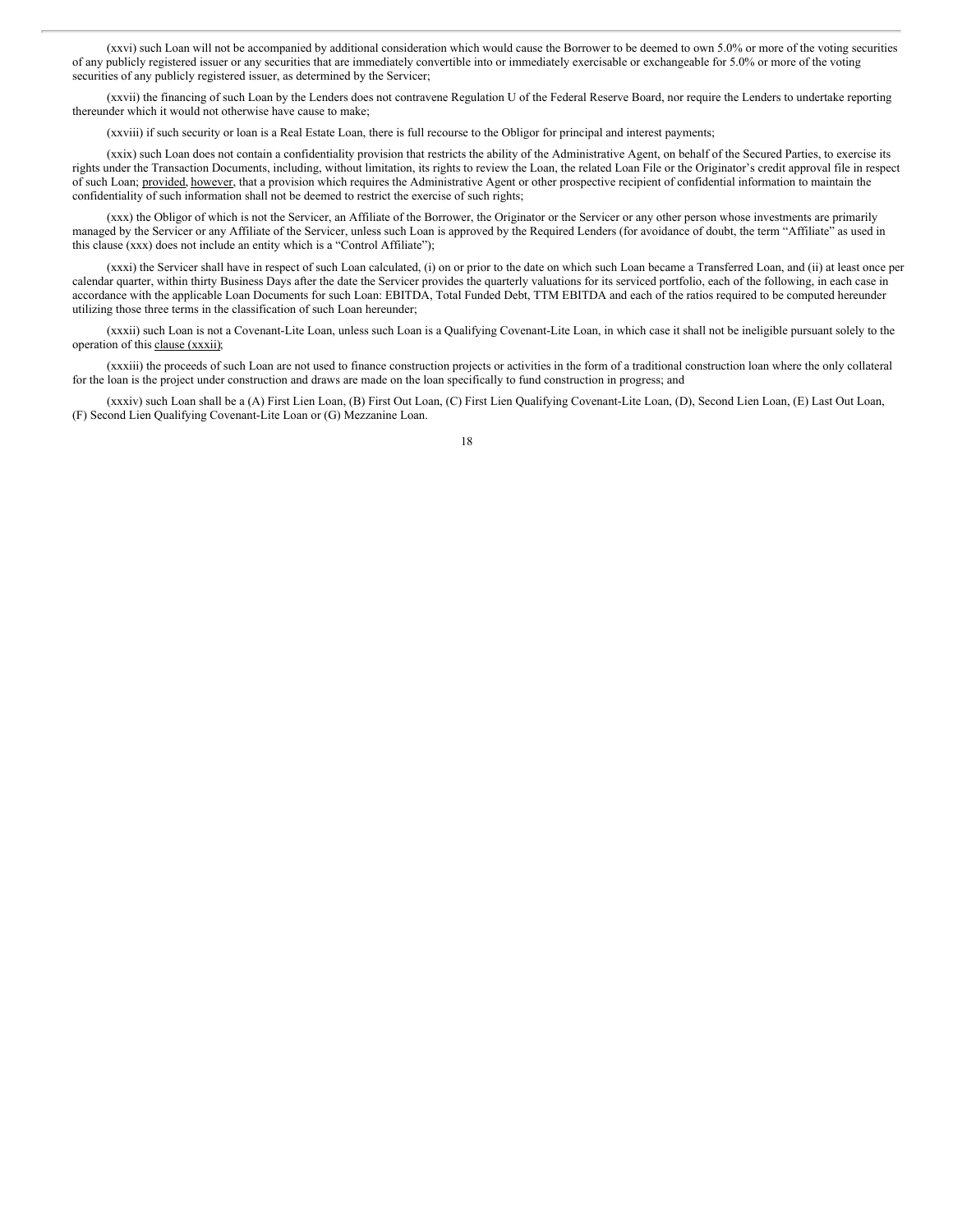"Eligible Obligor" means, on any day, any Obligor that satisfies each of the following requirements:

(i) such Obligor's principal office and any Related Property are located in Canada or the United States or any territory of the United States;

(ii) no other Loan of such Obligor is a Defaulted Loan;

(iii) such Obligor is not the subject of any Insolvency Event, with the exception of an Obligor with regard to a DIP Loan;

(iv) such Obligor is not a Governmental Authority;

(v) such Obligor is in material compliance with all material terms and conditions of its Loan Documents; and

(vi) such Obligor is not an Affiliate of the Borrower, the Servicer or the Originator (for avoidance of doubt, the term "Affiliate" as used in this clause (vi) does not include an entity which is a "Control Affiliate").

"ERISA" means the U.S. Employee Retirement Income Security Act of 1974, as amended from time to time, and the regulations promulgated and rulings issued thereunder.

"ERISA Affiliate" means (a) any corporation that is a member of the same controlled group of corporations (within the meaning of Section 414(b) of the Code) as the Borrower; (b) a trade or business (whether or not incorporated) under common control (within the meaning of Section 414(c) of the Code) with the Borrower or (c) a member of the same affiliated service group (within the meaning of Section 414(m) of the Code) as the Borrower, any corporation described in clause (a) above or any trade or business described in clause (b) above.

"EU Bail-In Legislation Schedule" means the EU Bail-In Legislation Schedule published by the Loan Market Association (or any successor person), as in effect from time to time.

"Eurodollar Disruption Event" means, with respect to any Advance as to which Interest accrues or is to accrue at a rate based upon the Adjusted Eurodollar Rate, any of the following: (a) a determination by a Lender that it would be contrary to law or to the directive of any central bank or other governmental authority (whether or not having the force of law) to obtain United States dollars in the London interbank market to make, fund or maintain any Advance; (b) the inability of any Lender to obtain timely information for purposes of determining the Adjusted Eurodollar Rate; (c) a determination by a Lender that the rate at which deposits of United States dollars are being offered to such Lender in the London interbank market does not accurately reflect the cost to such Lender of making, funding or maintaining any Advance; or (d) the inability of a Lender to obtain United States dollars in the London interbank market to make, fund or maintain any Advance.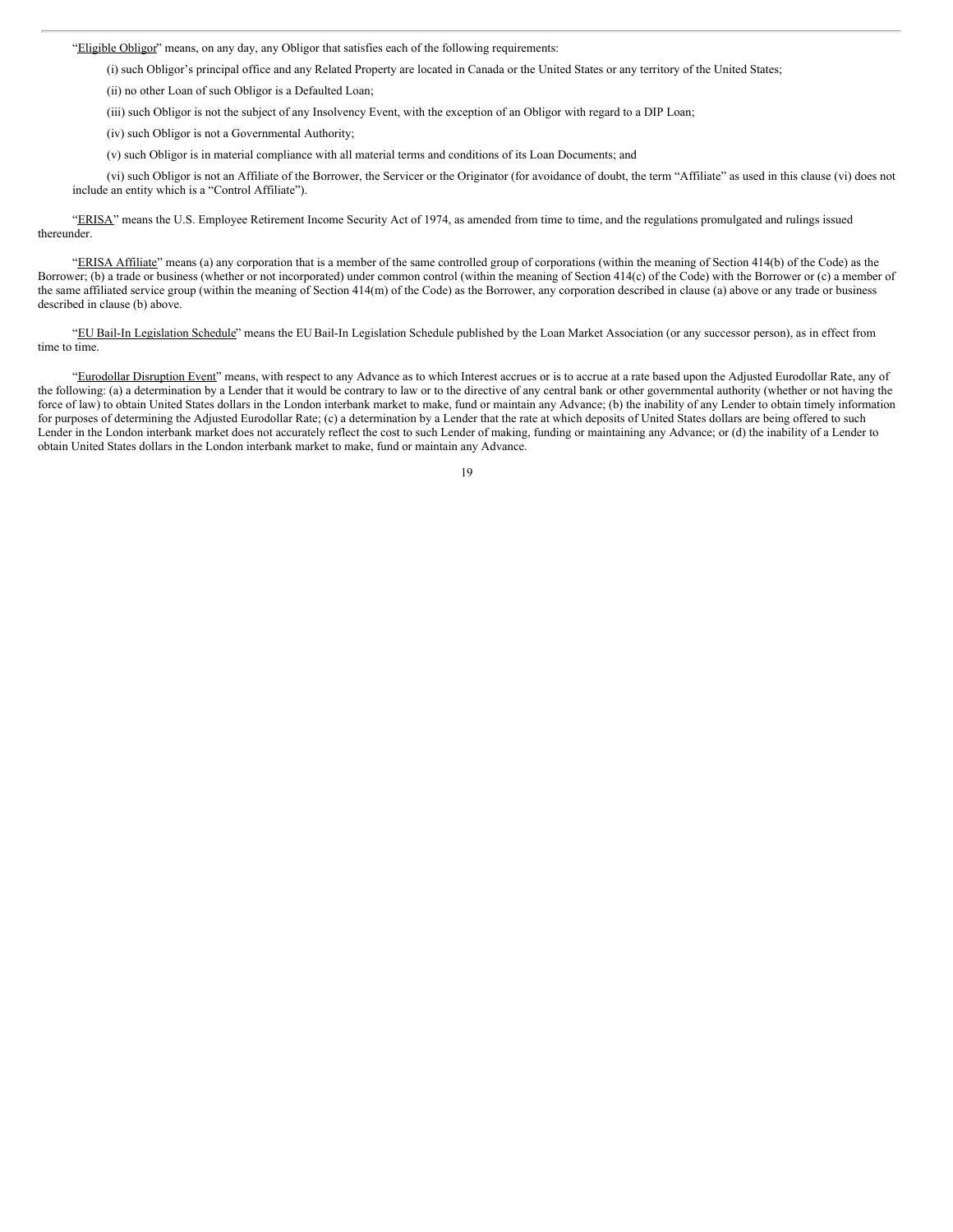"Eurodollar Reserve Percentage" means, on any day, the then applicable percentage (expressed as a decimal) prescribed by the Federal Reserve Board (or any successor) for determining maximum reserve requirements applicable to "Eurocurrency Liabilities" pursuant to Regulation D or any other then applicable regulation of the Federal Reserve Board (or any successor) that prescribes reserve requirements applicable to "Eurocurrency Liabilities" as presently defined in Regulation D. The Adjusted Eurodollar Rate shall be adjusted automatically on and as of the effective date of any change in the Eurodollar Reserve Percentage.

"Excess Concentration Limits" means, as of any date of determination, the following limits on the amount of Purchased Loan Balance of all Eligible Loans which may be included in the Borrowing Base, as contemplated by the definition of Excess Concentration Loan Amount:

(a) the Aggregate Adjusted Purchased Loan Balance of Fixed Rate Loans which are not subject to a Hedge Transaction shall not exceed 20% of the Aggregate Purchased Loan Balance;

(b) the Aggregate Adjusted Purchased Loan Balance of Fixed Rate Loans (whether subject to a Hedge Transaction or not) shall not exceed 40% of the Aggregate Purchased Loan Balance;

(c) the Aggregate Adjusted Purchased Loan Balance of Eligible Loans that have remaining terms to maturity greater than 84 months (measured as of the most recent Reporting Date) shall not exceed 15% of the Aggregate Purchased Loan Balance;

(d) the Aggregate Adjusted Purchased Loan Balance of Eligible Loans which are not (i) First Lien Loans, (ii) First Lien Qualifying Covenant-Lite Loans or (iii) First Out Loans shall not exceeds 60% of the Aggregate Purchased Loan Balance;

(e) the Aggregate Adjusted Purchased Loan Balance of Eligible Loans which are participation interests shall not exceed 10% of the Aggregate Purchased Loan Balance;

(f) the Aggregate Adjusted Purchased Loan Balance of Eligible Loans which are DIP Loans shall not exceed 10% of the Aggregate Purchased Loan Balance;

(g) the Aggregate Adjusted Purchased Loan Balance of Eligible Loans which have an Risk Rating of CCC+/Caa1/3 (S&P/Moody's/Servicer) or below shall not exceed 15% of the Aggregate Purchased Loan Balance;

(h) the Aggregate Adjusted Purchased Loan Balance of Eligible Loans included as part of the Collateral which are Revolver Loans shall not exceed 15% of the Aggregate Purchased Loan Balance;

(i) the Aggregate Adjusted Purchased Loan Balance of Eligible Loans which are PIK Loans shall not exceed 25% of the Aggregate Purchased Loan Balance;

(j) the Aggregate Adjusted Purchased Loan Balance of Eligible Loans that are Current Pay Loans shall not exceed 10% of the Aggregate Purchased Loan Balance;

(k) the Aggregate Adjusted Purchased Loan Balance of Eligible Loans that are Real Estate Loans shall not exceed 5% of the Aggregate Purchased Loan Balance;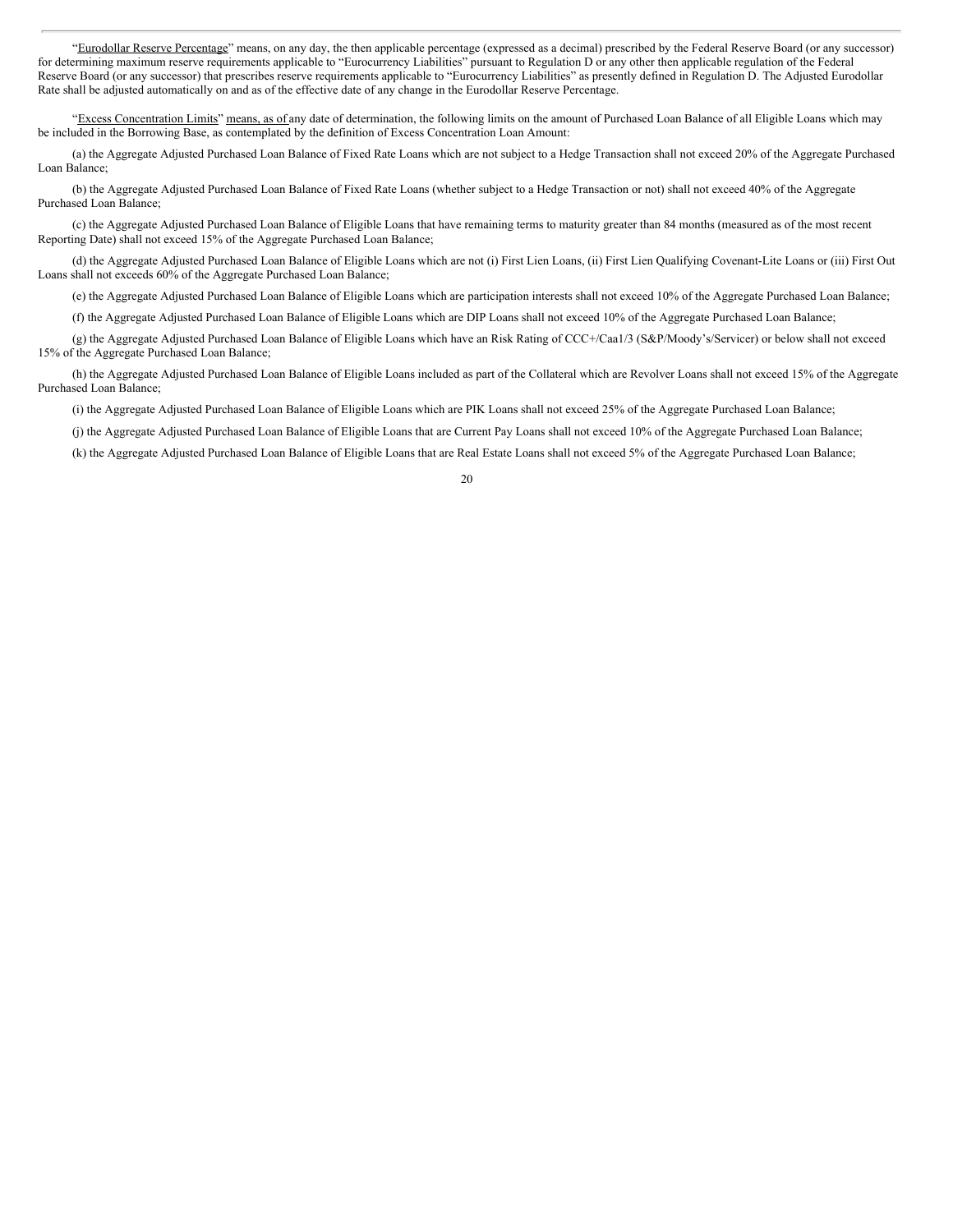(l) the Aggregate Adjusted Purchased Loan Balance of Eligible Loans for which the applicable Eligible Obligors are domiciled in any single State shall not exceed 40% of the Aggregate Purchased Loan Balance;

(m) the Aggregate Adjusted Purchased Loan Balance of Eligible Loans to a single Obligor shall not exceed an amount equal to the greater of (a) \$20,000,000 and (b) the product of (A) 10% and (B) the Aggregate Purchased Loan Balance; provided, that, for purposes of calculating this clause (m), all Loans included in the Collateral or to become part of the Collateral the Obligor of which is an Affiliate of another Obligor shall be aggregated with all Loans of such other Obligor;

(n) the Aggregate Adjusted Purchased Loan Balance of Eligible Loans to the ten (10) Obligors having the largest Purchased Loan Balances, in the aggregate, shall not exceed an amount equal to 75% of the Aggregate Purchased Loan Balance; provided, that, for purposes of calculating this clause (n), all Loans included in the Collateral or to become part of the Collateral the Obligor of which is an Affiliate of another Obligor shall be aggregated with all Loans of such other Obligor;

(o) the Aggregate Adjusted Purchased Loan Balance of Eligible Loans included as part of the Collateral for which no Trust Receipt (as defined in the Custody Agreement) has been received shall not exceed 10% of the Aggregate Purchased Loan Balance;

(p) the Aggregate Adjusted Purchased Loan Balance of Loans which are not priced by an Approved Valuation Service on a quarterly basis and have not been so priced by Approved Valuation Service for a period in excess of 135 days from the last day of the fiscal quarter during which such Loans became Transferred Loans (other than those Loans which have a long term credit rating from S&P or Moody's and have a quoted price by a financial institution rated at least A-1/P-1 that makes a market in such Loan, which shall be expressly excluded from this subsection (p)) shall not exceed 0% of the Aggregate Purchased Loan Balance;

(q) the Aggregate Adjusted Purchased Loan Balance of Eligible Loans that are Mezzanine Loans shall not exceed 5% of the Aggregate Purchased Loan Balance;

(r) the Aggregate Adjusted Purchased Loan Balance of Eligible Loans which are any of (i) PIK Loans, (ii) DIP Loans, (iii) Mezzanine Loans or (iv) Current Pay Loans shall not, in the aggregate, exceed 25% of the Aggregate Purchased Loan Balance;

(s) the Aggregate Adjusted Purchased Loan Balance of Eligible Loans that are Qualifying Covenant-Lite Loans shall not exceed 10% of the Aggregate Purchased Loan Balance;

(t) the Aggregate Adjusted Purchased Loan Balance of Eligible Loans that arise in connection with a Controlled Transaction shall not exceed 15% of the Aggregate Purchased Loan Balance;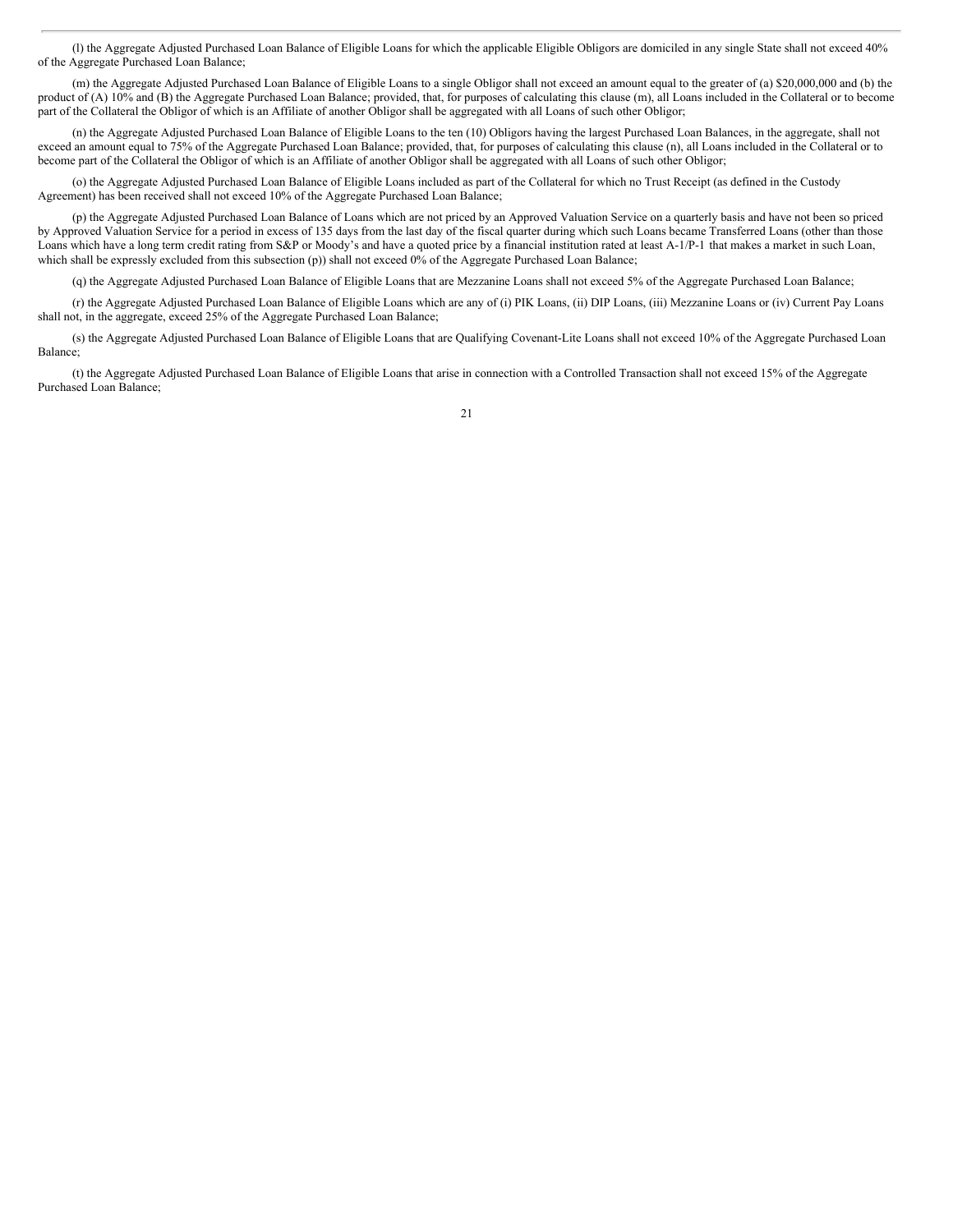(u) the Aggregate Adjusted Purchased Loan Balance of Eligible Loans for which the Servicer has not calculated, at least once per calendar quarter within five Business Days after the date the Servicer provides the quarterly valuations for its serviced portfolio, each of the following, in each case in accordance with the applicable Loan Documents for such corresponding Eligible Loan: EBITDA, Total Funded Debt, TTM EBITDA and each of the ratios required to be computed hereunder utilizing those three terms in the classification of such Loan hereunder, shall not exceed 10% of the Aggregate Purchased Loan Balance;

(v) the Aggregate Adjusted Purchased Loan Balance of Eligible Loans as to which the Obligor's principal office and any Related Property are located in Canada shall not exceed 5% of the Aggregate Purchased Loan Balance;

(w) the Aggregate Adjusted Purchased Loan Balance of theNon-Qualified Loans shall not exceed 15% of the Aggregate Purchased Loan Balance;

(x) the Aggregate Adjusted Purchased Loan Balance of Excess Leverage Loans (whetherNon-Qualified Loans or not) shall not exceed 25% of the Aggregate Purchased Loan Balance;

(y) for all Excess Leverage Loans (whetherNon-Qualified Loans or not) for which the ratio, expressed as a percentage of the Fair Market Value of such Loan to the Outstanding Loan Balance of such Loan shall be less than 80%, an amount equal to the amount of the Aggregate Adjusted Purchased Loan Balance of such Excess Leverage Loans causing such Loans to have a Total Funded Debt to TTM EBITDA ratio of greater than 6.0x; and

(z) the Aggregate Adjusted Purchased Loan Balance of Loans which bear interest which is due and payable less frequently than quarterly (except for PIK Loans) shall not exceed 10% of the Aggregate Purchased Loan Balance.

For purposes of calculating the Excess Concentration Amount, all Loans included in the Collateral or to become part of the Collateral the Obligor of which is an Affiliate of another Obligor shall be aggregated with all Loans of such other Obligor.

"Excess Concentration Loan Amount" means, with respect to each Eligible Loan included as part of the Collateral, as of any date of determination, the amount to be subtracted from the Purchased Loan Balance of such Eligible Loan resulting in an Adjusted Purchased Loan Balance satisfying all Excess Concentration Limits for all Adjusted Purchased Loan Balances of all Eligible Loans, as allocated in the reasonable business judgment of the Borrower, or the Servicer on its behalf. For purposes of clarity, the Excess Concentration Loan Amounts shall be calculated without duplication under the limits set forth above in paragraphs (a)-(z) in the definition of "Excess Concentration Limits." In determining the effect of any single Loan on the Excess Concentration Loan Amount, the Servicer may determine, in its discretion, which of such applicable paragraphs (a)-(z) to utilize.

"Excess Leverage Loan" shall mean any Eligible Loan having a Total Funded Debt to TTM EBITDA ratio of greater than 6.0x.

"Eacility Amount" means, at any time and as reduced or increased from time to time, pursuant to the terms of this Agreement the aggregate dollar amount of Commitments of all the Lenders, as of the date of determination; provided, however, that on or after the Termination Date, the Facility Amount shall be equal to the amount of Advances outstanding. As of the Effective Date, the Facility Amount is \$170,000,000. The Facility Amount may be increased up to a total of \$250,000,000 in accordance with the provisions of Section 2.3(c).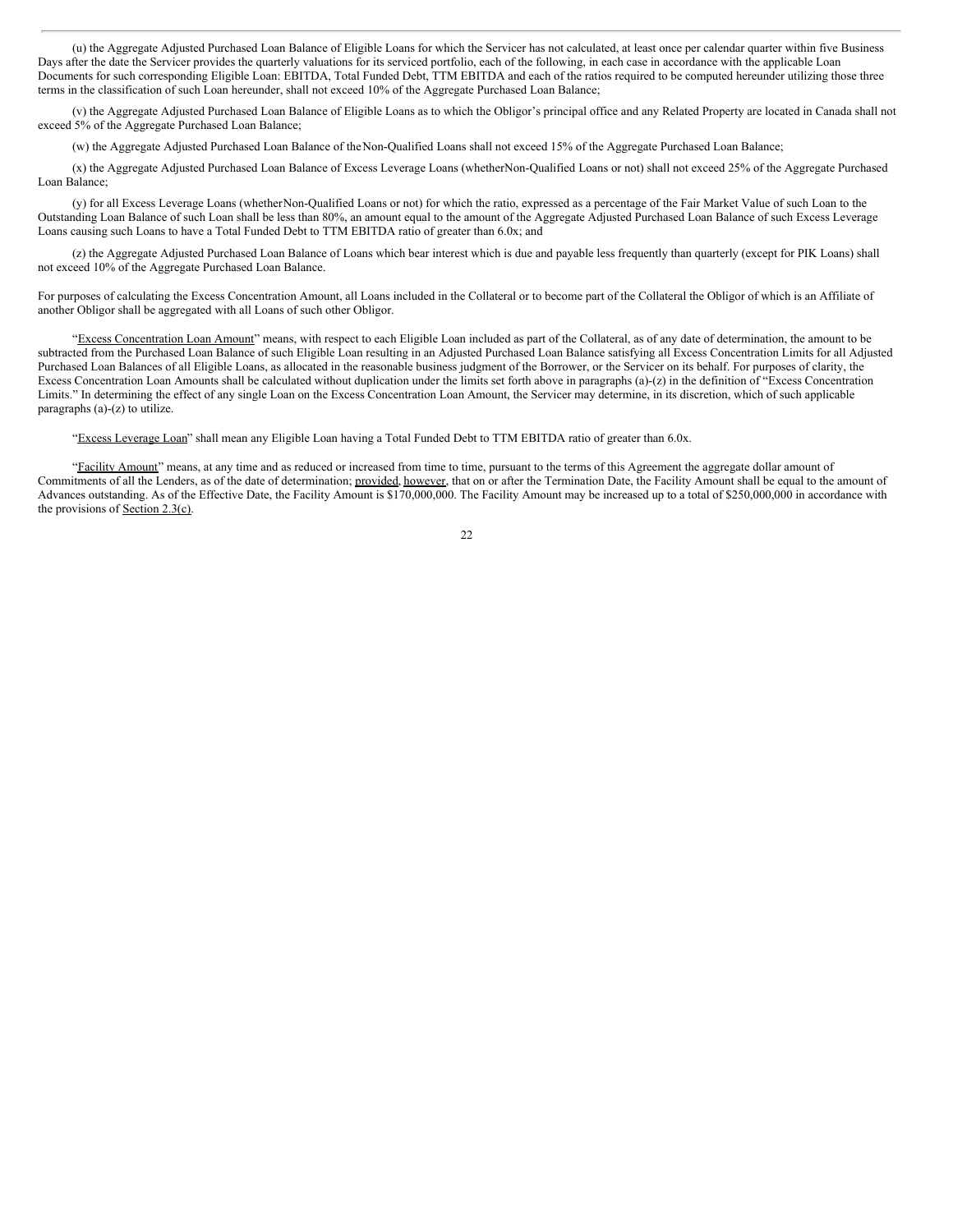"Fair Market Value" means, with respect to each Eligible Loan, the least of (a) to the extent priced by an Approved Valuation Service, the product of (x) the remaining principal amount of the Eligible Loan and (y) the pricing as determined by an Approved Valuation Service in its most recent quarterly pricing, (b) the remaining principal amount of such Eligible Loan, (c) if such Eligible Loan has been reduced in value below the remaining principal amount thereof (other than as a result of the allocation of a portion of the remaining principal amount to warrants), the value of such Eligible Loan as required by, and in accordance with, the 1940 Act, as amended, and any orders of the SEC issued to the Originator, to be determined by the Board of Directors of the Originator and reviewed by its auditors and (d) (A) the remaining principal amount of such Eligible Loan times (B) the price quoted to the Borrower on such Eligible Loan from a financial institution rated at least A-1/P-1 that makes a market in such Eligible Loan.

"Federal Funds Rate" means, for any period, a fluctuating interest rate per annum for each day during such period equal to (a) the weighted average of the rates on overnight federal funds transactions with members of the Federal Reserve System, as published for such day (or, if such day is not a Business Day, for the preceding Business Day) by the Federal Reserve Bank of New York; or (b) if such rate is not so published for any day which is a Business Day, the average of the quotations at approximately 10:30 a.m. (New York City time) for such day on such transactions received by the Administrative Agent from three federal funds brokers of recognized standing selected by it.

"Federal Reserve Board" means the Board of Governors of the Federal Reserve System.

"Fee Letter" means any letter agreement in respect of fees among the Borrower, the Originator and the Administrative Agent or any Managing Agent, as any such letter may be amended or modified and in effect from time to time.

"First Lien Loan" means a Loan that is entitled to the benefit of a first lien and first priority perfected security interest on all or substantially all of the assets (net of any real estate) of the respective Obligors obligated in respect thereof, and which has the most senior pre-petition priority in any bankruptcy, reorganization, arrangement, insolvency, or liquidation proceedings, provided, however, that, in the case of accounts receivable and inventory (and the proceeds thereof), such lien and security interest may be second in priority to a Permitted Working Capital Lien; and further provided, that, as of any date of determination, the ratio of the principal amount of the Loan secured by such Permitted Working Capital Lien to TTM EBITDA of the Obligor is less than or equal to 1.0x, otherwise, such Loan will be deemed to be a Second Lien Loan. For the avoidance of doubt, in no event shall a First Lien Loan include a Last Out Loan, unless 100% of the interests in both the First Out Loan and the Last Out Loan are held by the Borrower or the Borrower and its Affiliates, in accordance with that certain exemptive order granted by the SEC to the Originator in July 2012 to the extent that such order remains applicable to Originator and its Affiliates.

"First Lien Qualifying Covenant-Lite Loan" means a First Lien Loan which is a Qualifying Covenant-Lite Loan.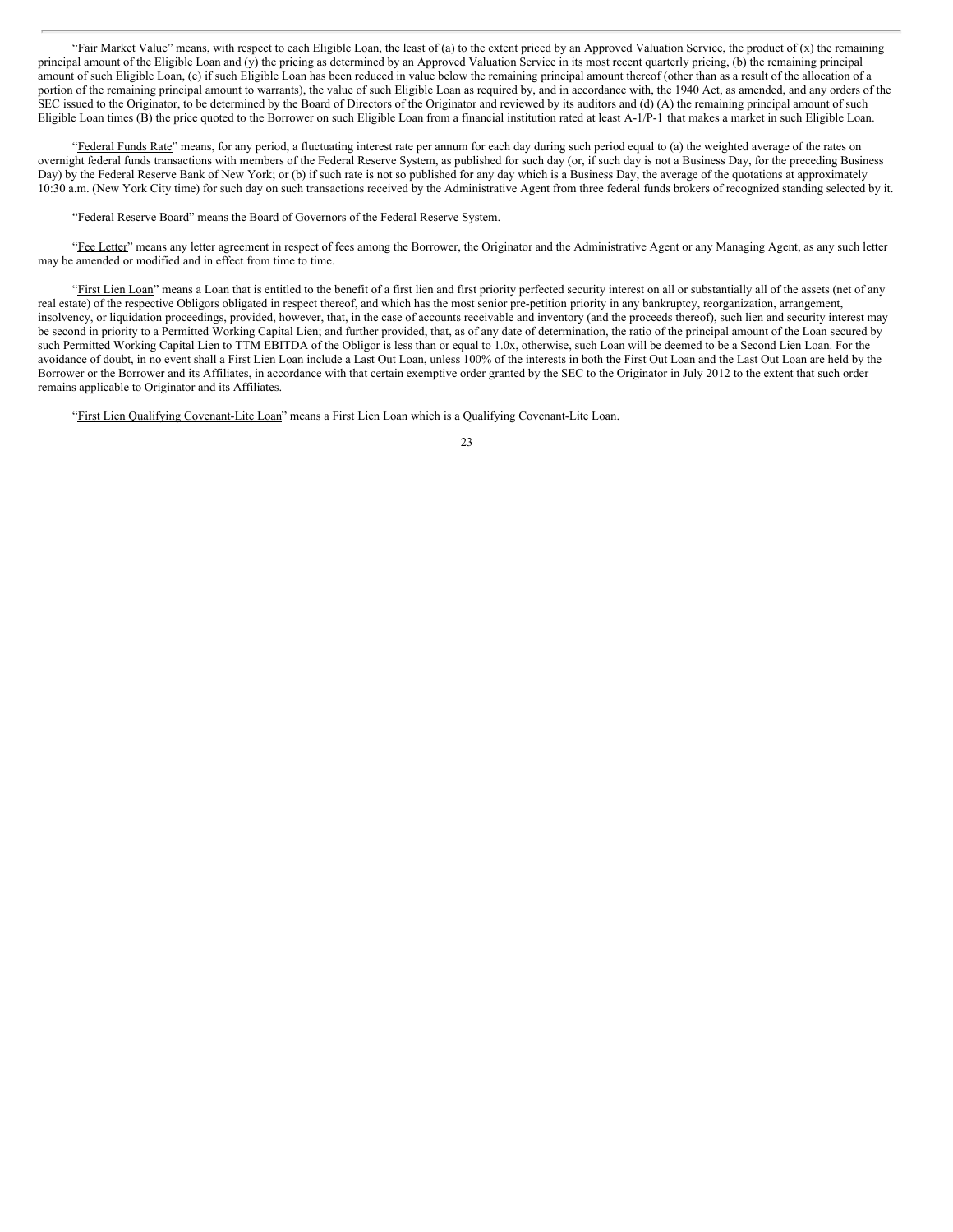"First Out Loan" means a Loan that (a) constitutes an Eligible Loan which is a First Lien Loan, (b) is secured on a pari passu basis with a Last Out Loan by a perfected, first priority security interest in all or substantially all of the assets of the related Obligor, and (c) following the occurrence of a specified event or trigger under the applicable Loan Documents, will be paid in full prior to the payment of any portion of the related Last Out Loan issued by the same Obligor, in accordance with a specified priority of payment; provided, however, that if (i) the Borrower holds 100% of the interests in both the First Out Loan and related Last Out Loan of an Obligor, or (ii) 100% of the interests in both the First Out Loan and the related Last Out Loan of an Obligor are held by the Borrower and its Affiliates, in accordance with that certain exemptive order granted by the SEC to the Originator in July 2012 to the extent that such order remains applicable to Originator and its Affiliates, then in either case, both Loans will be considered to be First Lien Loans provided all other requirements of this definition are satisfied.

"Fixed Rate Loan" means a Transferred Loan that bears interest at a fixed rate.

"Floating Rate Loan" means a Transferred Loan that bears interest at a floating rate.

"FNBP" means First National Bank of Pennsylvania, in its capacity either as a Lender or in its individual capacity, as applicable, and its successors or assigns.

"Fronting Exposure" means, at any time there is a Defaulting Lender, with respect to the Swingline Lender, such Defaulting Lender's Applicable Percentage of outstanding Swing Advances made by the Swingline Lender other than Swing Advances as to which such Defaulting Lender's participation obligation has been reallocated to other Lenders.

"Funding Date" means any day on which an Advance is made in accordance with and subject to the terms and conditions of this Agreement.

"Funding Request" means a Borrower Notice requesting an Advance and including the items required bySection 2.2.

"GAAP" means generally accepted accounting principles as in effect from time to time in the United States.

"Governmental Authority" means, with respect to any Person, any nation or government, any state or other political subdivision thereof, any central bank (or similar monetary or regulatory authority) thereof, any entity exercising executive, legislative, judicial, regulatory or administrative functions of or pertaining to government and any court or arbitrator having jurisdiction over such Person (including any supra-national body exercising such powers or functions, such as the European Union or the European Central Bank).

"Group Advance Limit" means, for each Lender Group, the sum of the Commitments of the Lenders in such Lender Group.

"Guarantor Event of Default" means the occurrence of any "Event of Default" under and as defined in the Performance Guaranty.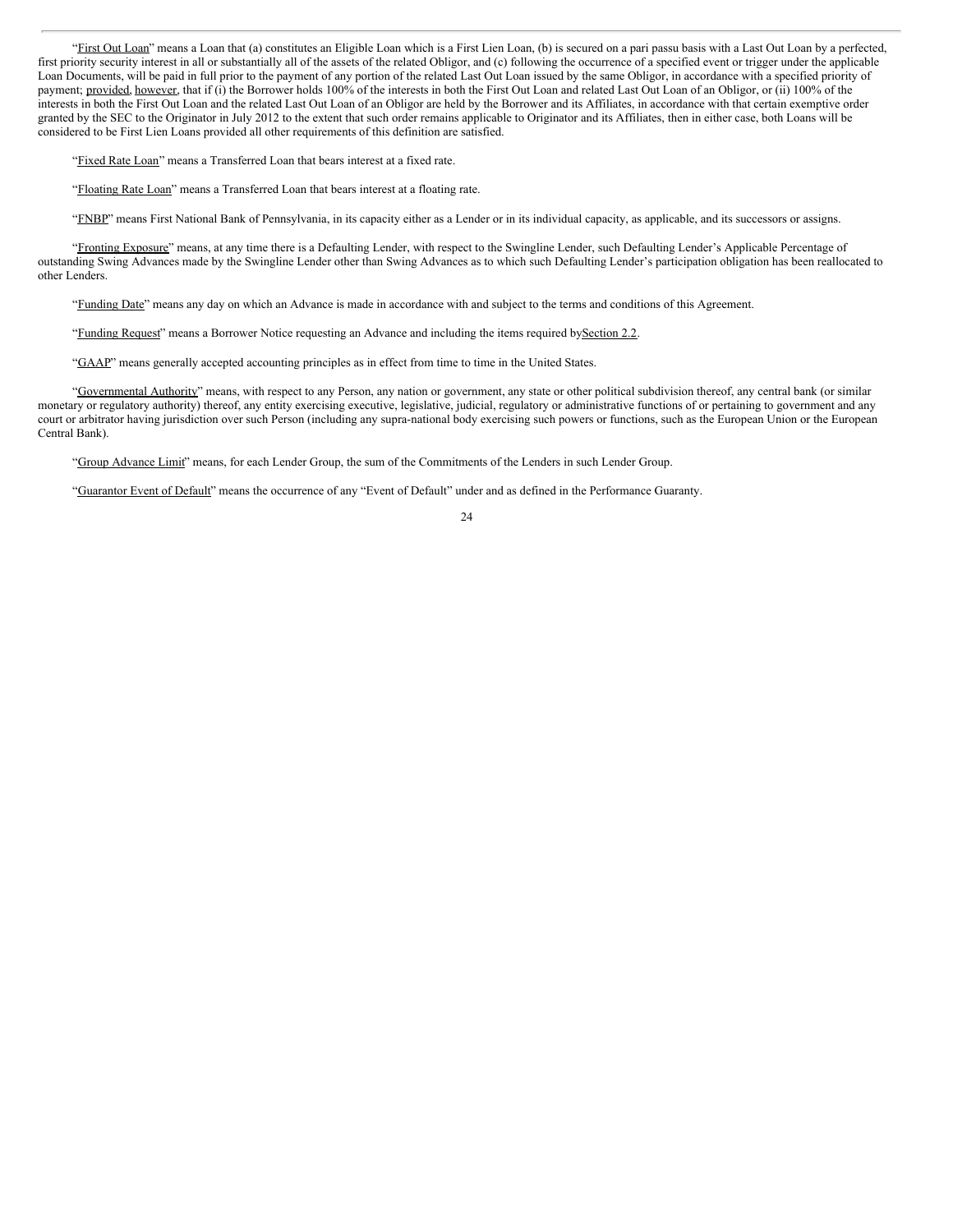"Hedge Breakage Costs" means, for any Hedge Transaction, any amount payable by the Borrower for the early termination of that Hedge Transaction or any portion thereof.

## "Hedge Collateral" is defined in Section 5.2(b).

"Hedge Counterparty" means (i) KeyBank, (ii) ING or (iii) any other Lender that has been approved in writing by the Administrative Agent (which approval shall not be unreasonably withheld).

"Hedge Transaction" means each interest rate cap transaction between the Borrower and a Hedge Counterparty that is entered into pursuant to Section 5.2 and is governed by a Hedging Agreement.

"Hedging Agreement" means each agreement between the Borrower and a Hedge Counterparty that governs one or more Hedge Transactions entered into pursuant to Section 5.2, which agreement shall consist of a "Master Agreement" in a form published by the International Swaps and Derivatives Association, Inc., together with a "Schedule" thereto substantially in a form as the Administrative Agent shall approve in writing, and each "Confirmation" thereunder confirming the specific terms of each such Hedge Transaction.

"Increased Costs" means any amounts required to be paid by the Borrower to an Affected Party pursuant to Section 2.12.

"Indebtedness" means, with respect to the Borrower or the initial Servicer at any date, (a) all indebtedness of such Person for borrowed money or for the deferred purchase price of property or services (other than current liabilities incurred in the ordinary course of business and payable in accordance with customary trade practices) or that is evidenced by a note, bond, debenture or similar instrument, (b) all obligations of such Person under capital leases, (c) all obligations of such Person in respect of acceptances or letters of credit issued or created for the account of such Person, (d) all liabilities secured by any Adverse Claims on any property owned by such Person even though such Person has not assumed or otherwise become liable for the payment thereof, and (e) all indebtedness, obligations or liabilities of that Person in respect of Derivatives, and (f) obligations under direct or indirect guaranties in respect of obligations (contingent or otherwise) to purchase or otherwise acquire, or to otherwise assure a creditor against loss in respect of, clauses (a) through (e) above.

"Indemnified Amounts" is defined in Section 9.1.

"Indemnified Party" is defined in Section 9.1.

"Industry" means the industry of an Obligor as determined by reference to the Moody's Industry Classifications.

"Ineligible Loan" is defined in the Purchase Agreement.

"ING" means ING Capital LLC, in its capacity either as a Lender or in its individual capacity, as applicable, and its successors or assigns.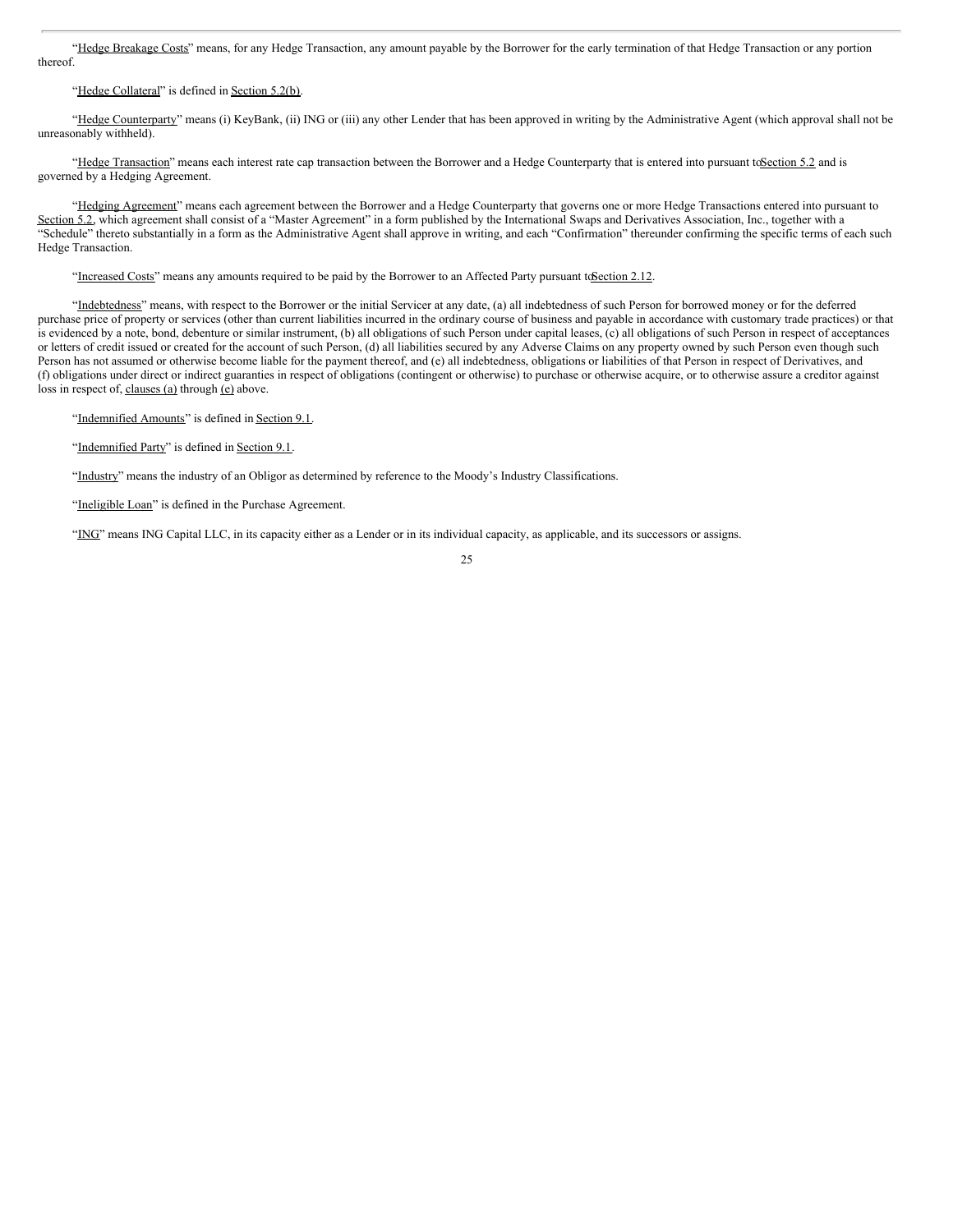"Insolvency Event" means, with respect to a specified Person, (a) the filing of a decree or order for relief by a court having jurisdiction in the premises in respect of such Person or any substantial part of its property in an involuntary case under any applicable Insolvency Law now or hereafter in effect, or appointing a receiver, liquidator, assignee, custodian, trustee, sequestrator or similar official for such Person or for any substantial part of its property, or ordering the winding-up or liquidation of such Person's affairs, and such decree or order shall remain unstayed and in effect for a period of 60 consecutive days; or (b) the commencement by such Person of a voluntary case under any applicable Insolvency Law now or hereafter in effect, or the consent by such Person to the entry of an order for relief in an involuntary case under any such law, or the consent by such Person to the appointment of or taking possession by a receiver, liquidator, assignee, custodian, trustee, sequestrator or similar official for such Person or for any substantial part of its property, or the making by such Person of any general assignment for the benefit of creditors, or the failure by such Person generally to pay its debts as such debts become due, or the taking of action by such Person in furtherance of any of the foregoing.

"Insolvency Laws" means the Bankruptcy Code and all other applicable liquidation, conservatorship, bankruptcy, moratorium, rearrangement, receivership, insolvency, reorganization, suspension of payments, or similar debtor relief laws from time to time in effect affecting the rights of creditors generally.

"Insolvency Proceeding" means any case, action or proceeding before any court or Governmental Authority relating to an Insolvency Event.

"Insurance Policy" means, with respect to any Loan included in the Collateral, an insurance policy covering physical damage to or loss to any assets or Related Property of the Obligor securing such Loan.

"Insurance Proceeds" means any amounts payable or any payments made, to the Borrower or to the Servicer on its behalf under any Insurance Policy.

"Interest" means, for each Settlement Period and each Advance outstanding during such Settlement Period, the product of:

| $IR \times Px$ | AD  |
|----------------|-----|
|                | 360 |

where

| IR | $=$ | the Interest Rate applicable to such Advance, resetting as and when specified herein;                                                                                                                                                          |
|----|-----|------------------------------------------------------------------------------------------------------------------------------------------------------------------------------------------------------------------------------------------------|
| P  | $=$ | the principal amount of such Advance on the first day of such Settlement Period, or if such Advance was first made during such Settlement<br>Period, the principal amount of such Advance on the day such Advance is made; and                 |
| AD | $=$ | the actual number of days in such Settlement Period, or if such Advance was first made during such Settlement Period, the actual number of<br>days beginning on the day such Advance was first made through the end of such Settlement Period; |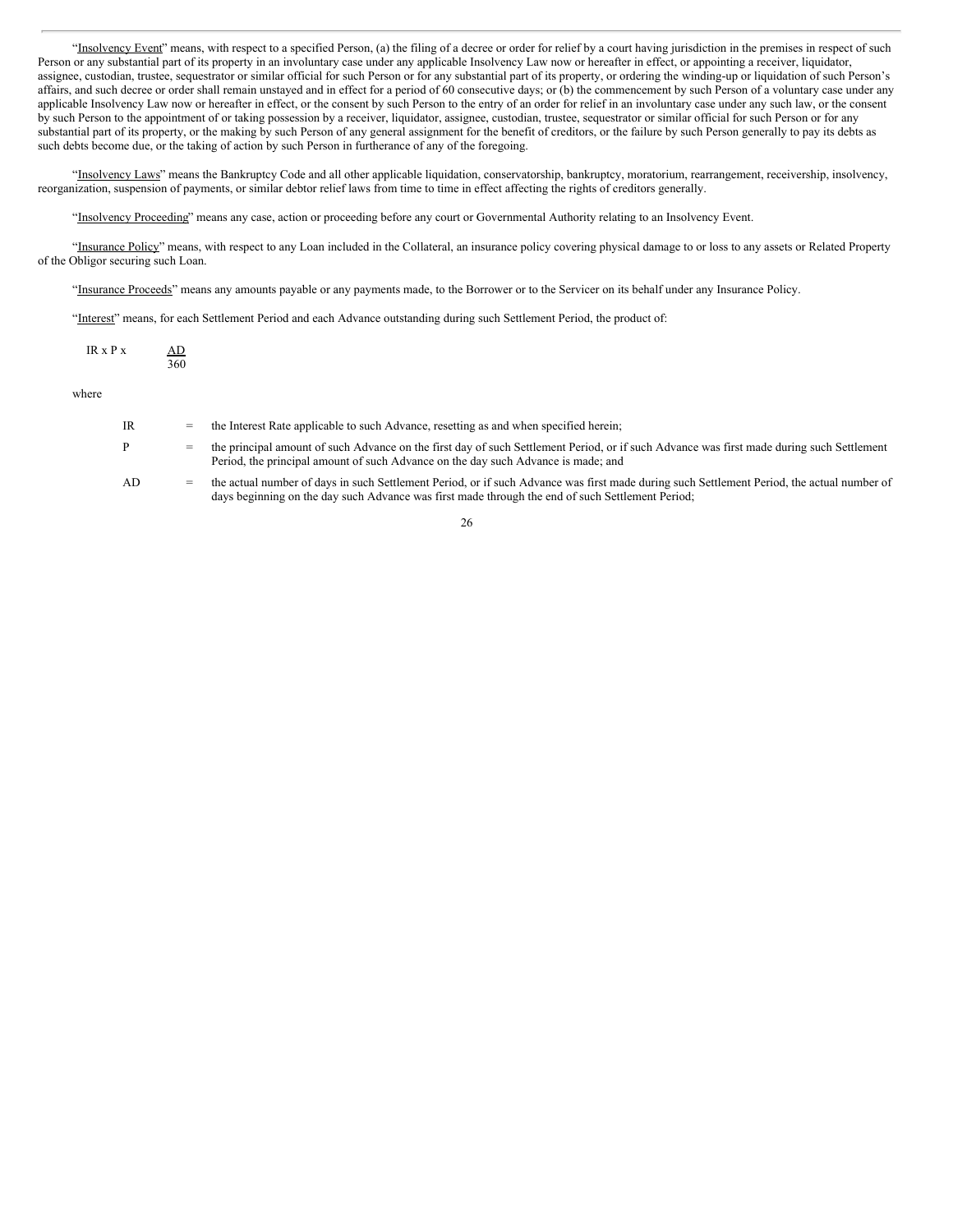provided, however, that (i) no provision of this Agreement shall require or permit the collection of Interest in excess of the maximum permitted by Applicable Law and (ii) Interest shall not be considered paid by any distribution if at any time such distribution is rescinded or must otherwise be returned for any reason.

"Interest Collections" means any and all Collections which do not constitute Principal Collections.

"Interest Coverage Ratio" means with respect to any Settlement Period, the percentage equivalent of a fraction, calculated as of the Determination Date for such Settlement Period, (a) the numerator of which is equal to the aggregate Interest Collections for such Settlement Period and (b) the denominator of which is equal to the aggregate amount payable pursuant to Section 2.8(a)(ii), (iv), (v) and (vii) hereunder.

"Interest Rate" means for any Settlement Period and any Advance:

(a) a rate per annum equal to the Adjusted Eurodollar Rate plus the Applicable Margin; provided, however, that the Interest Rate shall be the Base Rate plus the Applicable Margin if a Eurodollar Disruption Event occurs; and, provided, further, that the Interest Rate for the first two (2) Business Days following any Advance made by a Lender shall be the Base Rate plus the Applicable Margin unless such Lender has received at least two (2) Business Days' prior notice of such Advance; or

(b) notwithstanding anything in clause (a) to the contrary, following the occurrence and during the continuation of an Early Termination Event, the Interest Rate for all Advances shall be a rate equal to the Default Rate; or

(c) for a Swing Advance, a rate equal to the Base Rate plus the Applicable Margin.

"Interest Reset Date" means the Business Day which is two Business Days prior to the first day of each Settlement Period.

"Investment" means, with respect to any Person, any direct or indirect loan, advance or investment by such Person in any other Person, whether by means of share purchase, capital contribution, loan or otherwise, excluding the acquisition of assets pursuant to the Purchase Agreement and excluding commission, travel and similar advances to officers, employees and directors made in the ordinary course of business.

"Joinder Agreement" means a joinder agreement substantially in the form set forth inExhibit D hereto pursuant to which a new Lender Group becomes party to this Agreement.

"KeyBank" means KeyBank National Association, in its capacity as a Lender, as a Managing Agent and as Administrative Agent, and its successors or assigns.

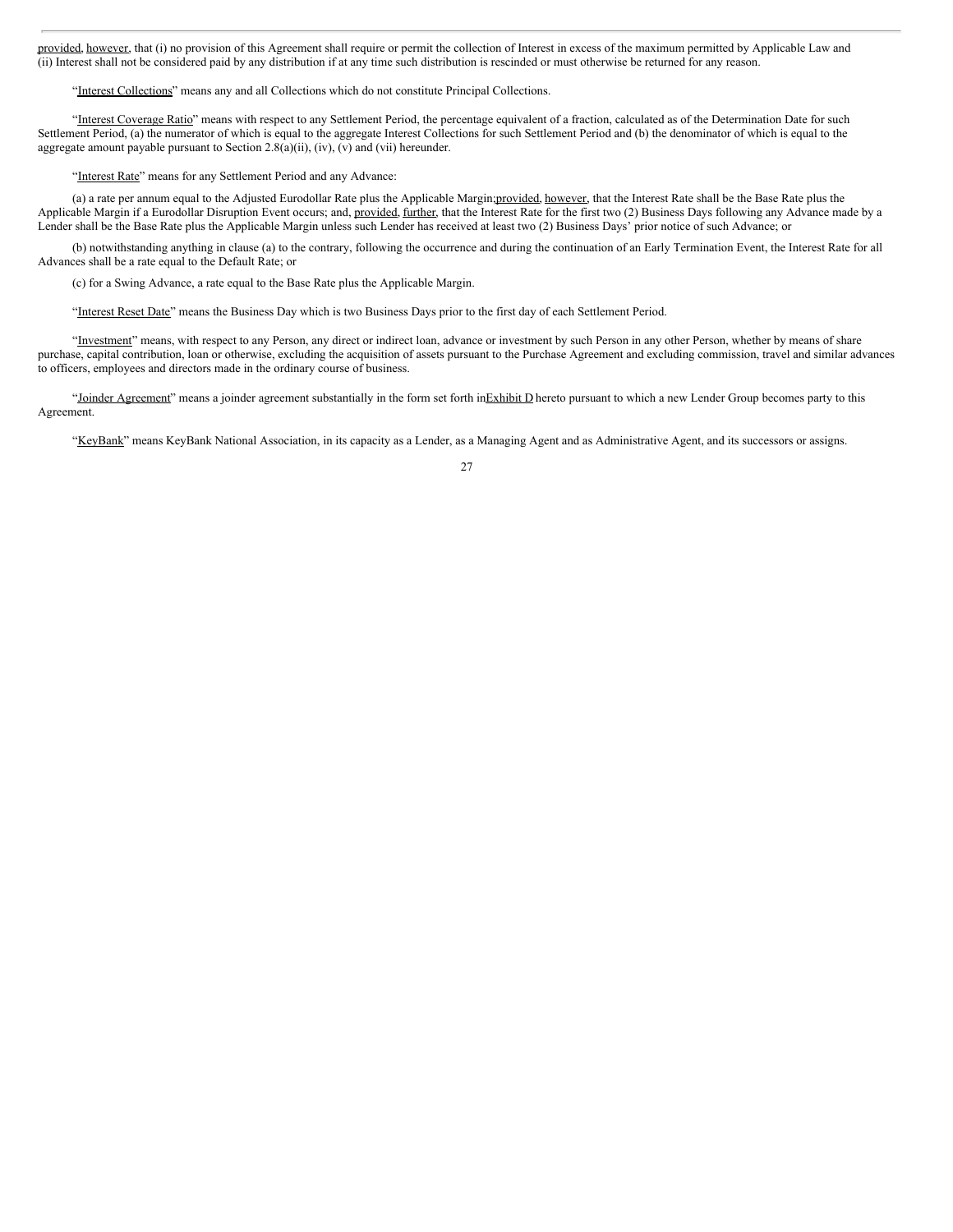"Key Man Event" means (i) the failure to have at least two Approved Officers serving in the capacity of executive officers of the Originator and actively involved in the operation of the Originator and (ii) such failure shall have continued for 180 consecutive days or more.

"Last Out Loan" means a Loan that (a) constitutes an Eligible Loan which is a First Lien Loan, (b) is secured on a pari passu basis with a First Out Loan by a perfected, first priority security interest in all or substantially all of the assets of the related Obligor, and (c) following the occurrence of a specified event or trigger under the applicable Loan Documents, will be paid only after all or a portion of the related First Out Loan issued by the same Obligor has been paid in full, in accordance with a specified priority of payment; provided, however, that if (i) the Borrower holds 100% of the interests in both the Last Out Loan and related First Out Loan of an Obligor, or (ii) 100% of the interests in both the Last Out Loan and the related First Out Loan of an Obligor are held by the Borrower and its Affiliates, in accordance with that certain exemptive order granted by the SEC to the Originator in July 2012 to the extent that such order remains applicable to Originator and its Affiliates, then in either case, both Loans will be considered to be First Lien Loans provided all other requirements of the definition of a First Lien Loan are satisfied.

"Lender Group" means any group consisting of a Lender and its related Managing Agent.

"Lenders" is defined in the preamble hereto.

"Leverage Ratio" means, for any Eligible Loan, the ratio of Total Funded Debt to TTM EBITDA of such Eligible Loan.

"LIBO Rate" means, for any Settlement Period and any Advance, an interest rate per annum equal to:

(i) the ICE Benchmark Administration Limited London interbank offered rate per annum for deposits in Dollars for a period equal to one month as displayed in the Bloomberg Financial Markets System (or such other page on that service or such other service designated by the ICE Benchmark Administration Limited interbank offered rate for the display of such Administration's London interbank offered rate for deposits in Dollars) as of 11:00 a.m., (London time) on the applicable Interest Reset Date; provided, however, that

(ii) if the Administrative Agent determines that the relevant foregoing sources are unavailable for the relevant Settlement Period, LIBO Rate shall mean the rate of interest reasonably determined by the Administrative Agent to be the average (rounded upward, if necessary, to the nearest 1/100th of 1%) of the rate per annum at which the Administrative Agent could borrow funds if it were to do so by asking for and then accepting interbank offers on the applicable Interest Reset Date in the London interbank market for Dollars as of 11:00 a.m. (New York City time) for delivery on the first day of such Settlement Period, for a period comparable to such Settlement Period in an amount comparable to the principal amount of such Advance; and

provided, further, however, that in no event shall such interest rate be less than zero.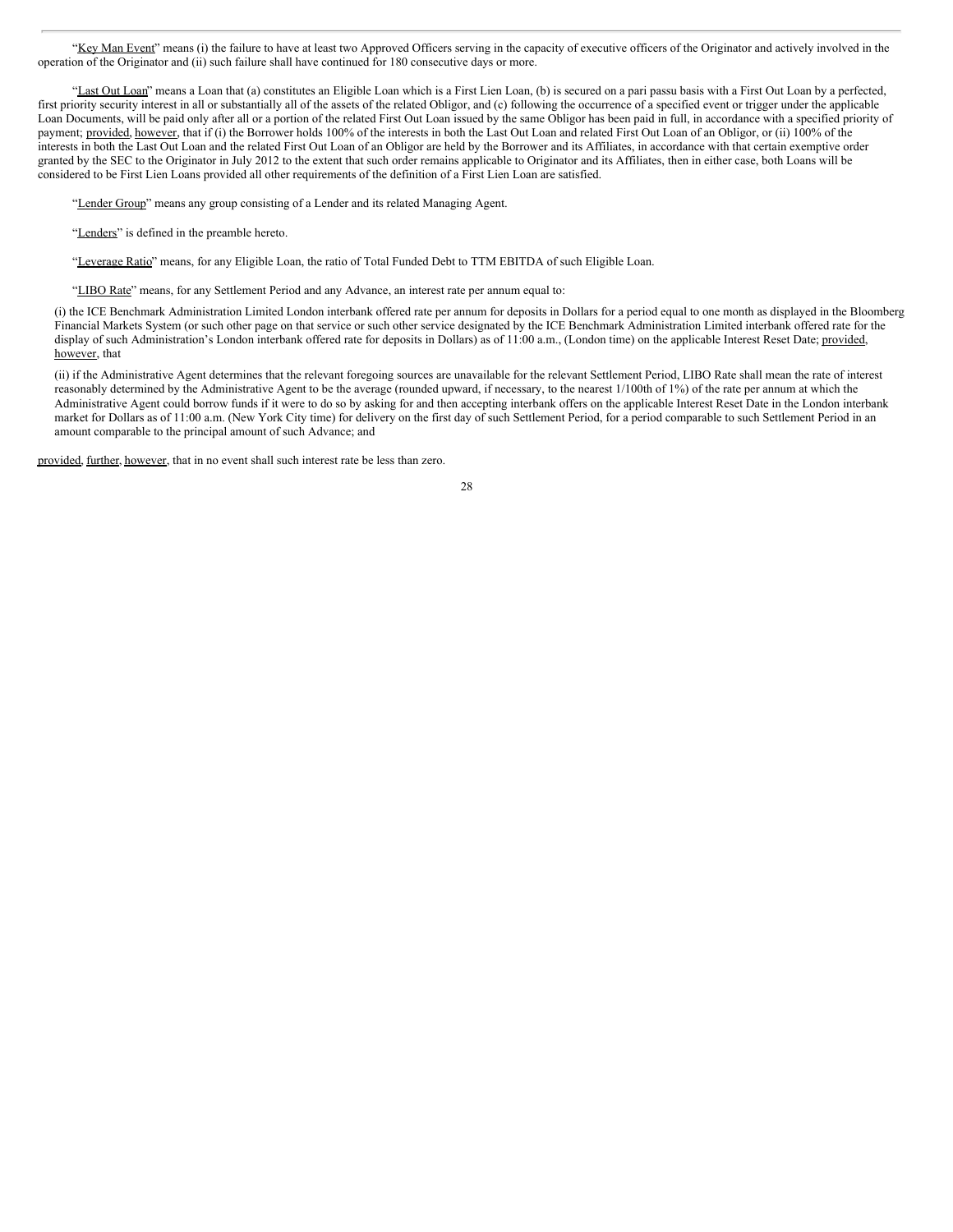"Lien" means, with respect to any Collateral, (a) any mortgage, lien, pledge, charge, security interest or encumbrance of any kind in respect of such Collateral, or (b) the interest of a vendor or lessor under any conditional sale agreement, financing loan or other title retention agreement relating to such Collateral.

"Liquidation Expenses" means, with respect to any Defaulted Loan orCharged-Off Loan, the aggregate amount of out-of-pocket expenses reasonably incurred by the Borrower or on behalf of the Borrower by the Servicer (including amounts paid to any subservicer) in connection with the repossession, refurbishing and disposition of any related assets securing such Loan including the attempted collection of any amount owing pursuant to such Loan.

"Loan" means any senior or subordinate loan arising from the extension of (or participation in) credit to an Obligor by the Originator in the ordinary course of the Originator's business.

"Loan Documents" means, with respect to any Loan, the related promissory note and any related loan agreement, security agreement, mortgage, assignment of mortgage, assignment of Loans, all guarantees, and UCC financing statements and continuation statements (including amendments or modifications thereof) executed by the Obligor thereof or by another Person on the Obligor's behalf in respect of such Loan and related promissory note, including, without limitation, general or limited guaranties.

"Loan File" means, with respect to any Loan, each of the Loan Documents related thereto.

"Loan List" means the Loan List provided by the Borrower to the Administrative Agent and the Collateral Custodian, as set forth in Schedule II hereto (which shall include the specific documents that should be included in each Loan File), as the same may be changed from time to time in accordance with the provisions hereof.

"Lock-Box" means a post office box to which Collections are remitted for retrieval by aLock-Box Bank and deposited by such Lock-Box Bank into a Lock-Box Account.

"Lock-Box Account" means an account, subject to a Deposit Account Control Agreement, maintained in the name of the Borrower for the purpose of receiving Collections at a Lock-Box Bank.

"Lock-Box Bank" means any of the banks or other financial institutions holding one or moreLock-Box Accounts.

"Managing Agent" means, as to any Lender, the financial institution identified as such on the signature pages hereof or in the applicable Assignment and Acceptance or Joinder Agreement.

"Mandatory Prepayment" is defined in Section 2.4(a).

"Market Servicing Fee" is defined in Section 7.20.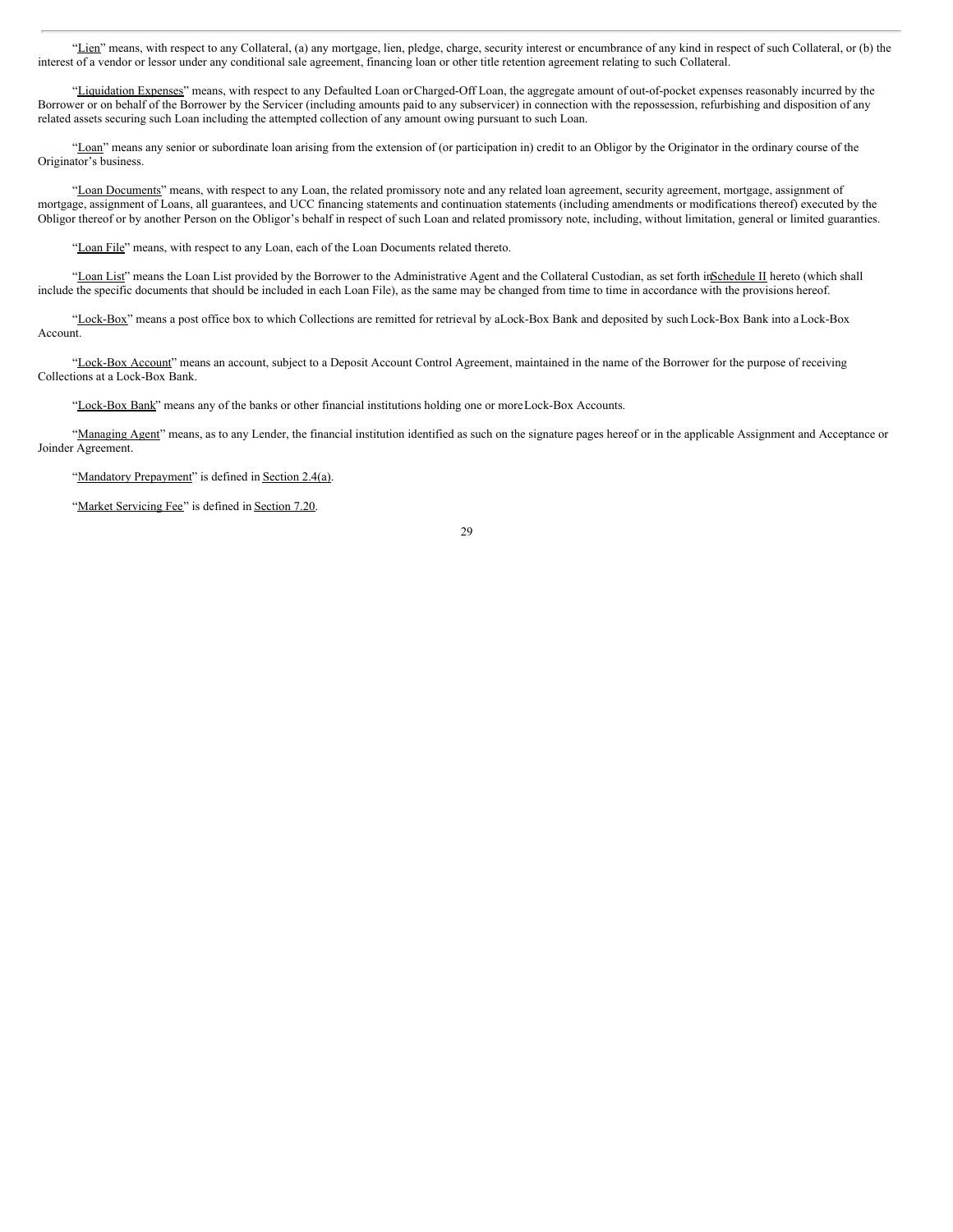# "Market Servicing Fee Differential" means, on any date of determination, an amount equal to the positive difference between the Market Servicing Fee and Servicing

"Material Adverse Change" means, with respect to any Person, any material adverse change in the business, condition (financial or otherwise), operations, performance, properties or prospects of such Person.

"Material Adverse Effect" means, with respect to any event or circumstance, an event or circumstance which would have or would be reasonably expected to have a material adverse effect on (a) the business, condition (financial or otherwise), operations, performance or properties of the Servicer or the Borrower, (b) the validity, enforceability or collectibility of this Agreement or any other Transaction Document or any Liquidity Agreement or the validity, enforceability or collectibility of the Loans, (c) the rights and remedies of the Administrative Agent or any Secured Party under this Agreement or any Transaction Document or any Liquidity Agreement or (d) the ability of the Borrower or the Servicer to perform its obligations under this Agreement or any other Transaction Document, or (e) the status, existence, perfection, priority, or enforceability of the Administrative Agent's or Secured Parties' interest in the Collateral.

"Maturity Date" means the earlier of (i) May 1, 2020 and (ii) the date that is the fifteen-month anniversary of the Termination Date. The Advances Outstanding will be due and payable in full on the Maturity Date.

# "Maximum Lawful Rate" is defined in Section 2.6(d).

Fee.

"Mezzanine Loan" means a Loan or any assignment of, or participation interest or other interest in, a Loan that is not a First Lien Loan, First Out Loan, First Lien Qualifying Covenant-Lite Loan, Second Lien Loan, Last Out Loan or Second Lien Qualifying Covenant-Lite Loan.

## "Monthly Report" is defined in Section 7.11(a).

"Moody's" means Moody's Investors Service, Inc., and any successor thereto.

"Moody's Industry Classifications" means the classifications as set forth in Exhibit N. The classification under which an Eligible Loan is categorized shall be determined on the date of origination and may be updated from time to time thereafter in the reasonable discretion of the Borrower.

"Multiemployer Plan" means a "multiemployer plan" as defined in Section 4001(a)(3) of ERISA that is or was at any time during the current year or the immediately preceding five years contributed to by the Borrower or any ERISA Affiliate on behalf of its employees.

## "1940 Act" is defined in Section  $4.1(x)$ .

"Net Worth" means, with respect to the Performance Guarantor, the total of net assets (determined in accordance with GAAP) plus Subordinated Debt (determined in accordance with GAAP, but excluding for purposes of testing compliance with Section 7.18(a)(xiv) the impact of the election of ASC 825 or similar accounting guideline with respect to determining the fair value of the debt of the Performance Guarantor on a consolidated basis (for avoidance of doubt, the intent of this language is to cause the debt of the Performance Guarantor to be valued at par value rather than fair value)), less the total amount of any intangible assets, including without limitation, goodwill.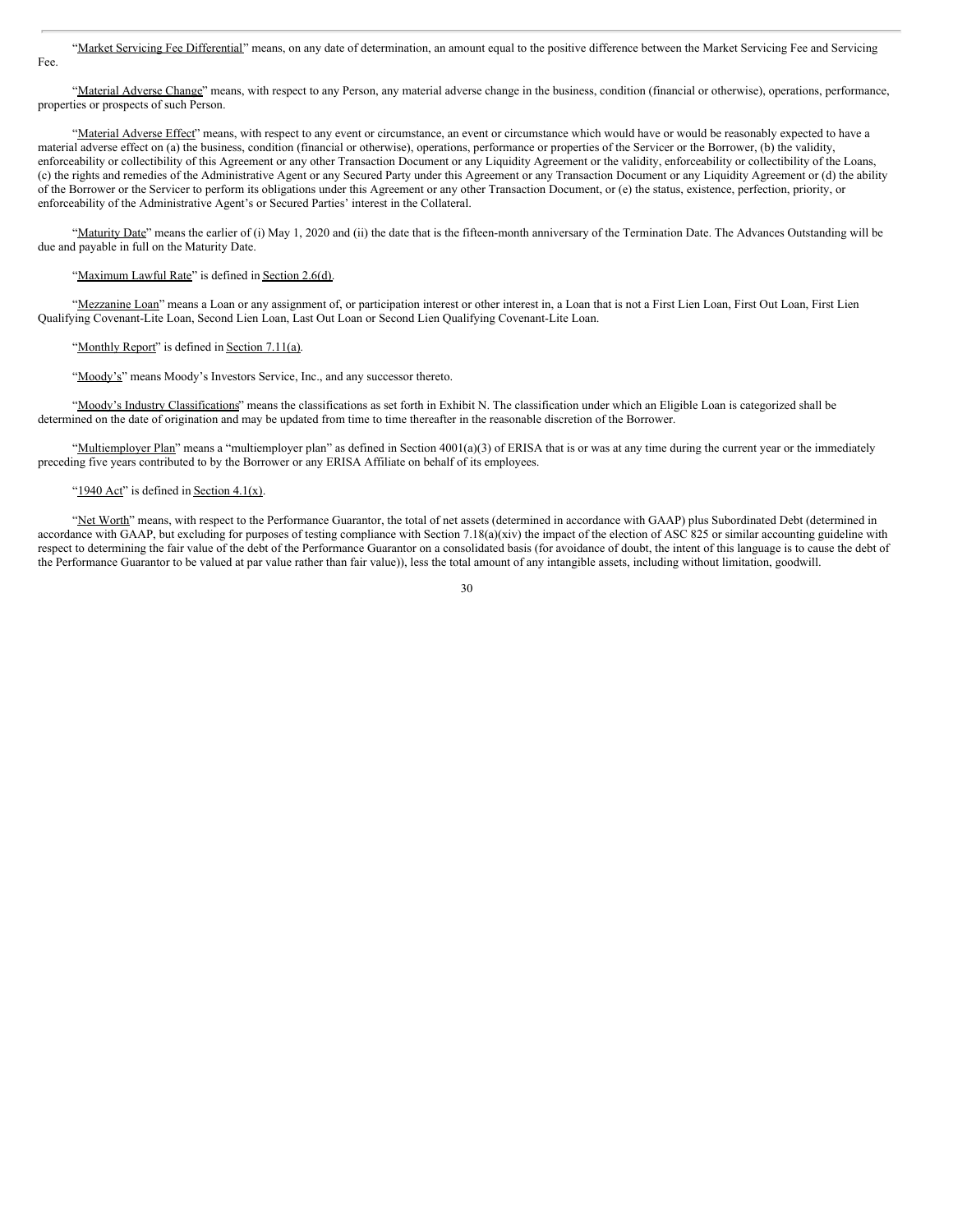"Non-Defaulting Lender" means, at any time, each Lender that is not a Defaulting Lender at such time.

"Non-Qualified Loans" shall mean Excess Leverage Loans, (i) the Obligor of which does not have a TTM EBITDA of at least \$50,000,000, or (ii) the market value of which is not determined by either (x) the bid price of at least one Approved Dealer, (y) if such Loan is traded on an exchange, the closing price most recently posted on such exchange, or (z) a price designated by an Approved Pricing Service.

"Non-Renewing Lender" is defined in Section 2.4(b).

## "Notes" is defined in Section 2.5(a).

"Obligations" means all loans, advances, debts, liabilities and obligations, for monetary amounts owing by the Borrower to the Lenders, the Administrative Agent, the Managing Agents or any of their assigns, as the case may be, whether due or to become due, matured or unmatured, liquidated or unliquidated, contingent or non-contingent, and all covenants and duties regarding such amounts, of any kind or nature, present or future, arising under or in respect of any of this Agreement, any other Transaction Document or any Fee Letter delivered in connection with the transactions contemplated by this Agreement, or any Hedging Agreement, as amended or supplemented from time to time, whether or not evidenced by any separate note, agreement or other instrument. This term includes, without limitation, all principal, interest (including interest that accrues after the commencement against the Borrower of any action under the Bankruptcy Code), Breakage Costs, Hedge Breakage Costs, fees, including, without limitation, any and all arrangement fees, loan fees, facility fees, and any and all other fees, expenses, costs or other sums (including attorney costs) chargeable to the Borrower under any of the Transaction Documents or under any Hedging Agreement.

"Obligor" means, with respect to any Loan, the Person or Persons obligated to make payments pursuant to such Loan, including any guarantor thereof.

"Officer's Certificate" means a certificate signed by any officer of the Borrower or the Servicer, as the case may be, and delivered to the Administrative Agent.

"Operating Account" means the Borrower's operating account number 138831 at The Bank of New York Mellon Trust Company, N.A. or such other account subject to a Deposit Account Control Agreement and maintained at such bank as may be consented to from time to time by the Administrative Agent in its reasonable discretion.

"Opinion of Counsel" means a written opinion of counsel, who may be counsel for the Borrower or the Servicer, as the case may be, and who shall be reasonably acceptable to the Administrative Agent.

"Originator" means Gladstone Capital Corporation, a Maryland corporation.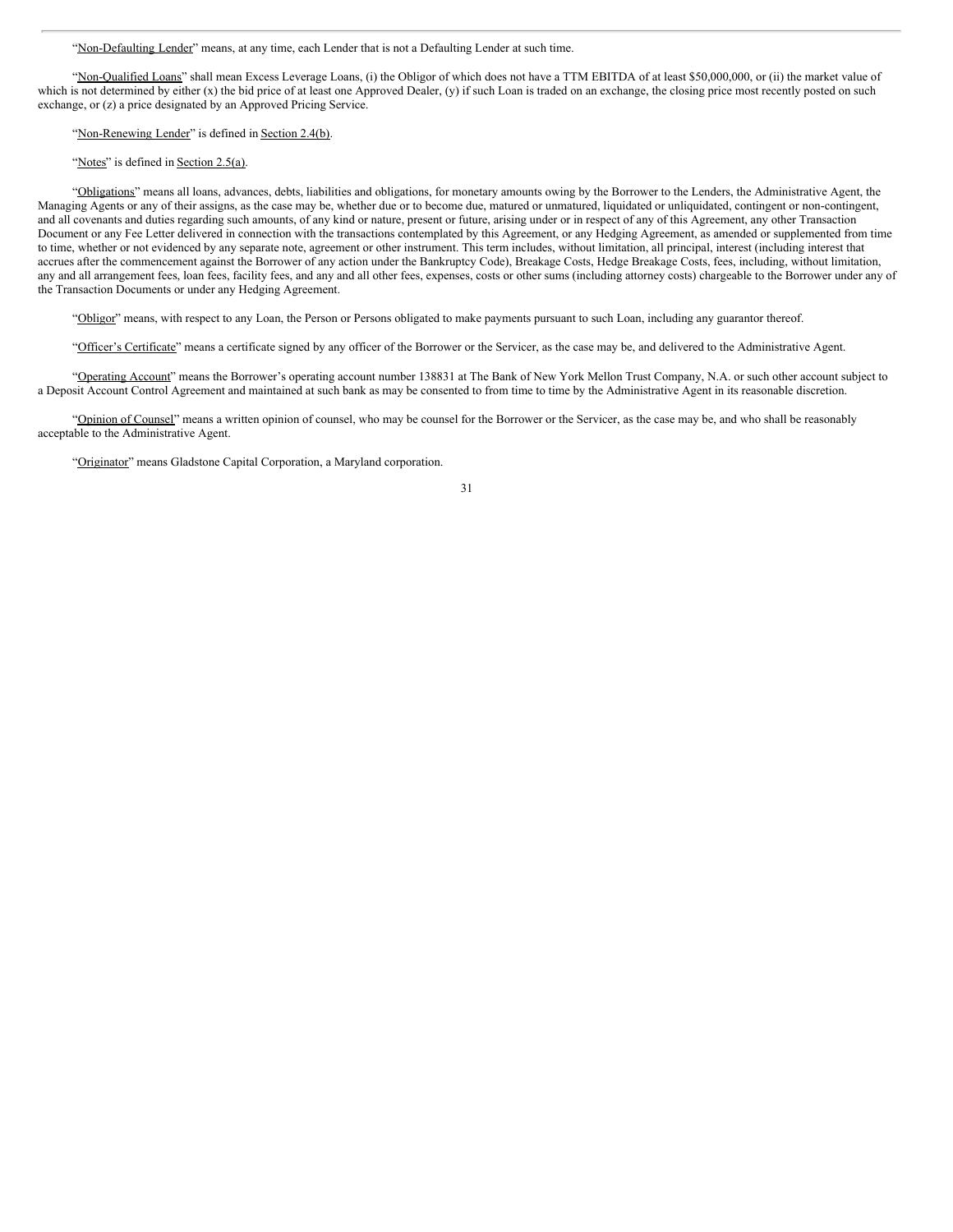"Outstanding Loan Balance" means with respect to any Loan, the then outstanding principal balance thereof, provided, however, that with respect to Current Pay Loans, the "Outstanding Loan Balance" of such Loans shall be equal to 70% of the outstanding principal balance thereof.

## "Participant" is defined in Section 11.1(f).

"Payment Date" means the ninth (9th) day of each calendar month or, if such day is not a Business Day, the next succeeding Business Day;provided that for purposes of distributions required pursuant to Section 2.8(a)(viii) only, "Payment Date" shall mean any Business Day.

"Performance Guarantor" is defined in the Performance Guaranty.

"Performance Guaranty" means the Amended and Restated Performance Guaranty dated as of July 19, 2004, by the Originator in favor of the Borrower and the Administrative Agent, as amended by that certain Amendment No. 1 to Amended and Restated Performance Guaranty dated as of even date herewith and as the same may from time to time be further amended, restated, supplemented, waived or modified.

"Permitted Investments" means any one or more of the following types of investments:

(a) marketable obligations of the United States, the full and timely payment of which are backed by the full faith and credit of the United States and that have a maturity of not more than 270 days from the date of acquisition;

(b) marketable obligations, the full and timely payment of which are directly and fully guaranteed by the full faith and credit of the United States and that have a maturity of not more than 270 days from the date of acquisition;

(c) bankers' acceptances and certificates of deposit and other interest-bearing obligations (in each case having a maturity of not more than 270 days from the date of acquisition) denominated in dollars and issued by any bank with capital, surplus and undivided profits aggregating at least \$100,000,000, the short-term obligations of which are rated A-1 by S&P and P-1 by Moody's;

(d) repurchase obligations with a term of not more than ten days for underlying securities of the types described in clauses (a), (b) and (c) above entered into with any bank of the type described in clause (c) above;

(e) commercial paper rated at leastA-1 by S&P and P-1 by Moody's; and

(f) demand deposits, time deposits or certificates of deposit (having original maturities of no more than 365 days) of depository institutions or trust companies incorporated under the laws of the United States or any state thereof (or domestic branches of any foreign bank) and subject to supervision and examination by federal or state banking or depository institution authorities; provided, however that at the time such investment, or the commitment to make such investment, is entered into, the short-term debt rating of such depository institution or trust company shall be at least A-1 by S&P and P-1 by Moody's.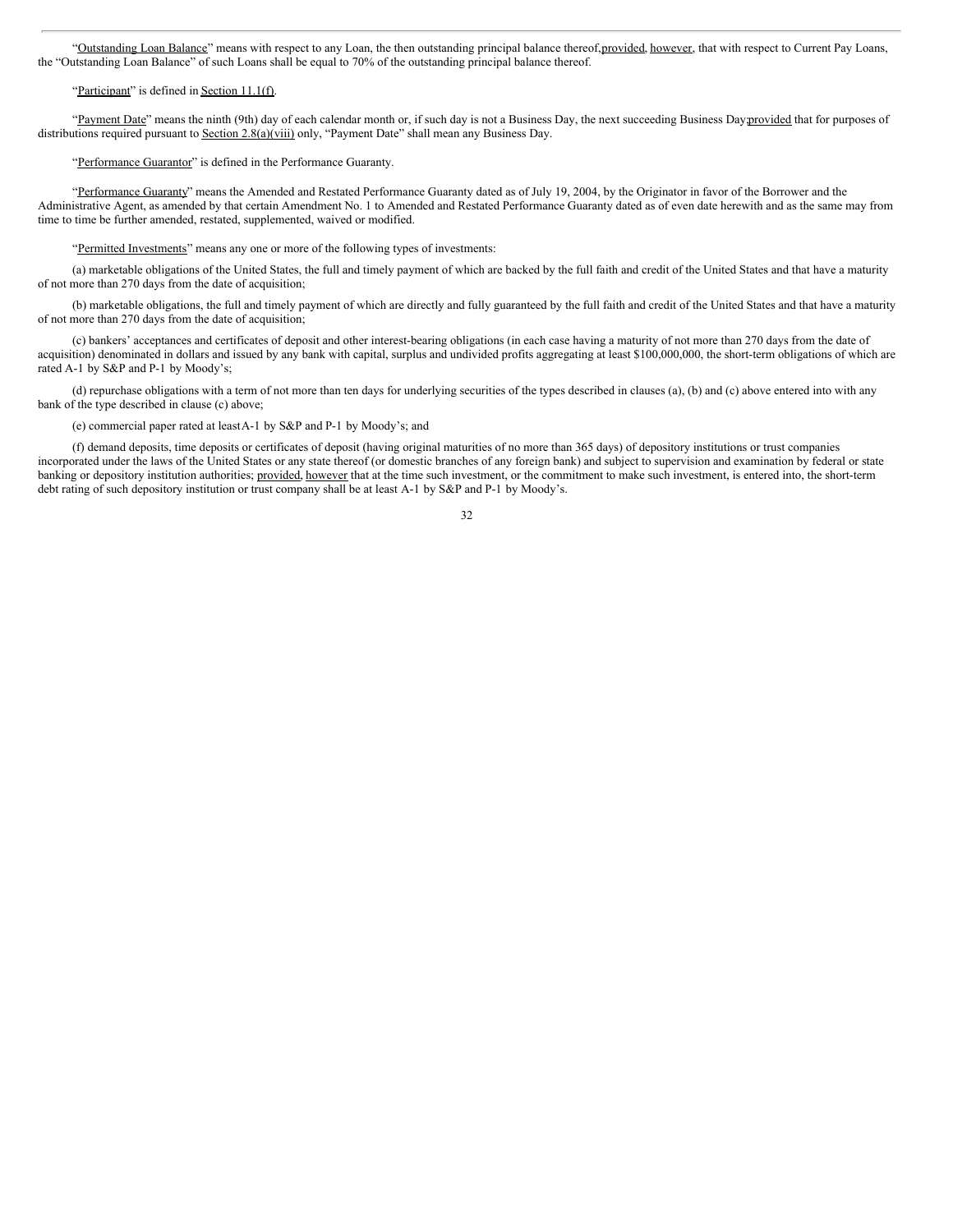"Permitted Liens" means (i) Liens created pursuant to the Transaction Documents in favor of the Administrative Agent, as agent for the Secured Parties, (ii) Liens created under the Loan Documents in favor of the Originator and its assigns, or (iii) Permitted Working Capital Liens.

"Permitted Loan Amendment" shall mean, as to an otherwise Eligible Loan, an amendment to the applicable Loan Documents (a) the effect of which is to extend the time for payment of principal due solely to the scheduled maturity of such Loan or (b) that changes the interest rate, provides for interest only payments, changes the principal payments or principal amortization period, and/or otherwise changes the maturity date for such Eligible Loan, in each case, other than as provided in clause (a) above (e.g., a shortening of the maturity date or an extension of the maturity date coupled with a change in the principal amortization period); provided, that any such amendment described in this clause (b) must be (A) consistent with prudent lending practices and then current market conditions, as reasonably determined by Borrower, and (B) necessary, in Borrower's good faith judgment, to prevent the prepayment of such Eligible Loan and (C) has been consented to by the Administrative Agent (which consent, for avoidance of doubt, may be in the form of an electronic communication) in its reasonable discretion; provided, that, if notice of any amendment described in this clause (b) shall have been given to the Administrative Agent and each Lender (which notice, for avoidance of doubt, may be in the form of an electronic communication), and no response shall have been received from the Administrative Agent within three (3) Business Days, the Administrative Agent shall be deemed to have consented to such amendment.

"Permitted Working Capital Lien" means, with respect to an Obligor that is a borrower under a First Lien Loan, a security interest granted to secure a working capital loan for such Obligor in the accounts receivable and/or inventory (and the proceeds thereof) of such Obligor and any of its subsidiaries that are guarantors of such working capital loan; provided, that (i) such First Lien Loan has a junior priority lien on such accounts receivable and/or inventory (and the proceeds thereof), and (ii) such working capital facility is not secured by any other assets of such Obligor and does not benefit from any standstill rights or other similar creditor rights agreements (other than customary rights) with respect to any other assets of such Obligor.

"Person" means an individual, partnership, corporation (including a statutory trust), limited liability company, joint stock company, trust, unincorporated association, sole proprietorship, joint venture, government (or any agency or political subdivision thereof) or other entity.

"PIK Loan" means a Loan to an Obligor, which provides for a portion of the interest that accrues thereon to be added to the principal amount of such Loan for some period of the time prior to such Loan requiring the cash payment of interest on a monthly or quarterly basis.

"Post-Termination Revolver Loan Advances" means an advance by the Lenders, made on or following the Revolver Loan Funding Date, which may be used for the sole purpose of funding committed advances requested by Obligors under the Revolver Loans.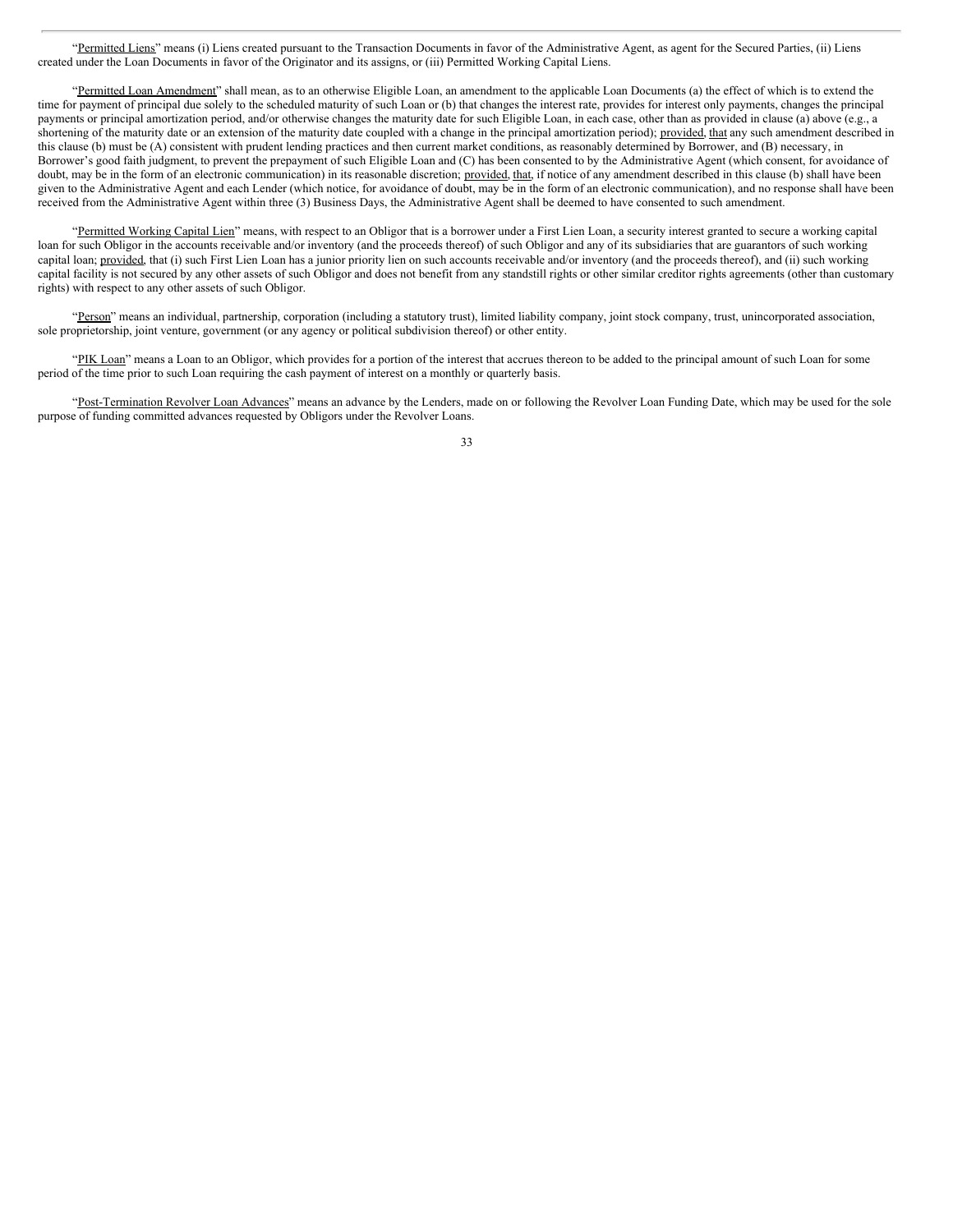"Prime Rate" means the rate publicly announced by KeyBank from time to time as its prime rate in the United States, such rate to change as and when such designated rate changes. The Prime Rate is not intended to be the lowest rate of interest charged by KeyBank in connection with extensions of credit to debtors.

"Principal Collections" means any and all amounts received in respect of any principal due and payable under any Transferred Loan from or on behalf of Obligors that are deposited into the Collection Account, or received by the Borrower or on behalf of the Borrower by the Servicer or Originator in respect of the Transferred Loans, including, without limitation, proceeds of sales and any hedge termination payments, in the form of cash, checks, wire transfers, electronic transfers or any other form of cash payment.

"Proceeds" means, with respect to any Collateral, whatever is receivable or received when such Collateral is sold, collected, liquidated, foreclosed, exchanged, or otherwise disposed of, whether such disposition is voluntary or involuntary, including all rights to payment with respect to any insurance relating to such Collateral.

"Pro-Rata Share" means, with respect to any Lender on any day, the percentage equivalent of a fraction the numerator of which is such Lender's Commitment and the denominator of which is the Group Advance Limit of the related Lender Group.

"Purchase Agreement" means the Second Amended and Restated Purchase and Sale Agreement dated as of May 1, 2015, between the Originator and the Borrower and as the same may from time to time be amended, restated, supplemented, waived or modified.

"Purchase Date" is defined in the Purchase Agreement.

"Purchased Loan Balance" means as of any date of determination and any Transferred Loan, the lesser of (i) the Outstanding Loan Balance of such Loan as of such date and (ii) the Fair Market Value of such Loan.

# "Purchasing Lender" is defined in Section 11.1(b).

# "Qualified Institution" is defined in Section 7.4(e).

"Qualifying Covenant-Lite Loan" means a Covenant-Lite Loan (a) the Obligor of which has a TTM EBITDA of at least \$50,000,000 and (b) the market value of which is determined by either (x) the bid price of at least one Approved Dealer, (y) if such Loan is traded on an exchange, the closing price most recently posted on such exchange or (z) a price designated by an Approved Pricing Service.

"Real Estate Loan" means a Transferred Loan that is secured primarily by a mortgage, deed of trust or similar lien on commercial real estate (other than hotels, restaurants and casinos) or residential real estate.

"Records" means, with respect to any Transferred Loans, all documents, books, records and other information (including without limitation, computer programs, tapes, disks, punch cards, data processing software and related property and rights) maintained with respect to any item of Collateral and the related Obligors, other than the Loan **Documents**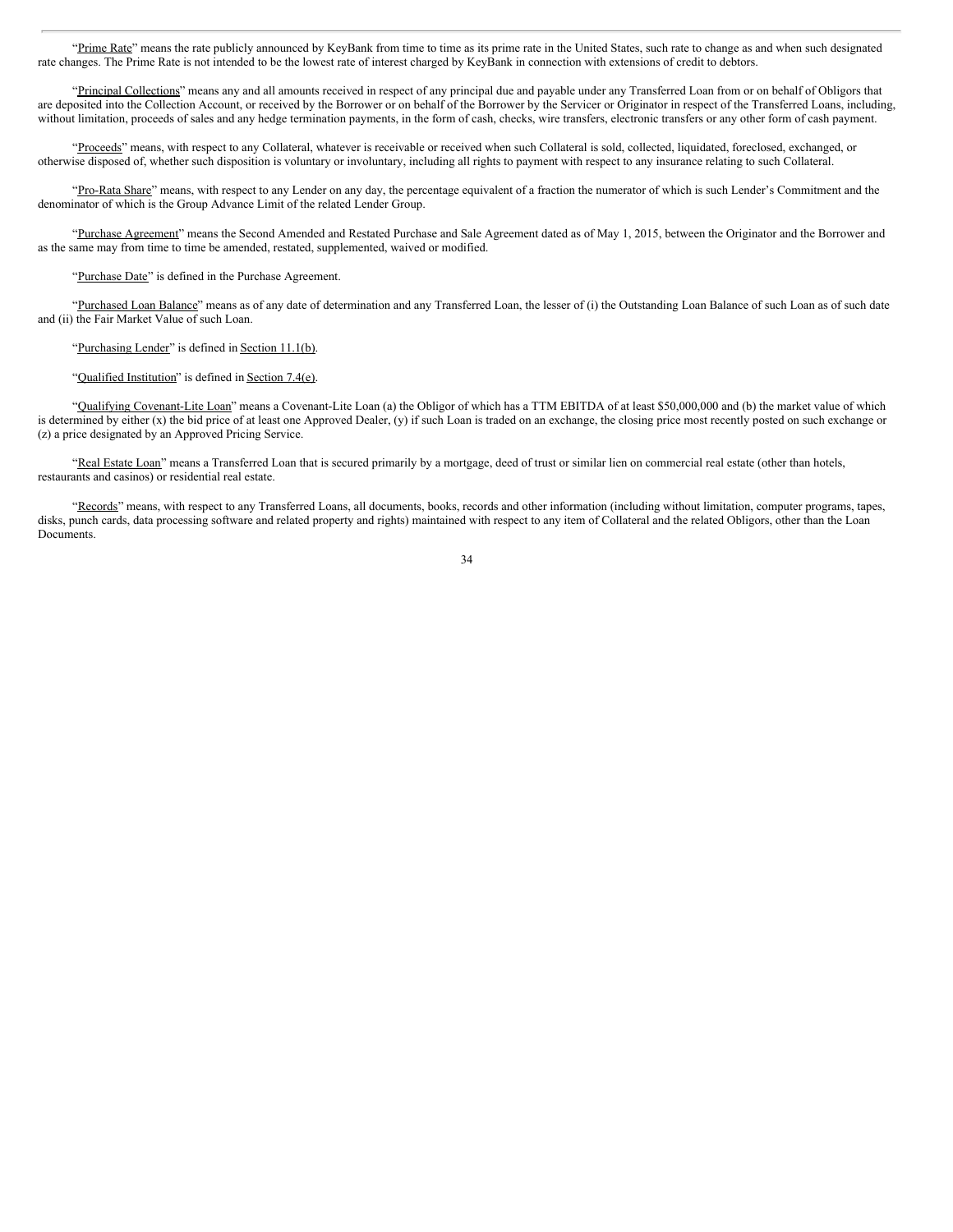"Recoveries" means, with respect to any Defaulted Loan orCharged-Off Loan, Proceeds of the sale of any Related Property, Proceeds of any related Insurance Policy, and any other recoveries with respect to such Loan and Related Property, and amounts representing late fees and penalties, net of Liquidation Expenses and amounts, if any, received that are required to be refunded to the Obligor on such Loan.

## "Register" is defined in Section 11.1(d).

## "Regulatory Change" is defined in Section 2.12(a).

"Related Property" means, with respect to a Loan, any property or other assets of the Obligor thereunder pledged as collateral to the Originator to secure the repayment of such Loan.

# "Replacement Lender" is defined in Section 2.15.

"Reporting Date" means the date that is two (2) Business Days prior to each Payment Date.

"Repurchase Price" means for any Transferred Loan purchased by the Servicer pursuant to Section 7.7, an amount equal to the outstanding principal balance of such Loan as of the date of purchase, plus all accrued and unpaid interest on such Loan.

"Required Equity Investment" means the minimum amount of equity investment in the Borrower which shall be maintained by the Originator, in the form of Eligible Loans and/or cash having an outstanding principal balance at all times prior to the Termination Date of an amount equal to the greater of (i) \$100,000,000 or (ii) the sum of the Purchased Loan Balances of the Eligible Loans made to the six Obligors having the largest Purchased Loan Balances. For purposes of calculating the Required Equity Investment, all Loans included in the Collateral or to become part of the Collateral the Obligor of which is an Affiliate of another Obligor shall be aggregated with all Loans of such other Obligor.

"Required Lenders" means at a particular time, Lenders with Commitments (including, for this purpose,Non-Renewing Lenders, who shall be deemed to have Commitments equal to their Lender Group's Advances Outstanding at such time) in excess of 66 2/3 % of the Facility Amount. The Commitments and any outstanding Advances of any Defaulting Lender shall be excluded for purposes of making a determination of Required Lenders.

"Required Minimum Obligors Test" means a test (a) which shall not apply if the Aggregate Outstanding Loan Balance is less than \$100,000,000 and (b) is satisfied if, if the Aggregate Outstanding Loan Balance is (i) between \$100,000,000 and \$150,000,000, there shall be no fewer than 20 Obligors included in the Collateral and (ii) \$150,000,001 or more, there shall be no fewer than 25 Obligors included in the Collateral.

"Required Reports" means collectively, the Monthly Report, the Servicer's Certificate, the annual and quarterly financial statements of the Servicer, the Originator or the Borrower and the quarterly valuation reports, in each case, required to be delivered to the Borrower, the Managing Agents, the Administrative Agent and/or the Backup Servicer pursuant to Section 7.11 hereof.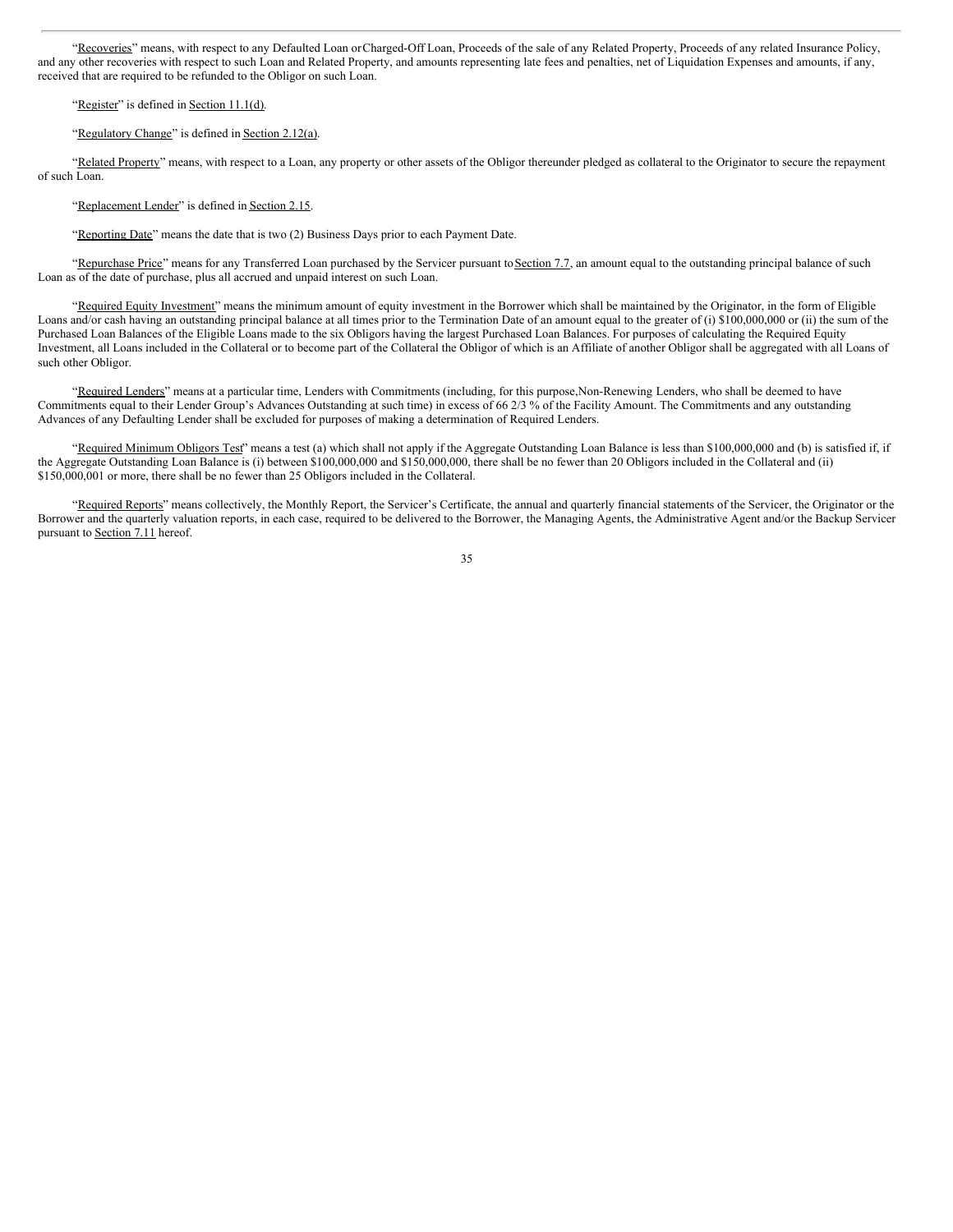"Responsible Officer" means, as to the Borrower, David Gladstone, Terry Brubaker, Michael LiCalsi, Robert Marcotte, Jay Beckhorn or Nicole Schaltenbrand and as to any other Person, any officer of such Person with direct responsibility for the administration of this Agreement and also, with respect to a particular matter, any other officer to whom such matter is referred because of such officer's knowledge of and familiarity with the particular subject. The Borrower may designate other Responsible Officers from time to time by notice to the Administrative Agent.

"Revolver Loan" means each Loan with respect to which the Borrower has a revolving credit commitment to advance amounts to the applicable Obligor during a specified term.

# "Revolver Loan Funding" is defined in Section 2.14.

"Revolver Loan Funding Account" is defined in Section 2.14.

"Revolver Loan Funding Account Shortfall" means, on any date, the amount, if any, by which the Revolver Loan Unfunded Commitment Amount at such time exceeds the aggregate amount on deposit in the Revolver Loan Funding Accounts.

"Revolver Loan Funding Account Surplus" means, on any date, the amount, if any, by which the amount on deposit in the Revolver Loan Funding Accounts exceeds the Revolver Loan Unfunded Commitment Amount at such time.

"Revolver Loan Funding Date" means the Termination Date, if Revolver Loans are outstanding on such date.

"Revolver Loan Funding Fee" is defined in Section 2.14.

"Revolver Loan Unfunded Commitment Amount" means, at any time, the aggregate unfunded commitments under the Revolver Loans at such time.

"Revolving Period" means the period commencing on the Effective Date and ending on the day immediately preceding the Termination Date.

"RIC/BDC Requirements" means the requirements the Performance Guarantor must satisfy to maintain its status as a "business development company," within the meaning of the 1940 Act, and its election to be treated as a "regulated investment company" under the Code.

"Risk Rating" means, with respect to any Loan at any time, if the Obligor under such Loan is at such time (i) rated by both S&P and Moody's, the lower of such ratings, (ii) rated by either S&P or Moody's, such rating or (iii) not rated by either S&P or Moody's, the rating determined by the Servicer's risk rating model.

"Rolling Three-Month Charged-Off Ratio" means, for any day, the rolling three period averageCharged-Off Ratio for the three immediately preceding Settlement Periods.

"Rolling Three-Month Default Ratio" means, for any day, the rolling three period average Default Ratio for the three immediately preceding Settlement Periods.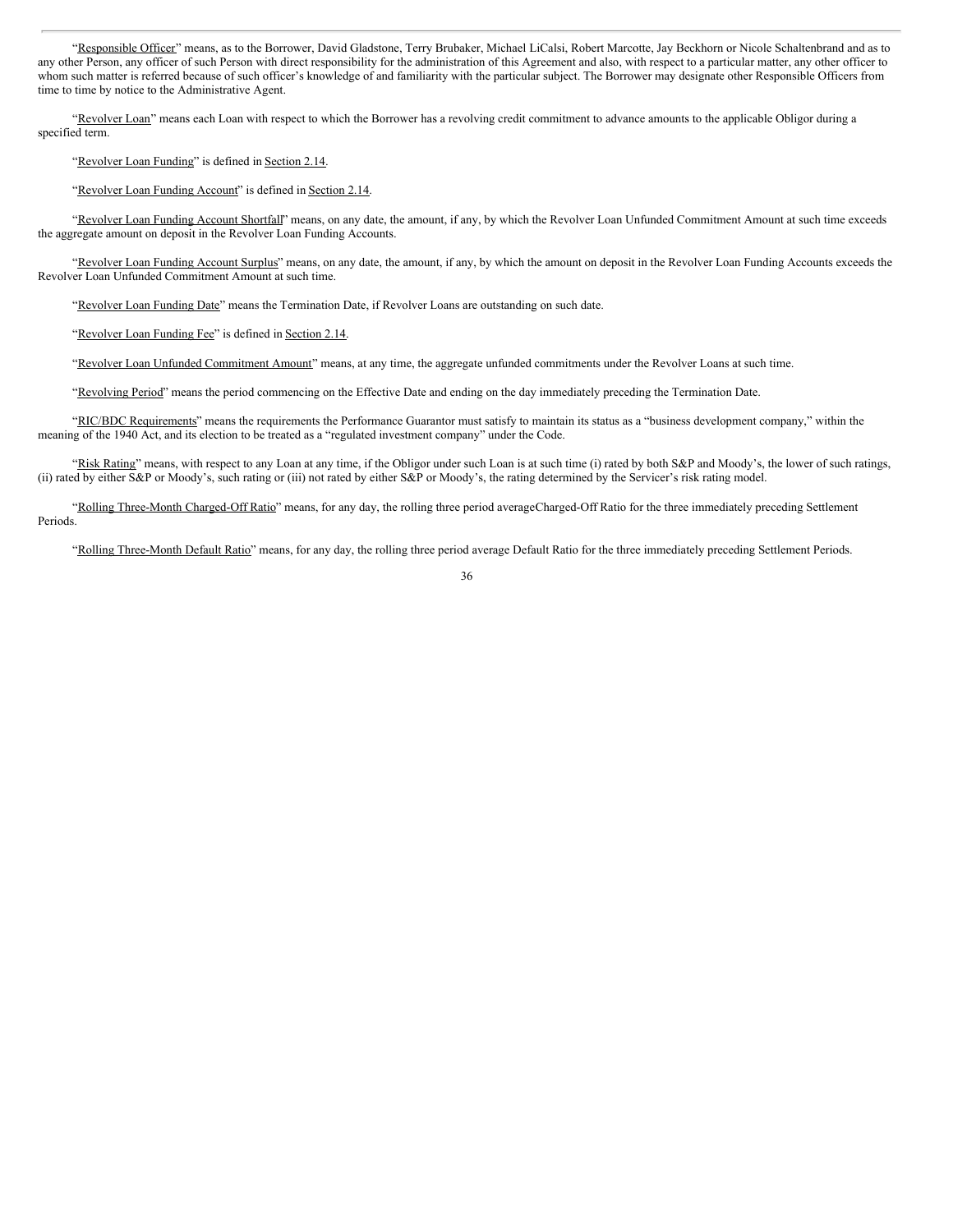"S&P" means Standard & Poor's Ratings Services, a division of The McGraw-Hill Companies, Inc. and any successor thereto.

"Sanctions" means economic or financial sanctions or trade embargoes imposed, administered or enforced from time to time by the U.S. government, including those administered by the Office of Foreign Assets Control of the U.S. Department of the Treasury or the U.S. Department of State.

"Sanctioned Country" means, at any time, a country or territory which is itself the subject or target of any Sanctions.

"Sanctioned Person" means, at any time, (a) any Person listed in any Sanctions-related list of designated Persons maintained by the Office of Foreign Assets Control of the U.S. Department of the Treasury or the U.S. Department of State, (b) any Person subject to Sanctions by virtue of operating or being organized or resident in a Sanctioned Country or (c) any Person owned or controlled by any such Person or Persons described in the foregoing clauses (a) or (b).

"Santander" means Santander Bank, N.A., in its capacity either as a Lender or in its individual capacity, as applicable, and its successors or assigns.

"Scheduled Payment" means, on any Determination Date, with respect to any Loan, each monthly payment (whether principal, interest or principal and interest) scheduled to be made by the Obligor thereof after such Determination Date under the terms of such Loan.

"Second Lien Qualifying Covenant Lite Loan" means a Second Lien Loan which is a Qualifying Covenant-Lite Loan.

"Second Lien Loan" means a Loan (other than a First Lien Loan) that is entitled to the benefit of a first and/or second lien and first and/or second priority perfected security interest on all or substantially all of the assets of the respective Obligors. For the avoidance of doubt, Last Out Loans are considered Second Lien Loans.

"Secured Party" means (i) each Lender, (ii) each Managing Agent, and (iii) each Hedge Counterparty that is either a Lender or an Affiliate of a Lender if that Affiliate executes a counterpart of this Agreement agreeing to be bound by the terms of this Agreement applicable to a Secured Party.

"Servicer" means Gladstone Management Corporation, a Delaware corporation, and its permitted successors and assigns.

"Servicer Advance" means an advance of Scheduled Payments made by the Servicer pursuant to Section 7.5.

"Servicer Termination Event" is defined in Section 7.18.

"Servicer's Certificate" is defined in Section 7.11(b).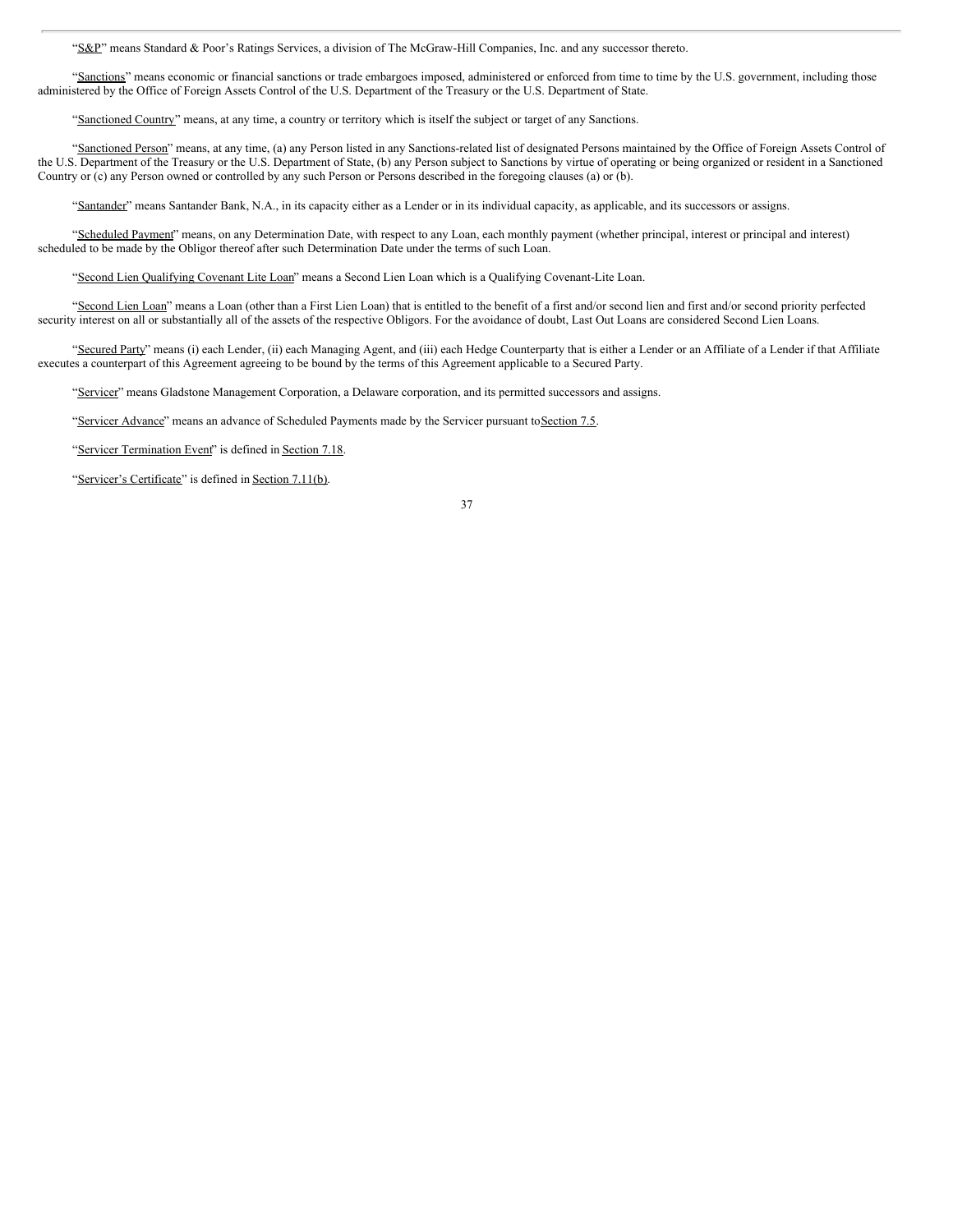"Servicing Duties" means those duties of the Servicer which are enumerated in Section 7.2.

"Servicing Fee" means, for each Payment Date, an amount equal to the sum of the products, for each day during the related Settlement Period, of (i) the Outstanding Loan Balance of each Loan as of the preceding Determination Date, (ii) the applicable Servicing Fee Rate, and (iii) a fraction, the numerator of which is 1 and the denominator of which is 360.

"Servicing Fee Limit Amount" means, for each Payment Date, an amount equal to 50% of the Servicing Fee for the related Settlement Period.

"Servicing Fee Rate" means a rate equal to 1.50% per annum.

"Servicing Records" means all documents, books, records and other information (including, without limitation, computer programs, tapes, disks, data processing software and related property rights) prepared and maintained by the Servicer with respect to the Transferred Loans and the related Obligors.

"Settlement Period" means each period from and including a Payment Date to but excluding the following Payment Date.

"Solvent" means, as to any Person at any time, having a state of affairs such that all of the following conditions are met: (a) the fair value of the property owned by such Person is greater than the amount of such Person's liabilities (including disputed, contingent and unliquidated liabilities) as such value is established and liabilities evaluated for purposes of Section 101(32) of the Bankruptcy Code; (b) the present fair salable value of the property owned by such Person in an orderly liquidation of such Person is not less than the amount that will be required to pay the probable liability of such Person on its debts as they become absolute and matured; (c) such Person is able to realize upon its property and pay its debts and other liabilities (including disputed, contingent and unliquidated liabilities) as they mature in the normal course of business; (d) such Person does not intend to, and does not believe that it will, incur debts or liabilities beyond such Person's ability to pay as such debts and liabilities mature; and (e) such Person is not engaged in business or a transaction, and is not about to engage in a business or a transaction, for which such Person's property would constitute unreasonably small capital.

"Spread" means, with respect to Floating Rate Loans, the cash interest spread of such Floating Rate Loan over the LIBO Rate.

"Structured Finance Obligation" means any Loan or security the payment or repayment of which is based primarily upon the collection of payments from a specified pool of financial assets, either fixed or revolving, that by their terms convert into cash within a finite time period, together with any rights or other assets designed to assure the servicing or timely distribution of proceeds to security holders, including, in any event, any project finance security, any asset backed security and any future flow security.

"Subordinated Debt" means any debt (i) that is subordinated in right of payment to other debt of the Performance Guarantor and (ii) does not require any payment or prepayment of principal thereon prior to the Maturity Date.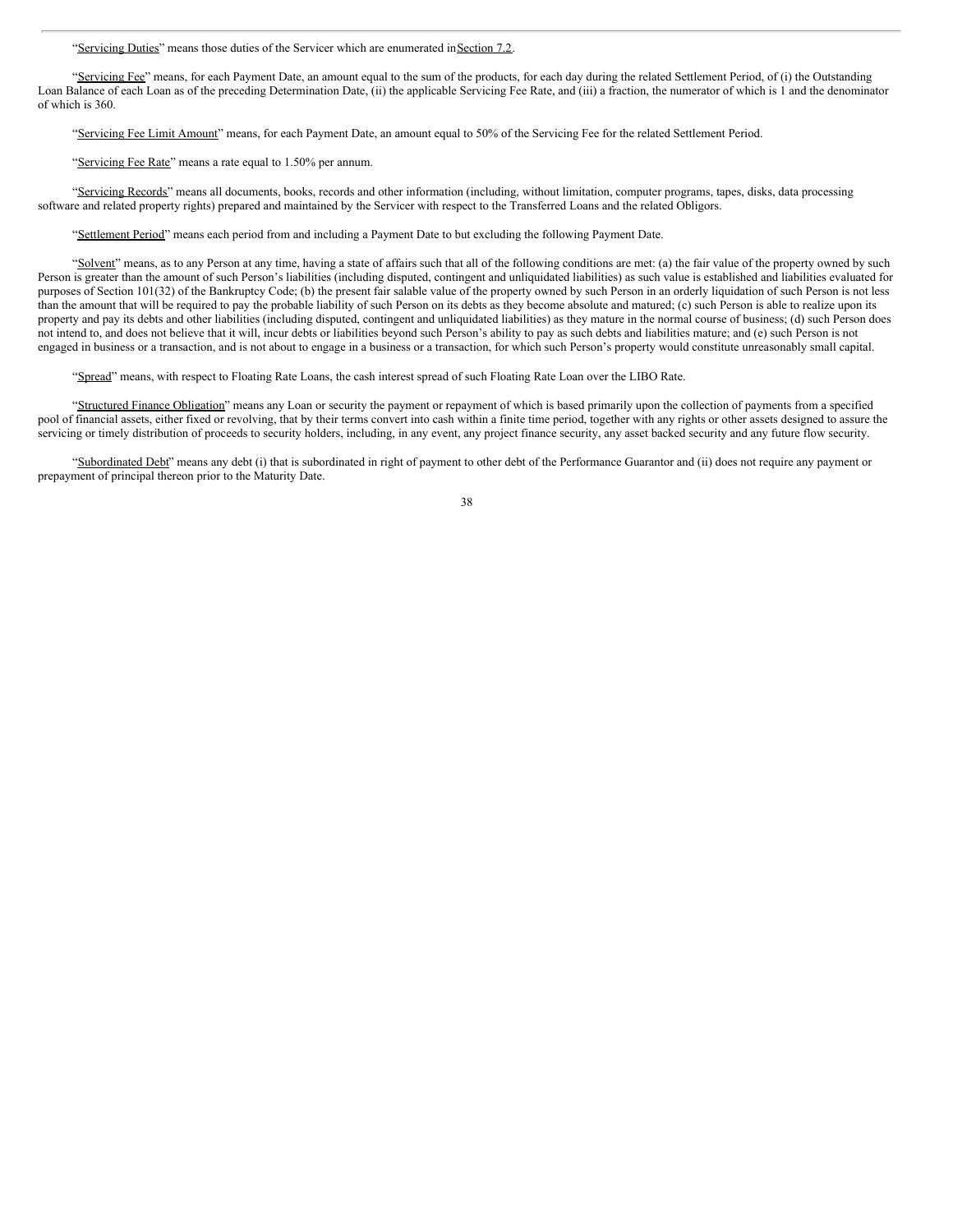## "Successor Servicer" is defined in Section 7.19(a).

"Supplemental Interests" means, with respect to any Transferred Loan, any warrants, equity or other equity interests or interests convertible into or exchangeable for any such interests received by the Originator from the Obligor in connection with such Transferred Loan.

"Swap Breakage and Indemnity Amounts" means any early termination payments, taxes, indemnification payments and any other amounts owed to a Hedge Counterparty under a Hedging Agreement that do not constitute monthly payments.

"Swing Advance" means an Advance made by the Swingline Lender pursuant to Section 2.1(b).

"Swing Prepayment Amount" is defined in Section 12.17(e).

"Swingline Lender" means KeyBank, in its capacity as lender of Swing Advances hereunder.

"Taxes" means any present or future taxes, levies, imposts, duties, charges, assessments or fees of any nature (including interest, penalties, and additions thereto) that are imposed by any Government Authority.

"Termination Date" means the earliest to occur of (a) the date declared by the Administrative Agent or occurring automatically in respect of the occurrence of an Early Termination Event pursuant to Section 8.1, (b) a date selected by the Borrower upon at least 30 days' prior written notice to the Administrative Agent and each Managing Agent and (c) the Commitment Termination Date.

# "Termination Notice" is defined in Section 7.18.

"Total Funded Debt" means, with respect to any Obligor, at any time the same is to be determined, the sum (without duplication) at such time of (a) all indebtedness for borrowed money of such Obligor and its subsidiaries to Borrower; plus (b) all indebtedness for borrowed money of the Obligor and its subsidiaries to any creditor other than the Borrower; provided, however, that any indebtedness for borrowed money which is (x) subordinated in right of payment of the Loans to such Obligor and (y) owed to a creditor other than the Originator or any of its Affiliates shall be excluded from this clause (b); plus (c) all indebtedness of any other Person, whether secured or unsecured, which (i) is directly or indirectly guaranteed by the Obligor or any of its subsidiaries, (ii) the Obligor or any of its subsidiaries has agreed (contingently or otherwise) to purchase or otherwise acquire, or (iii) the Obligor or any of its subsidiaries has otherwise assured a creditor against loss; provided, however, that any indebtedness which is (A) subordinated in right of payment of the Loans to such Obligor and (B) owed to a creditor other than the Originator or any of its Affiliates shall be excluded from this clause (c).

"Transaction Documents" means this Agreement, the Purchase Agreement, all Hedging Agreements, the Custody Agreement, the Backup Servicing Agreement, the Deposit Account Control Agreements for the Collection Account and the Operating Account, the Performance Guaranty and any additional document, letter, fee letter, certificate, opinion, agreement or writing the execution of which is necessary or incidental to carrying out the terms of the foregoing documents.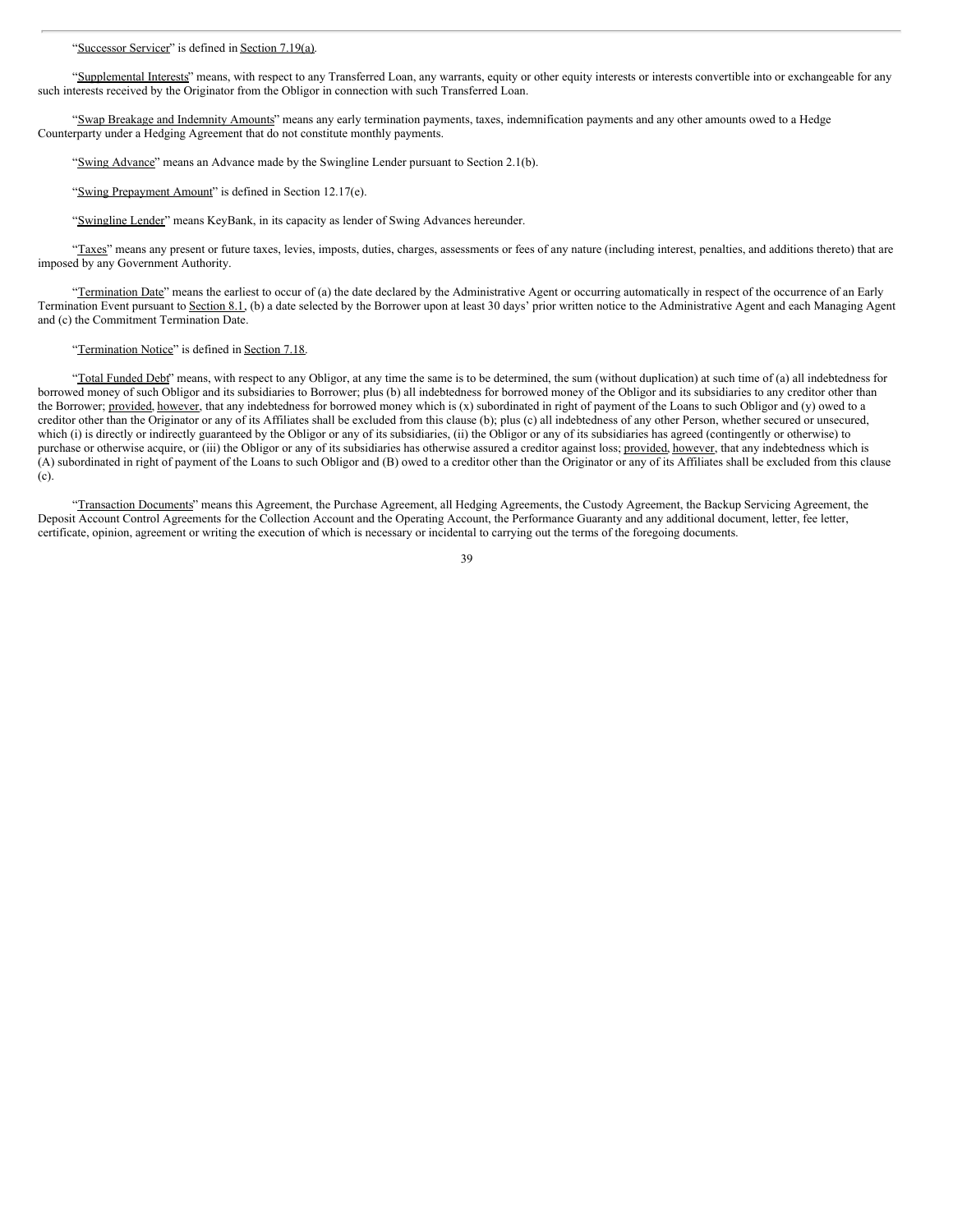"Transferred Loans" means each Loan that is acquired or in which an interest is acquired by the Borrower under the Purchase Agreement and all Loans received by the Borrower in respect of the Required Equity Investment. Any Transferred Loan that is (i) repurchased or reacquired by the Originator pursuant to the terms of Section 6.1 of the Purchase Agreement, (ii) purchased by the Servicer pursuant to the terms of Section 7.7 or (iii) otherwise released from the lien of this Agreement pursuant to Section 6.3 shall not be treated as a Transferred Loan for purposes of this Agreement (provided, that the purchase or repurchase of any Defaulted Loan orCharged-Off Loan shall not alter such Transferred Loan's status as a Defaulted Loan or Charged-Off Loan for purposes of calculating ratios for periods occurring prior to the purchase or repurchase of such Transferred Loan).

"Transition Costs" means the reasonable costs and expenses incurred by the Backup Servicer in transitioning to Servicer; provided, however, that the Administrative Agent's consent shall be required if such Transition Costs exceed \$50,000.00 in the aggregate.

"TTM EBITDA" means, with respect to any Obligor, as of any particular date, the EBITDA of such Obligor for the preceding twelve-month period.

"UCC" means the Uniform Commercial Code as from time to time in effect in the specified jurisdiction or, if no jurisdiction is specified, the State of New York.

"Undisclosed Administration" means in relation to a Lender or its parent company the appointment of an administrator, provisional liquidator, conservator, receiver, trustee, custodian or other similar official by a supervisory authority or regulator under or based on the law in the country where such person is subject to home jurisdiction supervision if applicable law requires that such appointment is not to be publicly disclosed.

"United States" means the United States of America.

"Unmatured Termination Event" means an event that, with the giving of notice or lapse of time, or both, would become an Early Termination Event.

"Unreimbursed Servicer Advances" means, at any time, the amount of all previous Servicer Advances (or portions thereof) as to which the Servicer has not been reimbursed as of such time pursuant to Section 2.8 and that the Servicer has determined in its sole discretion will not be recoverable from Collections with respect to the related Transferred Loan.

"Unused Fee" means an amount equal to .50% per annum multiplied by the excess of the Commitments over the Advances Outstanding for such day.

"Weighted Average Fixed Coupon" means, as of any date of determination, the number, expressed as a percentage, obtained by summing the products obtained by multiplying the cash interest coupon of each Fixed Rate Loan (excluding Defaulted Loans) as of such date by the Outstanding Loan Balance of such Loans as of such date, dividing such sum by the aggregate Outstanding Loan Balance of all such Fixed Rate Loans and rounding up to the nearest 0.01%. For the purpose of calculating the Weighted Average Fixed Coupon, all Fixed Rate Loans that are not currently paying cash interest shall have an interest rate of 0%.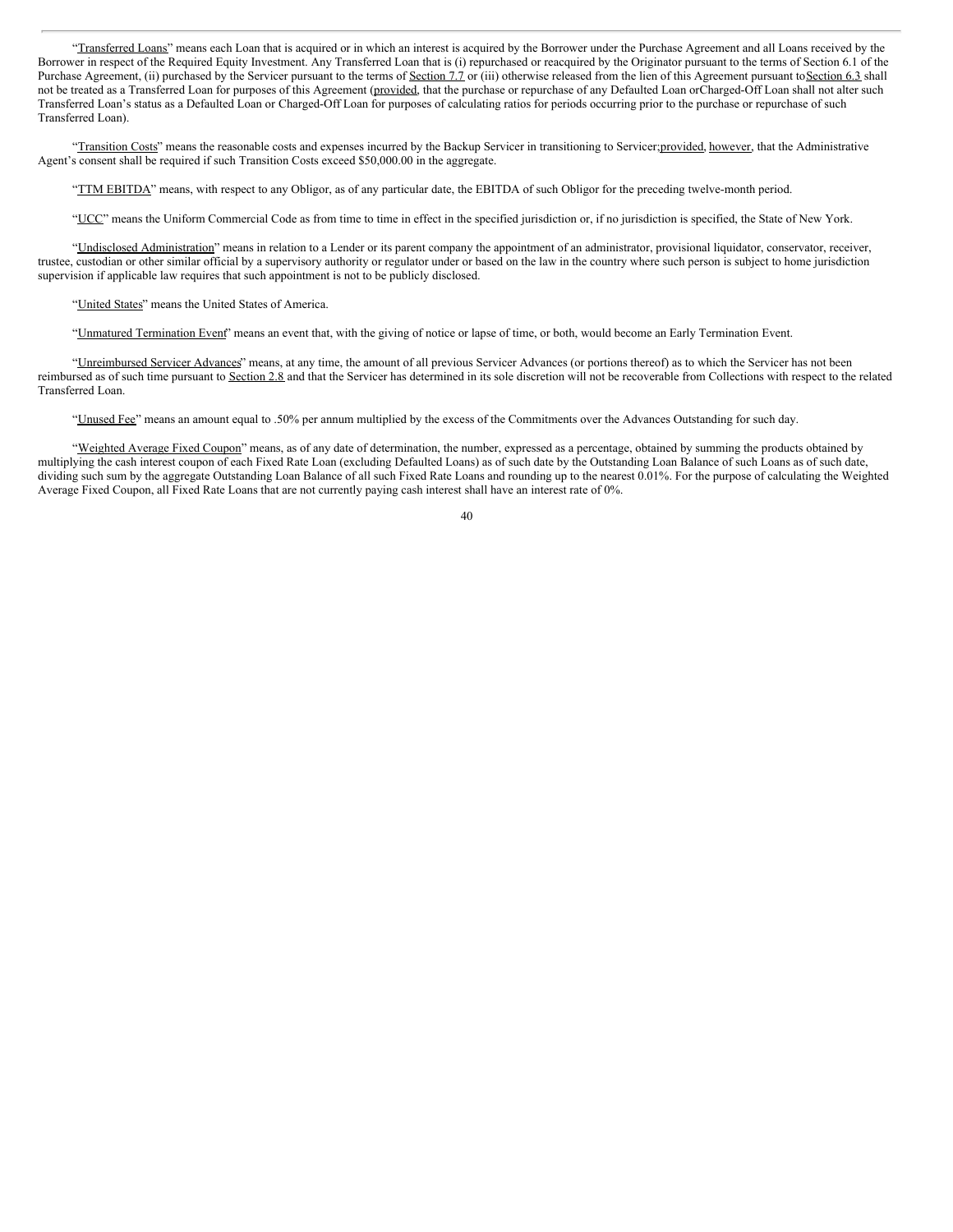"Weighted Average Floating Spread" means, as of any date of determination, the number, expressed as a percentage, obtained by summing the products obtained by multiplying, in the case of each Floating Rate Loan (excluding Defaulted Loans) on an annualized basis, the Spread of such Loans (including commitment, letter of credit and all other fees), by the Outstanding Loan Balance of such Loans as of such date and dividing such sum by the aggregate Outstanding Loan Balance of all such Floating Rate Loans and rounding the result up to the nearest 0.01%; provided that the Spread of any Revolver Loan which is not fully funded shall be the sum of:

(a) the product of (1) the Spread payable on the funded portion of such Revolver Loan and (2) the percentage equivalent of a fraction the numerator of which is equal to the funded portion of such Revolver Loan and the denominator of which is equal to the commitment amount of such Revolver Loan; plus

(b) the product of (1) the scheduled amounts (other than interest) of commitment fee, unused fee and/or facility fee payable on the unfunded portion of such Revolver Loan less any withholding tax, if any, on such fees and (2) the percentage equivalent of a fraction the numerator of which is equal to the Revolver Loan Unfunded Commitment Amount of such Revolver Loan and the denominator of which is equal to the aggregate commitment amount of such Revolver Loan.

"Weighted Average Life" means, with respect to the Transferred Loans as of any determination date, (i) the quotient obtained by dividing (A) the sum of the amounts calculated for each month (beginning with the month in which such determination is being made and ending with the month in which the last principal payment is scheduled to be received with respect to the Transferred Loans), which amount for each such month shall be equal to the product of (x) the scheduled principal payment amount for the Transferred Loans for such month, multiplied by (y) the number of months that such month occurs from the month in which such determination date occurs (e.g., the month in which such determination date occurs shall have a value of 1, the month occurring immediately after the month in which such determination date occurs shall have a value of 2 etc.) by (B) the total amount of all scheduled principal payments to be received under the Transferred Loans as of such determination date, divided by (ii) 12.

"Weighted Average Spread" means, as of any date of determination, an amount (rounded up to the next 0.01%) equal to the weighted average of (a) for Floating Rate Loans, the Weighted Average Floating Spread of the Floating Rate Loans and (b) for Fixed Rate Loans, the excess of the Weighted Average Fixed Coupon of the Fixed Rate Loans over the then-current weighted average strike rate under the Hedge Transactions, or, if there are no Hedge Transactions outstanding, over the then current LIBO Rate.

"Write-Down and Conversion Powers" means, with respect to any EEA Resolution Authority, the write-down and conversion powers of such EEA Resolution Authority from time to time under the Bail-In Legislation for the applicable EEA Member Country, which write-down and conversion powers are described in the EUBail-In Legislation Schedule.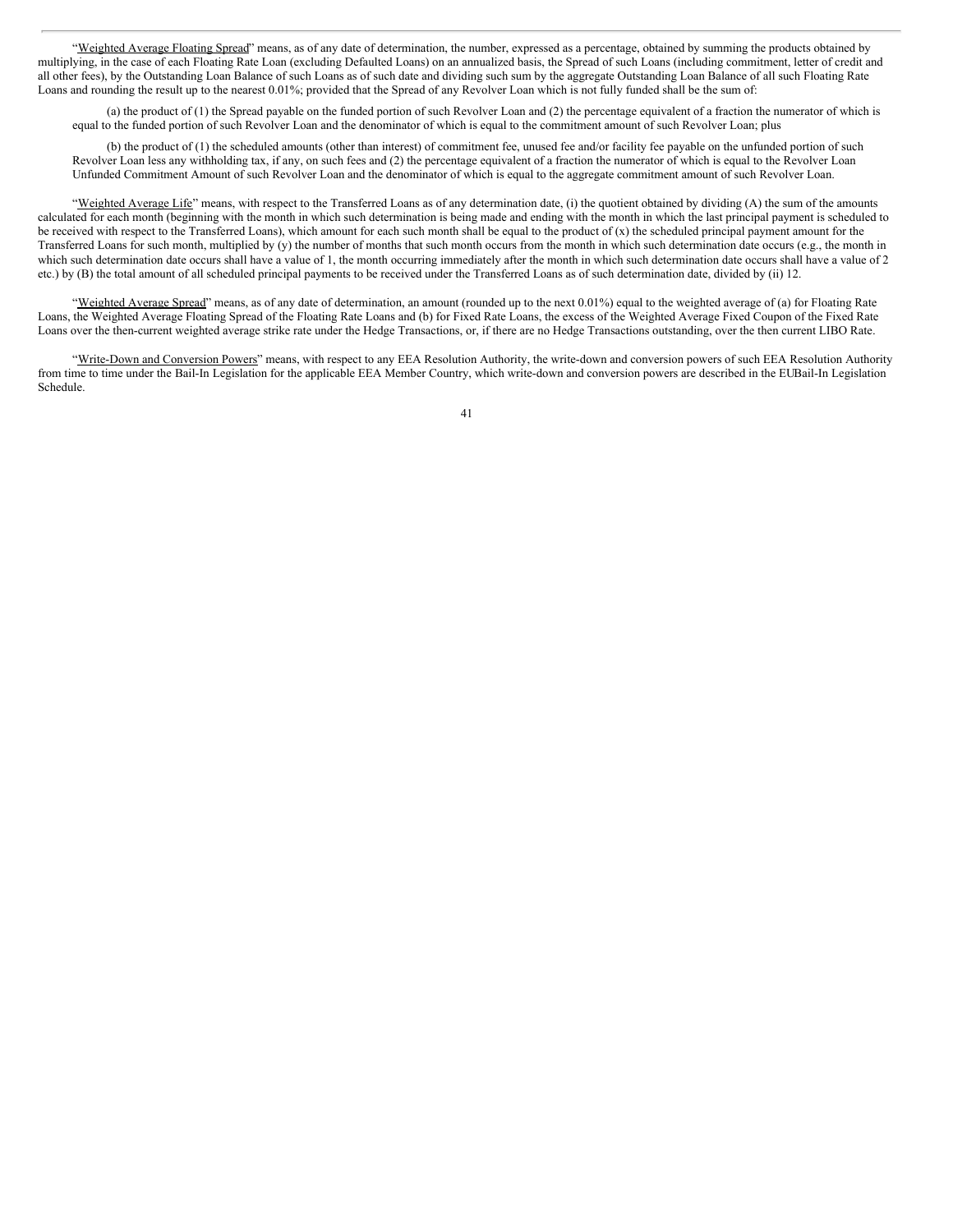## **Section 1.2 Other Terms.**

All accounting terms not specifically defined herein shall be construed in accordance with GAAP. To the extent any change in GAAP after the Effective Date resulting from the adoption of international accounting standards in the United States affects any computation or determination required to be made under or pursuant to this Agreement, including any computation or determination made with respect to the Borrower or Servicer's compliance with any covenant or condition hereunder, such computation or determination shall be made as if such change in GAAP had not occurred. All terms used in Article 9 of the UCC in the State of New York, and not specifically defined herein, are used herein as defined in such Article 9.

## **Section 1.3 Computation of Time Periods.**

Unless otherwise stated in this Agreement, in the computation of a period of time from a specified date to a later specified date, the word "from" means "from and including" and the words "to" and "until" each mean "to but excluding."

#### **Section 1.4 Interpretation.**

In each Transaction Document, unless a contrary intention appears:

(i) the singular number includes the plural number and vice versa;

(ii) reference to any Person includes such Person's successors and assigns but, if applicable, only if such successors and assigns are permitted by the Transaction Document;

(iii) reference to any gender includes each other gender;

(iv) reference to any agreement (including any Transaction Document), document or instrument means such agreement, document or instrument as amended, supplemented or modified and in effect from time to time in accordance with the terms thereof and, if applicable, the terms of the other Transaction Documents and reference to any promissory note includes any promissory note that is an extension or renewal thereof or a substitute or replacement therefor; and

(v) reference to any Applicable Law means such Applicable Law as amended, modified, codified, replaced or reenacted, in whole or in part, and in effect from time to time, including rules and regulations promulgated thereunder and reference to any section or other provision of any Applicable Law means that provision of such Applicable Law from time to time in effect and constituting the substantive amendment, modification, codification, replacement or reenactment of such section or other provision.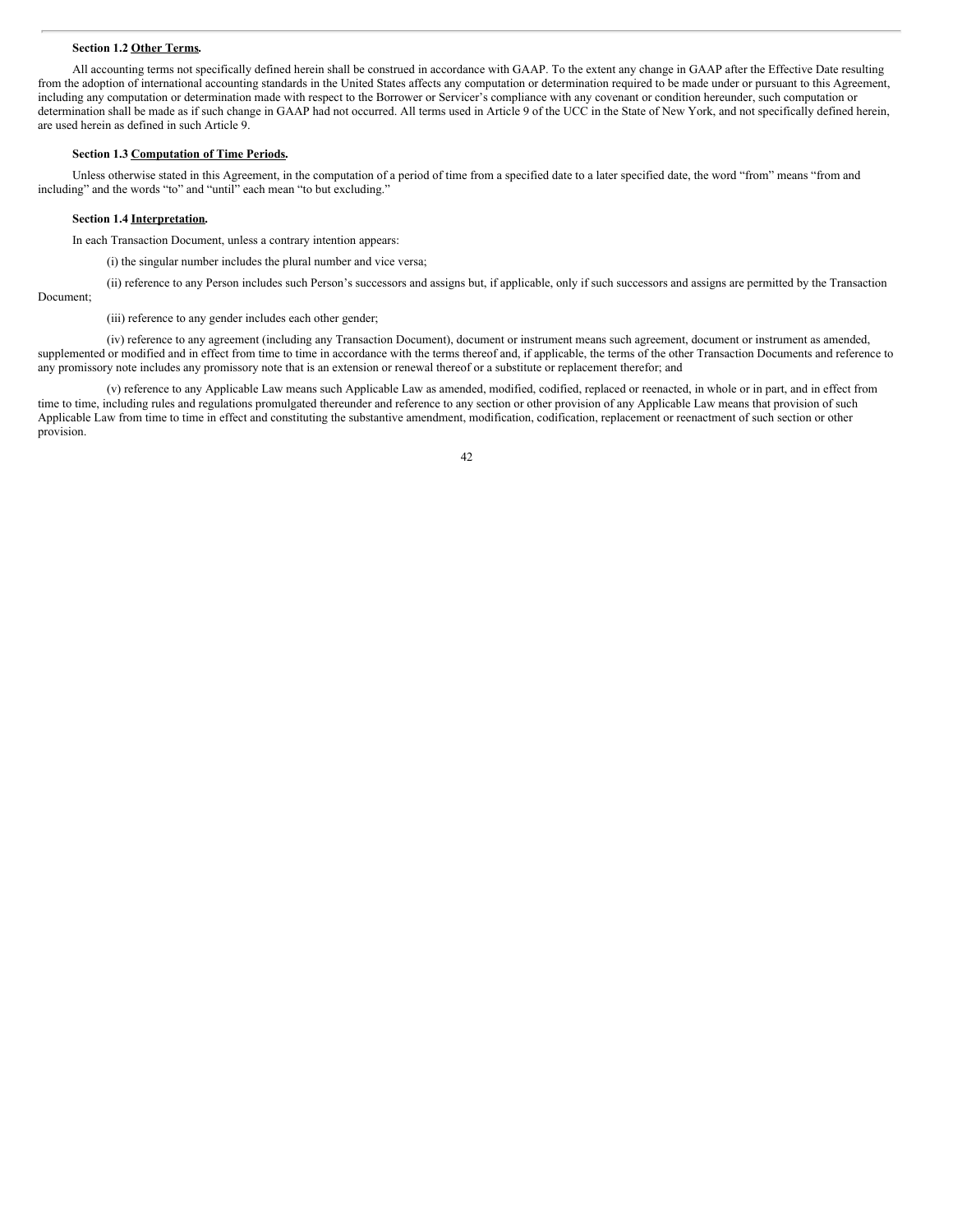# **ARTICLE II**

# **ADVANCES**

# **Section 2.1 Advances.**

(a) Revolver Advances. On the terms and conditions hereinafter set forth, the Borrower may, by delivery of a Funding Request to the Administrative Agent and each Managing Agent, from time to time on any Business Day during the Revolving Period, at its option, request that the Lenders make advances (each, an "Advance") to it in an amount which, at any time, shall not exceed the Availability in effect on the related Funding Date; provided, however, that the Borrower may not, without the consent of each Lender, request more than five (5) Advances per calendar month Such Funding Request shall be delivered not later than 12:00 noon (New York City time) on the date which is two (2) Business Days prior to the requested Funding Date. Upon receipt of such Funding Request, each Managing Agent shall promptly forward such Funding Request to its related Lenders, and the applicable portion of the Advance will be made by the Lenders in such Lender Group in accordance with their Pro-Rata Shares. Notwithstanding anything contained in this  $\frac{\hat{S}_{\text{ection}}}{2.1}$  or elsewhere in this Agreement to the contrary, no Lender shall be obligated to make any Advance in an amount that would result in the aggregate Advances then funded by such Lender exceeding its Commitment then in effect. The obligation of each Lender to remit its Pro-Rata Share of any such Investment shall be several from that of each other Lender, and the failure of any Lender to so make such amount available to the Borrower shall not relieve any other Lender of its obligation hereunder. Each Advance to be made hereunder shall be made ratably among the Lender Groups in accordance with their Group Advance Limits.

(b) Swing Advances. In addition to the foregoing, the Swingline Lender shall from time to time on any Business Day during the Revolving Period (but not more than three (3) times per calendar month), upon the request of the Borrower by delivery of a Funding Request to the Administrative Agent, if the conditions precedent in Article III have been satisfied, make Swing Advances to the Borrower in an aggregate principal amount at any time outstanding not exceeding \$10,000,000; provided that, immediately after such Swing Advance is made, the aggregate principal amount of all Revolver Advances and Swing Advances shall not exceed the lesser of the Facility Amount or the Borrowing Base at such time, nor shall the aggregate Advances Outstanding of the Swingline Lender exceed its Commitment. Each Swing Advance under this Section 2.1(b) shall be in an aggregate principal amount of \$2,000,000 or any larger multiple of \$1,000,000. Within the foregoing limits, the Borrower may borrow under this Section 2.1(b), prepay and reborrow under this Section 2.1(b) at any time before the Termination Date. Solely for purposes of calculating fees under Section 2.7, Swing Advances shall not be considered a utilization of an Advance of the Swingline Lender or any other Lender hereunder. At any time, upon the request of the Swingline Lender, each Lender other than the Swingline Lender shall, on the third Business Day after such request is made, purchase a participating interest in Swing Advances in an amount equal to its Applicable Percentage of such Swing Advances. On such third Business Day, each Lender will immediately transfer to the Swingline Lender, in immediately available funds, the amount of its participation. Whenever, at any time after the Swingline Lender has received from any such Lender its participating interest in a Swing Advance, the Administrative Agent receives any payment on account thereof, the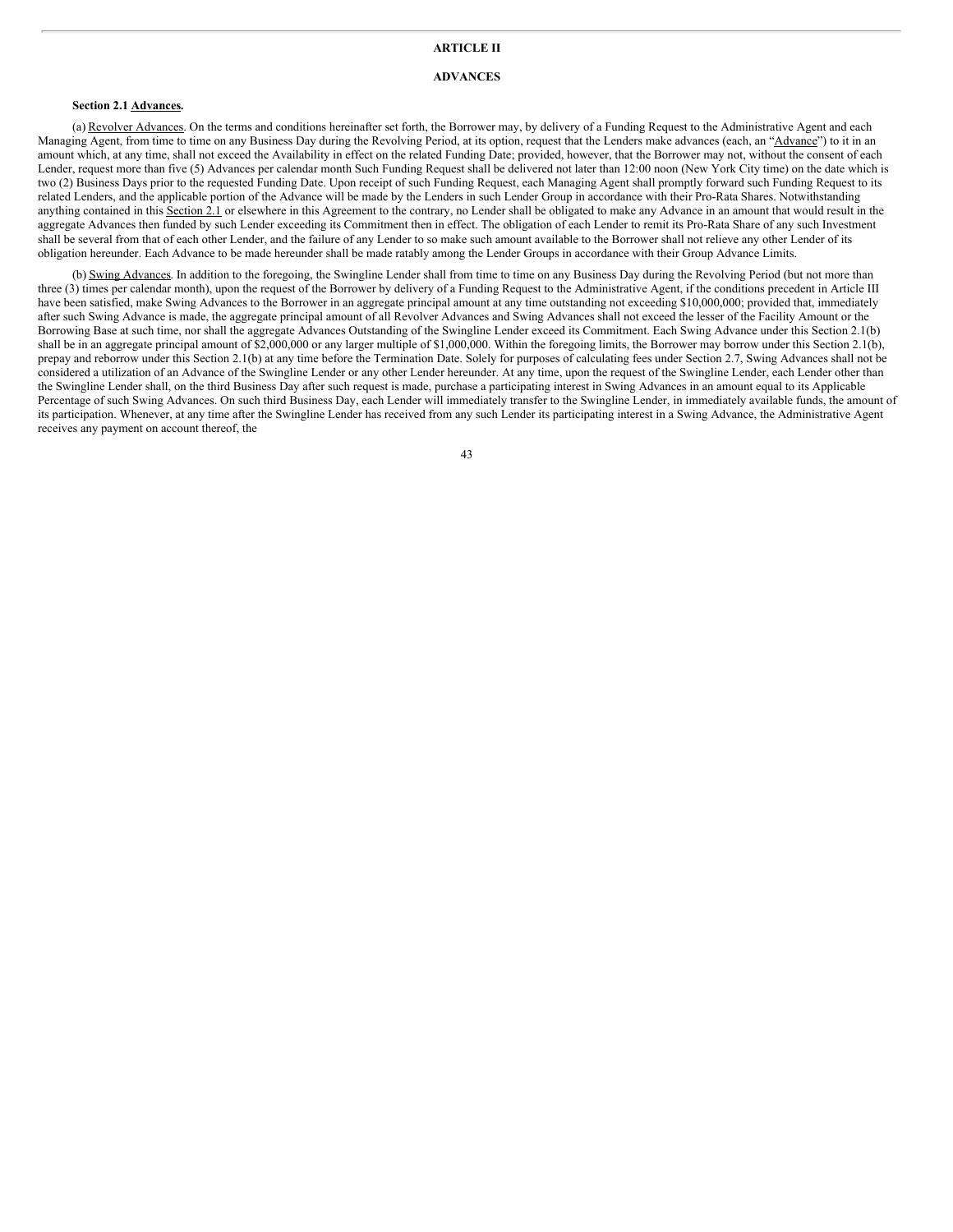Administrative Agent will distribute to such Lender its participating interest in such amount (appropriately adjusted, in the case of interest payments, to reflect the period of time during which such Lender's participating interest was outstanding and funded); provided, however, that in the event that such payment received by the Administrative Agent is required to be returned, such Lender will return to the Administrative Agent any portion thereof previously distributed by the Administrative Agent to it. Each Lender's obligation to purchase such participating interests shall be absolute and unconditional and shall not be affected by any circumstance, including: (i) any set-off, counterclaim, recoupment, defense or other right which such Lender or any other Person may have against the Swingline Lender requesting such purchase or any other Person for any reason whatsoever; (ii) the occurrence or continuance of a Default or the termination of the Commitments; (iii) any adverse change in the condition (financial, business or otherwise) of the Borrower, the Performance Guarantor, the Servicer or any other Person; (iv) any breach of this Agreement by any Loan Party or any other Lender; or (v) any other circumstance, happening or event whatsoever, whether or not similar to any of the foregoing. The Borrower may, concurrent with the delivery of a Funding Request for a Swing Advance under this Section 2.1(b) or at any time thereafter, deliver a Funding Request for a Revolver Advance pursuant to Section 2.1(a) and direct that all or any portion of such Revolver Advance be wired or credited to Swing Lender immediately on the Funding Date of such Revolver Advance to prepay any Swing Advance then outstanding.

#### **Section 2.2 Procedures for Advances.**

(a) In the case of the making of any Advance, the repayment of any Advance, or any termination, increase or reduction of the Facility Amount and prepayments of Advances, the Borrower shall give the Administrative Agent a Borrower Notice. Each Borrower Notice shall specify the amount (subject to Section 2.1 hereof) of Advances to be borrowed or repaid and the Funding Date or repayment date (which, in all cases, shall be a Business Day) and whether such Advance is a Revolver Advance or a Swing Advance.

(b) Subject to the conditions described inSection 2.1, the Borrower may request an Advance from the Lenders by delivering to the Administrative Agent at certain times the information and documents set forth in this Section 2.2.

(c) No later than 10:00 a.m. (New York City time) five (5) Business Days prior to the proposed Funding Date for a Revolver Advance (or such shorter period of time or later date as may be agreed to by the Required Lenders), the Borrower shall notify (i) the Collateral Custodian by delivery to the Collateral Custodian of written notice of such proposed Funding Date, and (ii) the Administrative Agent by delivery to the Administrative Agent of a credit report and transaction summary for each Loan that is the subject of the proposed Advance setting forth the credit underwriting by the Originator of such Loan, including without limitation a description of the Obligor and the proposed loan transaction in the form of Exhibit M hereto; provided that, in the case of Advances funding Revolver Loans, the requirements of this Section 2.2(c) shall apply only with respect to the first Advance to be made with respect to each such Revolver Loan. By 5:00 p.m. (New York City time) on the next Business Day, the Administrative Agent shall use its best efforts to confirm to the Borrower the receipt of such items and whether it has reviewed such items and found them to be complete and in proper form. If the Administrative Agent makes a determination that the items are incomplete or not in proper form, it will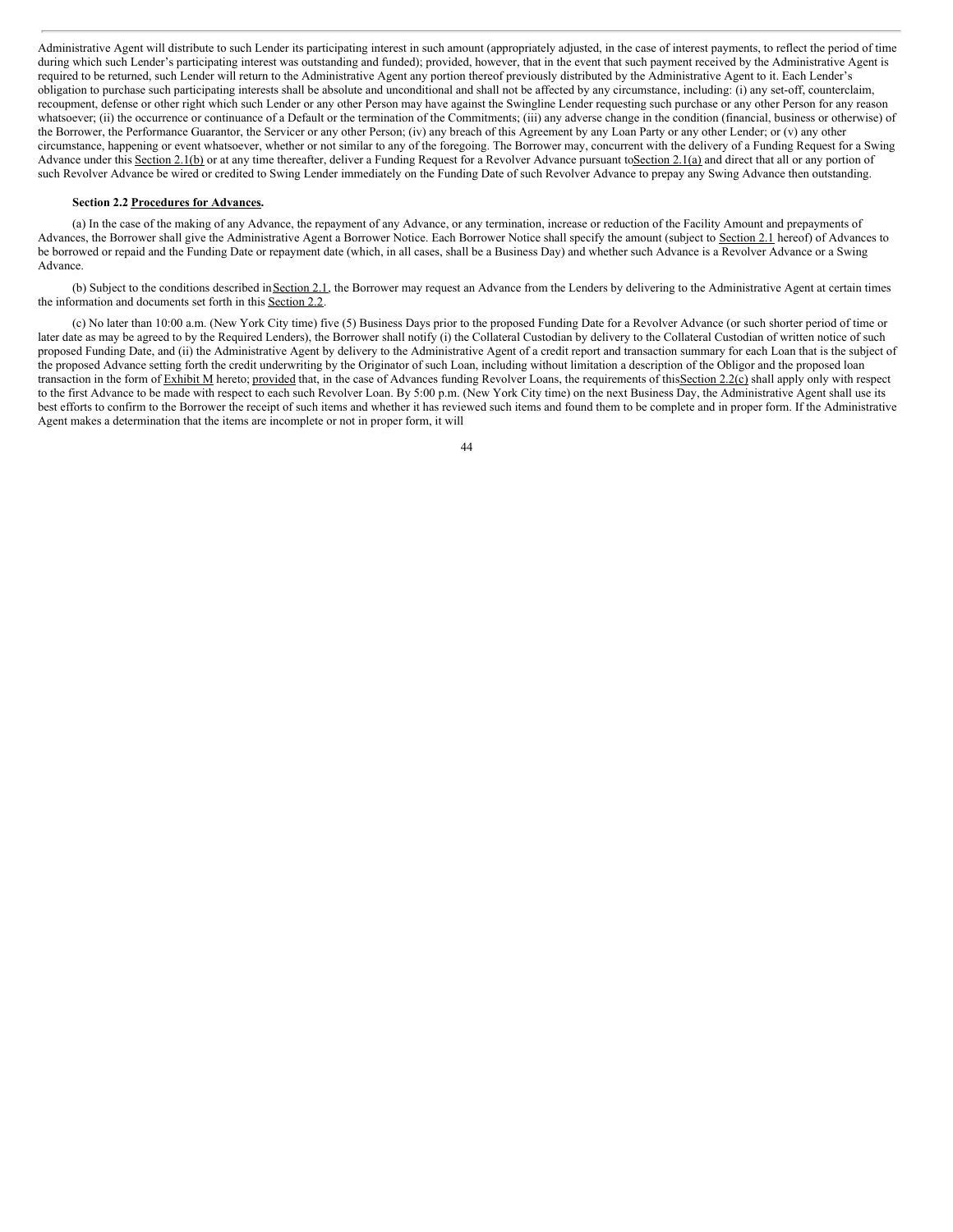communicate such determination to the Borrower. Failure by the Administrative Agent to respond to the Borrower by 5:00 on the day the related Funding Request is delivered by the Borrower shall constitute an implied determination that the items are incomplete or not in proper form. The Borrower will take such steps requested by the Administrative Agent to correct the problem(s). In the event of a delay in the actual Funding Date due to the need to correct any such problems, the Funding Date shall be no earlier than three (3) Business Days after the day on which the Administrative Agent confirms to the Borrower that the problems have been corrected.

(d) No later than 11:00 a.m. (New York, New York time) one (1) Business Day prior to the proposed Funding Date for a Revolver Advance (or such shorter period of time or later date as may be agreed to by the Required Lenders), the Administrative Agent, each Managing Agent and the Collateral Custodian, as applicable, shall receive or shall have previously received the following:

# (i) a Borrower Notice in the form ofExhibit A;

(ii) a wire disbursement and authorization form shall be delivered to the Administrative Agent; and

(iii) a certification substantially in the form of  $Exhibit H$  concerning the Collateral Custodian's receipt of certain documentation relating to the Eligible Loan(s) related to such Advance shall be delivered to the Administrative Agent, which may be delivered either as a separate document or incorporated in the Monthly Report.

Each Funding Request for a Revolver Advance shall specify the aggregate amount of the requested Advance, which shall be in an amount equal to at least \$1,000,000.

(e) No later than 12:00 noon (New York, New York time) on the Business Day proposed for a Swing Advance, the Administrative Agent shall receive or shall have previously received the following:

(i) a Borrower Notice in the form of  $Exhibit A$ ; and

(ii) a wire disbursement and authorization form.

(f) Each Funding Request shall be accompanied by (i) a Borrower Notice, depicting the outstanding amount of Advances under this Agreement and representing that all conditions precedent for a funding have been met, including a representation by the Borrower that the requested Advance shall not, on the Funding Date thereof, exceed the Availability on such day, (ii) a calculation of the Borrowing Base as of the applicable Funding Date (which calculation may, for avoidance of doubt, take into account Loans which will become Transferred Loans on or prior to such Funding Date), (iii) an updated Loan List including each Loan that is subject to the requested Advance, (iv) the proposed Funding Date, and (v) wire transfer instructions for the Advance; provided, however, the Funding Request for a Swing Advance shall be required to contain only the information described in Section 2.2(e)(i) and (ii) above. A Funding Request shall be irrevocable when delivered; provided however, that if the Borrowing Base calculation delivered pursuant to clause (ii) above includes a Loan which does not become a Transferred Loan on or before the applicable Funding Date as anticipated, and the Borrower cannot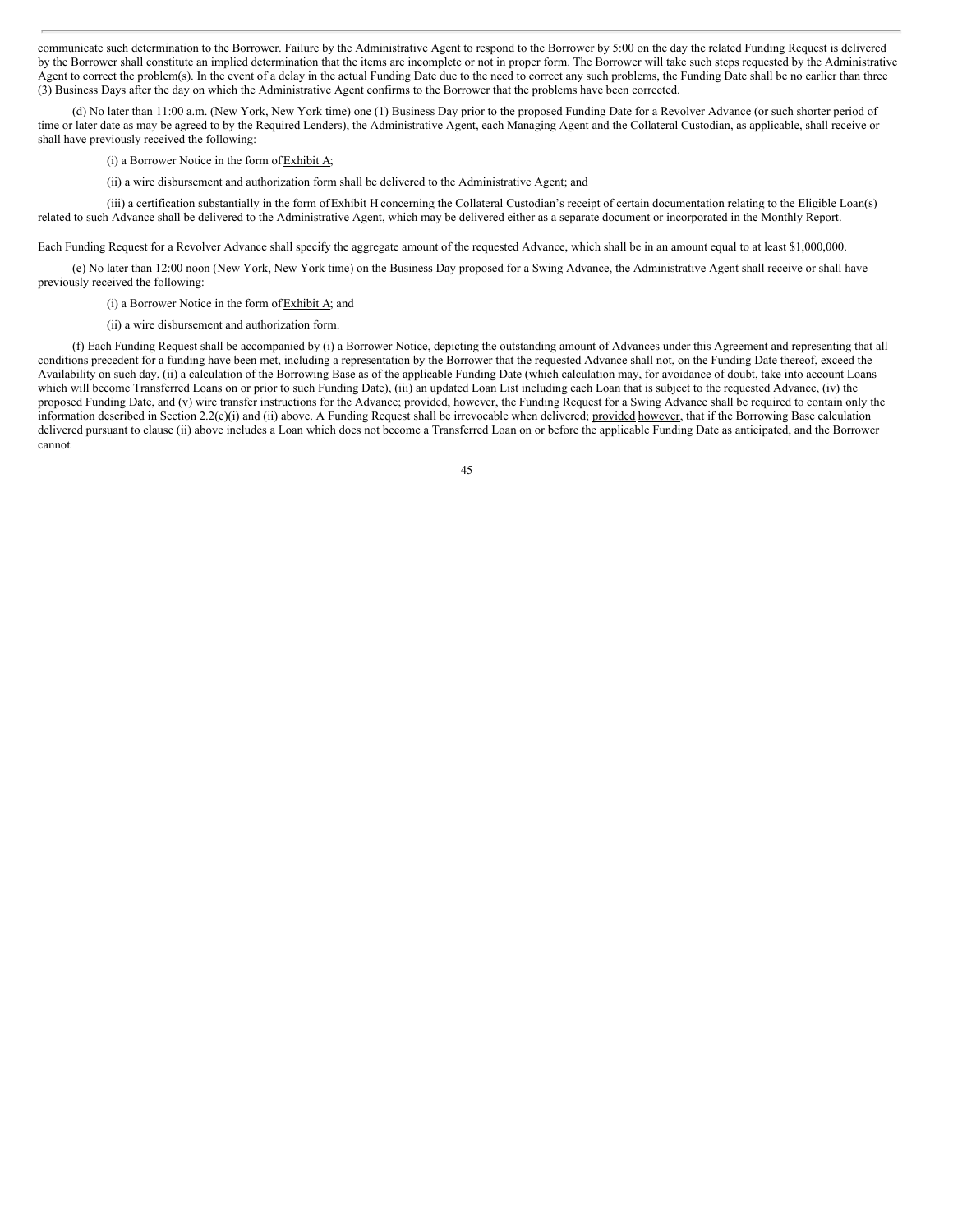otherwise make the representations required pursuant to clause (i) above, the Borrower shall revise the Funding Request accordingly, and shall pay any loss, cost or expense incurred by any Lender in connection with the broken funding evidenced by such revised Funding Request.

(g) On the Funding Date following the satisfaction of the applicable conditions set forth in thisSection 2.2 and Article III, the Lenders shall make available to the Administrative Agent at its address listed beneath its signature on its signature page to this Agreement (or on the signature page to the Joinder Agreement pursuant to which it became a party hereto), for deposit to the account of the Borrower or its designee in same day funds, at the account specified in the Funding Request, an amount equal to such Lender's ratable share of the Advance then being made (except that in the case of a Swing Advance, the Swingline Lender will make available to the Borrower the amount of any such Swing Advance). Each wire transfer of an Advance to the Borrower shall be initiated by the applicable Lender no later than 3:00 p.m. (New York, New York time) on the applicable Funding Date.

## **Section 2.3 Optional Changes in Facility Amount; Prepayments.**

(a) The Borrower shall be entitled at its option, on any Payment Date prior to the occurrence of an Early Termination Event, to reduce the Facility Amount in whole or in part; provided that the Borrower shall give prior written notice of such reduction to the Administrative Agent and each Managing Agent as provided in paragraph (b) of this Section 2.3 and that any partial reduction of the Facility Amount shall be in an amount equal to \$3,000,000 with integral multiples of \$500,000 above such amount. The Lenders hereby agree that, unless otherwise agreed by the Lenders, the Commitment of each Lender shall be reduced ratably in proportion to any such reduction in the Facility Amount. Any request for a reduction or termination pursuant to this Section 2.3 shall be irrevocable. Any reduction of the Facility Amount prior to the two-year anniversary of the Effective Date shall be accompanied by a payment of the applicable Commitment Make-Whole Fee.

(b) From time to time during the Revolving Period, but not more often than three times in any calendar month, the Borrower may prepay any portion or all of the Advances Outstanding, other than with respect to Mandatory Prepayments, by delivering to the Administrative Agent and each Managing Agent a Borrower Notice (i) in the case of any partial prepayment, at least two (2) Business Days prior to the date of such repayment and (ii) in the case of any prepayment in full, at least thirty (30) Business Days prior to the date of such prepayment (or, in each case, such later time as the applicable Lenders, in their respective sole discretion, may agree), specifying the date and amount of the prepayment and certifying that, following such prepayment, the Borrower will be in compliance with the terms of this Agreement; provided, that no such reduction shall be given effect unless the Borrower has complied with the terms of any Hedging Agreement requiring that one or more Hedge Transactions be terminated in whole or in part as the result of any such prepayment of the Advances Outstanding, and the Borrower has paid all Hedge Breakage Costs owing to the relevant Hedge Counterparty for any such termination. If any Borrower Notice relating to any prepayment is given, the amount specified in such Borrower Notice shall be due and payable on the date specified therein, together with accrued Interest to the payment date on the amount prepaid and any Breakage Costs (including Hedge Breakage Costs) related thereto. Any partial prepayment by the Borrower of Advances hereunder, other than with respect to Mandatory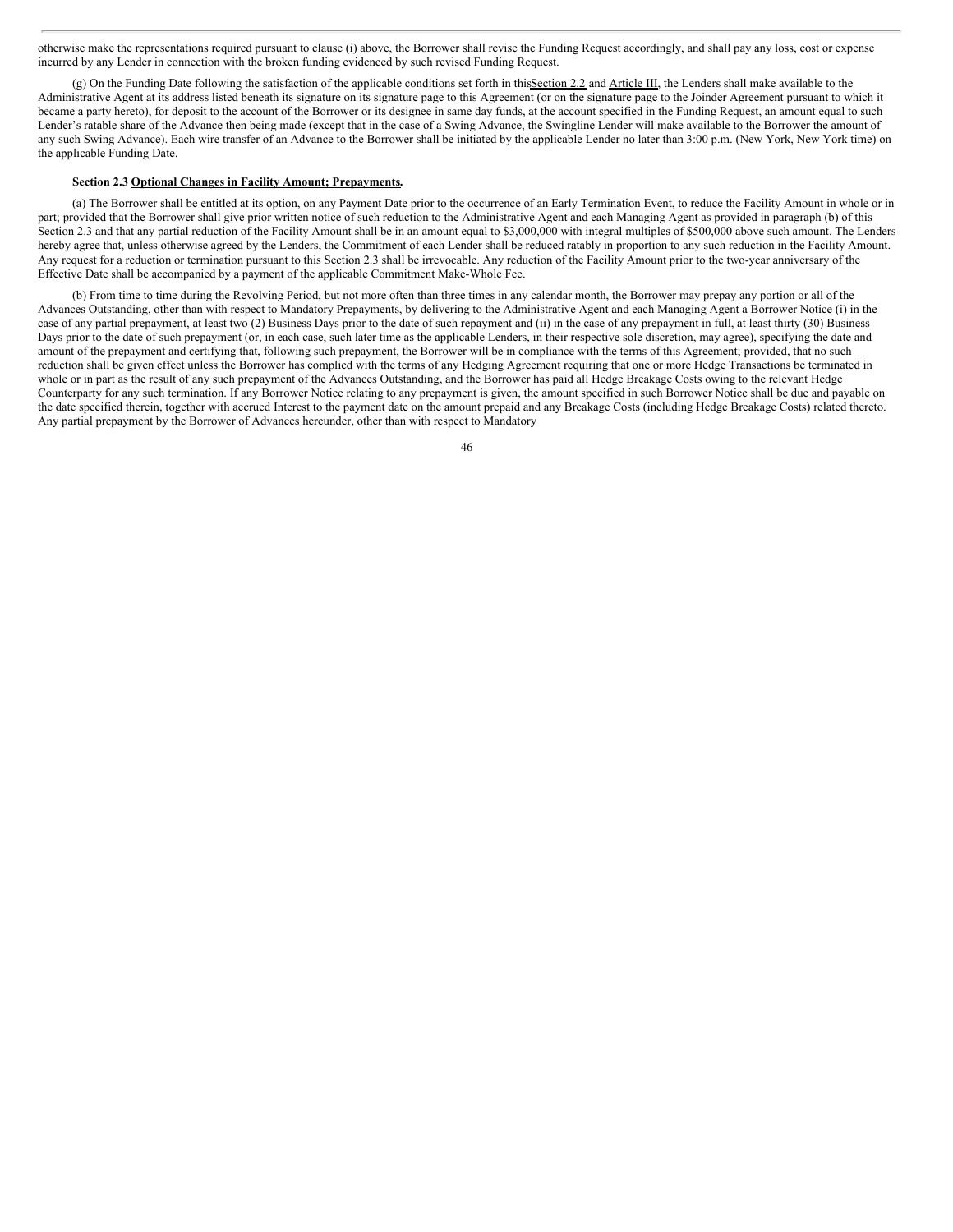Prepayments, shall be in a minimum amount of \$500,000 with integral multiples of \$100,000 above such amount. Any amount so prepaid may, subject to the terms and conditions hereof, be reborrowed during the Revolving Period. A Borrower Notice relating to any such prepayment shall be irrevocable when delivered. Each such optional prepayment shall be applied first to any Swing Line Advances outstanding and then to prepay ratably the Revolver Advances.

(c) Subject to the terms and conditions set forth herein, the Borrower shall have the right, at any time from the Effective Date until the Commitment Termination Date, to increase the Facility Amount by an amount up to \$110,000,000 (for a total maximum Facility Amount of \$250,000,000). The following terms and conditions shall apply to any such increase: (i) any such increase shall be obtained from existing Lenders or from other Eligible Assignees, in each case in accordance with the terms set forth below; (ii) the Commitment of any Lender may not be increased without the prior written consent of such Lender; (iii) any increase in the Facility Amount shall be in a minimum principal amount of (x) if such increase shall be obtained from existing Lenders, \$5,000,000 (or such lower amount as may be consented to by the Administrative Agent) and (y) if such increase shall be obtained from Eligible Assignees who are not Lenders hereunder, \$15,000,000 (or such lower amount as may be consented to by the Administrative Agent); (iv) the Borrower and Lenders shall execute an acknowledgement (or in the case of the addition of a bank or other financial institution not then a party to this Agreement, a Joinder Agreement) in form and content satisfactory to the Administrative Agent to reflect the revised Commitments and Facility Amount (the Lenders do hereby agree to execute such acknowledgement (or Joinder Agreement) without delay unless the acknowledgement purports to (A) increase the Commitment of a Lender without such Lender's consent or (B) amend this Agreement or the other Transaction Documents other than as provided for in this Section 2.3); (v) the Borrower shall execute such promissory notes as are necessary to reflect the increase in or creation of the Commitments; (vi) if any Advances are outstanding at the time of any such increase, the Borrower shall make such payments and adjustments on the Advances (including payment of any break-funding amount owing under Section 2.11 hereof) as necessary to give effect to the revised commitment percentages and outstandings of the Lenders; (vii) the Borrower may solicit commitments from Eligible Assignees that are not then a party to this Agreement so long as such Eligible Assignees are reasonably acceptable to the Administrative Agent and execute a Joinder Agreement in form and content satisfactory to the Administrative Agent; (viii) the conditions set forth in Section 3.2 shall be satisfied in all material respects; (ix) after giving effect to any such increase in the Facility Amount, no Unmatured Early Termination Event or Early Termination Event shall have occurred; (x) the Borrower shall have provided to the Administrative Agent, at least 30 days prior to such proposed increase in the Facility Amount, written evidence demonstrating pro forma compliance with Section 8.1(q) of this Agreement after giving effect to such proposed increase, such evidence to be satisfactory in the sole discretion of the Administrative Agent. The amount of any increase in the Facility Amount hereunder shall be offered first to the existing Lenders, and in the event the additional commitments which existing Lenders are willing to take shall exceed the amount requested by the Borrower, such excess shall be allocated in proportion to the commitments of such existing Lenders willing to take additional commitments. If the amount of the additional commitments requested by the Borrower shall exceed the additional commitments which the existing Lenders are willing to take, then the Borrower may invite other Eligible Assignees reasonably acceptable to the Administrative Agent to join this Agreement as Lenders hereunder for the portion of commitments not taken by existing Lenders, provided that such Eligible Assignees shall enter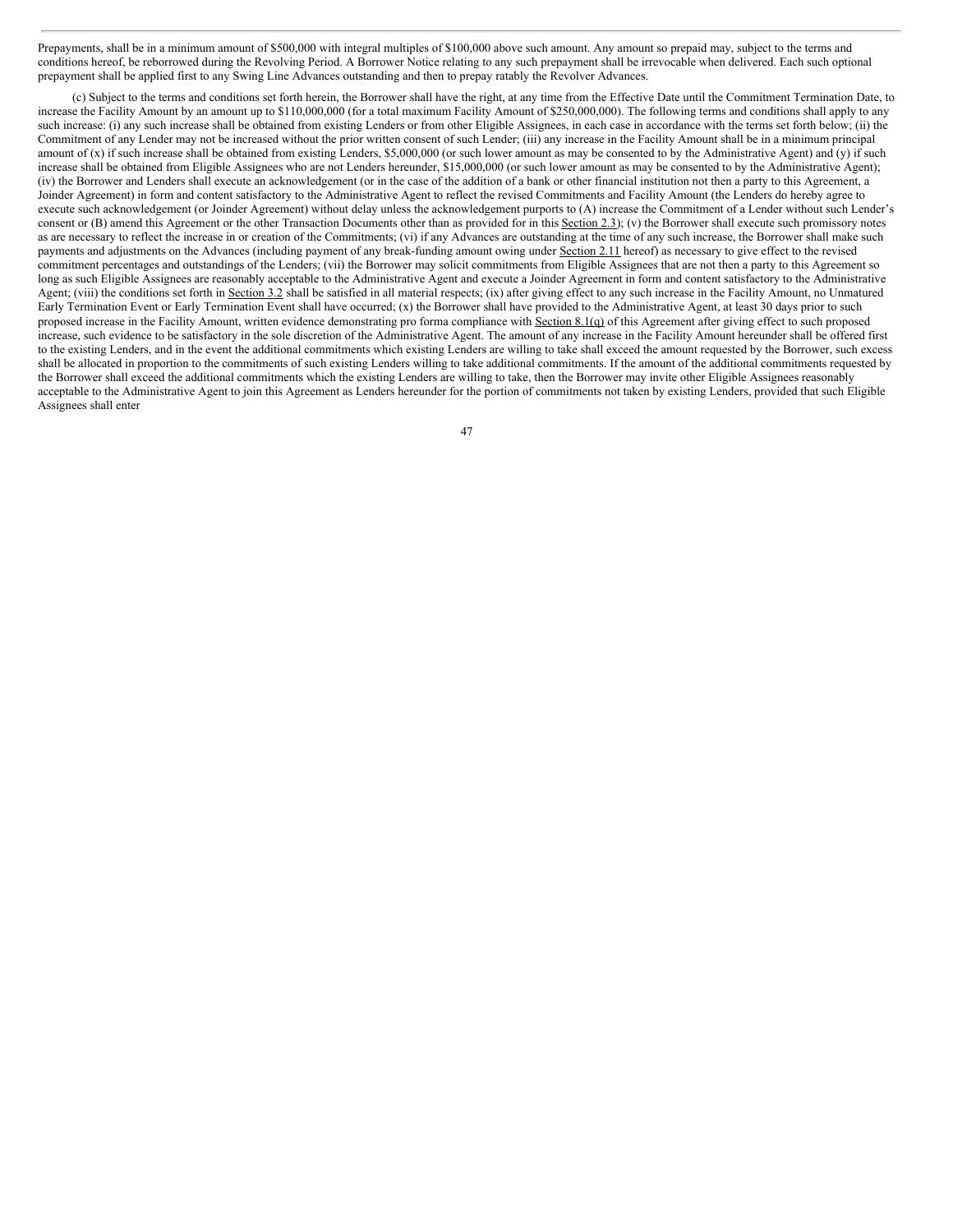into such joinder agreements to give effect thereto as the Administrative Agent and the Borrower may reasonably request. Unless otherwise agreed by the Administrative Agent and the Lenders, the terms of any increase in the Facility Amount shall be the same as those in effect prior to any increase; provided, however, that should the terms of the increase agreed to be other than those in effect prior to the increase, then the Transaction Documents shall, with the consent of the Administrative Agent and the Lenders, be amended to the extent necessary to incorporate any such different terms. Notwithstanding any of the foregoing, the Lenders hereby agree that, from the Effective Date until such date as the Commitment of KeyBank is reduced to \$75,000,000 (whether by assignment or otherwise), any syndication of the Facility Amount shall be effected pursuant to an assignment of the Commitment of KeyBank to the applicable Lender to the extent required to reduce such Commitment of KeyBank to \$75,000,000.

## **Section 2.4 Principal Repayments; Extension of Term.**

(a) The Advances Outstanding shall be repaid in accordance withSection 2.8, and shall be due and payable in full on the Maturity Date. In addition, Advances Outstanding shall be repaid as and when necessary (first, to Swing Advances outstanding) to cause the Borrowing Base Test to be met, in accordance with Section 2.8 (each such payment, a "Mandatory Prepayment"), and any amount so repaid may, subject to the terms and conditions hereof, be reborrowed hereunder during the Revolving Period.

(b) The Borrower may, within 60 days, but no later than 45 days, prior to the then current Commitment Termination Date, by written notice to the Administrative Agent, make written requests for the Lenders to extend the Commitment Termination Date for an additional revolving period of 364 days. The Administrative Agent will give prompt notice to each Managing Agent of its receipt of such request, and each Managing Agent shall give prompt notice to each of the Lenders in its related Lender Group of its receipt of such request for extension of the Commitment Termination Date. Each Lender shall make a determination, in its sole discretion and after a full credit review, not less than fifteen (15) days prior to the then applicable Commitment Termination Date as to whether or not it will agree to extend the Commitment Termination Date; provided, however, that the failure of any Lender to make a timely response to the Borrower's request for extension of the Commitment Termination Date shall be deemed to constitute a refusal by such Lender to extend the Commitment Termination Date. In the event that at least one Lender agrees to extend the Commitment Termination Date, the Borrower, the Servicer, the Administrative Agent and the extending Lenders shall enter into such documents as the Administrative Agent and such extending Lenders and may deem necessary or appropriate to reflect such extension, and all reasonable costs and expenses incurred by such Lenders and the Administrative Agent (including reasonable attorneys' fees) shall be paid by the Borrower. In the event that any Lender declines the request to extend the Commitment Termination Date (each such Lender being referred to herein, from and after their then current Commitment Termination Date as a "Non-Renewing Lender"), and the Commitment of such Non-Renewing Lender is not assigned to another Person in accordance with the terms of Article XI prior to the then current Commitment Termination Date, (i) the Facility Amount shall be reduced by an amount equal to each such Non-Renewing Lender's Commitment on the then current Commitment Termination Date, and (ii) the Group Advance Limits of the applicable Lender Groups shall be reduced by an amount equal to the applicable Non-Renewing Lender's Commitment on the then current Commitment Termination Date.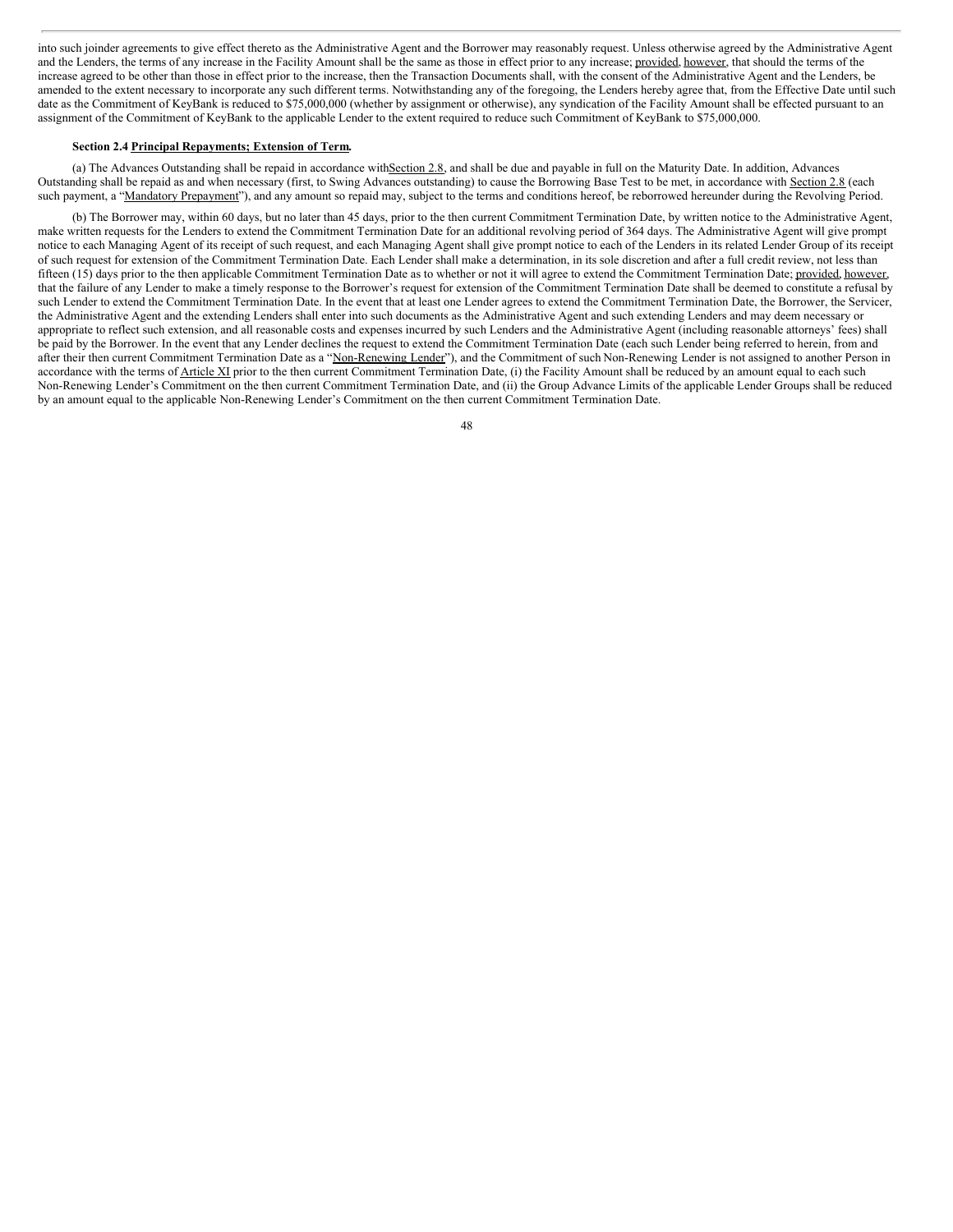(c) All repayments of any Advance or any portion thereof shall be made together with payment of (i) all Interest accrued and unpaid on the amount repaid to (but excluding) the date of such repayment, (ii) any and all Breakage Costs, and (iii) all Hedge Breakage Costs and any other amounts payable by the Borrower under or with respect to any Hedging Agreement.

## **Section 2.5 The Notes.**

(a) The Advances made by the Lenders hereunder shall be evidenced by a duly executed promissory note of the Borrower payable to each Managing Agent, on behalf of the applicable Lenders in the related Lender Group, in substantially the form of Exhibit B hereto (collectively, the "Notes"). The Notes shall be dated the Effective Date, or, if later, the date on which a Lender becomes party to this Agreement and shall be in a maximum principal amount equal to the applicable Lender Group's Group Advance Limit, and shall otherwise be duly completed.

(b) Each Managing Agent is hereby authorized to enter on a schedule attached to its Notes the following notations (which may be computer generated) with respect to each Advance made by each Lender in the applicable Lender Group: (i) the date and principal amount thereof and (ii) each payment and repayment of principal thereof, and any such recordation shall constitute *prima facie* evidence of the accuracy of the information so recorded. The failure of a Managing Agent to make any such notation on the schedule attached to the applicable Note shall not limit or otherwise affect the obligation of the Borrower to repay the Advances in accordance with their respective terms as set forth herein.

# **Section 2.6 Interest Payments.**

(a) Interest shall accrue on each Advance during each Settlement Period at the applicable Interest Rate. The Borrower shall pay Interest on the unpaid principal amount of each Advance for the period commencing on and including the Funding Date of such Advance until but excluding the date that such Advance shall be paid in full. Interest shall accrue during each Settlement Period and be payable on the Advances Outstanding on each Payment Date, unless earlier paid pursuant to (i) a prepayment in accordance with Section 2.3(b) or (ii) a repayment in accordance with Section 2.4(b).

(b) Interest Rates shall be determined by the Administrative Agent in accordance with the definitions thereof, and the Administrative Agent shall advise the Servicer, on behalf of the Borrower, of each calculation thereof.

(c) If any Managing Agent, on behalf of the applicable Lenders, shall notify the Administrative Agent that a Eurodollar Disruption Event as described in clause (a) of the definition of "Eurodollar Disruption Event" has occurred, the Administrative Agent shall in turn so notify the Borrower, whereupon all Advances in respect of which Interest accrues at the LIBO Rate plus the Applicable Margin shall immediately be converted into Advances in respect of which Interest accrues at the Base Rate plus the Applicable Margin.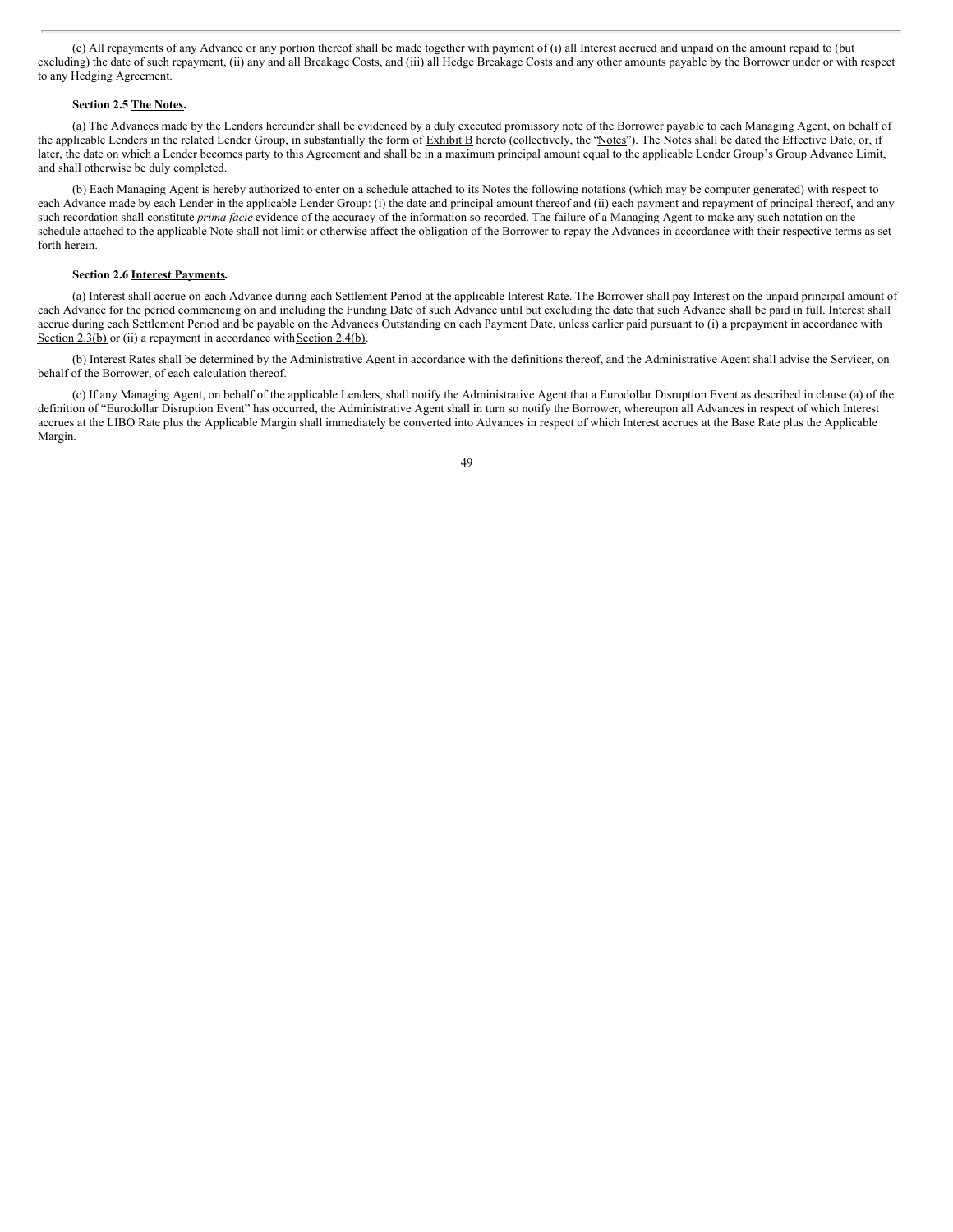(d) Anything in this Agreement or the other Transaction Documents to the contrary notwithstanding, if at any time the rate of interest payable by any Person under this Agreement and the Transaction Documents exceeds the highest rate of interest permissible under Applicable Law (the "Maximum Lawful Rate"), then, so long as the Maximum Lawful Rate would be exceeded, the rate of interest under this Agreement and the Transaction Documents shall be equal to the Maximum Lawful Rate. If at any time thereafter the rate of interest payable under this Agreement and the Transaction Documents is less than the Maximum Lawful Rate, such Person shall continue to pay interest under this Agreement and the Transaction Documents at the Maximum Lawful Rate until such time as the total interest received from such Person is equal to the total interest that would have been received had Applicable Law not limited the interest rate payable under this Agreement and the Transaction Documents. In no event shall the total interest received by a Lender under this Agreement and the Transaction Documents exceed the amount that such Lender could lawfully have received, had the interest due under this Agreement and the Transaction Documents been calculated since the Effective Date at the Maximum Lawful Rate.

#### **Section 2.7 Fees.**

(a) The Borrower shall pay to the Administrative Agent from the Collection Account on each Payment Date, monthly in arrears in accordance with Section 2.8, the Unused Fee; and, from and after the Revolver Loan Funding Date, the Revolver Loan Funding Fee.

(b) The Borrower shall pay to the Servicer from the Collection Account on each Payment Date, monthly in arrears in accordance with Section 2.8, the Servicing Fee.

(c) The Backup Servicer shall be entitled to receive from the Collection Account on each Payment Date, monthly in arrears in accordance with Section 2.8, the Backup Servicing Fee.

(d) The Collateral Custodian shall be entitled to receive from the Collection Account on each Payment Date, monthly in arrears in accordance with Section 2.8, the Collateral Custodian Fee.

# **Section 2.8 Settlement Procedures.**

On each Payment Date, the Servicer on behalf of the Borrower shall pay for receipt by the applicable Lender no later than 11:00 a.m. (New York City time) to the following Persons, from (i) the Collection Account, to the extent of available funds, (ii) Servicer Advances, and (iii) amounts received in respect of any Hedge Agreement during such Settlement Period (the sum of such amounts described in clauses (i), (ii) and (iii), minus any amounts required to be deposited to the Revolver Loan Funding Accounts in accordance with Section 2.14 below being the "Available Collections") the following amounts in the following order of priority:

(a) During the Revolving Period, and in each case unless otherwise specified below, applying Interest Collections first, and then Principal Collections:

(i) FIRST, to the Borrower, the aggregate amount of fees (includingup-front, continuing or success fees) received in respect of the Transferred Loans;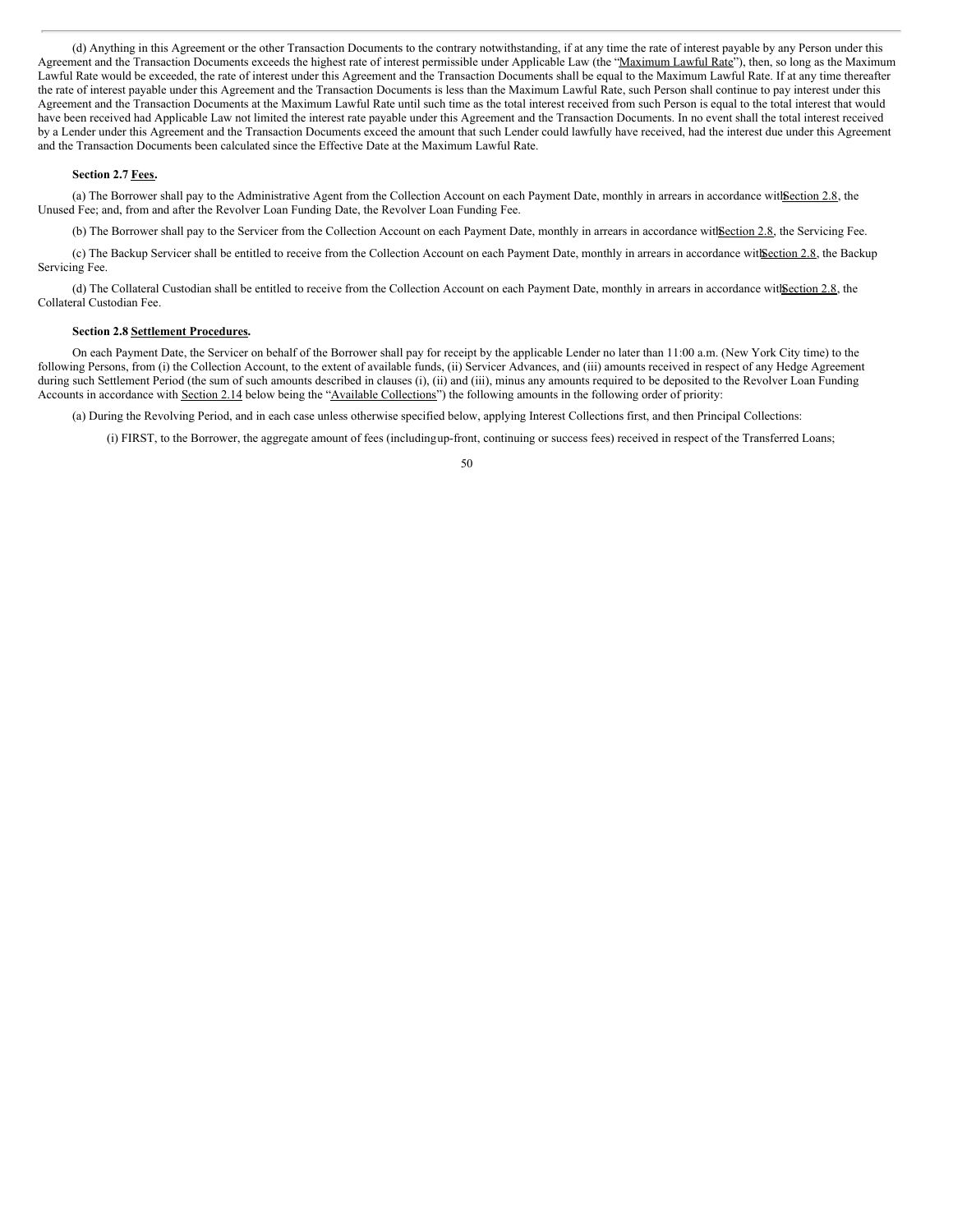(ii) SECOND, to each Hedge Counterparty, any amounts owing that Hedge Counterparty under its respective Hedging Agreement in respect of any Hedge Transaction(s), for the payment thereof, but excluding, to the extent the Hedge Counterparty is not the same Person as the Administrative Agent, any Swap Breakage and Indemnity Amounts;

(iii) THIRD, to the Servicer, in an amount equal to any Unreimbursed Servicer Advances, for the payment thereof;

(iv) FOURTH, to the extent not paid by the Servicer, to the Backup Servicer and any Successor Servicer, as applicable, in an amount equal to any accrued and unpaid Backup Servicing Fee and, if any, accrued and unpaid Transition Costs, Backup Servicer Expenses and Market Servicing Fee Differential, each for the payment thereof;

(v) FIFTH, to the extent not paid by the Servicer, to the Collateral Custodian in an amount equal to any accrued and unpaid Collateral Custodian Fee and Collateral Custodian Expenses, if any, for the payment thereof;

(vi) SIXTH, to the Servicer, in an amount equal to (A) if the Servicer is Gladstone Management Corporation or any of its Affiliates, its accrued and unpaid Servicing Fees to the end of the preceding Settlement Period, up to the Servicing Fee Limit Amount for such Settlement Period, for the payment thereof and (B) otherwise, its accrued and unpaid Servicing Fees to the end of the preceding Settlement Period for the payment thereof;

(vii) SEVENTH, to the Administrative Agent for payment to each Managing Agent, on behalf of the related Lenders, in an amount equal to any accrued and unpaid Interest and Unused Fee for such Payment Date;

(viii) EIGHTH, first, to the extent of available Principal Collections, and second, to the extent of available Interest Collections, to the Administrative Agent for payment to each Managing Agent, on behalf of the related Lenders, an amount equal to the excess, if any, of Advances Outstanding over the lesser of (i) the Borrowing Base or (ii) the Facility Amount, together with the amount of Breakage Costs incurred by the applicable Lenders in connection with any such payment (as such Breakage Costs are notified to the Borrower by the applicable Lender(s)), *pro rata*; provided, however, that to the extent that (i) the Termination Date has not occurred and (ii) Advances Outstanding exceed the Facility Amount due to one or more Lenders becoming Non-Renewing Lenders, to each Managing Agent on behalf of such Non-Renewing Lenders only, *pro rata* in accordance with their Advances Outstanding;

(ix) NINTH, to each Hedge Counterparty, any Swap Breakage and Indemnity Amounts owing that Hedge Counterparty;

(x) TENTH, to the Administrative Agent for payment to each Managing Agent, on behalf of the related Lenders, in the amount of unpaid Breakage Costs (other than Breakage Costs covered in clause (vii) above) with respect to any prepayments made on such Payment Date Increased Costs, and/or Taxes (if any);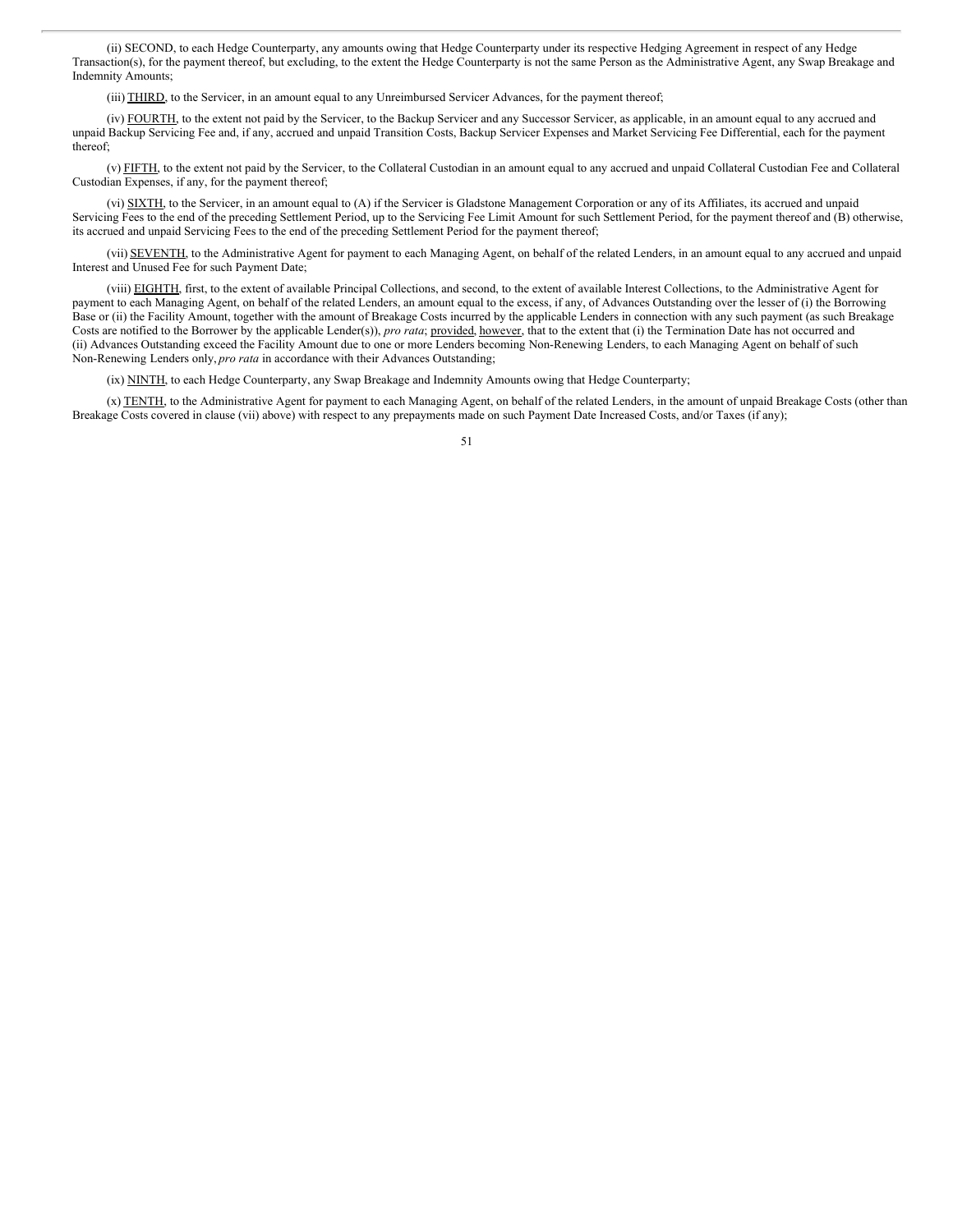(xi) ELEVENTH, to the Swingline Lender, for the portion of the Obligations constituting unpaid principal of the Swing Advances;

(xii) TWELFTH, to the Administrative Agent, all other amounts or Obligations then due under this Agreement or the other Transaction Documents (other than the Performance Guaranty) to the Administrative Agent, the Lenders, the Affected Parties or Indemnified Parties, each for the payment thereof;

(xiii) THIRTEENTH, to the Servicer, in an amount equal to its accrued and unpaid Servicing Fees to the end of the preceding Settlement Period not otherwise paid pursuant to priority SIXTH above; and

(xiv) FOURTEENTH, all remaining amounts to the Borrower.

(b) During the Amortization Period, to the extent of available Interest Collections:

(i) FIRST, unless an Early Termination Event shall have occurred and be continuing, to the Borrower, the aggregate amount of fees (including p-front, continuing or success fees) received in respect of the Transferred Loans;

(ii) SECOND, to each Hedge Counterparty, any amounts owing that Hedge Counterparty under its respective Hedging Agreement in respect of any Hedge Transaction(s), for the payment thereof, but excluding, to the extent the Hedge Counterparty is not the same Person as the Administrative Agent, any Swap Breakage and Indemnity Amounts;

(iii) THIRD, to the Servicer, in an amount equal to any Unreimbursed Servicer Advances, for the payment thereof;

(iv) FOURTH, to the extent not paid by the Servicer, to the Backup Servicer and any Successor Servicer, as applicable, in an amount equal to any accrued and unpaid Backup Servicing Fee and, if any, accrued and unpaid Transition Costs, Backup Servicer Expenses and Market Servicing Fee Differential, each for the payment thereof;

(v) FIFTH, to the extent not paid by the Servicer, to the Collateral Custodian in an amount equal to any accrued and unpaid Collateral Custodian Fee and Collateral Custodian Expenses, if any, for the payment thereof;

(vi) SIXTH, to the Servicer, in an amount equal to (A) if the Servicer is Gladstone Management Corporation or any of its Affiliates, its accrued and unpaid Servicing Fees to the end of the preceding Settlement Period, up to the Servicing Fee Limit Amount for such Settlement Period, for the payment thereof and (B) otherwise, its accrued and unpaid Servicing Fees to the end of the preceding Settlement Period for the payment thereof;

(vii) SEVENTH, to the Administrative Agent for payment to each Managing Agent, on behalf of the related Lenders, in an amount equal to any accrued and unpaid Interest, Unused Fee and Revolver Loan Funding Fee for such Payment Date;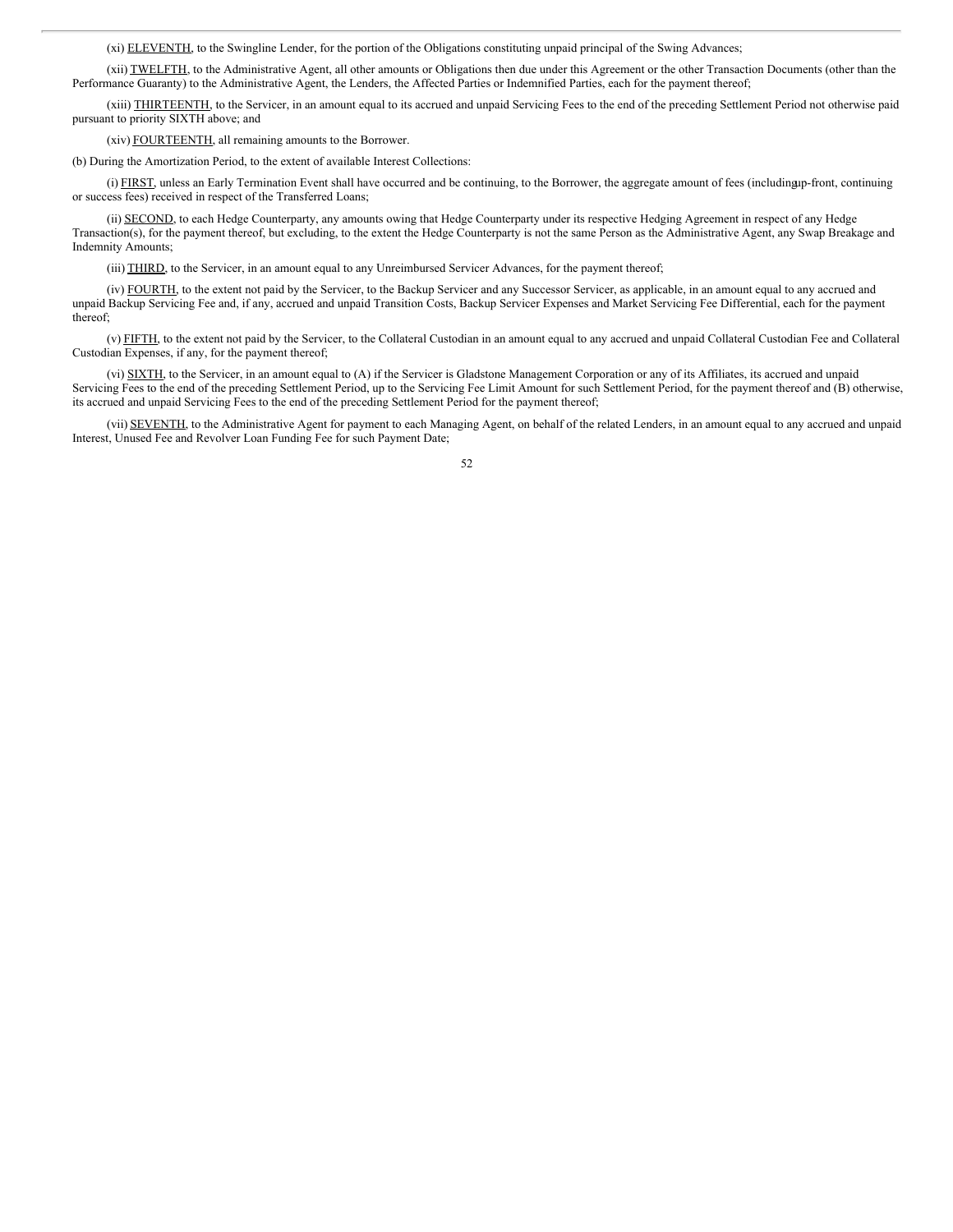(viii) EIGHTH, to the Administrative Agent for payment to each Managing Agent, on behalf of the related Lenders, an amount equal to the excess, if any, of Advances Outstanding over the lesser of (i) the Borrowing Base or (ii) the Facility Amount, together with the amount of Breakage Costs incurred by the applicable Lenders in connection with any such payment (as such Breakage Costs are notified to the Borrower by the applicable Lender(s)), *pro rata*;

(ix) NINTH, all remaining amounts shall be distributed to the Borrower, provided, however, that if an Early Termination Event has occurred and is continuing, all remaining amounts shall be applied as Principal Collections in accordance with clause (c) below.

(c) During the Amortization Period, to the extent of available Principal Collections:

(i) FIRST, to the parties listed above, any amount remaining unpaid pursuant to clauses FIRST through EIGHTH under clause (b) above, in accordance with the priority set forth thereunder;

(ii) SECOND, following the occurrence of the Termination Date, to the Swingline Lender, for the portion of the Obligations constituting unpaid principal of the Swing Advances in an amount to reduce the outstanding Swing Advances to zero;

(iii) THIRD, following the occurrence of the Termination Date, to the Administrative Agent for ratable payment to each Managing Agent, on behalf of the related Lenders, in an amount to reduce Advances Outstanding to zero and to pay any other Obligations in full;

(iv) FOURTH, to each Hedge Counterparty, any Swap Breakage and Indemnity Amounts owing that Hedge Counterparty;

(v) FIFTH, to the Administrative Agent for payment to each Managing Agent, on behalf of the related Lenders, in the amount of unpaid Breakage Costs (other than Breakage Costs covered in clause (b) above) with respect to any prepayments made on such Payment Date, Increased Costs and/or Taxes (if any);

(vi) SIXTH, to the Administrative Agent, all other amounts or Obligations then due under this Agreement or the other Transaction Documents (other than the Performance Guaranty) to the Administrative Agent, the Lenders, the Affected Parties or Indemnified Parties, each for the payment thereof;

(vii) SEVENTH, to the Servicer, if the Servicer is Gladstone Management Corporation or any of its Affiliates, its accrued and unpaid Servicing Fees to the end of the preceding Settlement Period not otherwise paid pursuant to clause SIXTH of subsection (b) above; and

(viii) EIGHTH, all remaining amounts to the Borrower.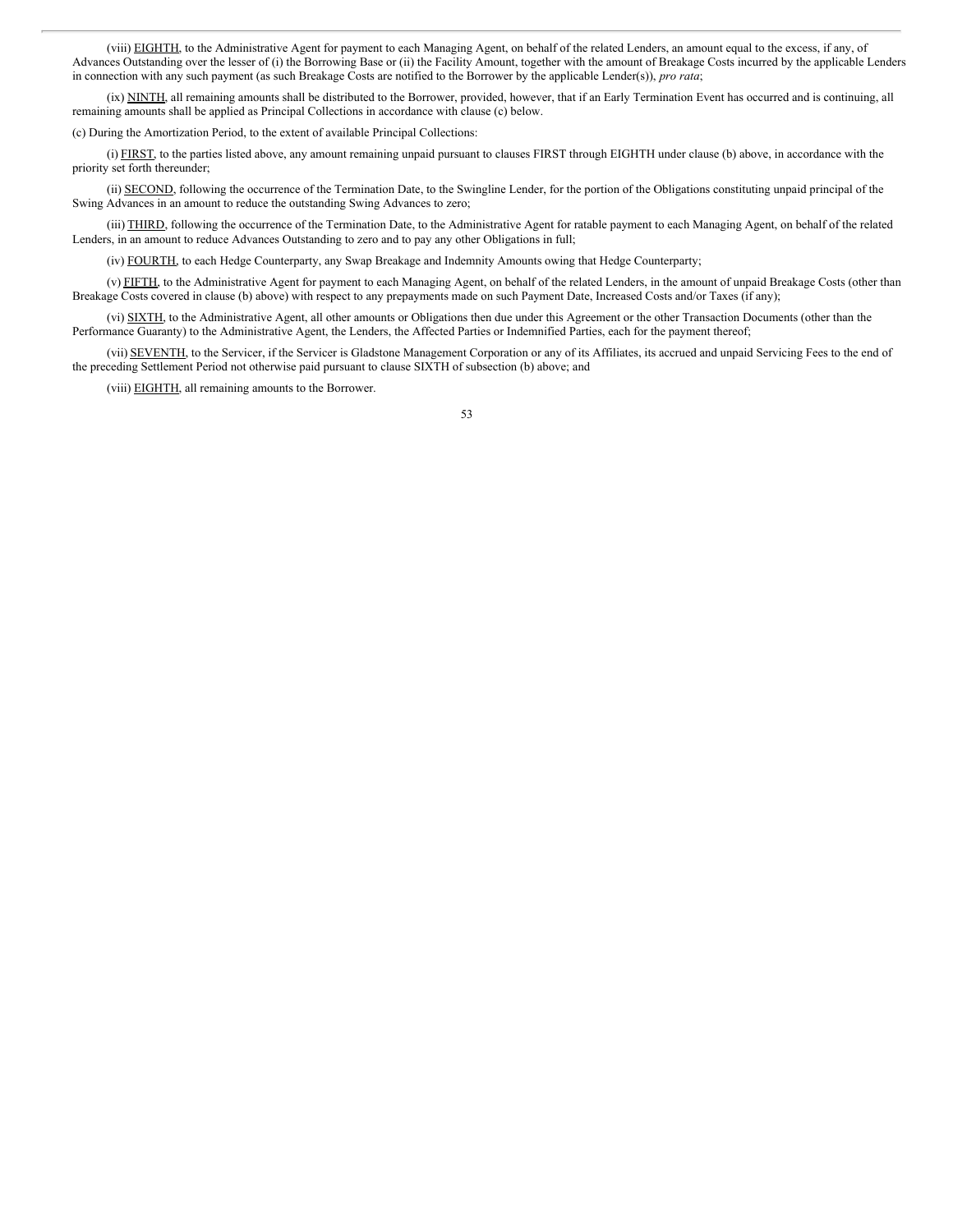#### **Section 2.9 Collections and Allocations.**

(a) The Borrower or the Servicer on behalf of the Borrower shall promptly (but in no event later than two (2) Business Days after the receipt thereof) identify any Collections received by it as being on account of Interest Collections or Principal Collections and deposit all such Interest Collections or Principal Collections received directly by it into the Collection Account. The Servicer on behalf of the Borrower shall make such deposits or payments on the date indicated by wire transfer, in immediately available funds.

(b) Until the occurrence of an Early Termination Event, to the extent there are uninvested amounts deposited in the Collection Account, all amounts shall be invested in Permitted Investments selected by the Servicer on behalf of the Borrower that mature no later than the Business Day immediately preceding the next Payment Date; from and after (i) the occurrence of an Early Termination Event or (ii) the appointment of a Successor Servicer, to the extent there are uninvested amounts deposited in the Collection Account, all amounts may be invested in Permitted Investments selected by the Administrative Agent that mature no later than the next Business Day. Any earnings (and losses) thereon shall be for the account of the Servicer on behalf of the Borrower.

## **Section 2.10 Payments, Computations, Etc.**

(a) Unless otherwise expressly provided herein, all amounts to be paid or deposited by the Borrower or the Servicer on behalf of the Borrower hereunder shall be paid or deposited in accordance with the terms hereof no later than 10:00 a.m. (New York City time) on the day when due in lawful money of the United States in immediately available funds to the Agent's Account. The Borrower shall, to the extent permitted by law, pay to the Secured Parties interest on all amounts not paid or deposited when due hereunder at a rate of interest equal to 2.0% per annum above the Base Rate plus the Applicable Margin, payable on demand; provided, however, that such interest rate shall not at any time exceed the Maximum Lawful Rate. All computations of interest and all computations of the Interest Rate and other fees hereunder shall be made on the basis of a year of 360 days for the actual number of days (including the first but excluding the last day) elapsed.

(b) Whenever any payment hereunder shall be stated to be due on a day other than a Business Day, such payment shall be made on the next succeeding Business Day, and such extension of time shall in such case be included in the computation of payment of Interest, other interest or any fee payable hereunder, as the case may be.

(c) All payments hereunder shall be made withoutset-off or counterclaim and in such amounts as may be necessary in order that all such payments shall not be less than the amounts otherwise specified to be paid under this Agreement (after withholding for or on account of any Taxes).

## **Section 2.11 Breakage Costs.**

The Borrower shall pay to the Administrative Agent for the account of the applicable Managing Agent, on behalf of the related Lenders, upon the request of any Managing Agent, any Lender or the Administrative Agent on each Payment Date on which a prepayment is made, such

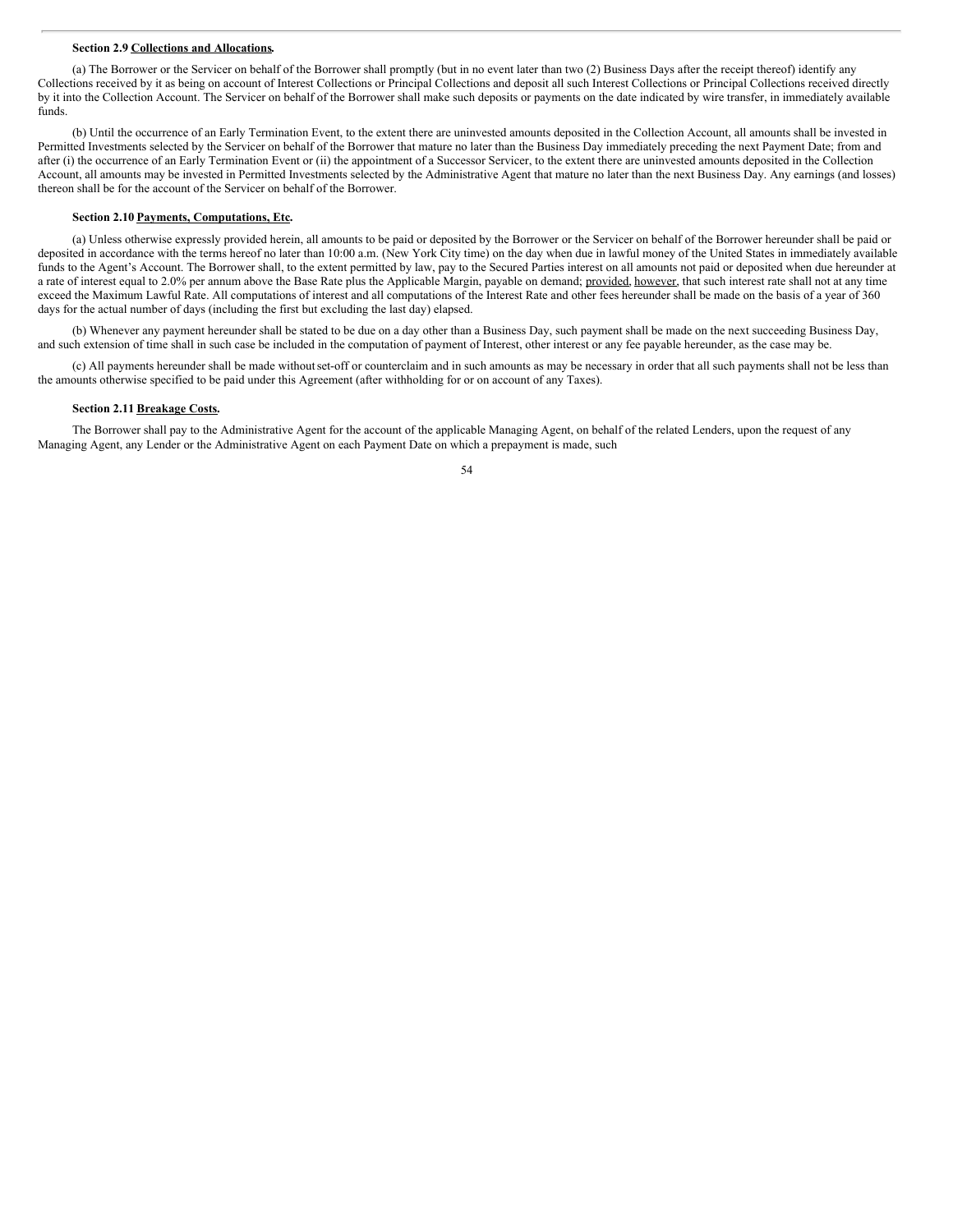amount or amounts as shall, without duplication, compensate the Lenders for any loss, cost or expense (the "Breakage Costs") incurred by the Lenders (as reasonably determined by the applicable Lender) as a result of any prepayment of an Advance (and interest thereon) arising under this Agreement. The determination by any Managing Agent, on behalf of the related Lenders, of the amount of any such loss or expense shall be set forth in a written notice to the Borrower delivered by the applicable Lender prior to the date of such prepayment in the case where notice of such prepayment is delivered to such Lender in accordance with Section 2.3(b) or within two (2) Business Days following such prepayment in the case where no such notice is delivered (in which case, Breakage Costs shall include interest thereon from the date of such prepayment) and shall be conclusive absent manifest error.

# **Section 2.12 Increased Costs; Capital Adequacy; Illegality.**

(a) If after the date hereof, any Managing Agent, Lender or any Affiliate thereof (each of which, an "Affected Party") shall be charged any fee, expense or increased cost on account of the adoption of any applicable law, rule or regulation (including any applicable law, rule or regulation regarding capital adequacy or liquidity), any accounting principles or any change in any of the foregoing, or any change in the interpretation or administration thereof by any governmental authority, the Financial Accounting Standards Board, any central bank or any comparable agency charged with the interpretation or administration thereof, or compliance with any request or directive (whether or not having the force of law) of any such authority or agency (as clarified by the last sentence of this Section 2.12(a) below, a "Regulatory Change"): (i) that subjects any Affected Party to any charge or withholding on or with respect to any Transaction Document or an Affected Party's obligations under a Transaction Document, or on or with respect to the Advances, or changes the basis of taxation of payments to any Affected Party of any amounts payable under any Transaction Document (except for changes in the rate of tax on the overall net income of an Affected Party or taxes excluded by Section 2.13) or (ii) that imposes, modifies or deems applicable any reserve, assessment, insurance charge, special deposit or similar requirement against assets of, deposits with or for the account of an Affected Party, or credit extended by an Affected Party pursuant to a Transaction Document or (iii) that imposes any other condition the result of which is to increase the cost to an Affected Party of performing its obligations under a Transaction Document, or to reduce the rate of return on an Affected Party's capital as a consequence of its obligations under a Transaction Document, or to reduce the amount of any sum received or receivable by an Affected Party under a Transaction Document or to require any payment calculated by reference to the amount of interests or loans held or interest received by it, then, upon demand by the applicable Managing Agent, Borrower shall pay to the Administrative Agent, for payment to the applicable Managing Agent for the benefit of the relevant Affected Party, such amounts charged to such Affected Party or such amounts to otherwise compensate such Affected Party for such increased cost or such reduction. For avoidance of doubt, "Regulatory Change" shall include the compliance, whether commenced prior to or after the date hereof, by any Affected Party with the requirements of (i) the final rule titled Risk-Based Capital Guidelines; Capital Adequacy Guidelines; Capital Maintenance: Regulatory Capital; Impact of Modifications to Generally Accepted Accounting Principles; Consolidation of Asset-Backed Commercial Paper Programs; and Other Related Issues, adopted by the United States bank regulatory agencies on December 15, 2009, or any rules, regulations, guidance, interpretations or directives promulgated or issued in connection therewith by such agency (whether or not having force of law), (ii) the Dodd-Frank Wall Street Reform and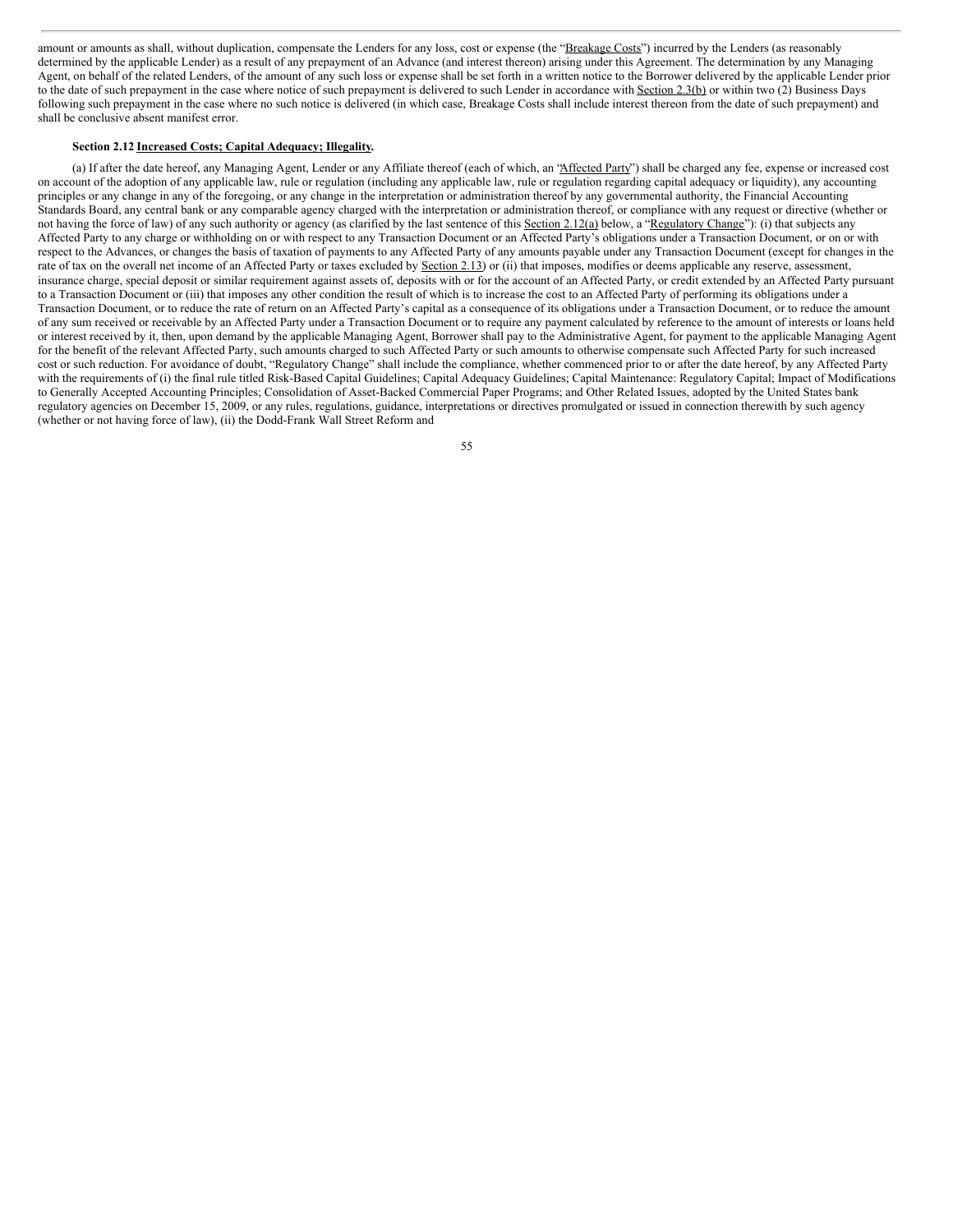Consumer Protection Act adopted by Congress on July 21, 2010, or any existing or future rules, regulations, guidance, interpretations or directives from the United States bank regulatory agencies relating thereto (whether or not having the force of law), and (iii) the July 1988 paper or the June 2006 paper prepared by the Basel Committee on Banking Supervision as set out in the publication entitled: "International Convergence of Capital Measurements and Capital Standards: a Revised Framework", as updated from time to time, or any rules, regulations, guidance, interpretations or directives promulgated or issued in connection therewith by the United States bank regulatory agencies (whether or not having force of law) or any other request, rule, guideline or directive promulgated by the Bank for International Settlements, the Basel Committee on Banking Supervision (or any successor or similar authority) or the United States or foreign regulatory authorities, in each case pursuant to Basel II or Basel III.

(b) If as a result of any event or circumstance similar to those described inclause (a) of this Section 2.12, an Affected Party is required to compensate a bank or other financial institution providing liquidity support, credit enhancement or other similar support or financing to such Affected Party in connection with this Agreement or the funding or maintenance of Advances hereunder, then within ten days after demand by such Affected Party, the Borrower shall pay to such Affected Party such additional amount or amounts as may be necessary to reimburse such Affected Party for any such amounts paid by it.

(c) In determining any amount provided for in this section, the Affected Party may use any reasonable averaging and attribution methods. Any Affected Party making a claim under this section shall submit to the Borrower a certificate as to such additional or increased cost or reduction, which certificate shall be subject to Section 12.12(a) and shall calculate in reasonable detail any such charges and shall be conclusive absent demonstrable error; provided, however.

## **Section 2.13 Taxes.**

(a) All payments made by the Borrower in respect of any Advance and all payments made by the Borrower under this Agreement will be made free and clear of and without deduction or withholding for or on account of any Taxes, unless such withholding or deduction is required by law. In such event, the Borrower shall pay to the appropriate taxing authority any such Taxes required to be deducted or withheld and the amount payable to each Lender or the Administrative Agent (as the case may be) will be increased (such increase, the "Additional Amount") such that every net payment made under this Agreement after deduction or withholding for or on account of any Taxes (including, without limitation, any Taxes on such increase) is not less than the amount that would have been paid had no such deduction or withholding been deducted or withheld. The foregoing obligation to pay Additional Amounts, however, will not apply with respect to, and the term "Additional Amount" shall be deemed not to include net income or franchise taxes imposed on a Lender, any Managing Agent or the Administrative Agent, respectively, with respect to payments required to be made by the Borrower or Servicer on behalf of the Borrower under this Agreement, by a taxing jurisdiction in which such Lender, such Managing Agent or the Administrative Agent is organized, conducts business or is paying taxes as of the Effective Date (as the case may be). If a Lender, any Managing Agent or the Administrative Agent pays any Taxes in respect of which the Borrower is obligated to pay Additional Amounts under this Section 2.13(a), the Borrower shall promptly reimburse such Lender or Administrative Agent in full.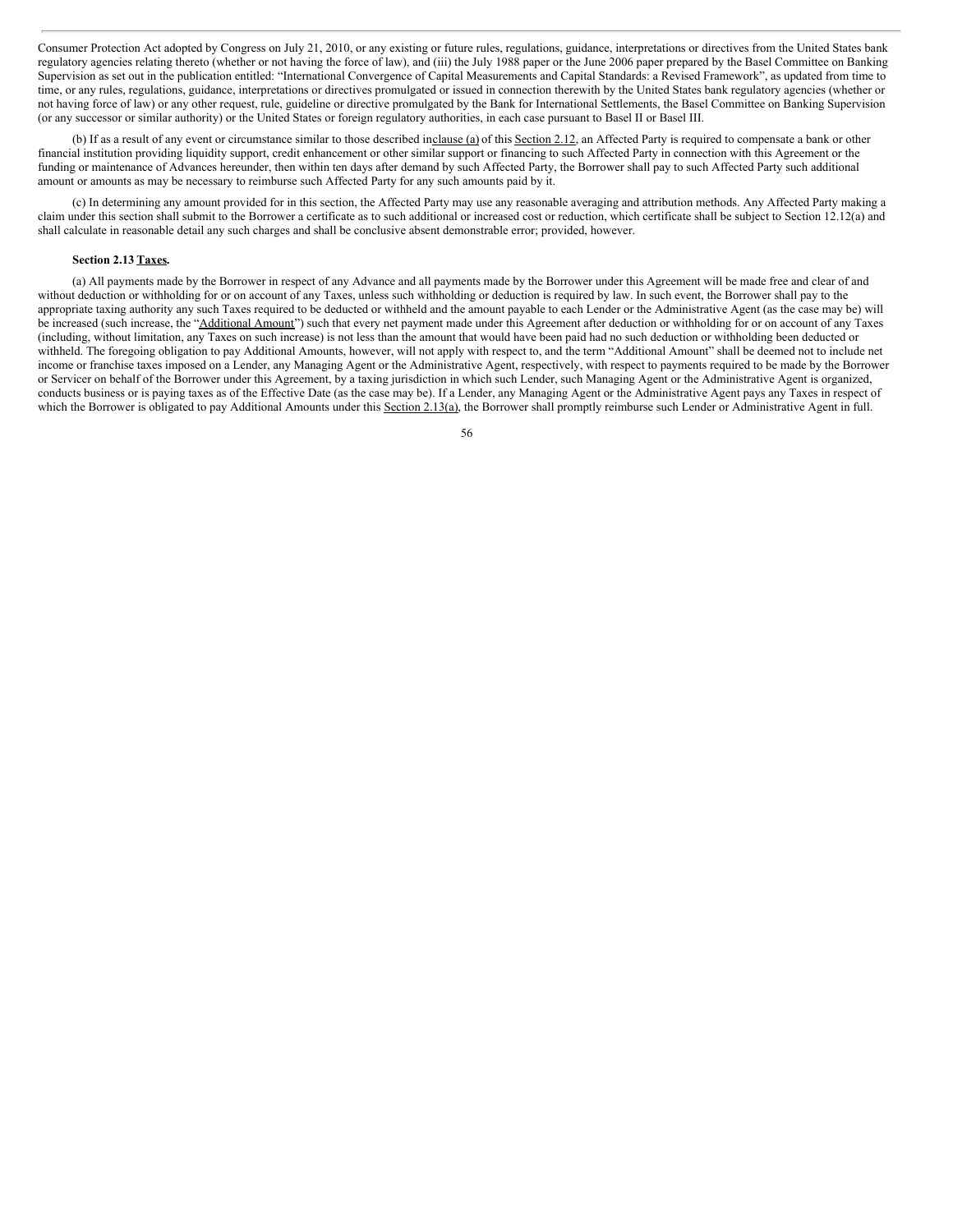(b) The Borrower will indemnify each Lender, each Managing Agent and the Administrative Agent for the full amount of Taxes in respect of which the Borrower is required to pay Additional Amounts (including, without limitation, any Taxes imposed by any jurisdiction on such Additional Amounts) paid by such Lender, Managing Agent or the Administrative Agent (as the case may be) and any liability (including penalties, interest and expenses) arising therefrom or with respect thereto; provided, however, that such Lender, Managing Agent or the Administrative Agent, as appropriate, making a demand for indemnity payment, shall provide the Borrower, at its address set forth under its name on the signature pages hereof, with a certificate from the relevant taxing authority or from a Responsible Officer of such Lender, Managing Agent or the Administrative Agent stating or otherwise evidencing that such Lender, Managing Agent or the Administrative Agent has made payment of such Taxes and will provide a copy of or extract from documentation, if available, furnished by such taxing authority evidencing assertion or payment of such Taxes. This indemnification shall be made within ten days from the date such Lender, Managing Agent or the Administrative Agent (as the case may be) makes written demand therefor.

(c) Within 30 days after the date of any payment by the Borrower of any Taxes, the Borrower will furnish to the Administrative Agent, the Managing Agent or the Lender, as applicable, at its address set forth under its name on the signature pages hereof, appropriate evidence of payment thereof.

(d) If a Lender is not created or organized under the laws of the United States or a political subdivision thereof, such Lender shall, to the extent that it may then do so under Applicable Laws, deliver to the Borrower with a copy to the Administrative Agent (i) within 15 days after the date hereof, or, if later, the date on which such Lender becomes a Lender hereof two (or such other number as may from time to time be prescribed by Applicable Laws) duly completed copies of IRS Form W-8EC1 or Form W-8BEN or any successor forms or other certificates or statements that may be required from time to time by the relevant United States taxing authorities or Applicable Laws), as appropriate, to permit the Borrower to make payments hereunder for the account of such Lender, as the case may be, without deduction or withholding of United States federal income or similar Taxes and (ii) upon the obsolescence of or after the occurrence of any event requiring a change in, any form or certificate previously delivered pursuant to this Section 2.13(d), two copies (or such other number as may from time to time be prescribed by Applicable Laws) of such additional, amended or successor forms, certificates or statements as may be required under Applicable Laws to permit the Borrower to make payments hereunder for the account of such Lender, without deduction or withholding of United States federal income or similar Taxes.

(e) For any period with respect to which a Lender has failed to provide the Borrower with the appropriate form, certificate or statement described inclause (d) of this section (other than if such failure is due to a change in law occurring after the date of this Agreement), such Lender, as the case may be, shall not be entitled to indemnification under clauses (a) or (b) of this section with respect to any Taxes.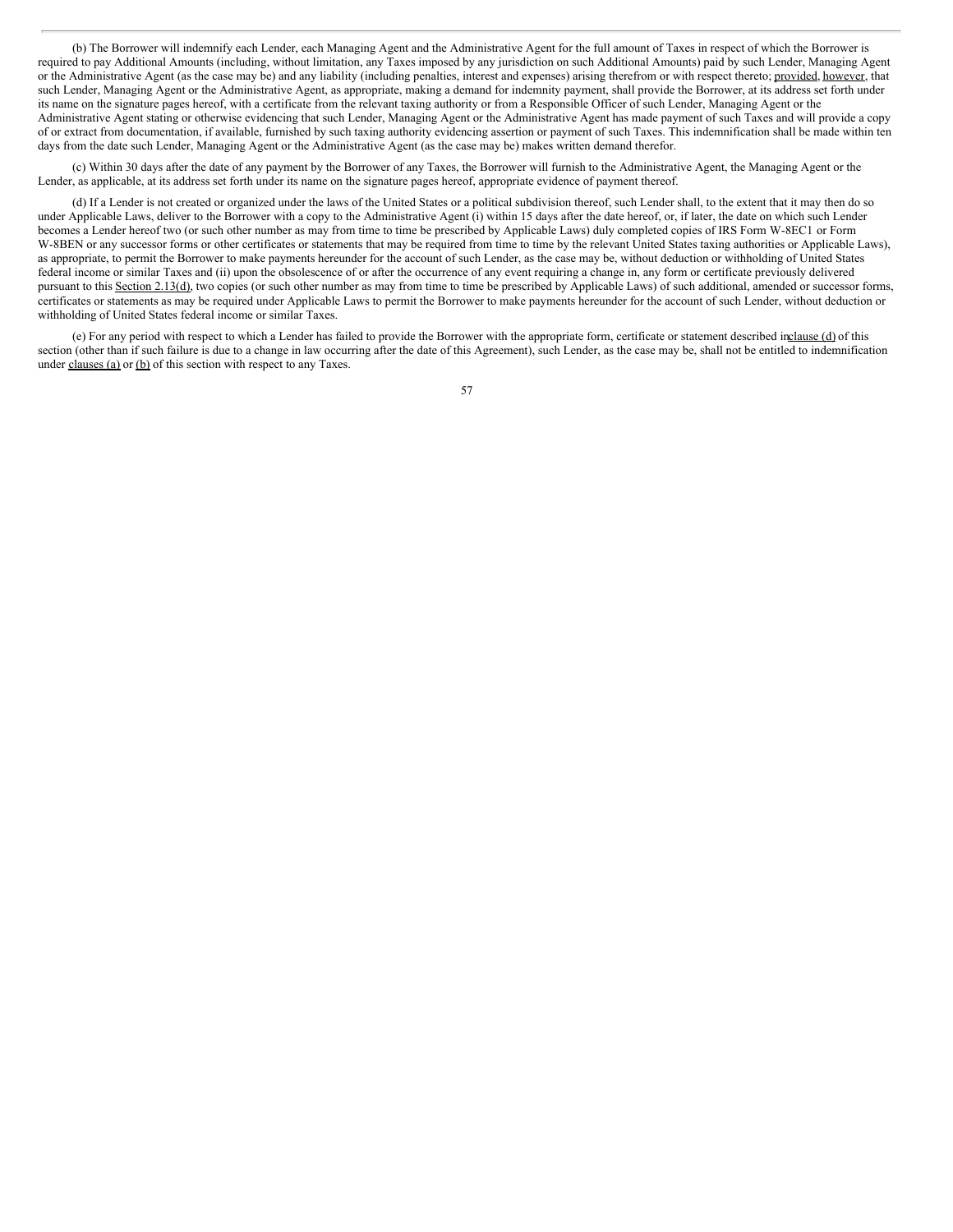(f) Within 30 days of the written request of the Borrower therefor, the Administrative Agent, the Managing Agent or the Lender, as appropriate, shall execute and deliver to the Borrower such certificates, forms or other documents that can be furnished consistent with the facts and that are reasonably necessary to assist the Borrower in applying for refunds of Taxes remitted hereunder; provided, however, that the Administrative Agent, the Managing Agent and the Lender shall not be required to deliver such certificates forms or other documents if in their respective sole discretion it is determined that the delivery of such certificate, form or other document would have a material adverse effect on the Administrative Agent, the Managing Agent or the Lender and provided further, however, that the Borrower shall reimburse the Administrative Agent, the Managing Agent or the Lender for any reasonable expenses incurred in the delivery of such certificate, form or other document.

(g) If, in connection with an agreement or other document providing liquidity support, credit enhancement or other similar support or financing to the Lenders in connection with this Agreement or the funding or maintenance of Advances hereunder, the Lenders are required to compensate a bank or other financial institution in respect of Taxes under circumstances similar to those described in this section then within ten days after demand by the Lenders, the Borrower shall pay to the Lenders such additional amount or amounts as may be necessary to reimburse the Lenders for any amounts paid by them.

### **Section 2.14 Revolver Loan Funding.**

(a) Upon the occurrence of a Revolver Loan Funding Date, each Lender shall make an advance (each, a 'Revolver Loan Funding'') in an amount equal to such Lender's ratable share of the aggregate outstanding unfunded commitments under the Revolver Loans. Upon receipt of the proceeds of such Revolver Loan Funding, the Administrative Agent shall deposit such funds into segregated accounts (each, a "Revolver Loan Funding Account"), in its name, referencing the name of such Lender, and maintained at a Qualified Institution. Each Lender hereby grants to the Administrative Agent full power and authority, on its behalf, to withdraw funds from the applicable Revolver Loan Funding Account at the time of, and in connection with, the funding of any Post-Termination Revolver Loan Advances to be made to the Borrower, and to deposit to the related Revolver Loan Funding Account any funds received in respect of each relevant Lender's ratable share of principal payments under Section 2.8 hereof, all in accordance with the terms of and for the purposes set forth in this Agreement. The deposit of monies in such Revolver Loan Funding Account by any Lender shall not constitute an Advance (and such Lender shall not be entitled to interest on such monies except as provided in clause (d) below) unless and until (and then only to the extent that) such monies are used to make Post-Termination Revolver Loan Advances pursuant to the first sentence of clause (b) below. On each Payment Date from and after the Revolver Loan Funding Date, the Borrower shall pay the Administrative Agent, for the benefit of the Lenders, a fee (the "Revolver Loan Funding Fee") equal to the sum of (i) the LIBO Rate for such Settlement Period plus (ii) 3.0%, multiplied by the weighted average amount on deposit in the Revolver Loan Funding Accounts during the applicable Settlement Period, calculated on the basis of a year of 360 days for the actual number of days elapsed.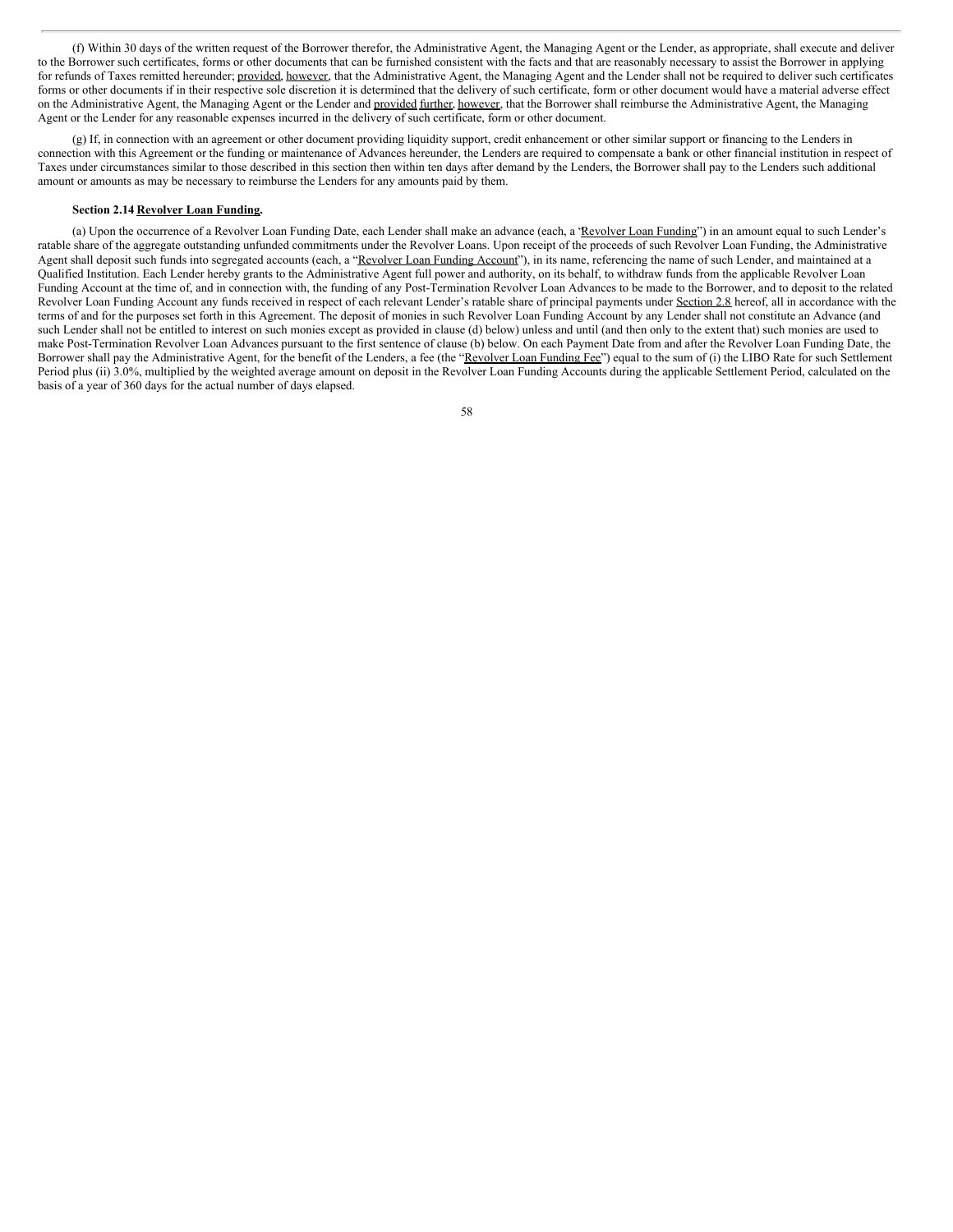(b) From and after the establishment of a Revolver Loan Funding Account with respect to any Lender, and until the earlier of (i) the reduction to zero of all outstanding commitments in respect of Revolver Loans and (ii) one year following the Revolver Loan Funding Date, all Post-Termination Revolver Loan Advances to be made by such Lender hereunder shall be made by withdrawing funds from the applicable Revolver Loan Funding Account. On each Business Day during such time, the Administrative Agent shall, (i) if a Revolver Loan Funding Account Shortfall exists, deposit the lesser of (A) the amount allocable to the repayment of principal to the Lenders and (B) the Revolver Loan Funding Account Shortfall and (ii) if a Revolver Loan Funding Account Surplus exists, pay to the applicable Managing Agent, on behalf of each Lender, such Lender's ratable share of the Revolver Loan Funding Account Surplus. Until the earlier of (i) the reduction to zero of all outstanding commitments in respect of Revolver Loans and (ii) one year following the Revolver Loan Funding Date, all remaining funds then held in such Revolver Loan Funding Account (after giving effect to any Post-Termination Revolver Loan Advances to be made on such date) shall be paid by the Administrative Agent to the applicable Managing Agent, on behalf of such Lender, and thereafter all payments made in respect of the Loans (whether or not originally funded from such Lender's Revolver Loan Funding Account) shall be paid directly to the applicable Managing Agent, on behalf of such Lender, in accordance with the terms of Section 2.8.

(c) The Administrative Agent may, its sole discretion, advance funds withdrawn from the Revolver Loan Funding Accounts to (i) the Borrower or (ii) the applicable Obligor directly, on behalf of the Borrower, and in either case, such funds shall be used solely for the purpose of funding advances requested by an Obligor under a Revolver Loan.

(d) Proceeds in a Revolver Loan Funding Account shall be invested, at the written direction of the applicable Lender (or the applicable Managing Agent on its behalf) to the applicable Revolver Loan Funding Account bank, only in investments which constitute Permitted Investments. The investment earnings with respect to a Revolver Loan Funding Account shall accrue as the Lender and Revolver Loan Funding Account bank shall agree. The Administrative Agent shall direct the Revolver Loan Funding Account bank to pay all such investment earnings from the relevant account directly to the applicable Managing Agent, for the account of the applicable Lender.

(e) Notwithstanding anything herein to the contrary, none of the Administrative Agent, the other Managing Agents, the other Purchasers nor the Revolver Loan Funding Account bank shall have any liability for any loss arising from any investment or reinvestment made by it with respect to a Revolver Loan Funding Account in accordance with, and pursuant to, the provisions hereof.

### **Section 2.15 Replacement of Lenders.**

If (a) any Lender requests compensation under Section 2.12 or reimbursement under Section 2.13, or if the Borrower is required to pay any additional amount to any Lender or any Governmental Authority for the account of any Lender pursuant to Section 2.12 or under Section 2.13, or (b) any Lender is a Defaulting Lender, then the Borrower may, at its sole expense and effort, upon notice to such Lender and the Administrative Agent, require such Lender to assign and delegate, without recourse (in accordance with and subject to the restrictions set forth in Section 11.1(b)), all of its interests, rights (other than its existing rights to payments pursuant to Section 2.12 or reimbursement under **Section 2.13**) and obligations under this Agreement to an

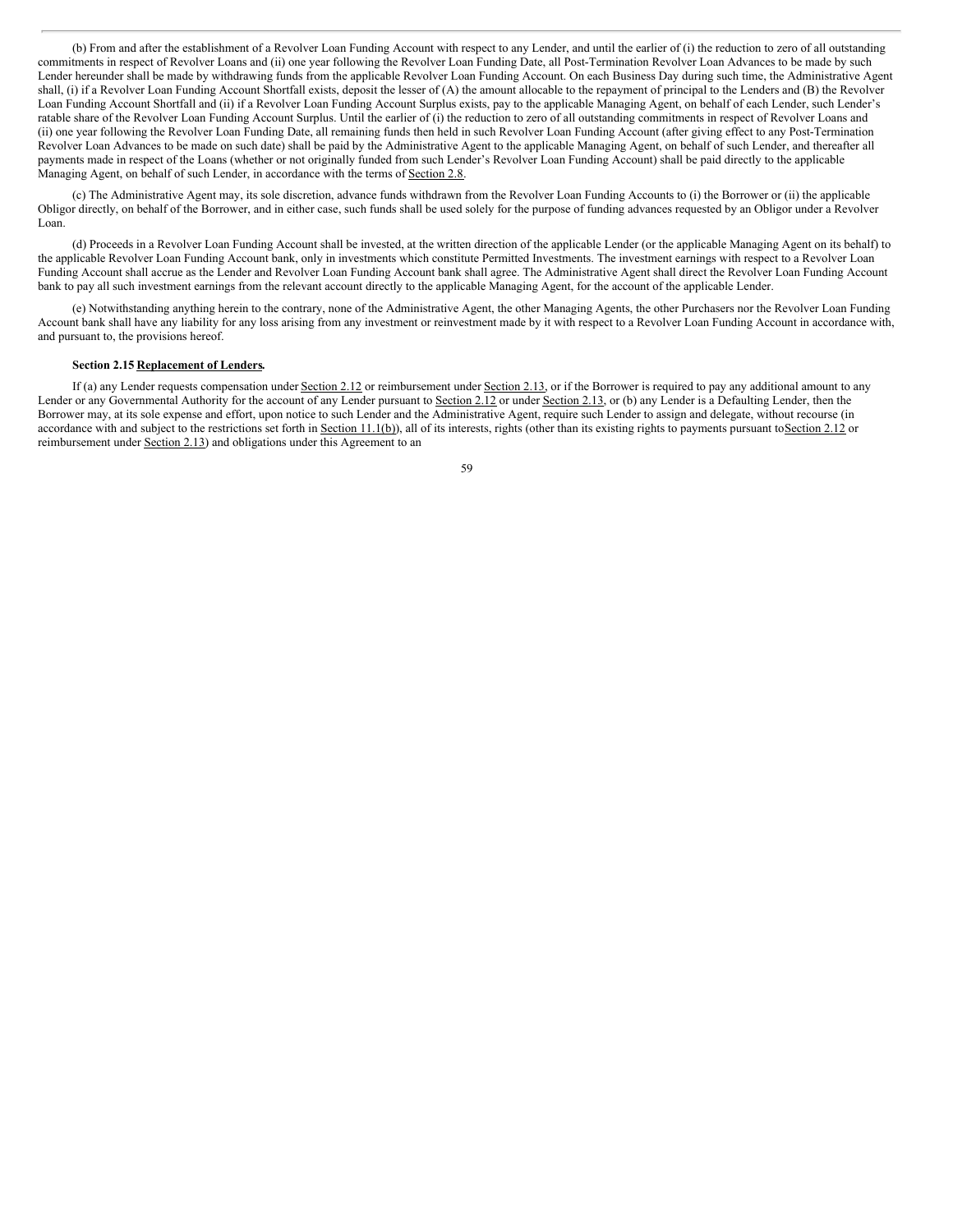assignee that shall assume such obligations (which assignee may be another Lender) (a "Replacement Lender"); provided that (i) the Borrower shall have received the prior written consent of the Administrative Agent, which consent shall not be unreasonably withheld, conditioned or delayed, (ii) such Lender shall have received payment of an amount equal to the outstanding principal amount of the portion of the Loan owed to it, accrued interest thereon, accrued fees and all other amounts payable to it hereunder from the assignee (in the case of such outstanding principal and accrued interest) and from the Borrower (in the case of all other amounts), and (iii) in the case of a requirement by Borrower to replace a Lender based on such Lender's claim for compensation under Section 2.12 or reimbursement under Section 2.13, the resulting assignment will result in a reduction in such compensation or payments. A Lender shall not be required to make any such assignment and delegation if, prior thereto, as a result of a waiver by such Lender or otherwise, the circumstances entitling the Borrower to require such assignment and delegation cease to apply.

# **Section 2.16 Discretionary Sales of Loans.**

On any Discretionary Sale Settlement Date, the Borrower shall have the right to prepay all or a portion of the Advances Outstanding in connection with the sale and assignment by the Borrower of, and the release of the Lien by the Administrative Agent over, one or more Transferred Loans, in whole but not in part (and expressly excluding any sale of a Transferred Loan from the Borrower to the Originator required under the Purchase Agreement) (a "Discretionary Sale"), subject to the following terms and conditions and subject to the other restrictions contained herein:

(a) any Discretionary Sale shall be made by the Borrower in a transaction (A) arranged by the Servicer (or, if a Successor Servicer shall have been appointed pursuant to Section 7.19, arranged by the Borrower with the approval of the Administrative Agent) in accordance with the customary management practices of prudent institutions which manage financial assets similar to the Transferred Loans for their own account or for the account of others, (B) reflecting arm's-length market terms, (C) in which the Borrower makes no representations, warranties or covenants and provides no indemnification for the benefit of any other party to the Discretionary Sale (other than any representations, warranties or covenants relating to the Borrower's ownership of or clean title to the Transferred Loans that are the subject of the Discretionary Sale that are standard and customary in connection with such a sale or for which the Originator has agreed to fully indemnify the Borrower), (D) of which the Administrative Agent and the Required Lenders shall have received 2 Business Days' (or such shorter period as the Required Lenders shall consent to) written notice (such notice, a "Discretionary Sale Notice") which notice shall provide a description of the terms of the Discretionary Sale, and (E) if occurring after the Termination Date, which the Required Lenders shall have approved in writing (which approval shall not be unreasonably withheld or delayed);

(b) after giving effect to the Discretionary Sale on the related Discretionary Sale Trade Date and the payment of funds from the sale into the Collection Account required under Section 2.16(d), (A) all representations and warranties of the Borrower contained in Section 4.1 shall be true and correct as of the Discretionary Sale Trade Date, (B) neither a Early Termination Event nor Unmatured Termination Event shall have occurred and be continuing, (C) the Borrowing Base Test shall have been satisfied, and, if such Discretionary Sale Trade Date takes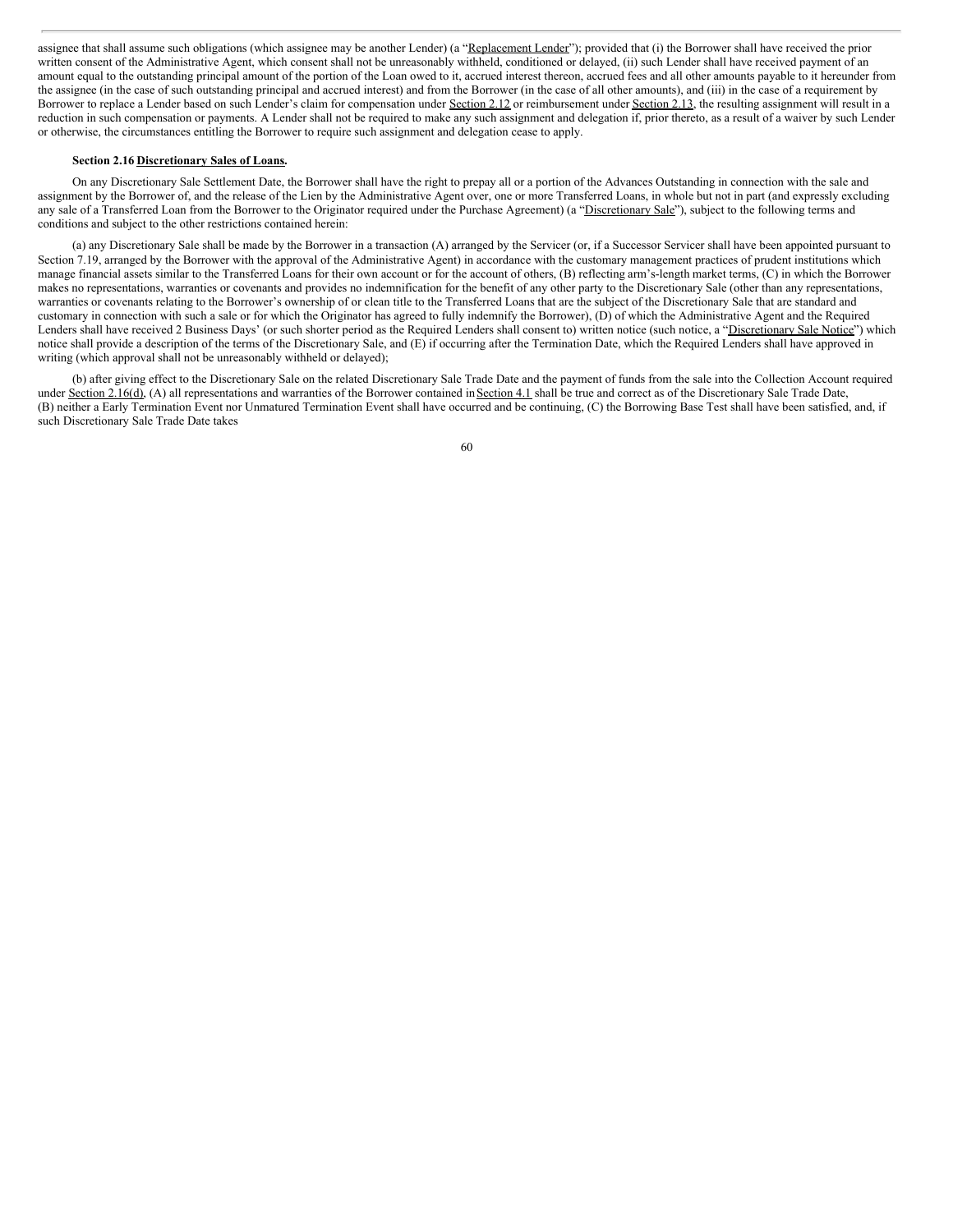place during the Amortization Period, following the application of the funds described in clause (d) below, the ratio of the Borrowing Base to the Drawn Amount shall have been improved, (D) the Collateral Quality Test shall have been satisfied, and, if such Discretionary Sale Trade Date takes place during the Amortization Period, the Collateral Quality Test shall have been improved and (E) the Required Equity Investment shall be maintained;

(c) on the Discretionary Sale Trade Date, the Borrower and the Servicer shall be deemed to have represented and warranted that the requirements ofSection 2.16(b) shall have been satisfied as of the related Discretionary Sale Trade Date after giving effect to the contemplated Discretionary Sale; and

(d) on the related Discretionary Sale Settlement Date, the Administrative Agent shall have received into the Collection Account, in immediately available funds, an amount (i) other than as described in clause (ii) below, equal to the sum of (A) the portion of the Advances Outstanding to be prepaid so that the requirements of Section 2.16(b) shall have been satisfied as of such Discretionary Sale Settlement Date plus (B) an amount equal to all unpaid Interest attributable to that portion of the Advances Outstanding to be paid in connection with the Discretionary Sale plus (C) any Breakage Costs owed in connection with the payment and (ii) in the case of a sale of (x) Defaulted Loans or Charged-Off Loans in accordance with Section 7.7, or (y) any Transferred Loans following the end of the Revolving Period, equal to the proceeds of such Discretionary Sale.

In connection with any Discretionary Sale, following receipt by the Administrative Agent of the amounts referred to inSection 2.16(d) above (receipt of which shall be confirmed to the Administrative Agent), there shall be released to the Borrower (for further sale to a purchaser) without recourse, representation or warranty of any kind all of the right, title and interest of the Administrative Agent and the Secured Parties in, to and under the portion of the Collateral subject to such Discretionary Sale and such portion of the Collateral so released shall be released from any Lien and the Loan Documents (subject to the requirements set forth above in this Section 2.16).

In connection with any Discretionary Sale, on the related Discretionary Sale Settlement Date, the Administrative Agent on behalf of the Secured Parties shall (i) execute such instruments of release with respect to the portion of the Collateral to be released to the Borrower, in recordable form if necessary, in favor of the Borrower as the Servicer on behalf of the Borrower may reasonably request, (ii) deliver any portion of the Collateral to be released to the Borrower in its possession to the Borrower and (iii) otherwise take such actions, as are determined by the Borrower or Servicer to be reasonably necessary and appropriate to release the Lien on the portion of the Collateral to be released to the Borrower and release and deliver to the Borrower such portion of the Collateral to be released to the Borrower.

# **Section 2.17 Acknowledgement and Consent toBail-In of EEA Financial Institutions.**

Notwithstanding anything to the contrary in any Loan Document or in any other agreement, arrangement or understanding among any such parties, each party hereto acknowledges that any liability of any EEA Financial Institution arising under any Loan Document, to the extent such liability is unsecured, may be subject to the write-down and conversion powers of an EEA Resolution Authority and agrees and consents to, and acknowledges and agrees to be bound by: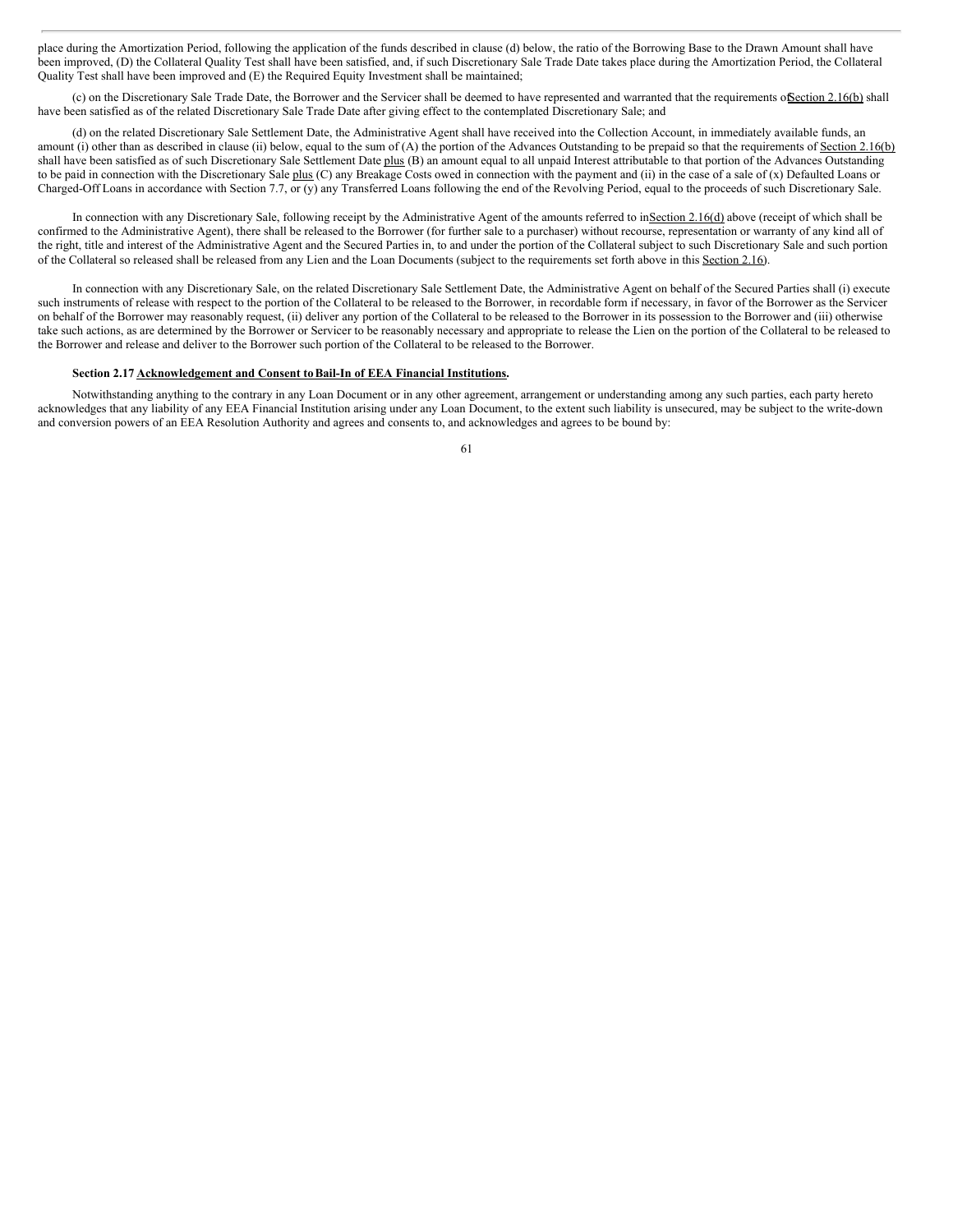(a) the application of any Write-Down and Conversion Powers by an EEA Resolution Authority to any such liabilities arising hereunder which may be payable to it by any party hereto that is an EEA Financial Institution; and

(b) the effects of any Bail-in Action on any such liability, including, if applicable:

(i) a reduction in full or in part or cancellation of any such liability;

(ii) a conversion of all, or a portion of, such liability into shares or other instruments of ownership in such EEA Financial Institution, its parent undertaking, or a bridge institution that may be issued to it or otherwise conferred on it, and that such shares or other instruments of ownership will be accepted by it in lieu of any rights with respect to any such liability under this Agreement or any other Loan Document; or

(iii) the variation of the terms of such liability in connection with the exercise of the write-down and conversion powers of any EEA Resolution Authority.

# **ARTICLE III**

# **CONDITIONS OF EFFECTIVENESS AND ADVANCES**

#### **Section 3.1 Conditions to Effectiveness and Advances.**

No Lender (including the Swingline Lender) shall be obligated to make any Advance hereunder from and after the Effective Date, nor shall any Lender, the Administrative Agent or the Managing Agents be obligated to take, fulfill or perform any other action hereunder, until the following conditions have been satisfied, in the sole discretion of, or waived in writing by, the Managing Agents:

(a) This Agreement and all other Transaction Documents or counterparts hereof or thereof shall have been duly executed by, and delivered to, the parties hereto and thereto and the Administrative Agent shall have received such other documents, instruments, agreements and legal opinions as any Managing Agent shall reasonably request in connection with the transactions contemplated by this Agreement, on or prior to the Effective Date, each in form and substance satisfactory to the Administrative Agent.

(b) Each Managing Agent shall be satisfied with the results of the due diligence review performed by it and each Lender shall have received all necessary internal approvals.

(c) The Borrower shall have paid all fees required to be paid by it on the Effective Date, including all fees required hereunder and under the Fee Letters to be paid as of such date, and shall have reimbursed each Lender and the Administrative Agent for all fees, costs and expenses related to the transactions contemplated hereunder and under the other Transaction Documents, including the legal and other document preparation costs incurred by any Lender and/or the Administrative Agent.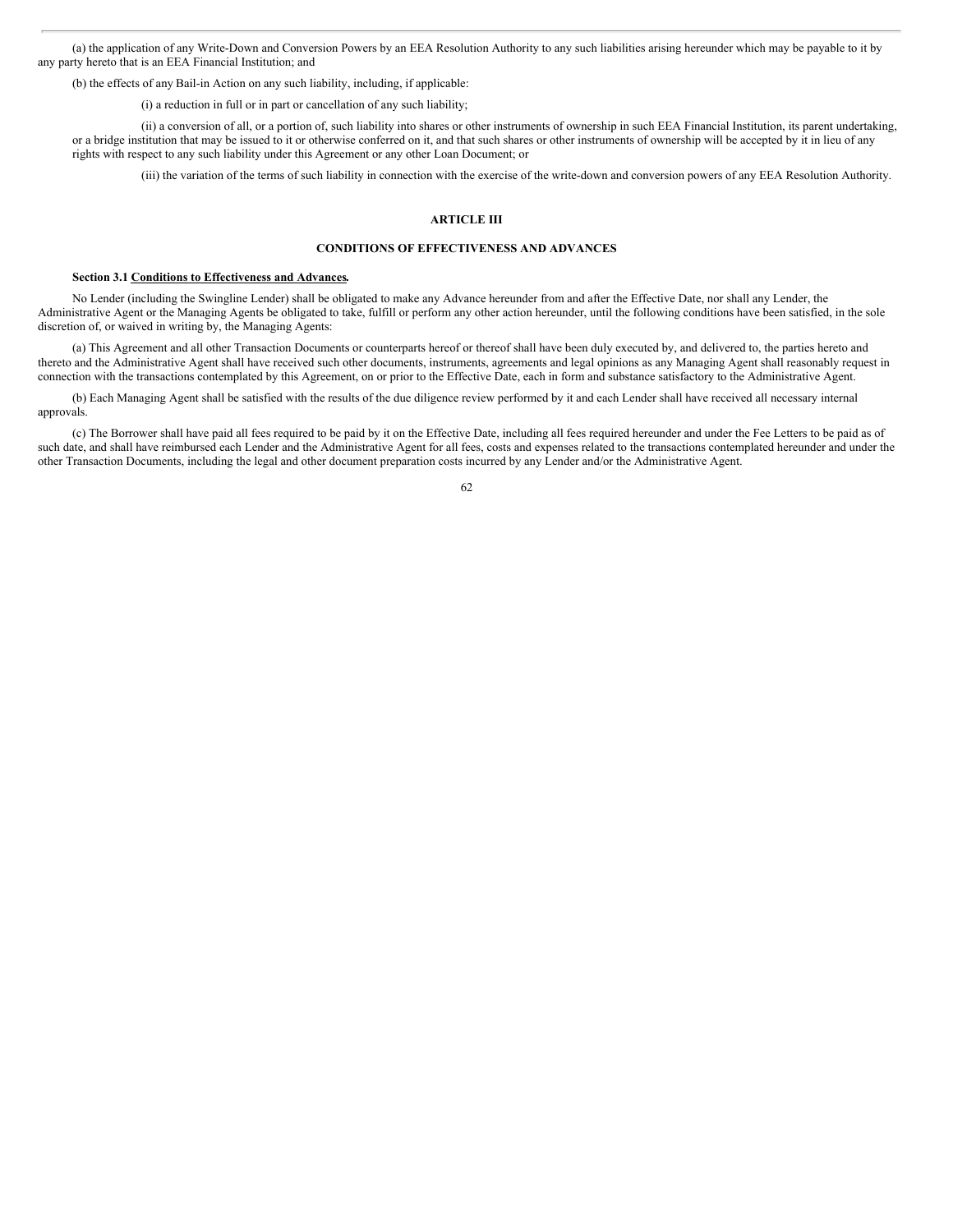(d) The Required Equity Investment shall be maintained.

The Administrative Agent shall promptly notify each Lender of the satisfaction or waiver of the conditions set forth above.

### **Section 3.2 Additional Conditions Precedent to All Advances.**

Each Advance shall be subject to the further conditions precedent that:

(a) On the related Funding Date, the Borrower or the Servicer, as the case may be, shall have certified in the related Borrower Notice that:

(i) The representations and warranties set forth inSections 4.1 and 7.8 are true and correct in all material respects on and as of such date, before and after giving effect to such borrowing and to the application of the proceeds therefrom, as though made on and as of such date; and

(ii) No event has occurred, or would result from such Advance or from the application of the proceeds therefrom, that constitutes an Early Termination Event or an Unmatured Termination Event.

(b) The Termination Date shall not have occurred;

(c) Before and after giving effect to such borrowing and to the application of proceeds therefrom the Collateral Quality Test shall be satisfied, as calculated on such date;

(d) Before and after giving effect to such borrowing and to the application of proceeds therefrom the Borrowing Base Test shall be satisfied, as calculated on such date;

(e) No (i) claim has been asserted or proceeding commenced challenging enforceability or validity of any of the Transaction Documents or (ii) material claim has been asserted or proceeding commenced challenging enforceability or validity of any of the Loan Documents, in each case, excluding any instruments, certificates or other documents relating to Loans that were the subject of prior Advances;

(f) There shall have been no Material Adverse Change with respect to the Borrower or the Servicer since the preceding Advance;

(g) Such Advance shall not cause the aggregate amount of Advances Outstanding to increase by more than \$40,000,000 during the32-day period ending on the related Funding Date of such Advance; provided, that the foregoing amount set forth in this clause (g) may be increased (i) upon no less than 32 days prior written notice from the Borrower to the Administrative Agent or (ii) by the Administrative Agent in its sole discretion; and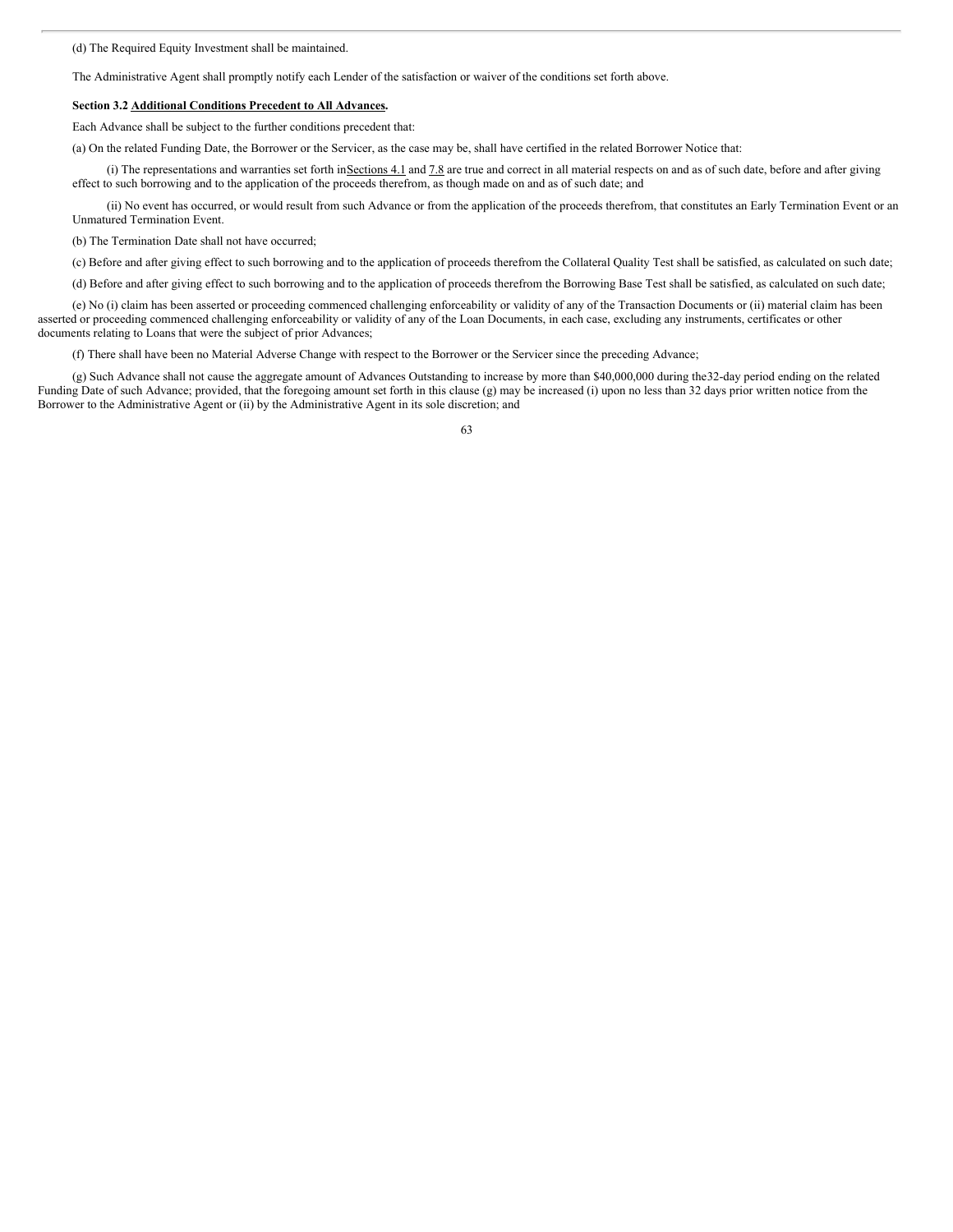(h) The Servicer and Borrower shall have taken such other action, including delivery of approvals, consents, opinions, documents, and instruments to the Managing Agents as each may reasonably request.

## **ARTICLE IV**

# **REPRESENTATIONS AND WARRANTIES**

# **Section 4.1 Representations and Warranties of the Borrower.**

The Borrower represents and warrants as follows:

(a) Organization and Good Standing. The Borrower is a Delaware limited liability company duly organized, validly existing, and in good standing under the laws of the jurisdiction of its formation, and has full power, authority and legal right to own or lease its properties and conduct its business as such business is presently conducted.

(b) Due Qualification. The Borrower is qualified to do business as a limited liability company, is in good standing, and has obtained all licenses and approvals as required under the laws of all jurisdictions in which the ownership or lease of its property and or the conduct of its business (other than the performance of its obligations hereunder) requires such qualification, standing, license or approval, except to the extent that the failure to so qualify, maintain such standing or be so licensed or approved would not have a material adverse effect on the interests of the Lenders. The Borrower is qualified to do business as a limited liability company, is in good standing, and has obtained all licenses and approvals as are required under the laws of all states in which the performance of its obligations pursuant to this Agreement requires such qualification, standing, license or approval and where the failure to qualify or obtain such license or approval would have a material adverse effect on its ability to perform hereunder.

(c) Due Authorization. The execution and delivery of this Agreement and each Transaction Document to which the Borrower is a party and the consummation of the transactions provided for herein and therein have been duly authorized by the Borrower by all necessary action on the part of the Borrower.

(d) No Conflict. The execution and delivery of this Agreement and each Transaction Document to which the Borrower is a party, the performance by the Borrower of the transactions contemplated hereby and thereby and the fulfillment of the terms hereof and thereof will not conflict with or result in any breach of any of the terms and provisions of, and will not constitute (with or without notice or lapse of time or both) a default under, the Borrower's limited liability company agreement or any material Contractual Obligation of the Borrower.

(e) No Violation. The execution and delivery of this Agreement and each Transaction Document to which the Borrower is a party, the performance of the transactions contemplated hereby and thereby and the fulfillment of the terms hereof and thereof will not conflict with or violate, in any material respect, any Applicable Law.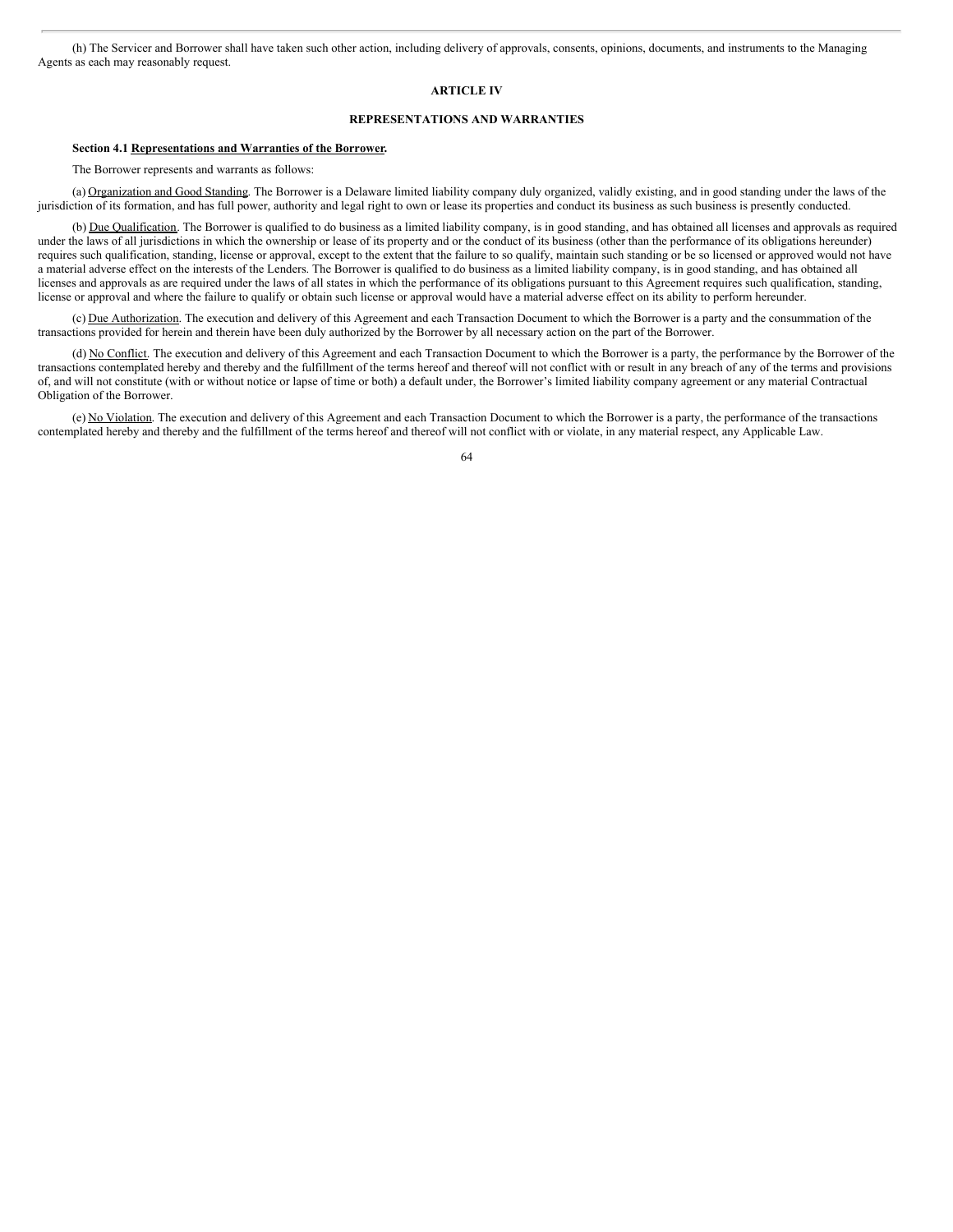(f) No Proceedings. There are no proceedings or investigations pending or, to the best knowledge of the Borrower, threatened against the Borrower, before any Governmental Authority (i) asserting the invalidity of this Agreement or any Transaction Document to which the Borrower is a party, (ii) seeking to prevent the consummation of any of the transactions contemplated by this Agreement or any Transaction Document to which the Borrower is a party or (iii) seeking any determination or ruling that could reasonably be expected to have a Material Adverse Effect.

(g) All Consents Required. All material approvals, authorizations, consents, orders or other actions of any Person or of any Governmental Authority (if any) required in connection with the due execution, delivery and performance by the Borrower of this Agreement and any Transaction Document to which the Borrower is a party, have been obtained.

(h) Reports Accurate. All Monthly Reports (if prepared by the Borrower, or to the extent that information contained therein is supplied by the Borrower), information, exhibits, financial statements, documents, books, records or reports furnished or to be furnished by the Borrower to the Administrative Agent or a Lender in connection with this Agreement are true, complete and accurate in all material respects.

(i) Solvency. The transactions contemplated under this Agreement and each Transaction Document to which the Borrower is a party do not and will not render the Borrower not Solvent.

(j) Selection Procedures. No procedures believed by the Borrower to be materially adverse to the interests of the Secured Parties were utilized by the Borrower in identifying and/or selecting the Loans that are part of the Collateral.

(k) Taxes. The Borrower has filed or caused to be filed all Tax returns required to be filed by it. The Borrower has paid all Taxes and all assessments made against it or any of its property (other than any amount of Tax the validity of which is currently being contested in good faith by appropriate proceedings and with respect to which reserves in accordance with GAAP have been provided on the books of the Borrower), and no Tax lien has been filed and, to the Borrower's knowledge, no claim is being asserted, with respect to any such Tax, fee or other charge.

(I) Agreements Enforceable. This Agreement and each Transaction Document to which the Borrower is a party constitute the legal, valid and binding obligation of the Borrower enforceable against the Borrower in accordance with their respective terms, except as such enforceability may be limited by Insolvency Laws and except as such enforceability may be limited by general principles of equity (whether considered in a suit at law or in equity).

(m) No Liens. The Collateral is owned by the Borrower free and clear of any Liens except for Permitted Liens as provided herein, and the Administrative Agent, as agent for the Secured Parties, has a valid and perfected first priority security interest in the Collateral then existing or thereafter arising, free and clear of any Liens except for Permitted Liens. No effective financing statement or other instrument similar in effect covering any Collateral is on file in any recording office except such as may be filed in favor of the Administrative Agent relating to this Agreement or reflecting the transfer of the Collateral from the Originator to the Borrower.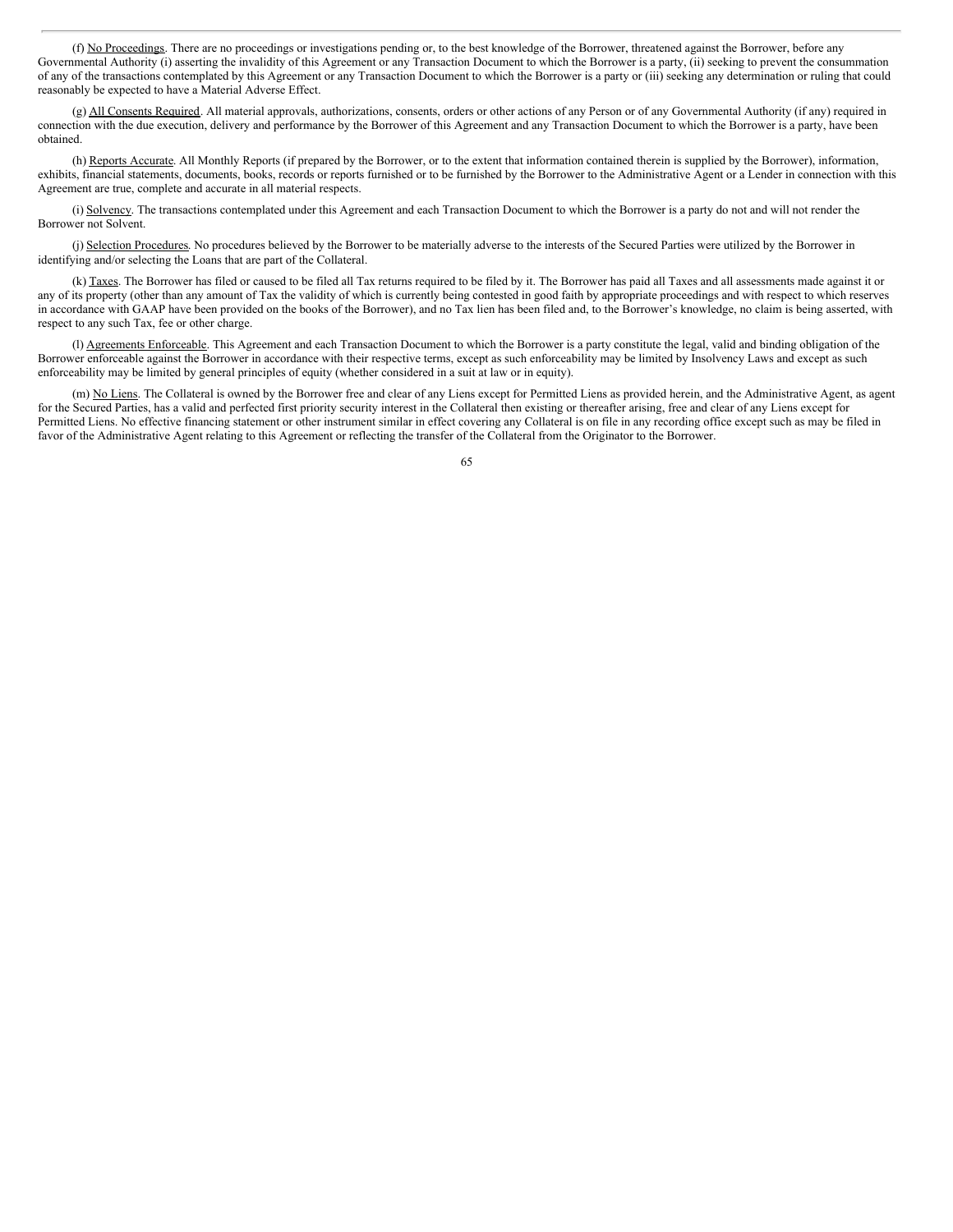(n) Security Interest. The Borrower has granted a security interest (as defined in the UCC) to the Administrative Agent, as agent for the Secured Parties, in the Collateral, which is enforceable in accordance with Applicable Law. All filings (including, without limitation, such UCC filings) as are necessary in any jurisdiction to perfect the interest of the Administrative Agent as agent for the Secured Parties, in the Collateral have been made.

(o) Location of Offices. The Borrower's jurisdiction of organization, principal place of business and chief executive office and the office where the Borrower keeps all the Records is located at the address of the Borrower referred to in Section 12.2 hereof (or at such other locations as to which the notice and other requirements specified in Section 5.1(m) shall have been satisfied).

(p) Tradenames. The Borrower has no trade names, fictitious names, assumed names or "doing business as" names or other names under which it has done or is doing business.

(q) Purchase Agreement. The Purchase Agreement is the only agreement pursuant to which the Borrower acquires Collateral (other than the Hedge Collateral).

(r) Value Given. The Borrower gave reasonably equivalent value to the Originator in consideration for the transfer to the Borrower of the Transferred Loans under the Purchase Agreement, no such transfer was made for or on account of an antecedent debt owed by the Originator to the Borrower, and no such transfer is voidable or subject to avoidance under any Insolvency Law.

(s) Accounting. The Borrower accounts for the transfers to it from the Originator of interests in the Loans under the Purchase Agreement as sales of such Loans in its books, records and financial statements, in each case consistent with GAAP.

(t) Separate Entity. The Borrower is operated as an entity with assets and liabilities distinct from those of the Originator and any Affiliates thereof (other than the Borrower), and the Borrower hereby acknowledges that the Administrative Agent and the Lenders are entering into the transactions contemplated by this Agreement in reliance upon the Borrower's identity as a separate legal entity from the Originator and from each such other Affiliate of the Originator.

(u) Investments. Except for Supplemental Interests or Supplemental Interests that convert into an equity interest in any Person, the Borrower does not own or hold directly or indirectly, any capital stock or equity security of, or any equity interest in, any Person.

(v) Business. Since its formation, the Borrower has conducted no business other than the purchase and receipt of Loans and Related Property from the Originator under the Purchase Agreement, the borrowing of funds under this Agreement and such other activities as are incidental to the foregoing.

(w) ERISA. The Borrower is in compliance with ERISA and has not incurred and does not expect to incur any liabilities (except for premium payments arising in the ordinary course of business) payable to the Pension Benefit Guaranty Corporation under ERISA.

(x) Investment Company Act.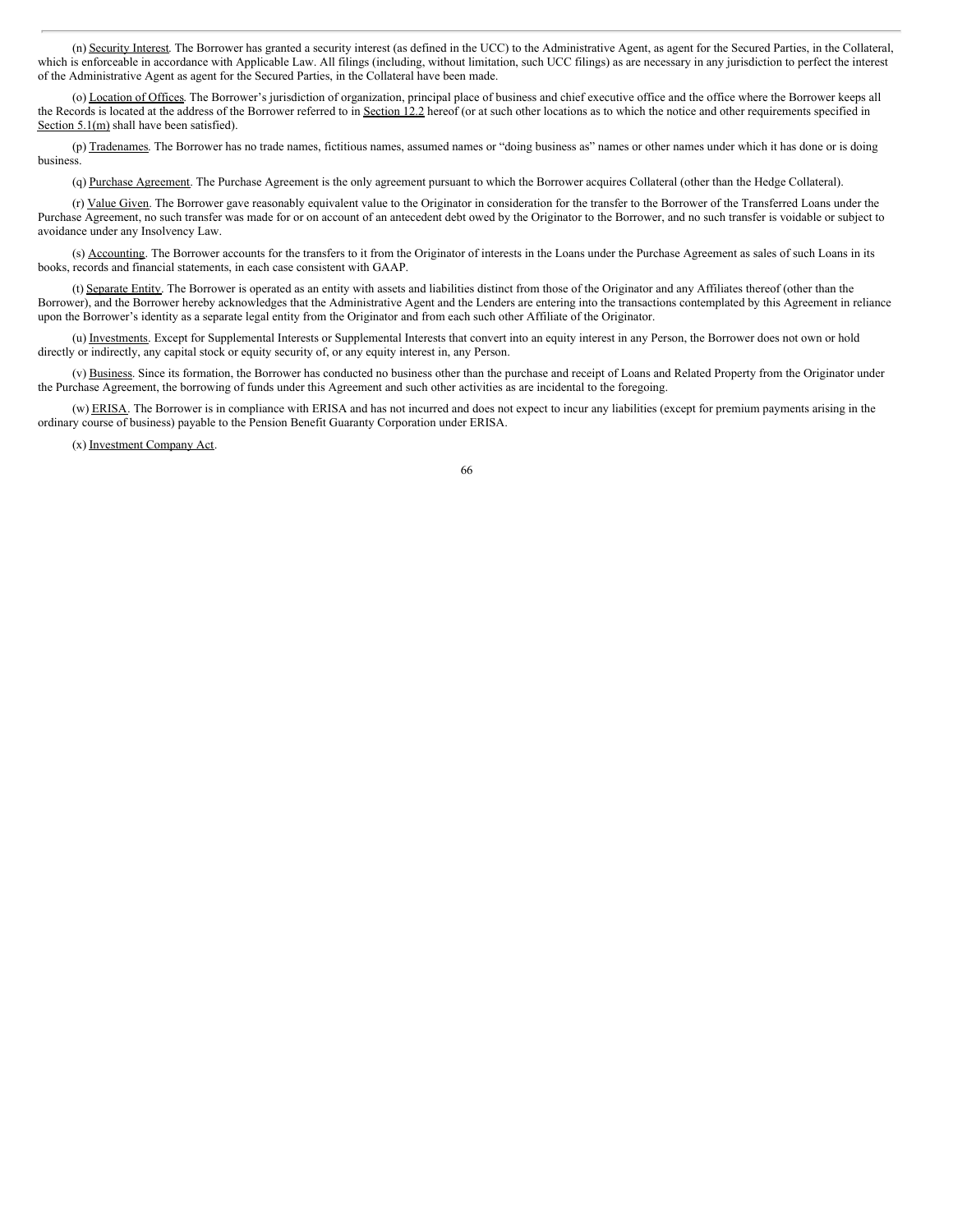(i) The Borrower represents and warrants that the Borrower is exempt and will remain exempt from registration as an "investment company" within the meaning of the Investment Company Act of 1940, as amended (the "1940 Act").

(ii) The business and other activities of the Borrower, including but not limited to, the making of the Advances by the Lenders, the application of the proceeds and repayment thereof by the Borrower and the consummation of the transactions contemplated by the Transaction Documents to which the Borrower is a party do not now and will not at any time result in any violations, with respect to the Borrower, of the provisions of the 1940 Act or any rules, regulations or orders issued by the SEC thereunder.

(y) Government Regulations. The Borrower is not engaged in the business of extending credit for the purpose of "purchasing" or "carrying" any "margin security," as such terms are defined in Regulation U of the Federal Reserve Board as now and from time to time hereafter in effect (such securities being referred to herein as "Margin Stock"). The Borrower owns no Margin Stock, and no portion of the proceeds of any Advance hereunder will be used, directly or indirectly, for the purpose of purchasing or carrying any Margin Stock, for the purpose of reducing or retiring any Indebtedness that was originally incurred to purchase or carry any Margin Stock or for any other purpose that might cause any portion of such proceeds to be considered a "purpose credit" within the meaning of Regulation T, U or X of the Federal Reserve Board. The Borrower will not take or permit to be taken any action that might cause any Transaction Document to violate any regulation of the Federal Reserve Board.

(z) Eligibility of Loans. As of the Effective Date, (i) the Loan List and the information contained in the Borrower Notice delivered pursuant to Sections 2.1 and 2.2 is an accurate and complete listing in all material respects of all the Loans that are part of the Collateral as of the Effective Date, and the information contained therein with respect to the identity of such Loans and the amounts owing thereunder is true and correct in all material respects as of such date and (ii) each such Loan is an Eligible Loan. On each Funding Date, the Borrower shall be deemed to represent and warrant that any additional Loan referenced on the related Borrower Notice delivered pursuant to Sections 2.1 and 2.2 is an Eligible Loan.

(aa) Anti-Corruption Laws and Sanctions. The Borrower has implemented and maintains in effect policies and procedures designed to ensure compliance by the Borrower and its directors, officers, employees and agents with Anti-Corruption Laws and applicable Sanctions, and the Borrower and its officers and employees and, to the knowledge of the Borrower, its directors and agents, are in compliance with Anti-Corruption Laws and applicable Sanctions in all material respects. None of (a) the Borrower or the Servicer or (b) to the knowledge of the Borrower, any of the directors, officers or employees of the Borrower or the Servicer, or any agent of the Borrower or the Servicer that will act in any capacity in connection with or benefit from the credit facility established hereby, is a Sanctioned Person. None of the Transactions will violate any Anti-Corruption Law or Sanctions that are applicable to the Borrower or the Servicer. Neither the Borrower nor any Affiliate of the Borrower is (1) a Person that resides or has a place of business in a country or territory named on such lists or which is designated as a Non-Cooperative Jurisdiction by the Financial Action Task Force on Money Laundering ("FATF"), or whose subscription funds are transferred from or through such a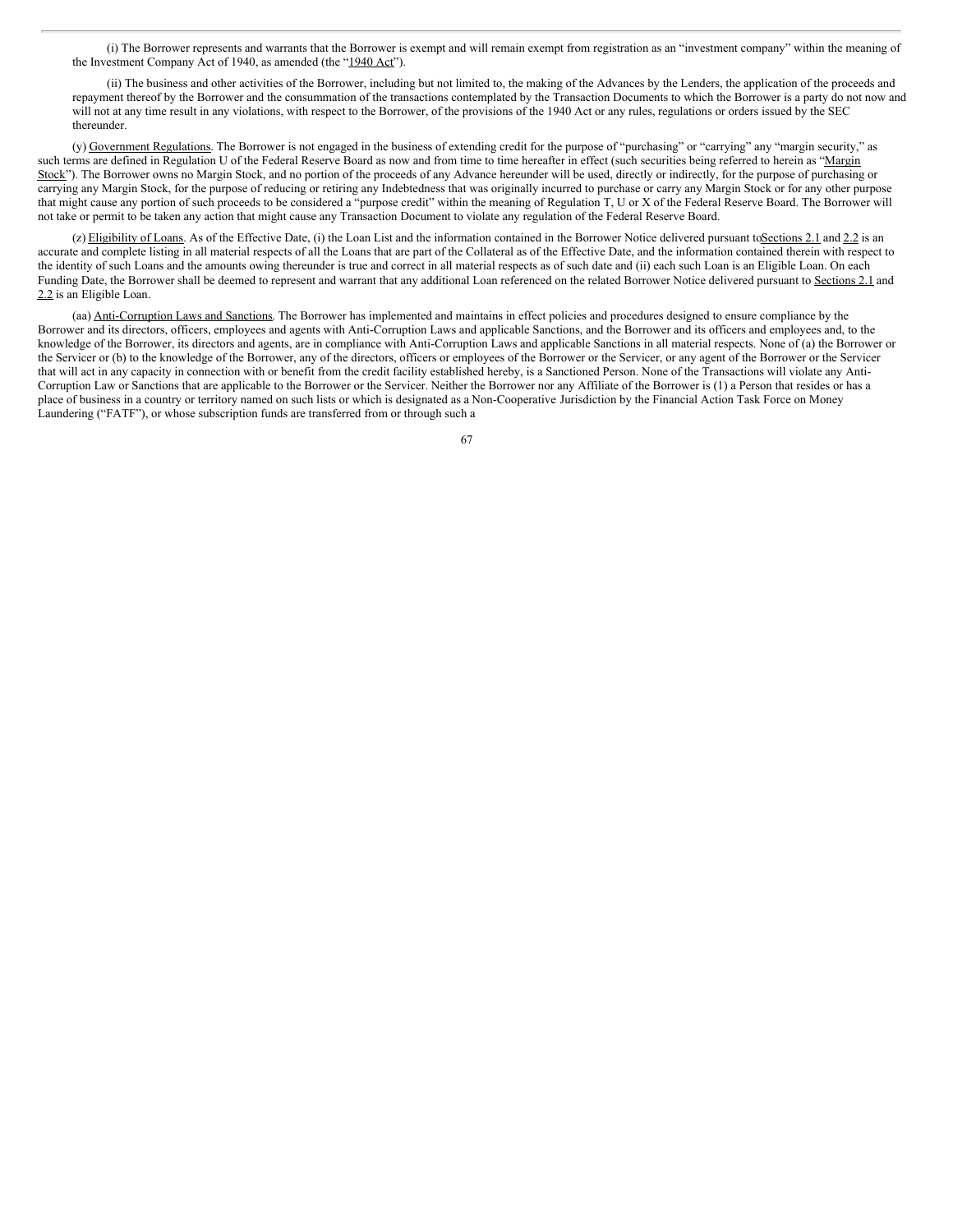jurisdiction; (2) a "Foreign Shell Bank" within the meaning of the USA PATRIOT Act, i.e., a foreign bank that does not have a physical presence in any country and that is not affiliated with a bank that has a physical presence and an acceptable level of regulation and supervision; or (3) a person or entity that resides in or is organized under the laws of a jurisdiction designated by the United States Secretary of the Treasury under Section 311 or 312 of the USA PATRIOT Act as warranting special measures due to money laundering concerns.

# **ARTICLE V**

## **GENERAL COVENANTS OF THE BORROWER**

### **Section 5.1 Covenants of the Borrower.**

The Borrower hereby covenants that:

(a) Compliance with Laws. The Borrower will comply in all material respects with all Applicable Laws, including those with respect to the Loans in the Collateral and any Related Property.

(b) Preservation of Corporate Existence. The Borrower will preserve and maintain its existence, rights, franchises and privileges in the jurisdiction of its formation, and qualify and remain qualified in good standing in each jurisdiction where the failure to maintain such existence, rights, franchises, privileges and qualification has had, or could reasonably be expected to have, a Material Adverse Effect.

(c) Security Interests. Except as contemplated in this Agreement, the Borrower will not sell, pledge, assign or transfer to any other Person, or grant, create, incur, assume or suffer to exist any Lien on any Loan or Related Property that is part of the Collateral, whether now existing or hereafter transferred hereunder, or any interest therein. The Borrower will promptly notify the Administrative Agent of the existence of any Lien on any Loan or Related Property that is part of the Collateral and the Borrower shall defend the right, title and interest of the Administrative Agent as agent for the Secured Parties in, to and under any Loan and the Related Property that is part of the Collateral, against all claims of third parties; provided, however, that nothing in this Section 5.1(c) shall prevent or be deemed to prohibit the Borrower from suffering to exist Permitted Liens upon any Loan or any Related Property that is part of the Collateral.

(d) Delivery of Collections. The Borrower agrees to cause the delivery to the Servicer promptly (but in no event later than two (2) Business Days after receipt) all Collections (including any Deemed Collections) received by Borrower in respect of the Loans that are part of the Collateral.

(e) Activities of Borrower. The Borrower shall not engage in any business or activity of any kind, or enter into any transaction or indenture, mortgage, instrument, agreement, contract, Loan or other undertaking, which is not incidental to the transactions contemplated and authorized by this Agreement or the Purchase Agreement.

(f) Indebtedness. The Borrower shall not create, incur, assume or suffer to exist any Indebtedness or other liability whatsoever, except (i) obligations incurred under this Agreement, under any Hedging Agreement required by Section 5.2(a), or the Purchase Agreement, or (ii) liabilities incident to the maintenance of its existence in good standing.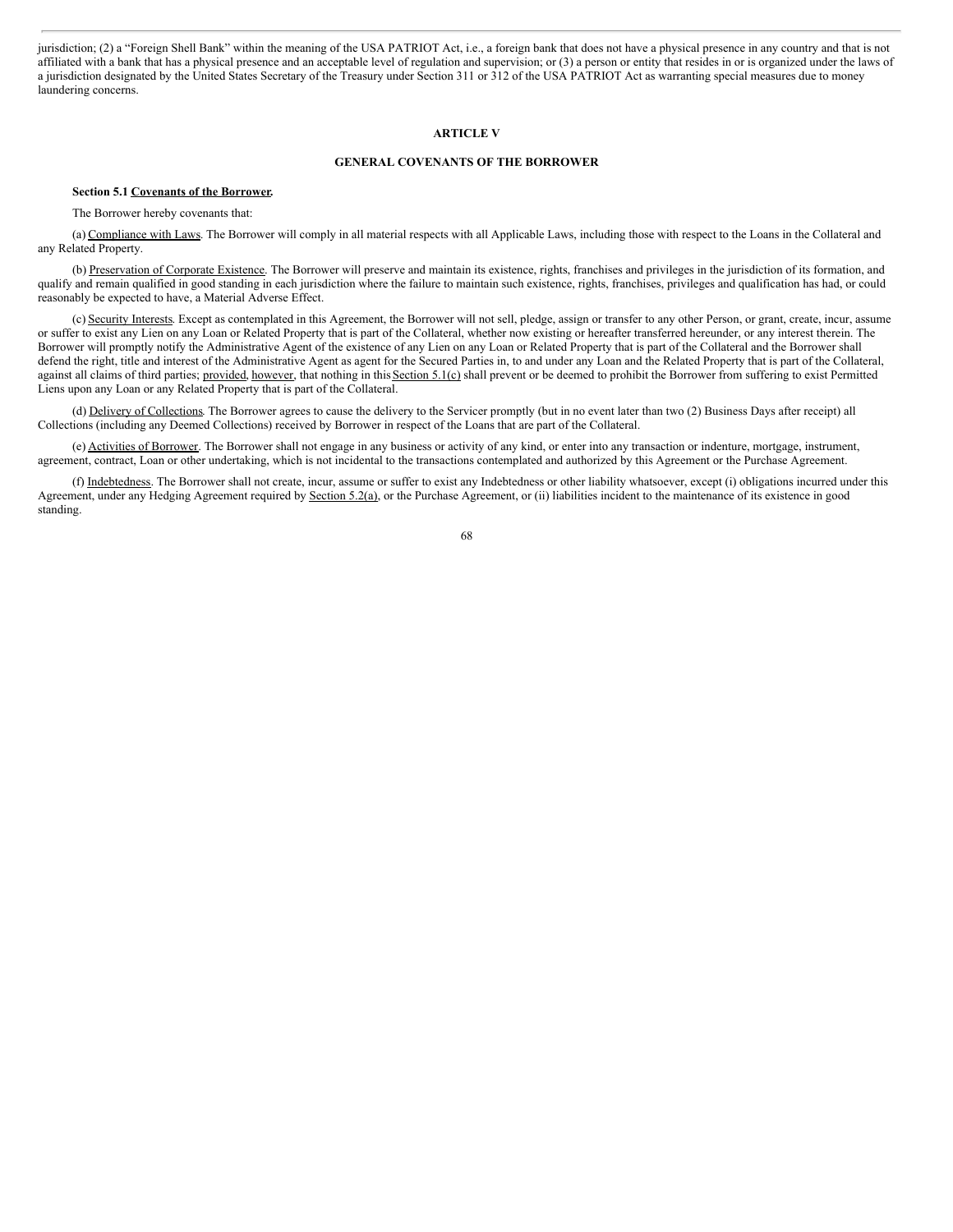(g) Guarantees. The Borrower shall not become or remain liable, directly or indirectly, in connection with any Indebtedness or other liability of any other Person, whether by guarantee, endorsement (other than endorsements of negotiable instruments for deposit or collection in the ordinary course of business), agreement to purchase or repurchase, agreement to supply or advance funds, or otherwise.

(h) Investments. The Borrower shall not make or suffer to exist any loans or advances to, or extend any credit to, or make any investments (by way of transfer of property, contributions to capital, purchase of stock or securities or evidences of indebtedness, acquisition of the business or assets, or otherwise) in, any Person except for purchases of Loans and Supplemental Interests pursuant to the Purchase Agreement, or for investments in Permitted Investments in accordance with the terms of this Agreement.

(i) Merger; Sales. The Borrower shall not enter into any transaction of merger or consolidation, or liquidate or dissolve itself (or suffer any liquidation or dissolution), or acquire or be acquired by any Person, or convey, sell, loan or otherwise dispose of all or substantially all of its property or business, except as provided for in this Agreement.

(j) Distributions. The Borrower may not declare or pay or make, directly or indirectly, any distribution (whether in cash or other property) with respect to any Person's equity interest in the Borrower (collectively, a "Distribution"); provided, however, if no Early Termination Event has occurred and is continuing or will occur as a result thereof, the Borrower may make Distributions, including, without limitation, distributions in cash to its members so as to permit the Performance Guarantor to make distributions in cash to the holders of its capital stock to the extent necessary to comply with all applicable RIC/BDC Requirements and to avoid excise taxes imposed on RICs.

(k) Agreements. The Borrower shall not amend or modify (i) the provisions of its limited liability company agreement or (ii) the Purchase Agreement without the consent of the Administrative Agent and prior written notice to each Managing Agent, or issue any power of attorney except to the Administrative Agent or the Servicer.

#### (l) Separate Existence. The Borrower shall:

(i) Maintain its own deposit account or accounts, separate from those of any Affiliate, with commercial banking institutions. The funds of the Borrower will not be diverted to any other Person or for other than corporate uses of the Borrower.

(ii) Ensure that, to the extent that it shares the same persons as officers or other employees as any of its Affiliates, the salaries of and the expenses related to providing benefits to such officers or employees shall be fairly allocated among such entities, and each such entity shall bear its fair share of the salary and benefit costs associated with all such common officers and employees.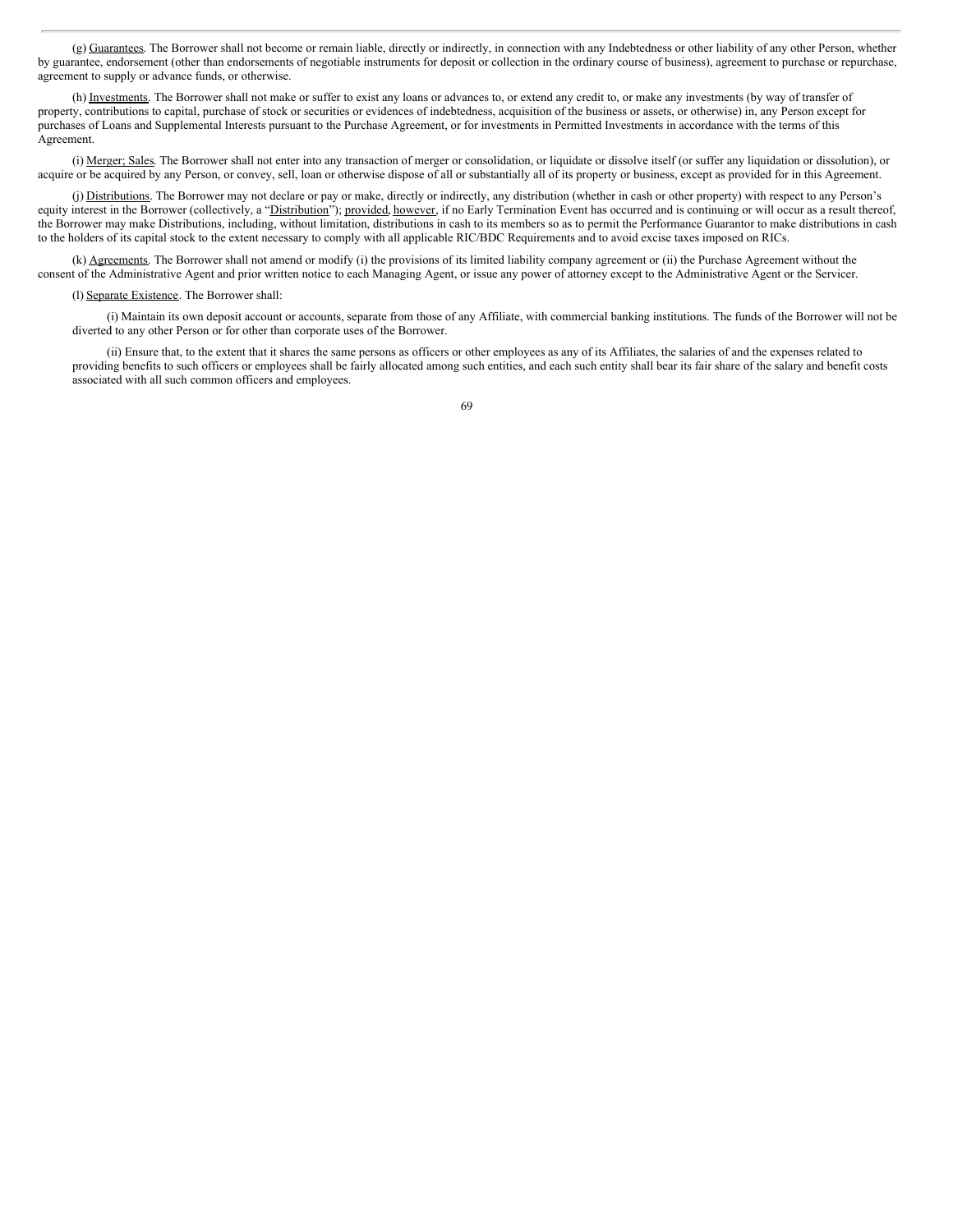(iii) Ensure that, to the extent that it jointly contracts with any of its Affiliates to do business with vendors or service providers or to share overhead expenses, the costs incurred in so doing shall be allocated fairly among such entities, and each such entity shall bear its fair share of such costs. To the extent that the Borrower contracts or does business with vendors or service providers when the goods and services provided are partially for the benefit of any other Person, the costs incurred in so doing shall be fairly allocated to or among such entities for whose benefit the goods and services are provided, and each such entity shall bear its fair share of such costs. All material transactions between Borrower and any of its Affiliates shall be only on an arm's length basis.

(iv) Maintain a principal executive and administrative office through which its business is conducted separate from those of its Affiliates. To the extent that Borrower and any of its Affiliates have offices in the same location, there shall be a fair and appropriate allocation of overhead costs among them, and each such entity shall bear its fair share of such expenses.

(v) Conduct its affairs strictly in accordance with its limited liability company agreement and observe all necessary, appropriate and customary legal formalities, including, but not limited to, holding all regular and special director's meetings appropriate to authorize all action, keeping separate and accurate records of such meetings, passing all resolutions or consents necessary to authorize actions taken or to be taken, and maintaining accurate and separate books, records and accounts, including, but not limited to, payroll and transaction accounts.

(vi) Take or refrain from taking, as applicable, each of the activities specified or assumed in the Bass Berry Opinion, upon which the conclusions expressed therein are based.

(vii) Maintain the effectiveness of, and continue to perform under the Purchase Agreement and the Performance Guaranty, such that it does not amend, restate, supplement, cancel, terminate or otherwise modify the Purchase Agreement or the Performance Guaranty, or give any consent, waiver, directive or approval thereunder or waive any default, action, omission or breach under the Purchase Agreement or the Performance Guaranty or otherwise grant any indulgence thereunder, without (in each case) the prior written consent of the Administrative Agent and each Managing Agent.

(m) Change of Name or Jurisdiction of Borrower; Records. The Borrower (x) shall not change its name or jurisdiction of organization, without 30 days' prior written notice to the Administrative Agent and (y) shall not move, or consent to the Servicer or Collateral Custodian moving, the Loan Documents without 30 days' prior written notice to the Administrative Agent and (z) will promptly take all actions required of each relevant jurisdiction in order to continue the first priority perfected security interest of the Administrative Agent as agent for the Secured Parties (except for Permitted Liens) in all Collateral, and such other actions as the Administrative Agent may reasonably request, including but not limited to delivery of an Opinion of Counsel.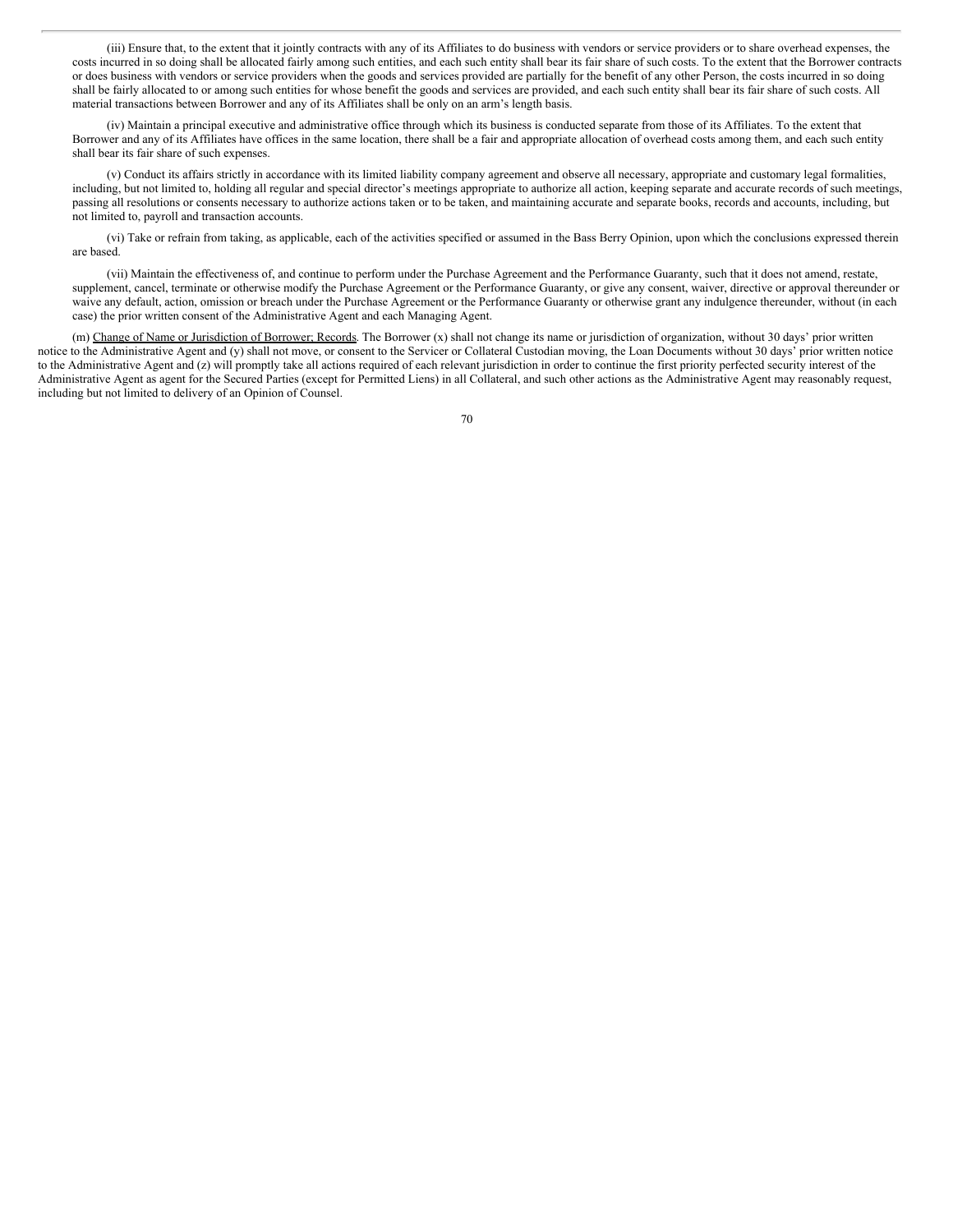(n) ERISA Matters. The Borrower will not (a) engage or permit any ERISA Affiliate to engage in any prohibited transaction for which an exemption is not available or has not previously been obtained from the United States Department of Labor; (b) permit to exist any accumulated funding deficiency, as defined in Section 302(a) of ERISA and Section 412(a) of the Code, or funding deficiency with respect to any Benefit Plan other than a Multiemployer Plan; (c) fail to make any payments to a Multiemployer Plan that the Borrower or any ERISA Affiliate may be required to make under the agreement relating to such Multiemployer Plan or any law pertaining thereto; (d) terminate any Benefit Plan so as to result in any liability; or (e) permit to exist any occurrence of any reportable event described in Title IV of ERISA.

(o) Originator Collateral. With respect to each item of Collateral acquired by the Borrower, the Borrower will (i) acquire such Collateral pursuant to and in accordance with the terms of the Purchase Agreement, (ii) take all action necessary to perfect, protect and more fully evidence the Borrower's ownership of such Collateral, including, without limitation, (A) filing and maintaining, effective financing statements (Form UCC-1) naming the Originator as seller/debtor and the Borrower as purchaser/creditor in all necessary or appropriate filing offices, and filing continuation statements, amendments or assignments with respect thereto in such filing offices and (B) executing or causing to be executed such other instruments or notices as may be necessary or appropriate, including, without limitation, Assignments of Mortgage, and (iii) take all additional action that the Administrative Agent may reasonably request to perfect, protect and more fully evidence the respective interests of the parties to this Agreement in the Collateral.

(p) Transactions with Affiliates. The Borrower will not enter into, or be a party to, any transaction with any of its Affiliates or Control Affiliates, except (i) the transactions permitted or contemplated by this Agreement, including, without limitation, Controlled Transactions, (ii) the Purchase Agreement and any Hedging Agreements, and (iii) other transactions (including, without limitation, transactions related to the use of office space or computer equipment or software by the Borrower to or from an Affiliate or Control Affiliate) (A) in the ordinary course of business, (B) pursuant to the reasonable requirements of the Borrower's business, (C) upon fair and reasonable terms that are no less favorable to the Borrower than could be obtained in a comparable arm's-length transaction with a Person not an Affiliate or Control Affiliate of the Borrower, and (D) not inconsistent with the factual assumptions set forth in the Bass Berry Opinion, as such assumptions may be modified in any subsequent opinion letters delivered to the Administrative Agent pursuant to Section 3.2 or otherwise. It is understood that any compensation arrangement for any officer or employee shall be permitted underclause  $(iii)(A)$  through  $(C)$  above if such arrangement has been expressly approved by the managers of the Borrower in accordance with the Borrower's limited liability company agreement.

(q) Change in the Transaction Documents. The Borrower will not amend, modify, waive or terminate any terms or conditions of any of the Transaction Documents to which it is a party, without the prior written consent of the Administrative Agent.

(r) Credit and Collection Policy. The Borrower will (a) comply in all material respects with the Credit and Collection Policy in regard to each Loan and the Related Property included in the Collateral, and in regard to compliance with Loan Documents, including determinations with respect to the enforcement of its rights thereunder, and (b) furnish to the Administrative Agent and each Managing Agent, at least 20 days prior to its proposed effective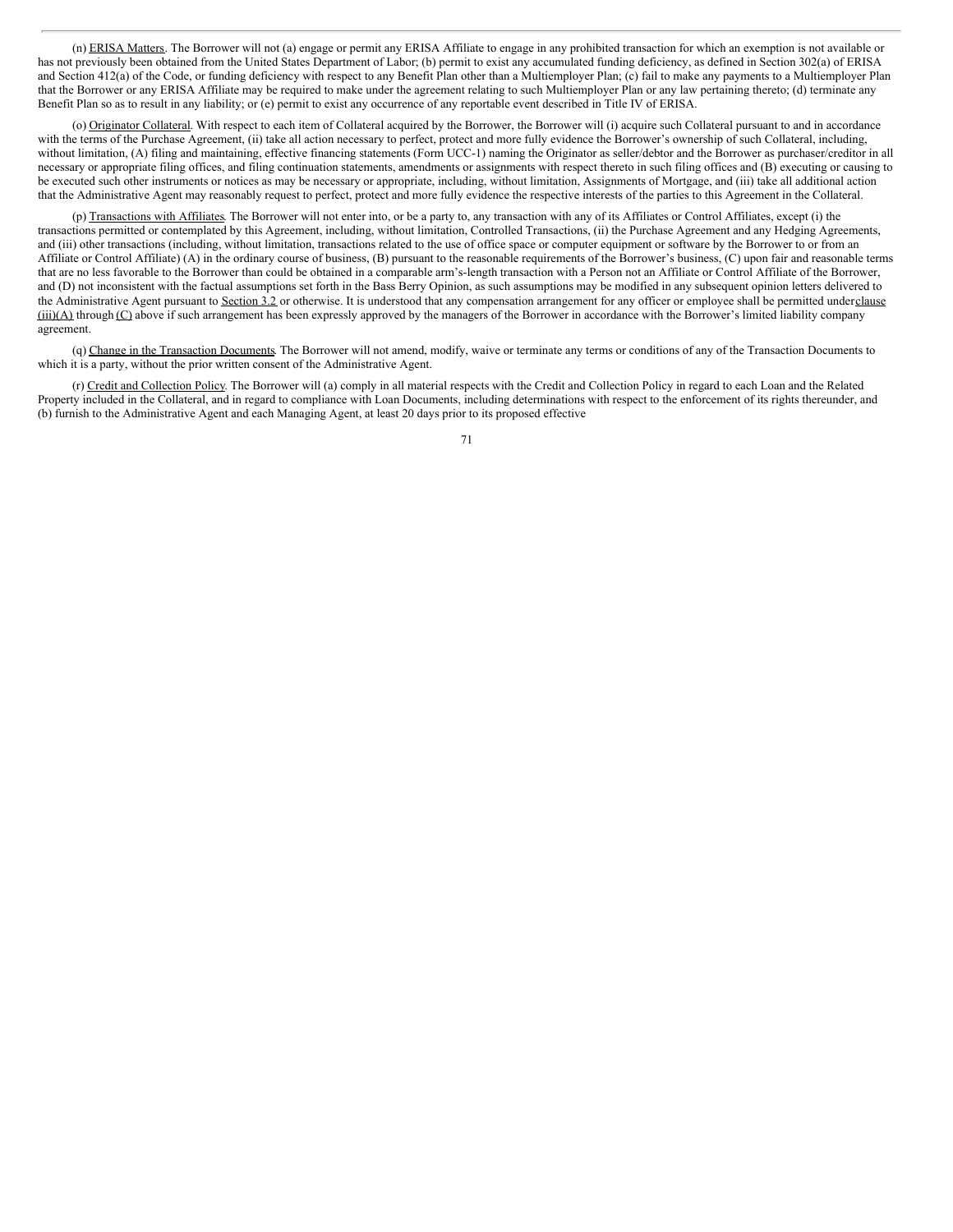date, prompt notice of any material changes in the Credit and Collection Policy. The Borrower will not agree or otherwise permit to occur any material change in the Credit and Collection Policy, which change would impair the collectibility of any Loan or otherwise adversely affect the interests or remedies of the Administrative Agent or the Secured Parties under this Agreement or any other Transaction Document, without the prior written consent of the Administrative Agent (in its sole discretion).

(s) Extension or Amendment of Loans. The Borrower will not, except as otherwise permitted in Section 7.4(a) extend, amend or otherwise modify, or permit the Servicer on its behalf to extend, amend or otherwise modify, the terms of any Loan.

(t) Reporting. The Borrower will furnish to the Administrative Agent and each Managing Agent:

(i) as soon as possible and in any event within two (2) Business Days after the occurrence of each Early Termination Event and each Unmatured Termination Event, a written statement, signed by a Responsible Officer, setting forth the details of such event and the action that the Borrower proposes to take with respect thereto;

(ii) promptly upon request, such other information, documents, records or reports respecting the Transferred Loans or the condition or operations, financial or otherwise, of the Borrower or Originator as the Administrative Agent may from time to time reasonably request in order to protect the interests of the Administrative Agent or the Secured Parties under or as contemplated by this Agreement; and

(iii) promptly, but in no event later than two (2) Business Days after its receipt thereof, copies of any and all notices, certificates, documents, or reports delivered to it by the Originator under the Purchase Agreement.

(u) Compliance with Anti-Corruption Laws. The Borrower will, and will require the Servicer to, maintain in effect and enforce policies and procedures designed to ensure compliance by the Borrower, the Servicer and their respective directors, officers, employees and agents with Anti-Corruption Laws and applicable Sanctions. The Borrower will not request any Advance, and the Borrower shall not use, and shall procure that its directors, officers, employees and agents shall not use, the proceeds of any Advance (A) in furtherance of an offer, payment, promise to pay, or authorization of the payment or giving of money, or anything else of value, to any Person in violation of any Anti-Corruption Laws, (B) for the purpose of funding, financing or facilitating any activities, business or transaction of or with any Sanctioned Person, or in any Sanctioned Country, or (C) in any manner that would result in the violation of any Sanctions applicable to the Borrower.

# **Section 5.2 Hedging Agreement.**

(a) If at any time the aggregate Purchased Loan Balances of Fixed Rate Loans exceeds 20% of the Aggregate Purchased Loan Balance, the Borrower shall, with respect only to such Purchased Loan Balance of Fixed Rate Loans aggregating in excess of 20% of the Aggregate Purchased Loan Balance, enter into and maintain a Hedge Transaction with a Hedge Counterparty which Hedge Transaction shall: (i) be in the form of (A) interest rate caps having a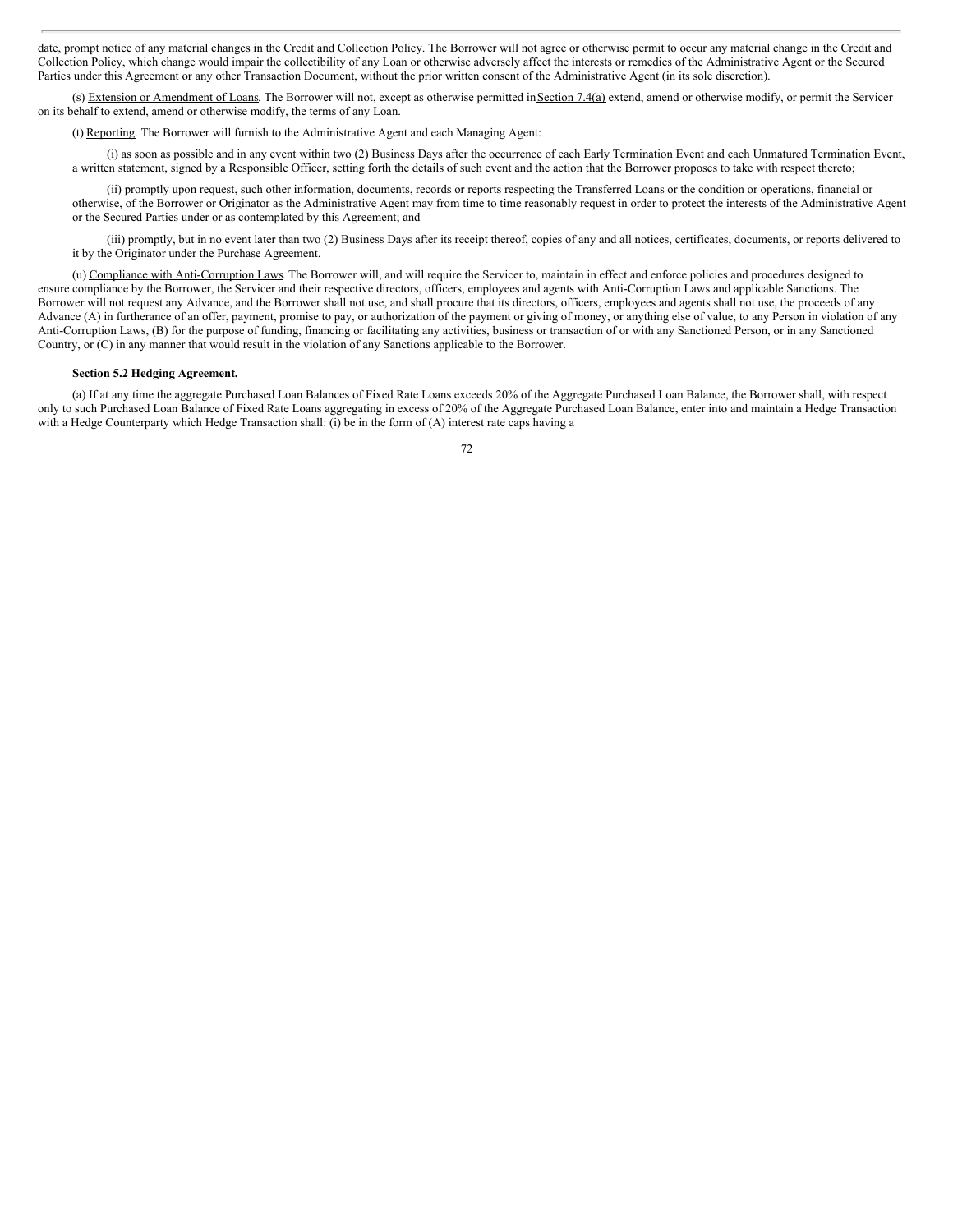notional amount equal to the Purchased Loan Balance of such Fixed Rate Loans and an amortization schedule that provides for payments through a date which is within three (3) months of the maturity of the applicable Fixed Rate Loans or (B) such other form as shall be approved by the Managing Agents and (ii) shall provide for payments to the Borrower to the extent that the LIBO Rate shall exceed a rate agreed upon between the Managing Agents and the Borrower.

(b) As additional security hereunder, the Borrower hereby assigns to the Administrative Agent, as agent for the Secured Parties, all right, title and interest of the Borrower in any and all Hedging Agreements, any and all Hedge Transactions, and any and all present and future amounts payable by a Hedge Counterparty to the Borrower under or in connection with its respective Hedging Agreement and Hedge Transaction(s) (collectively, the "Hedge Collateral"), and grants a security interest to the Administrative Agent, as agent for the Secured Parties, in the Hedge Collateral. The Borrower acknowledges that, as a result of that assignment, the Borrower may not, without the prior written consent of the Administrative Agent, exercise any rights under any Hedging Agreement or Hedge Transaction, except for the Borrower's right under any Hedging Agreement to enter into Hedge Transactions in order to meet the Borrower's obligations under Section 5.2(a) hereof. Nothing herein shall have the effect of releasing the Borrower from any of its obligations under any Hedging Agreement or any Hedge Transaction, nor be construed as requiring the consent of the Administrative Agent or any Secured Party for the performance by the Borrower of any such obligations.

# **ARTICLE VI**

## **SECURITY INTEREST**

## **Section 6.1 Security Interest.**

As collateral security for the prompt, complete and indefeasible payment and performance in full when due, whether by lapse of time, acceleration or otherwise, of the Obligations, the Borrower hereby assigns, pledges and grants to the Administrative Agent, as agent for the Secured Parties, a lien on and security interest in all of the Borrower's right, title and interest in, to and under (but none of its obligations under) the Collateral, whether now existing or owned or hereafter arising or acquired by the Borrower, and wherever located. The assignment under this Section 6.1 does not constitute and is not intended to result in a creation or an assumption by the Administrative Agent, the Managing Agents or any of the Secured Parties of any obligation of the Borrower or any other Person in connection with any or all of the Collateral or under any agreement or instrument relating thereto. Anything herein to the contrary notwithstanding, (a) the Borrower shall remain liable under the Transferred Loans to the extent set forth therein to perform all of its duties and obligations thereunder to the same extent as if this Agreement had not been executed, (b) the exercise by the Administrative Agent, as agent for the Secured Parties, of any of its rights in the Collateral shall not release the Borrower from any of its duties or obligations under the Collateral, and (c) none of the Administrative Agent, the Managing Agents or any Secured Party shall have any obligations or liability under the Collateral by reason of this Agreement, nor shall the Administrative Agent, the Managing Agents or any Secured Party be obligated to perform any of the obligations or duties of the Borrower thereunder or to take any action to collect or enforce any claim for payment assigned hereunder.

<sup>73</sup>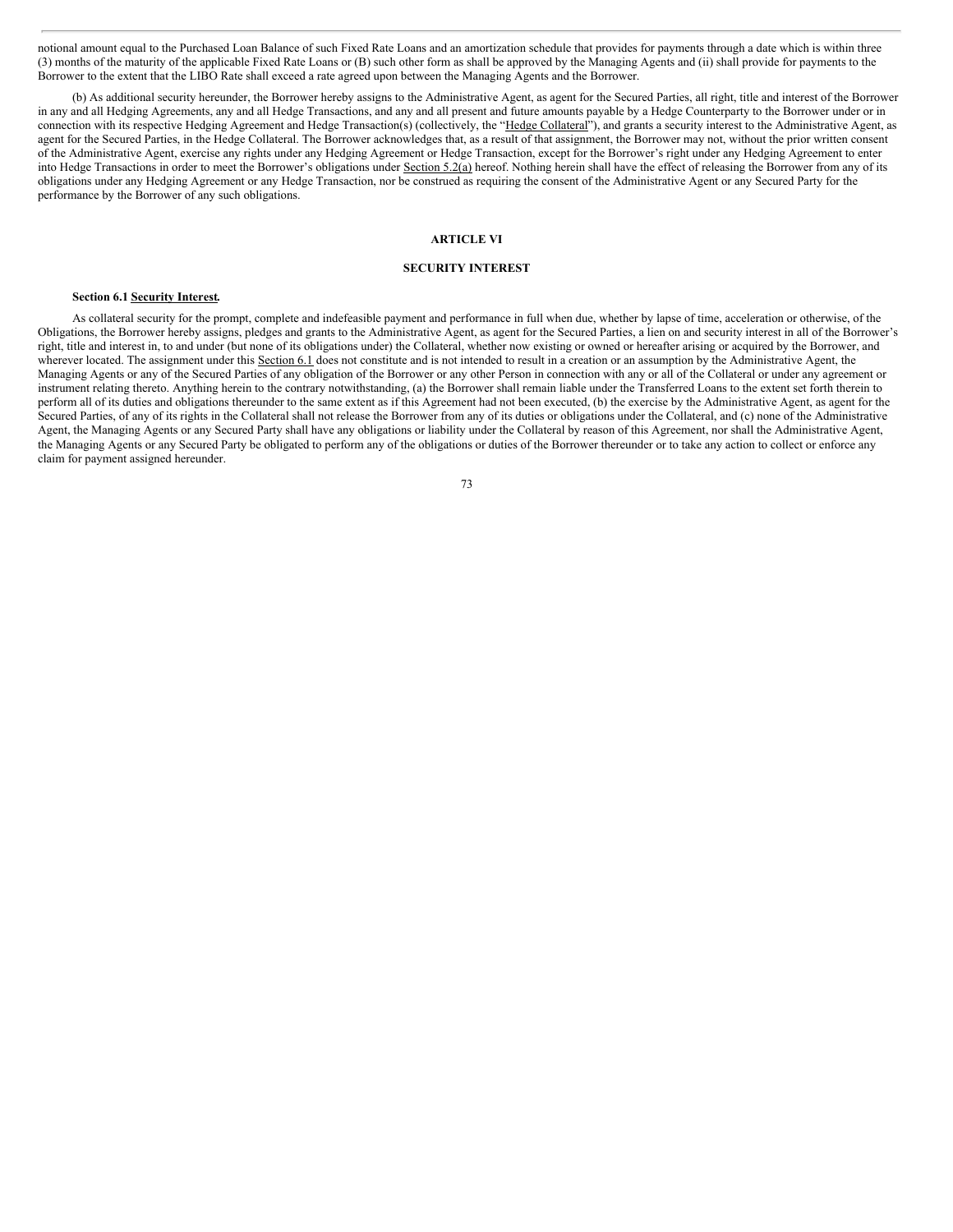### **Section 6.2 Remedies.**

The Administrative Agent (for itself and on behalf of the other Secured Parties) shall have all of the rights and remedies of a secured party under the UCC and other Applicable Law. Upon the occurrence and during the continuance of an Early Termination Event, the Administrative Agent or its designees may (i) deliver a notice of exclusive control to the Collateral Custodian; (ii) instruct the Collateral Custodian to deliver any or all of the Collateral to the Administrative Agent or its designees and otherwise give all instructions and entitlement orders to the Collateral Custodian regarding the Collateral; (iii) require that the Borrower or the Collateral Custodian immediately take action to liquidate the Collateral to pay amounts due and payable in respect of the Obligations; (iv) sell or otherwise dispose of the Collateral in a commercially reasonable manner, all without judicial process or proceedings; (v) take control of the Proceeds of any such Collateral; (vi) exercise any consensual or voting rights in respect of the Collateral; (vii) release, make extensions, discharges, exchanges or substitutions for, or surrender all or any part of the Collateral; (viii) enforce the Borrower's rights and remedies under the Custody Agreement with respect to the Collateral; (ix) institute and prosecute legal and equitable proceedings to enforce collection of, or realize upon, any of the Collateral; (x) remove from the Borrower's, the Servicer's, the Collateral Custodian's and their respective agents' place of business all books, records and documents relating to the Collateral; and/or (xi) endorse the name of the Borrower upon any items of payment relating to the Collateral or upon any proof of claim in bankruptcy against an account debtor. For purposes of taking the actions described in subsections (i) through  $(xi)$  of this Section 6.2 the Borrower hereby irrevocably appoints the Administrative Agent as its attorney-in-fact (which appointment being coupled with an interest is irrevocable while any of the Obligations remain unpaid), with power of substitution, in the name of the Administrative Agent or in the name of the Borrower or otherwise, for the use and benefit of the Administrative Agent, but at the cost and expense of the Borrower and without notice to the Borrower; provided that the Administrative Agent hereby agrees to exercise such power only so long as an Early Termination Event shall be continuing. The Administrative Agent and the other Secured Parties agree that the sale of the Collateral shall be conducted in good faith and in accordance with commercially reasonable practices.

# **Section 6.3 Release of Liens.**

(a) If (i) the Borrowing Base Test is met, and (ii) no Early Termination Event or Unmatured Termination Event has occurred and is continuing, at the same time as any Loan that is part of the Collateral expires by its terms and all amounts in respect thereof have been paid by the related Obligor and deposited in the Collection Account, the Administrative Agent as agent for the Secured Parties will, to the extent requested by the Borrower or the Servicer on behalf of the Borrower, release its interest in such Loan and any Supplemental Interests related thereto. In connection with any such release on or after the occurrence of the above, the Administrative Agent, as agent for the Secured Parties, will execute and deliver to the Borrower or the Servicer on behalf of the Borrower any termination statements and any other releases and instruments as the Borrower or the Servicer on behalf of the Borrower may reasonably request in order to effect the release of such Loan and Supplemental Interest; provided, that, the Administrative Agent as agent for the Secured Parties will make no representation or warranty, express or implied, with respect to any such Loan or Supplemental Interest in connection with such sale or transfer and assignment.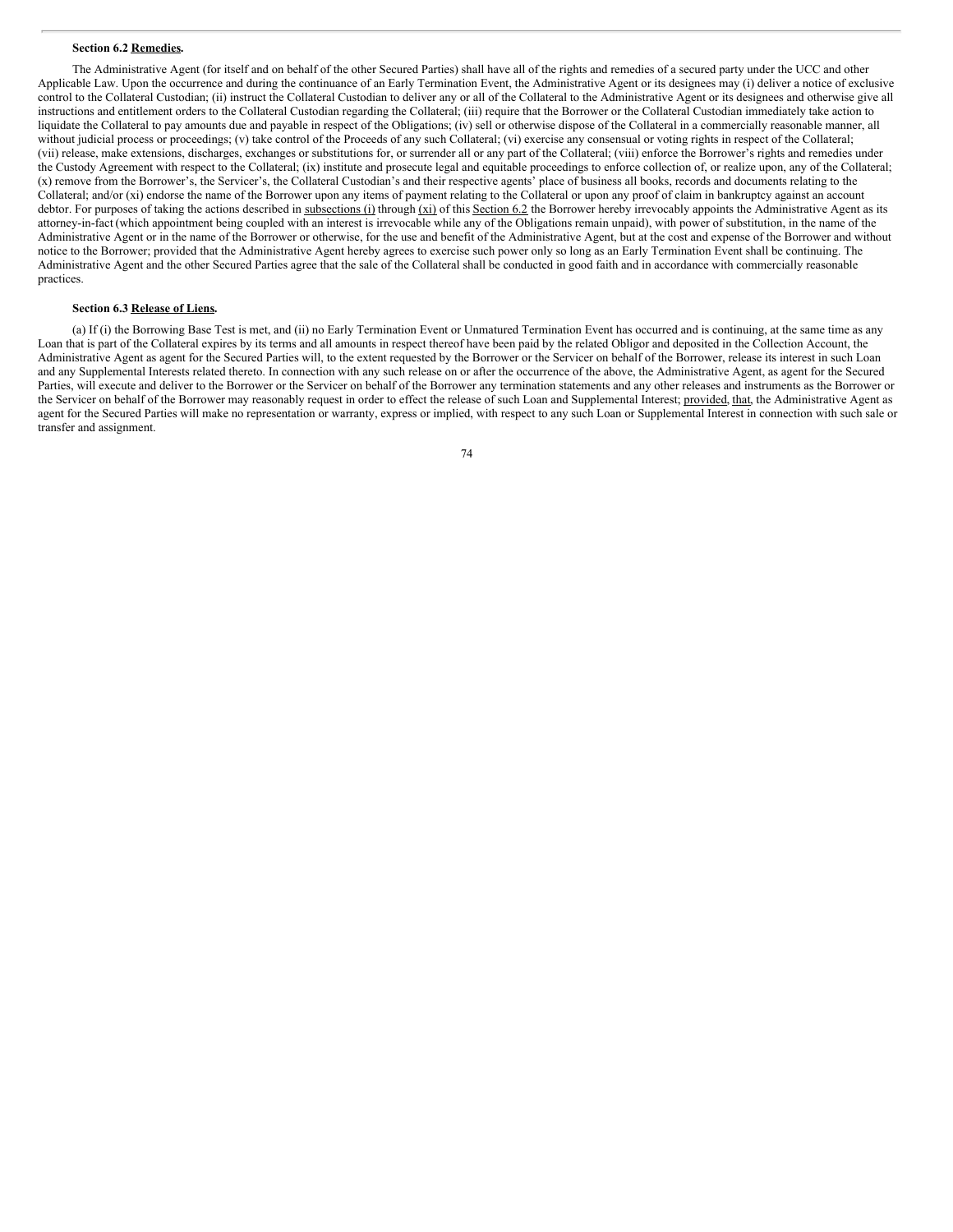(b) Upon any request for a release of certain Loans in connection with a proposed Discretionary Sale, if, upon application of the proceeds of such transaction in accordance with Section 2.8, the requirements of Section 2.16 shall have been met, the Administrative Agent as agent for the Secured Parties will, to the extent requested by the Borrower or the Servicer on behalf of the Borrower, release its interest in such Loan and any Supplemental Interests related thereto. In connection with any such release on or after the occurrence of the above, the Administrative Agent, as agent for the Secured Parties, will execute and deliver to the Borrower or the Servicer on behalf of the Borrower any termination statements and any other releases and instruments as the Borrower or the Servicer on behalf of the Borrower may reasonably request in order to effect the release of such Loan and Supplemental Interest; provided, that, the Administrative Agent as agent for the Secured Parties will make no representation or warranty, express or implied, with respect to any such Loan or Supplemental Interest in connection with such sale or transfer and assignment.

(c) Upon receipt by the Administrative Agent of the Proceeds of a repurchase of an Ineligible Loan (as such term is defined in the Purchase Agreement) by the Originator pursuant to the terms of Section 6.1 of the Purchase Agreement, the Administrative Agent, as agent for the Secured Parties, shall be deemed to have automatically released its interest in such Ineligible Loan and any Supplemental Interests related thereto without any further action on its part. In connection with any such release on or after the occurrence of such repurchase, the Administrative Agent, as agent for the Secured Parties, will execute and deliver to the Borrower or the Servicer on behalf of the Borrower any releases and instruments as the Borrower or the Servicer on behalf of the Borrower may reasonably request in order to effect the release of such Ineligible Loan and Supplemental Interest.

(d) Upon receipt by the Administrative Agent of the Proceeds of a purchase of a Transferred Loan by the Servicer pursuant to the terms ofSection 7.7, the Administrative Agent, as agent for the Secured Parties, shall be deemed to have automatically released its interest in such Transferred Loan and any Supplemental Interests related thereto without any further action on its part. In connection with any such release on or after the occurrence of such purchase, the Administrative Agent, as agent for the Secured Parties, will execute and deliver to the Borrower or the Servicer on behalf of the Borrower any releases and instruments as the Borrower or the Servicer on behalf of the Borrower may reasonably request in order to effect the release of such Transferred Loan and Supplemental Interest.

#### **Section 6.4 Assignment of the Purchase Agreement.**

The Borrower hereby represents, warrants and confirms to the Administrative Agent that the Borrower has assigned to the Administrative Agent, for the ratable benefit of the Secured Parties hereunder, all of the Borrower's right and title to and interest in the Purchase Agreement. The Borrower confirms that following an Early Termination Event the Administrative Agent shall have the sole right to enforce the Borrower's rights and remedies under the Purchase Agreement for the benefit of the Secured Parties, but without any obligation on the part of the Administrative Agent, the Secured Parties or any of their respective Affiliates to perform any of the obligations of the Borrower under the Purchase Agreement. The Borrower further confirms and agrees that such assignment to the Administrative Agent shall terminate upon the Collection Date; provided, however, that the rights of the Administrative Agent and the Secured Parties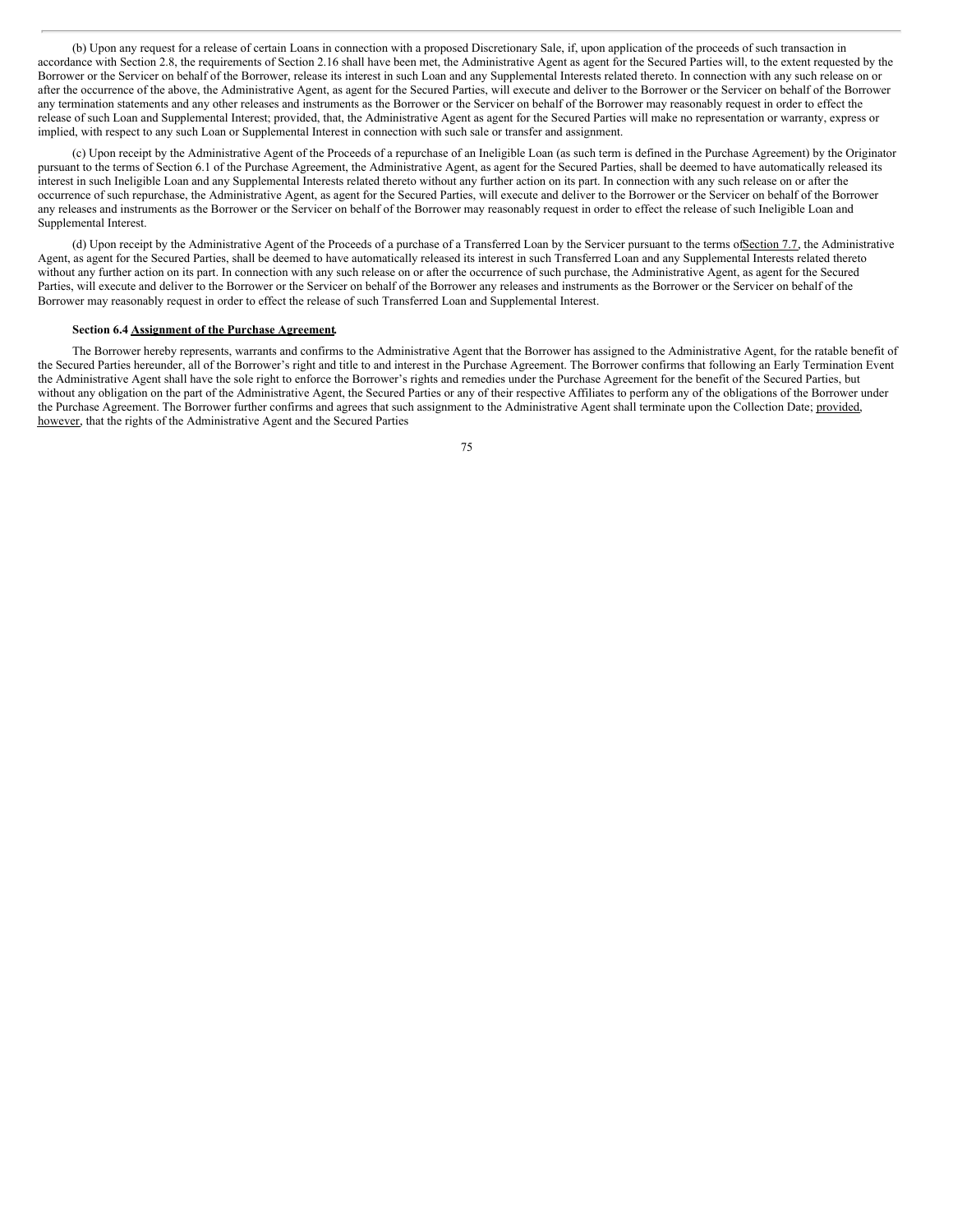pursuant to such assignment with respect to rights and remedies in connection with any indemnities and any breach of any representation, warranty or covenants made by the Originator pursuant to the Purchase Agreement, which rights and remedies survive the Termination of the Purchase Agreement, shall be continuing and shall survive any termination of such assignment.

# **ARTICLE VII**

# **ADMINISTRATION AND SERVICING OF LOANS**

# **Section 7.1 Appointment of the Servicer.**

The Borrower hereby appoints the Servicer to service the Transferred Loans and enforce its respective rights and interests in and under each Transferred Loan in accordance with the terms and conditions of this Article VII and to serve in such capacity until the termination of its responsibilities pursuant toSection 7.18. The Servicer hereby agrees to perform the duties and obligations with respect thereto set forth herein. The Servicer and the Borrower hereby acknowledge that the Administrative Agent and the Secured Parties are third party beneficiaries of the obligations undertaken by the Servicer hereunder.

### **Section 7.2 Duties and Responsibilities of the Servicer.**

(a) The Servicer shall conduct the servicing, administration and collection of the Transferred Loans and shall take, or cause to be taken, all such actions as may be necessary or advisable to service, administer and collect Transferred Loans from time to time on behalf of the Borrower and as the Borrower's agent.

(b) The duties of the Servicer, as the Borrower's agent, shall include, without limitation:

(i) preparing and submitting of claims to, and post-billing liaison with, Obligors on Transferred Loans;

(ii) maintaining all necessary Servicing Records with respect to the Transferred Loans and providing such reports to the Borrower, the Managing Agents and the Administrative Agent in respect of the servicing of the Transferred Loans (including information relating to its performance under this Agreement) as may be required hereunder or as the Borrower, any Managing Agent or the Administrative Agent may reasonably request;

(iii) maintaining and implementing administrative and operating procedures (including, without limitation, an ability to recreate Servicing Records evidencing the Transferred Loans in the event of the destruction of the originals thereof) and keeping and maintaining all documents, books, records and other information reasonably necessary or advisable for the collection of the Transferred Loans (including, without limitation, records adequate to permit the identification of each new Transferred Loan and all Collections of and adjustments to each existing Transferred Loan); provided, however, that any Successor Servicer shall only be required to recreate the Servicing Records of each prior Servicer to the extent such records have been delivered to it in a format reasonably acceptable to such Successor Servicer;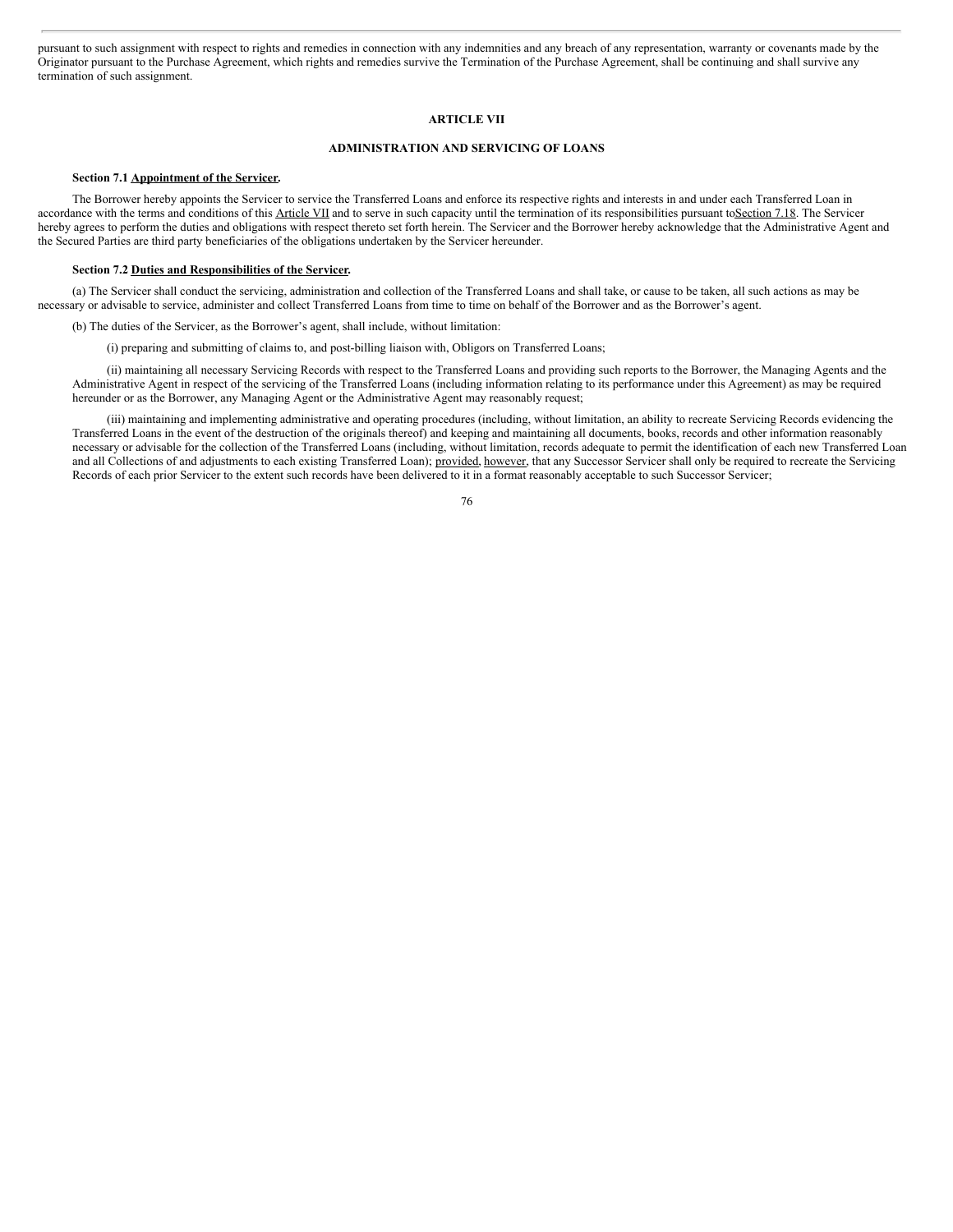(iv) promptly delivering to the Borrower, any Managing Agent or the Administrative Agent, from time to time, such information and Servicing Records (including information relating to its performance under this Agreement) as the Borrower, such Managing Agent or the Administrative Agent from time to time reasonably request;

(v) identifying each Transferred Loan clearly and unambiguously in its Servicing Records to reflect that such Transferred Loan is owned by the Borrower and pledged to the Administrative Agent;

(vi) complying in all material respects with the Credit and Collection Policy in regard to each Transferred Loan;

(vii) complying in all material respects with all Applicable Laws with respect to it, its business and properties and all Transferred Loans and Collections with respect thereto;

(viii) preserving and maintaining its existence, rights, licenses, franchises and privileges as a corporation in the jurisdiction of its organization, and qualifying and remaining qualified in good standing as a foreign corporation and qualifying to and remaining authorized and licensed to perform obligations as Servicer (including enforcement of collection of Transferred Loans on behalf of the Borrower, Lenders, each Hedge Counterparty and the Collateral Custodian) in each jurisdiction where the failure to preserve and maintain such existence, rights, franchises, privileges and qualification would materially adversely affect (A) the rights or interests of the Borrower, Lenders, each Hedge Counterparty and the Collateral Custodian in the Transferred Loans, (B) the collectibility of any Transferred Loan, or (C) the ability of the Servicer to perform its obligations hereunder; and

(ix) notifying the Borrower, each Managing Agent and the Administrative Agent of any material action, suit, proceeding, dispute, offset, deduction, defense or counterclaim that is or is threatened to be (1) asserted by an Obligor with respect to any Transferred Loan; or (2) reasonably expected to have a Material Adverse Effect; and

(c) The Borrower and Servicer hereby acknowledge that the Secured Parties, the Administrative Agent and the Collateral Custodian shall not have any obligation or liability with respect to any Transferred Loans, nor shall any of them be obligated to perform any of the obligations of the Servicer hereunder.

## **Section 7.3 Authorization of the Servicer.**

(a) Each of the Borrower, each Managing Agent, on behalf of itself and the related Lenders, the Administrative Agent and each Hedge Counterparty hereby authorizes the Servicer (including any successor thereto) to take any and all reasonable steps in its name and on its behalf necessary or desirable and not inconsistent with the pledge of the Transferred Loans to the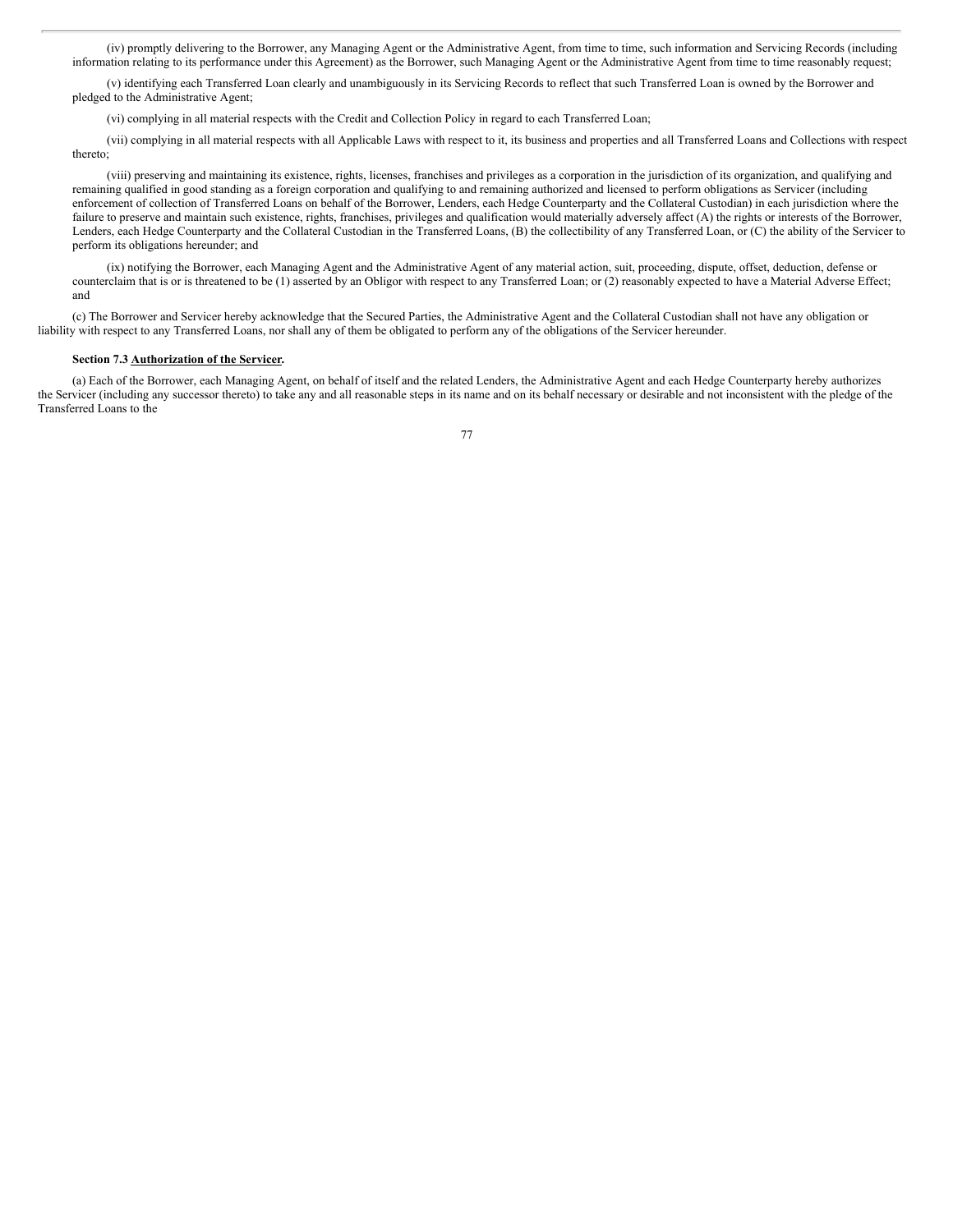Lender, each Hedge Counterparty, and the Collateral Custodian, in the determination of the Servicer, to collect all amounts due under any and all Transferred Loans, including, without limitation, endorsing any of their names on checks and other instruments representing Collections, executing and delivering any and all instruments of satisfaction or cancellation, or of partial or full release or discharge, and all other comparable instruments, with respect to the Transferred Loans and, after the delinquency of any Transferred Loan and to the extent permitted under and in compliance with Applicable Law, to commence proceedings with respect to enforcing payment thereof, to the same extent as the Originator could have done if it had continued to own such Loan; provided, however, that the Servicer may not execute any document in the name of, or which imposes any direct obligation on, any Lender. The Borrower shall furnish the Servicer (and any successors thereto) with any powers of attorney and other documents necessary or appropriate to enable the Servicer to carry out its servicing and administrative duties hereunder, and shall cooperate with the Servicer to the fullest extent in order to ensure the collectibility of the Transferred Loans. In no event shall the Servicer be entitled to make the Borrower, any Lender, any Managing Agent, any Hedge Counterparty, the Collateral Custodian or the Administrative Agent a party to any litigation without such party's express prior written consent, or to make the Borrower a party to any litigation (other than any routine foreclosure or similar collection procedure) without the Administrative Agent's consent.

(b) After an Early Termination Event has occurred and is continuing, at the Administrative Agent's direction, the Servicer shall take such action as the Administrative Agent may deem necessary or advisable to enforce collection of the Transferred Loans; provided, however, that the Administrative Agent may, at any time that an Early Termination Event has occurred and is continuing, notify any Obligor with respect to any Transferred Loans of the assignment of such Transferred Loans to the Administrative Agent and direct that payments of all amounts due or to become due to the Borrower thereunder be made directly to the Administrative Agent or any servicer, collection agent or lock-box or other account designated by the Administrative Agent and, upon such notification and at the expense of the Borrower, the Administrative Agent may enforce collection of any such Transferred Loans and adjust, settle or compromise the amount or payment thereof. The Administrative Agent shall give written notice to any Successor Servicer of the Administrative Agent's actions or directions pursuant to this Section 7.3(b), and no Successor Servicer shall take any actions pursuant to this Section 7.3(b) that are outside of its Credit and Collection Policy.

# **Section 7.4 Collection of Payments.**

(a) Collection Efforts, Modification of Loans. The Servicer will make reasonable efforts to collect all payments called for under the terms and provisions of the Transferred Loans as and when the same become due, and will follow those collection procedures which it follows with respect to all comparable Loans that it services for itself or others. The Servicer may not waive, modify or otherwise vary any provision of a Transferred Loan, except as may be in accordance with the provisions of the Credit and Collection Policy, including the waiver of any late payment charge or any other fees that may be collected in the ordinary course of servicing any Loan included in the Collateral.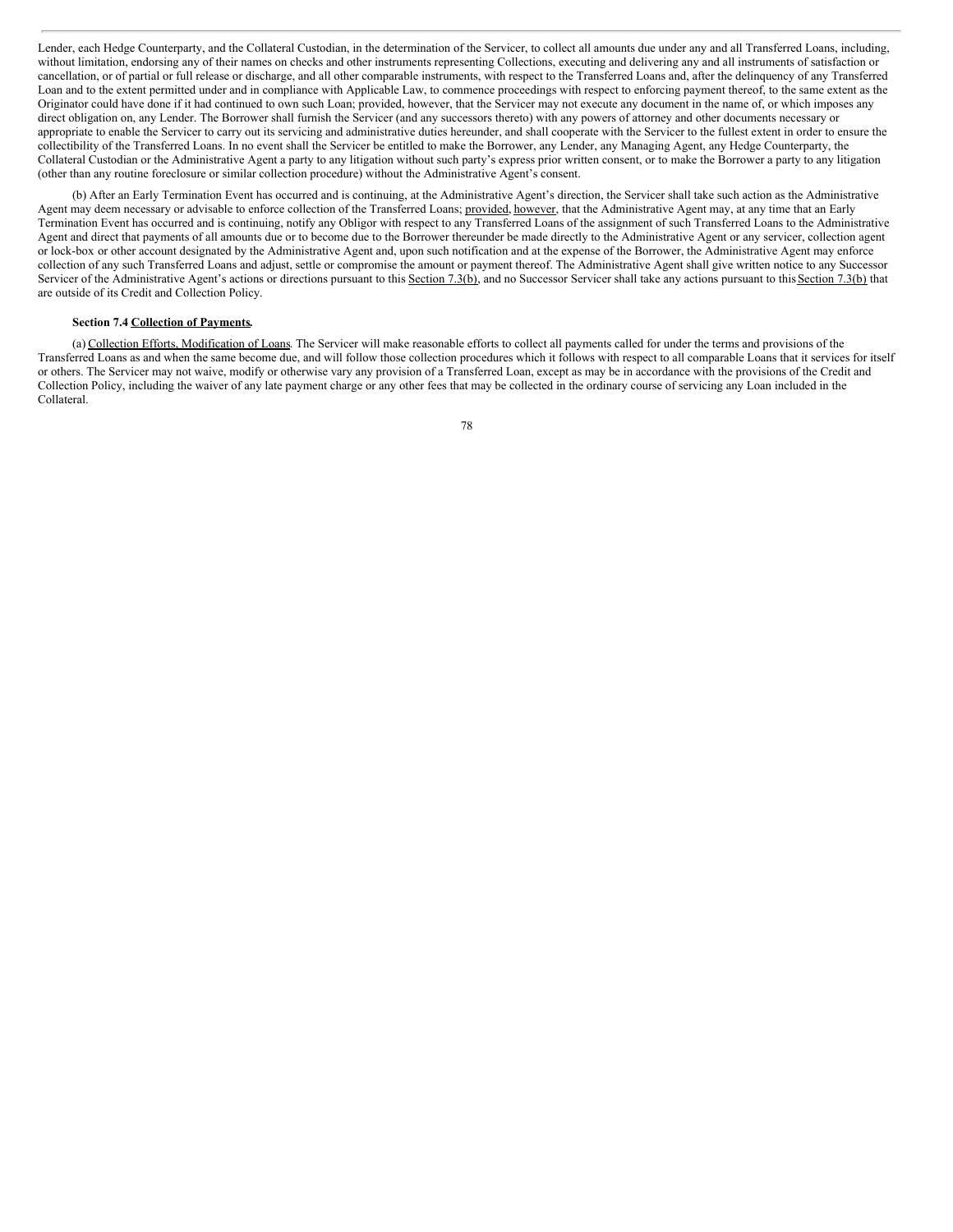(b) Acceleration. The Servicer shall accelerate the maturity of all or any Scheduled Payments under any Transferred Loan under which a default under the terms thereof has occurred and is continuing (after the lapse of any applicable grace period) promptly after such Loan becomes a Defaulted Loan or such earlier or later time as is consistent with the Credit and Collection Policy.

(c) Taxes and other Amounts. To the extent provided for in any Transferred Loan, the Servicer will use its best efforts to collect all payments with respect to amounts due for taxes, assessments and insurance premiums relating to such Transferred Loans or the Related Property and remit such amounts to the appropriate Governmental Authority or insurer on or prior to the date such payments are due.

(d) Payments to Lock-Box Account: On or before the Closing Date, the Servicer shall have instructed all Obligors to make all payments in respect of Loans included in the Collateral to a Lock-Box or directly to a Lock-Box Account or the Collection Account.

(e) Establishment of the Collection Account. The Borrower or the Servicer on its behalf shall cause to be established, on or before the Closing Date, and maintained in the name of the Borrower and assigned to the Administrative Agent as agent for the Secured Parties, with an office or branch of a depository institution or trust company organized under the laws of the United States or any one of the States thereof or the District of Columbia (or any domestic branch of a foreign bank) a segregated corporate trust account (the "Collection Account") for the purpose of receiving Collections from the Collateral;provided, however, that at all times such depository institution or trust company shall be a depository institution organized under the laws of the United States or any one of the States thereof or the District of Columbia (or any domestic branch of a foreign bank), (i) (A) that has either (1) a long-term unsecured debt rating of A- or better by S&P and A-3 or better by Moody's or (2) a short-term unsecured debt rating or certificate of deposit rating of A-1 or better by S&P or P-1 or better by Moody's, (B) the parent corporation of which has either (1) a long-term unsecured debt rating ofA- or better by S&P and A-3 or better by Moody's or (2) a short-term unsecured debt rating or certificate of deposit rating ofA-1 or better by S&P and P-1 or better by Moody's or (C) is otherwise acceptable to the Administrative Agent and (ii) whose deposits are insured by the Federal Deposit Insurance Corporation (any such depository institution or trust company, a "Qualified Institution").

(f) Adjustments. If (i) the Servicer makes a deposit into the Collection Account in respect of a Collection of a Loan in the Collateral and such Collection was received by the Servicer in the form of a check that is not honored for any reason or (ii) the Servicer makes a mistake with respect to the amount of any Collection and deposits an amount that is less than or more than the actual amount of such Collection, the Servicer shall appropriately adjust the amount subsequently deposited into the Collection Account to reflect such dishonored check or mistake. Any Scheduled Payment in respect of which a dishonored check is received shall be deemed not to have been paid.

## **Section 7.5 Servicer Advances.**

For each Settlement Period, if the Servicer determines that any Scheduled Payment (or portion thereof) that was due and payable pursuant to a Loan included in the Collateral during such Settlement Period was not received prior to the end of such Settlement Period, the Servicer may, but shall not be obligated to, make an advance in an amount up to the amount of such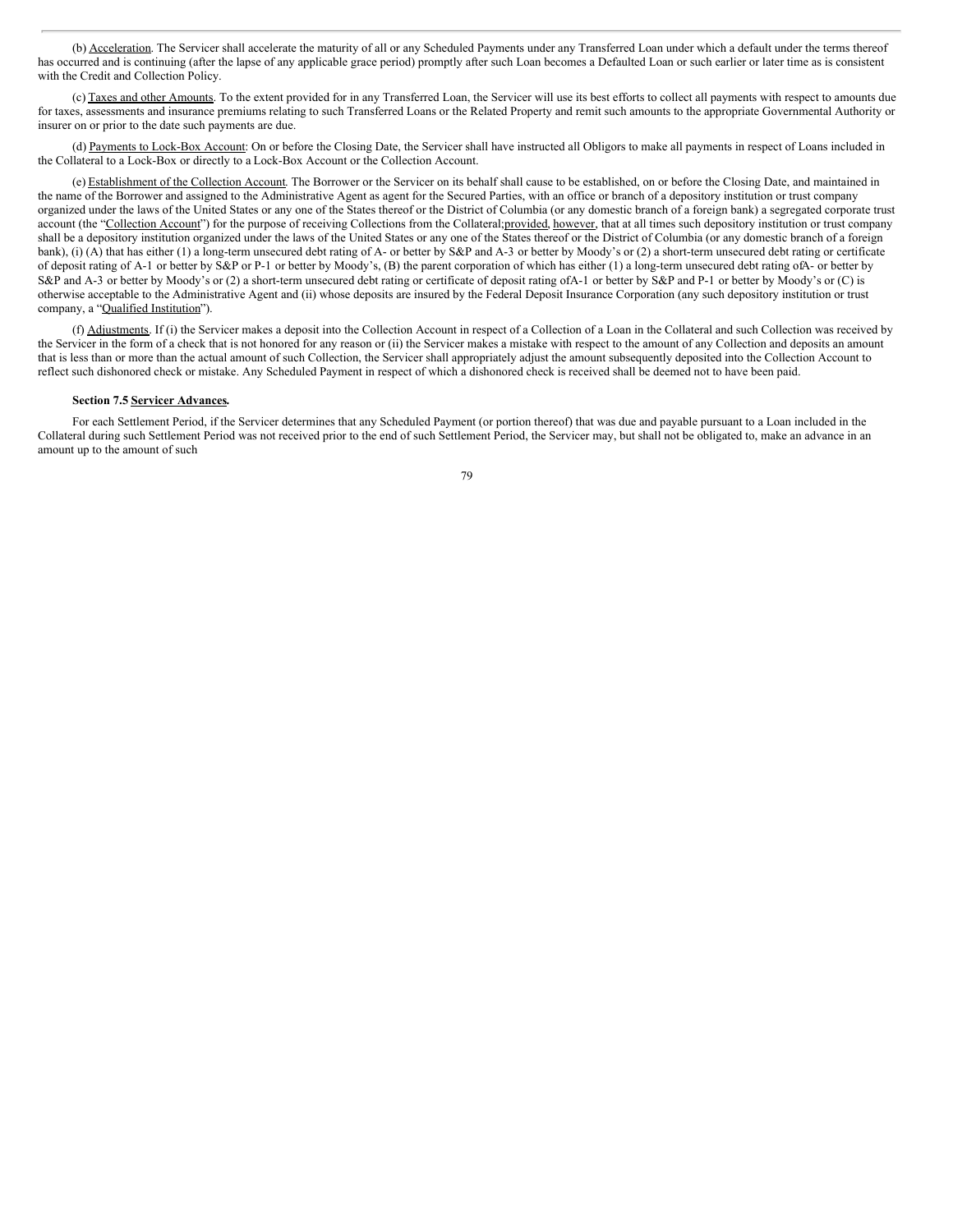delinquent Scheduled Payment (or portion thereof) to the extent that the Servicer reasonably expects to be reimbursed for such advance; in addition, if on any day there are not sufficient funds on deposit in the Collection Account to pay accrued Interest on any Advance the Settlement Period of which ends on such day, the Servicer may make an advance in the amount necessary to pay such Interest (in either case, any such advance, a "Servicer Advance"). Notwithstanding the preceding sentence, any Successor Servicer will not be obligated to make any Servicer Advances. The Servicer will deposit any Servicer Advances into the Collection Account on or prior to 11:00 a.m. (New York City time) on the related Payment Date, in immediately available funds.

#### **Section 7.6 Realization Upon Defaulted Loans or Charged-Off Loans.**

The Servicer will use reasonable efforts to repossess or otherwise comparably convert the ownership of any Related Property with respect to a Defaulted Loan or Charged-Off Loan and will act as sales and processing agent for Related Property that it repossesses. The Servicer will follow the practices and procedures set forth in the Credit and Collection Policy in order to realize upon such Related Property. Without limiting the foregoing, the Servicer may sell any such Related Property with respect to any Defaulted Loan or Charged-Off Loan to the Servicer or its Affiliates for a purchase price equal to the then fair market value thereof; any such sale to be evidenced by a certificate of a Responsible Officer of the Servicer delivered to the Administrative Agent identifying the Defaulted Loan or Charged-Off Loan and the Related Property, setting forth the sale price of the Related Property and certifying that such sale price is the fair market value of such Related Property. In any case in which any such Related Property has suffered damage, the Servicer will not expend funds in connection with any repair or toward the repossession of such Related Property unless it reasonably determines that such repair and/or repossession will increase the Recoveries by an amount greater than the amount of such expenses. The Servicer will remit to the Collection Account the Recoveries received in connection with the sale or disposition of Related Property with respect to a Defaulted Loan or Charged-Off Loan.

#### **Section 7.7 Optional Repurchase of Transferred Loans.**

(a) The Servicer may, at any time, notify the Borrower and the Administrative Agent that it (or its assignee) is requesting to purchase any Transferred Loan with respect to which the Borrower or any Affiliate of the Borrower has received notice of the related Obligor's intention to prepay such Transferred Loan in full within a period of not more than sixty (60) days from the date of such notification.

(b) Either of the Originator or the Servicer (or its assignee) may, at its sole option, with respect to any Transferred Loan that it determines, in the exercise of its reasonable discretion, will likely become a Defaulted Loan or a Charged-Off Loan, or that has become a Defaulted Loan or aCharged-Off Loan, notify the Borrower and the Administrative Agent that it is requesting to purchase each such Transferred Loan.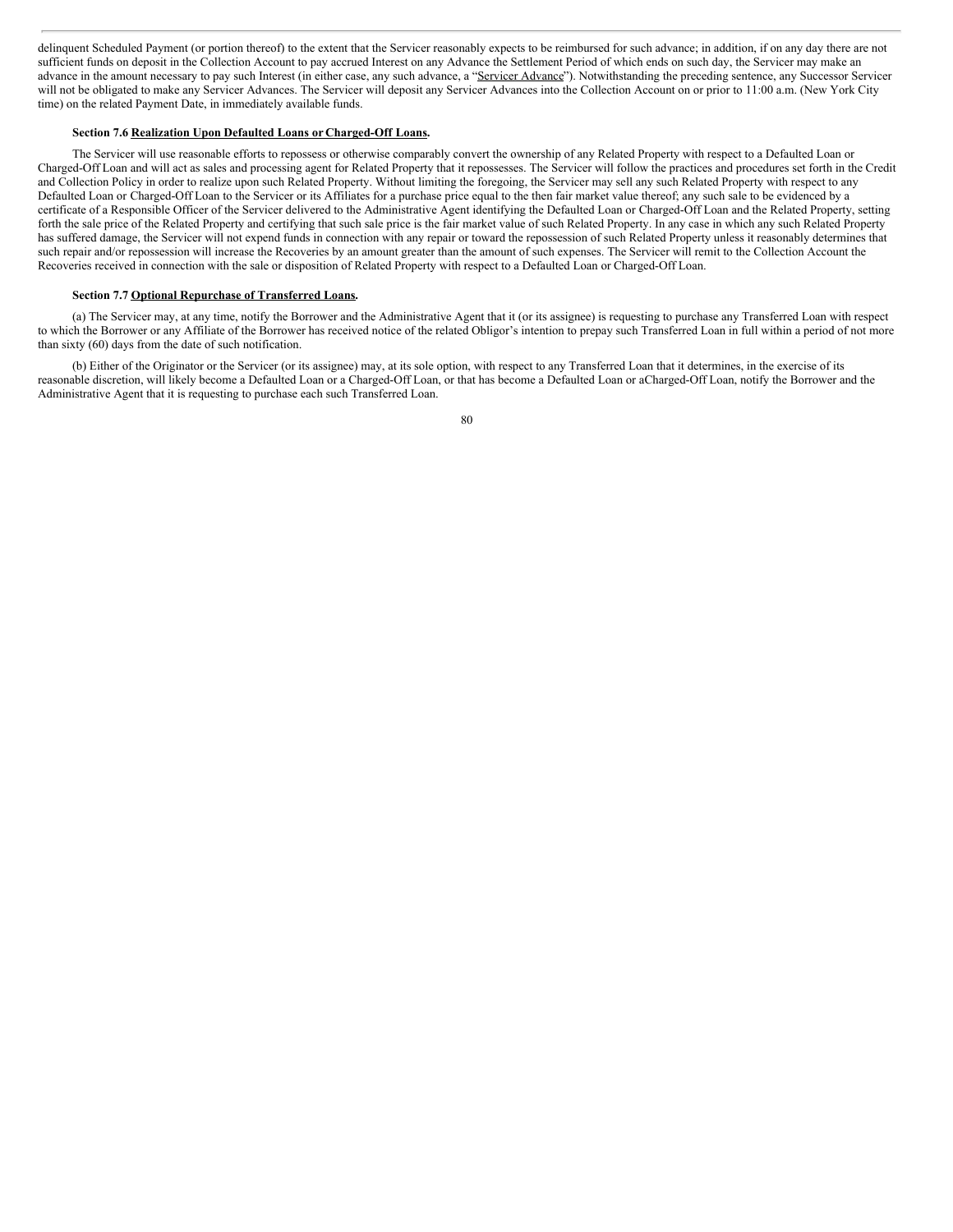(c) The Servicer (or its assignee) may request purchase of a Transferred Loan pursuant toparagraph (a) or (b) above, and the Originator may request purchase of a Transferred Loan pursuant to paragraph (b) above, by providing five (5) Business Days' prior written notice to Borrower and the Administrative Agent. The Borrower may agree to such purchase with the consent of the Administrative Agent (which consent shall not be unreasonably withheld). With respect to any such purchase of a Transferred Loan, the party providing the required written notice shall, on the date of purchase, either (i) remit to the Borrower in immediately available funds an amount equal to the Repurchase Price therefor or (ii) in the case of a purchase of a Transferred Loan by the Originator, cause an entry to be made in the books of the Borrower to show a reduction in the Originator's equity investment in the Borrower by an amount equal to the Repurchase Price for such Transferred Loan. Upon each purchase of a Transferred Loan pursuant to this Section 7.7, the Borrower shall automatically and without further action be deemed to transfer, assign andset-over to the purchaser thereof all the right, title and interest of the Borrower in, to and under such Transferred Loan and all monies due or to become due with respect thereto, all proceeds thereof and all rights to security for any such Transferred Loan, and all proceeds and products of the foregoing, free and clear of any Lien created pursuant to this Agreement, all of the Borrower's right, title and interest in such Transferred Loan, including any related Supplemental Interests. Each Lender shall receive five (5) Business Days' notice of any repurchase that results in a prepayment of all or a portion of any Advance.

(d) The Borrower shall, at the sole expense of the party purchasing any Transferred Loan, execute such documents and instruments of transfer as may be prepared by such party and take such other actions as shall reasonably be requested by such party to effect the transfer of the related Transferred Loan pursuant to this Section 7.7.

### **Section 7.8 Representations and Warranties of the Servicer.**

The initial Servicer, and any Successor Servicer (mutatis mutandis), hereby represents and warrants as follows:

(a) Organization and Good Standing. The Servicer is a corporation duly organized, validly existing and in good standing under the laws of the jurisdiction of its incorporation with all requisite corporate power and authority to own its properties and to conduct its business as presently conducted and to enter into and perform its obligations pursuant to this Agreement.

(b) Due Qualification. The Servicer is qualified to do business as a corporation, is in good standing, and has obtained all licenses and approvals as required under the laws of all jurisdictions in which the ownership or lease of its property and or the conduct of its business (other than the performance of its obligations hereunder) requires such qualification, standing, license or approval, except to the extent that the failure to so qualify, maintain such standing or be so licensed or approved would not have a material adverse effect on the interests of the Borrower or of the Lenders. The Servicer is qualified to do business as a corporation, is in good standing, and has obtained all licenses and approvals as required under the laws of all states in which the performance of its obligations pursuant to this Agreement requires such qualification, standing, license or approval and where the failure to qualify or obtain such license or approval would have a material adverse effect on its ability to perform hereunder.

(c) Power and Authority. The Servicer has the corporate power and authority to execute and deliver this Agreement and to carry out its terms. The Servicer has duly authorized the execution, delivery and performance of this Agreement by all requisite corporate action.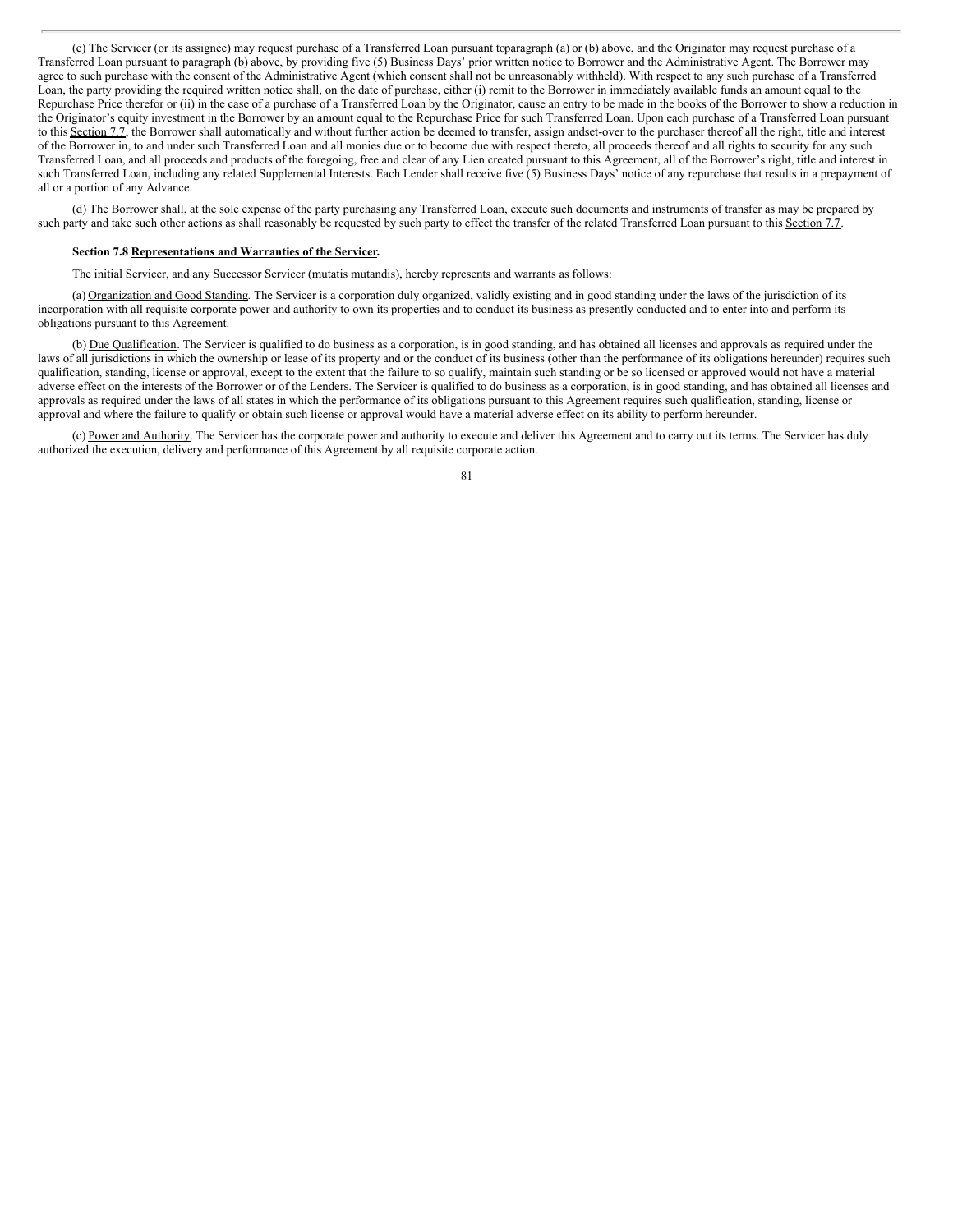(d) No Violation. The consummation of the transactions contemplated by, and the fulfillment of the terms of, this Agreement by the Servicer (with or without notice or lapse of time) will not (i) conflict with, result in any breach of any of the terms or provisions of, or constitute a default under, the articles of incorporation or by-laws of the Servicer, or any Contractual Obligation to which the Servicer is a party or by which it or any of its property is bound, (ii) result in the creation or imposition of any Adverse Claim upon any of its properties pursuant to the terms of any such Contractual Obligation (other than this Agreement), or (iii) violate any Applicable Law.

(e) No Consent. No consent, approval, authorization, order, registration, filing, qualification, license or permit of or with any Governmental Authority having jurisdiction over the Servicer or any of its properties is required to be obtained by or with respect to the Servicer in order for the Servicer to enter into this Agreement or perform its obligations hereunder.

(f) Binding Obligation. This Agreement constitutes a legal, valid and binding obligation of the Servicer, enforceable against the Servicer in accordance with its terms, except as such enforceability may be limited by (i) applicable Insolvency Laws and (ii) general principles of equity (whether considered in a suit at law or in equity).

(g) No Proceeding. There are no proceedings or investigations pending or threatened against the Servicer, before any Governmental Authority (i) asserting the invalidity of this Agreement, (ii) seeking to prevent the consummation of any of the transactions contemplated by this Agreement or (iii) seeking any determination or ruling that might (in the reasonable judgment of the Servicer) have a Material Adverse Effect.

(h) Reports Accurate. All Servicer Certificates, Monthly Reports, information, exhibits, financial statements, documents, books, Servicer Records or other reports furnished or to be furnished by the Servicer to the Administrative Agent or a Lender in connection with this Agreement are and will be accurate, true and correct in all material respects.

### **Section 7.9 Covenants of the Servicer.**

The Servicer hereby covenants that:

(a) Compliance with Law. The Servicer will comply in all material respects with all Applicable Laws, including those with respect to the Transferred Loans and Related Property and Loan Documents or any part thereof.

(b) Preservation of Corporate Existence. The Servicer will preserve and maintain its corporate existence, rights, franchises and privileges in the jurisdiction of its formation, and qualify and remain qualified in good standing as a foreign corporation in each jurisdiction where the failure to maintain such existence, rights, franchises, privileges and qualification has had, or could reasonably be expected to have, a Material Adverse Effect.

(c) Obligations with Respect to Loans. The Servicer will duly fulfill and comply with all material obligations on the part of the Borrower to be fulfilled or complied with under or in connection with each Loan and will do nothing to impair the rights of the Borrower or the Administrative Agent as agent for the Secured Parties or of the Secured Parties in, to and under the Collateral.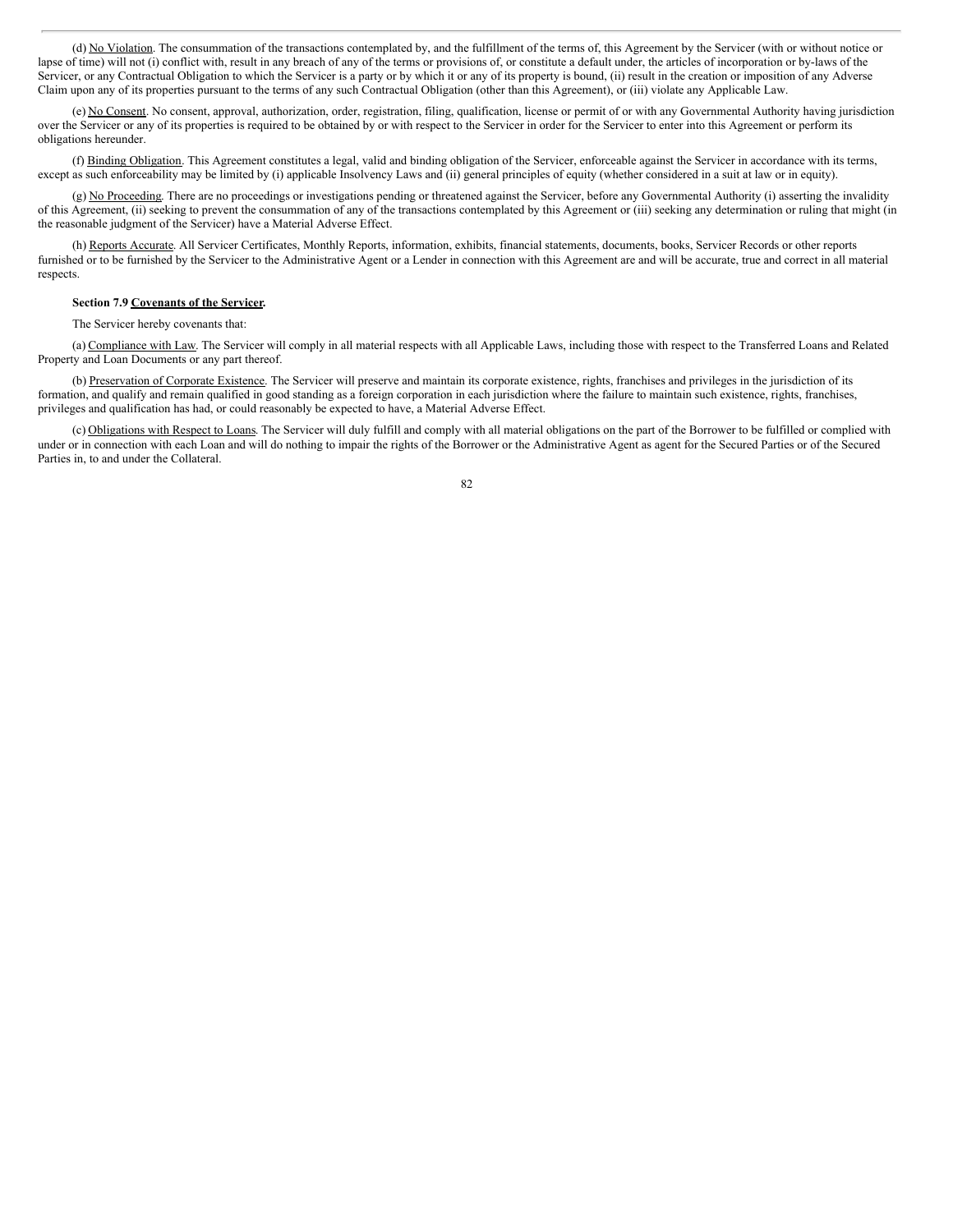(d) Preservation of Security Interest. The Servicer on behalf of the Borrower will execute and file (or cause the execution and filing of) such financing and continuation statements and any other documents that may be required by any law or regulation of any Governmental Authority to preserve and protect fully the interest of the Administrative Agent as agent for the Secured Parties in, to and under the Collateral.

(e) Enforcement of Rights. The Servicer shall not permit any Person appointed by it to a position of control with respect to the Obligor of a Transferred Loan to take or permit to be taken (to the extent within his or her control) any action which shall have (a) caused an equitable subordination of such Transferred Loan to another allowed claim under Section 510(c) of the Bankruptcy Code and (b) resulted in a loss to the Lenders that is not fully satisfied by or through the assertion of all available claims against the Borrower and through the liquidation of all available Collateral. Each of the parties agrees that under no circumstance shall a violation of this covenant give rise to a recourse obligation of the Servicer.

(f) Change of Name or Jurisdiction; Records. The Servicer (i) shall not change its name or jurisdiction of incorporation, without 30 days' prior written notice to the Borrower and the Administrative Agent, and (ii) shall not move, or consent to the Collateral Custodian moving, the Loan Documents relating to the Transferred Loans without 30 days' prior written notice to the Borrower and the Administrative Agent and, in either case, will promptly take all actions required of each relevant jurisdiction in order to continue the first priority perfected security interest of the Administrative Agent as agent for the Secured Parties on all collateral, and such other actions as the Administrative Agent may reasonably request, including but not limited to delivery of an Opinion of Counsel.

(g) Credit and Collection Policy. The Servicer will (i) comply in all material respects with the Credit and Collection Policy in regard to each Transferred Loan and the Related Property included in the Collateral, and in regard to compliance with the Loan Documents, including determinations with respect to the enforcement of the Borrower's rights thereunder and (ii) furnish to each Managing Agent and the Administrative Agent, at least 20 days prior to its proposed effective date, prompt notice of any material change in the Credit and Collection Policy. The Servicer will not agree or otherwise permit to occur any material change in the Credit and Collection Policy, which change would impair the collectibility of any Transferred Loan or otherwise adversely affect the interests or remedies of the Administrative Agent or the Secured Parties under this Agreement or any other Transaction Document, without the prior written consent of the Required Lenders (in their sole discretion).

(h) Early Termination Events. The Servicer will furnish to each Managing Agent and the Administrative Agent, as soon as possible and in any event within three (3) Business Days after the occurrence of each Early Termination Event or Unmatured Termination Event, a written statement setting forth the details of such event and the action that the Servicer proposes to take with respect thereto.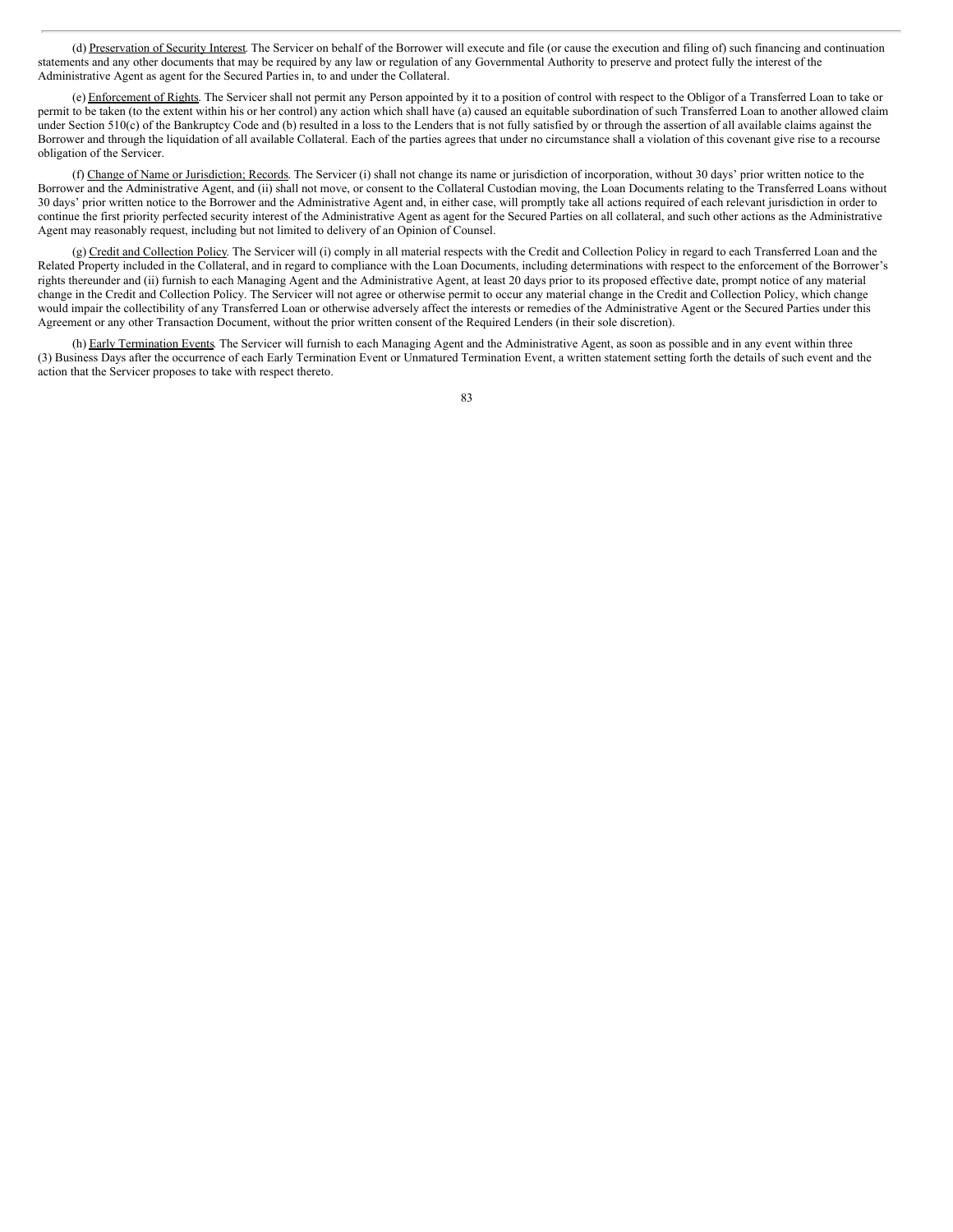(i) Extension or Amendment of Loans. The Servicer will not, except as otherwise permitted in Section 7.4(a), extend, amend or otherwise modify the terms of any Transferred Loan.

(j) Other. The Servicer will furnish to the Borrower, any Managing Agent and the Administrative Agent such other information, documents records or reports respecting the Transferred Loans or the condition or operations, financial or otherwise of the Servicer as the Borrower, such Managing Agent or the Administrative Agent may from time to time reasonably request in order to protect the respective interests of the Borrower, such Managing Agent, the Administrative Agent or the Secured Parties under or as contemplated by this Agreement.

### **Section 7.10 Payment of Certain Expenses by Servicer.**

The Servicer, so long as it is an Affiliate of the Borrower, will be required to pay all expenses incurred by it in connection with its activities under this Agreement, including fees and disbursements of legal counsel and independent accountants, Taxes imposed on the Servicer, expenses incurred in connection with payments and reports pursuant to this Agreement, and all other fees and expenses not expressly stated under this Agreement for the account of the Borrower. In consideration for the payment by the Borrower of the Servicing Fee, the Servicer will be required to pay all reasonable fees and expenses owing to any bank or trust company in connection with the maintenance of the Collection Account and the Backup Servicer Fee pursuant to the Backup Servicing Agreement and the Collateral Custodian Fee pursuant to the Custody Agreement. The Servicer shall be required to pay such expenses for its own account and shall not be entitled to any payment therefor other than the Servicing Fee.

# **Section 7.11 Reports.**

(a) Monthly Report. With respect to each Determination Date and the related Settlement Period, the Servicer will provide to the Borrower, the Backup Servicer, each Managing Agent and the Administrative Agent, on the related Reporting Date, a monthly statement (a "Monthly Report") signed by a Responsible Officer of the Servicer and substantially in the form of Exhibit E. Except as otherwise set forth in the Backup Servicing Agreement, the Backup Servicer shall have no obligation to review any information in the Monthly Report.

(b) Servicer Certificate. Together with each Monthly Report, the Servicer shall submit to the Borrower, the Backup Servicer, each Managing Agent and the Administrative Agent a certificate (a "Servicer's Certificate"), signed by a Responsible Officer of the Servicer and substantially in the form of Exhibit F, which may be incorporated in the Monthly Report. Except as otherwise set forth in the Backup Servicing Agreement, the Backup Servicer shall have no obligation to review any information in the Servicer Certificate.

(c) Annual Reporting. The Servicer shall deliver, within 180 days after the close of each of its respective fiscal years, audited, unqualified, consolidated financial statements of The Gladstone Companies, Ltd. (which shall include balance sheets, statements of income and retained earnings and statements of cash flows) and supplementary information to include consolidating balance sheets and income statements, for such fiscal year certified in a manner acceptable to the Administrative Agent by independent public accountants acceptable to the Administrative Agent. The provisions of this paragraph (c) shall not apply to any Successor Servicer, including the Backup Servicer.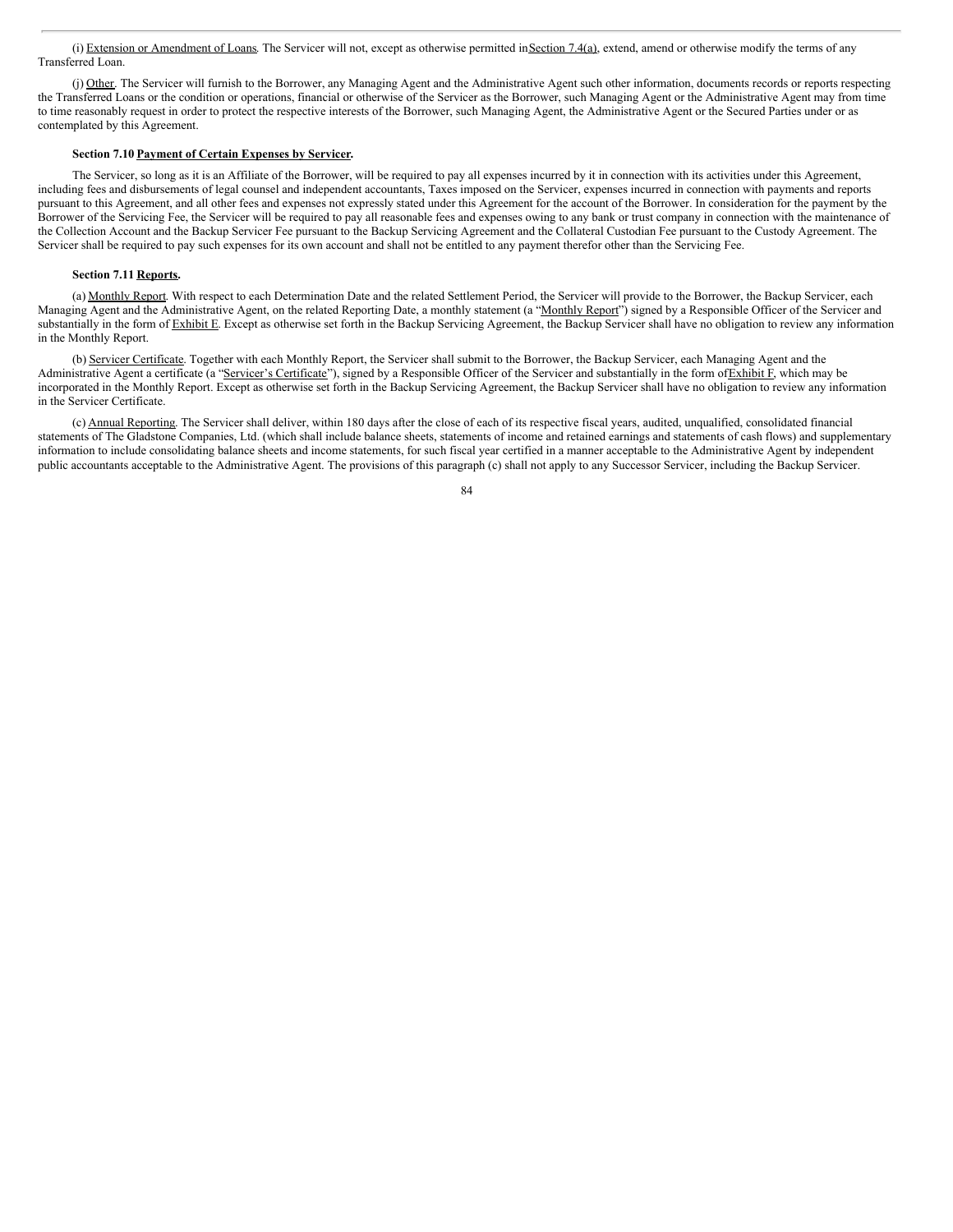(d) Quarterly Reporting. The Servicer shall deliver, within 45 days after the close of each quarterly period of each of its respective fiscal years, balance sheets as at the close of each such period and statements of income and retained earnings and a statement of cash flow for the period from the beginning of such fiscal year to the end of such quarter, all certified by its respective chief financial officer. The provisions of this paragraph (d) shall not apply to any Successor Servicer, including the Backup Servicer.

# (e) [Reserved].

(f) Quarterly Valuation Reports. The Borrower will, at least once per calendar quarter and within thirty Business Days after the date the Servicer provides the quarterly valuations for its serviced portfolio received from the Originator pursuant to Section 5.1(l) of the Purchase Agreement, submit to the Backup Servicer, each Managing Agent and the Administrative Agent a report showing the calculation of the quarterly valuations for the Transferred Loans. Except as otherwise set forth in the Backup Servicing Agreement, the Backup Servicer shall have no duty to review any of the financial information set forth in such valuation reports.

(g) Financial Statements of the Originator and Borrower. The Borrower and Originator will submit to the Backup Servicer, each Managing Agent and the Administrative Agent, (i) within 45 days after the close of each quarterly period of each respective fiscal year, unaudited consolidating financial statements for such quarterly period, and (ii) within 90 days after the close of each respective fiscal year, unaudited consolidating financial statements for such fiscal year.

# **Section 7.12 Annual Statement as to Compliance.**

The Servicer will provide to the Borrower, each Managing Agent, the Administrative Agent, and the Backup Servicer, within 90 days following the end of each fiscal year of the Servicer, an annual report signed by a Responsible Officer of the Servicer certifying that (a) a review of the activities of the Servicer, and the Servicer's performance pursuant to this Agreement, for the period ending on the last day of such fiscal year has been made under such Person's supervision and (b) the Servicer has performed or has caused to be performed in all material respects all of its obligations under this Agreement throughout such year and no Servicer Termination Event has occurred and is continuing (or if a Servicer Termination Event has so occurred and is continuing, specifying each such event, the nature and status thereof and the steps necessary to remedy such event, and, if a Servicer Termination Event occurred during such year and no notice thereof has been given to the Administrative Agent, specifying such Servicer Termination Event and the steps taken to remedy such event).

# **Section 7.13 Limitation on Liability of the Servicer and Others.**

Except as provided herein, neither the Servicer (including any Successor Servicer) nor any of the directors or officers or employees or agents of the Servicer shall be under any liability to the Borrower, the Administrative Agent, the Lenders or any other Person for any action taken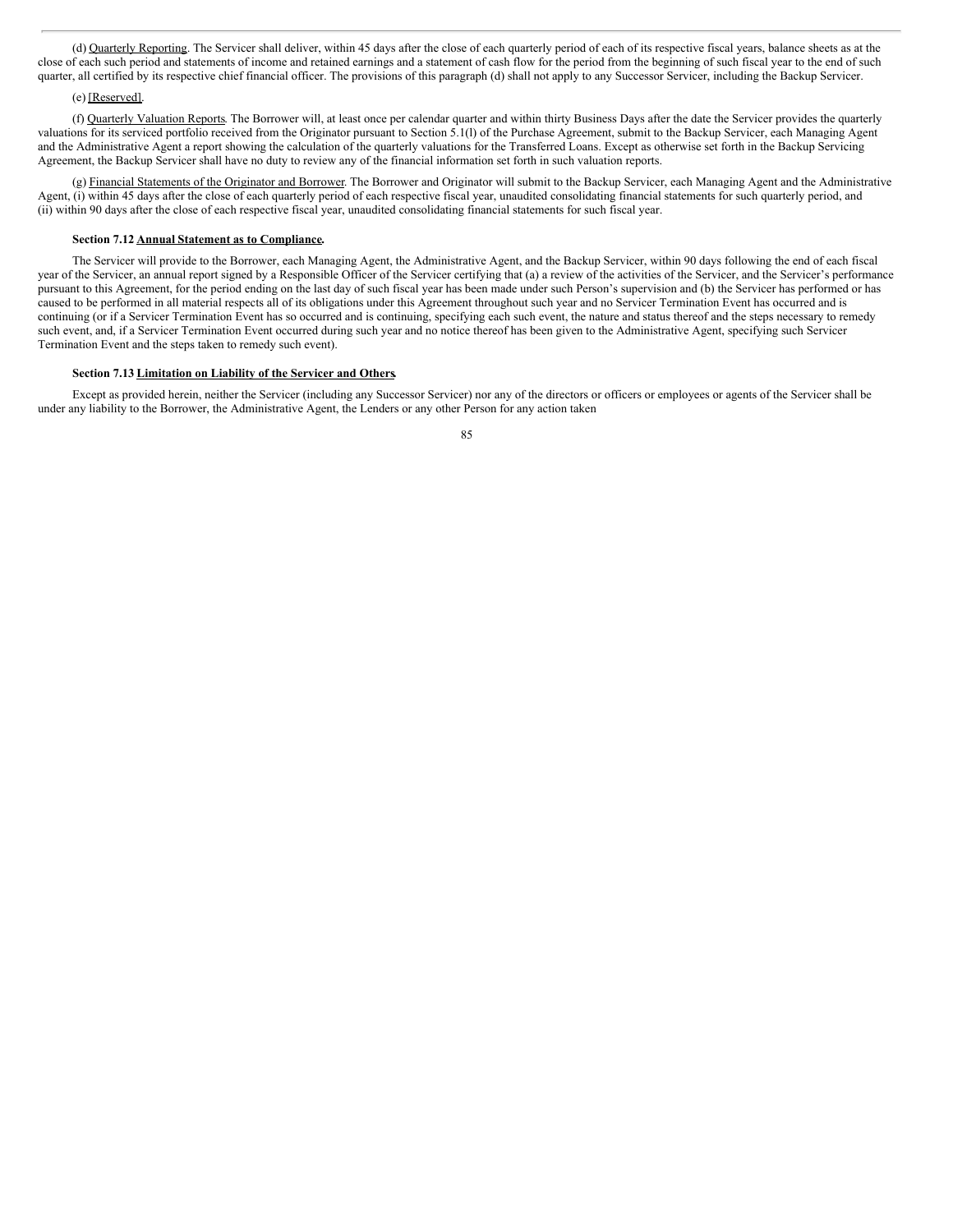or for refraining from the taking of any action expressly provided for in this Agreement; provided, however, that this provision shall not protect the Servicer or any such Person against any liability that would otherwise be imposed by reason of its willful misfeasance, bad faith or gross negligence in the performance of duties or by reason of its willful misconduct hereunder.

The Servicer shall not be under any obligation to appear in, prosecute or defend any legal action that is not incidental to its duties to service the Transferred Loans in accordance with this Agreement that in its reasonable opinion may involve it in any expense or liability. The Servicer may, in its sole discretion, undertake any legal action relating to the servicing, collection or administration of Transferred Loans and the Related Property that it may reasonably deem necessary or appropriate for the benefit of the Borrower and the Secured Parties with respect to this Agreement and the rights and duties of the parties hereto and the respective interests of the Borrower and the Secured Parties hereunder.

# **Section 7.14 The Servicer Not to Resign.**

The Servicer shall not resign from the obligations and duties hereby imposed on it except upon its determination that (i) the performance of its duties hereunder is or becomes impermissible under Applicable Law and (ii) there is no reasonable action that it could take to make the performance of its duties hereunder permissible under Applicable Law. Any such determination permitting the resignation of the Servicer shall be evidenced as to clause (i) above by an Opinion of Counsel to such effect delivered to the Borrower and the Administrative Agent. No such resignation shall become effective until a Successor Servicer shall have assumed the responsibilities and obligations of the Servicer in according with the terms of this Agreement.

### **Section 7.15 Access to Certain Documentation and Information Regarding the Loans.**

The Borrower or the Servicer, as applicable, shall provide to the Administrative Agent and each Managing Agent access to the Loan Documents and all other documentation regarding the Loans included as part of the Collateral and the Related Property, such access being afforded without charge but only (i) upon reasonable prior notice, (ii) during normal business hours and (iii) subject to the Servicer's normal security and confidentiality procedures. From and after (x) the Effective Date and periodically thereafter at the discretion of the Administrative Agent (but in no event limited to fewer than twice per calendar year), the Administrative Agent, on behalf of and with the input of each Managing Agent, may review the Borrower's and the Servicer's collection and administration of the Loans in order to assess compliance by the Servicer with the Servicer's written policies and procedures, as well as with this Agreement and may conduct an audit of the Transferred Loans, Loan Documents and Records in conjunction with such a review, which audit shall be reasonable in scope and shall be completed in a reasonable period of time and (y) the occurrence, and during the continuation of an Early Termination Event, the Administrative Agent and each Managing Agent may review the Borrower's and the Servicer's collection and administration of the Transferred Loans in order to assess compliance by the Servicer with the Servicer's written policies and procedures, as well as with this Agreement, which review shall not be limited in scope or frequency, nor restricted in period. The Administrative Agent may also conduct an audit (as such term is used in clause  $(x)$  of this Section 7.15) of the Transferred Loans, Loan Documents and Records in conjunction with such a review. The Borrower shall bear the cost of such reviews and audits.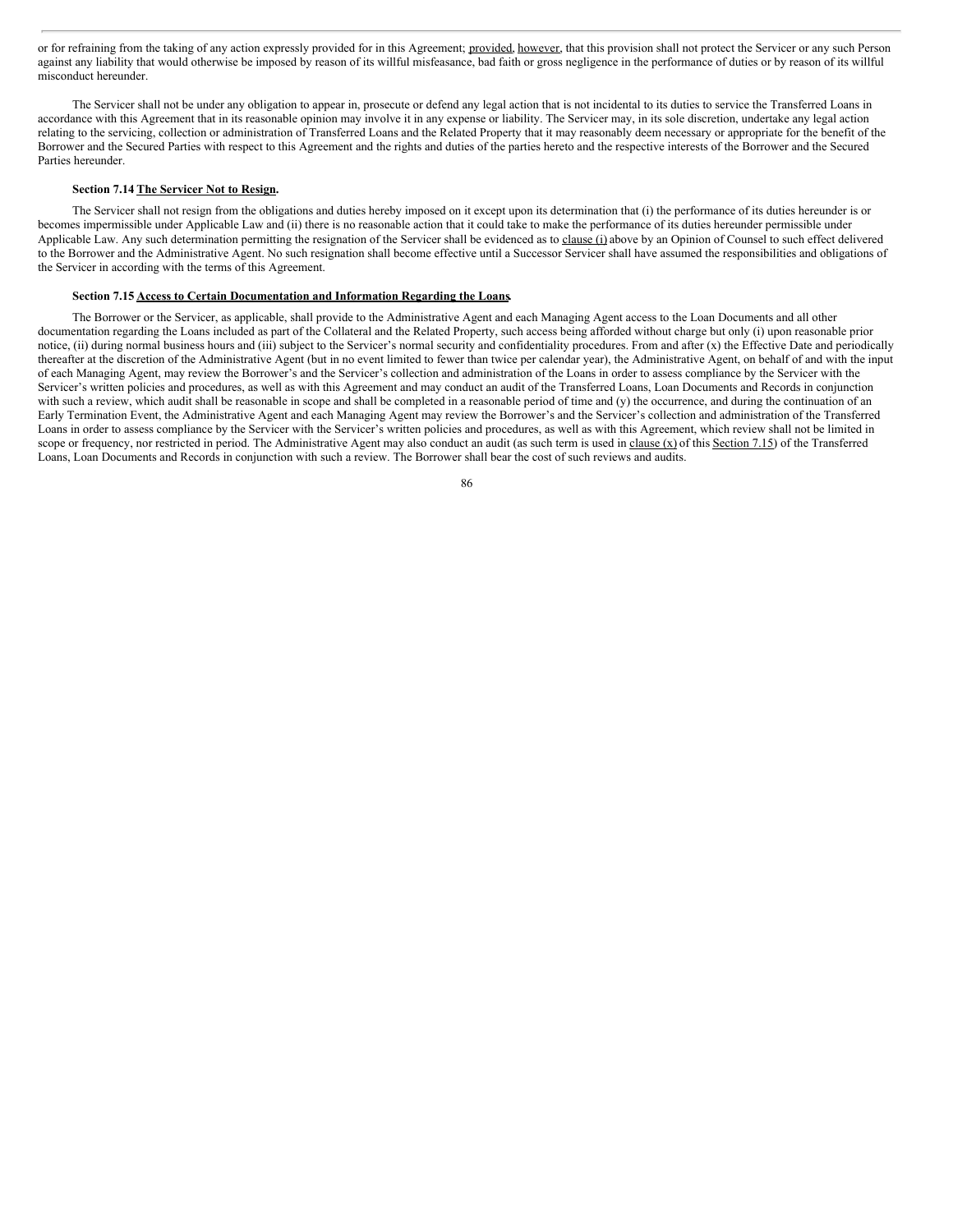### **Section 7.16 Merger or Consolidation of the Servicer.**

The Servicer shall not consolidate with or merge into any other Person or convey or transfer its properties and assets substantially as an entirety to any Person unless:

(i) the Person formed by such consolidation or into which the Servicer is merged or the Person that acquires by conveyance or transfer the properties and assets of the Servicer substantially as an entirety shall be, if the Servicer is not the surviving entity, organized and existing under the laws of the United States or any State or the District of Columbia and shall expressly assume, by an agreement supplemental hereto, executed and delivered to the Borrower and the Administrative Agent in form satisfactory to the Borrower and the Administrative Agent, the performance of every covenant and obligation of the Servicer hereunder (to the extent that any right, covenant or obligation of the Servicer, as applicable hereunder, is inapplicable to the successor entity, such successor entity shall be subject to such covenant or obligation, or benefit from such right, as would apply, to the extent practicable, to such successor entity);

(ii) the Servicer shall have delivered to the Borrower and the Administrative Agent an Officer's Certificate that such consolidation, merger, conveyance or transfer and such supplemental agreement comply with this Section 7.16 and that all conditions precedent herein provided for relating to such transaction have been complied with and an Opinion of Counsel that such supplemental agreement is legal, valid and binding with respect to the successor entity and that the entity surviving such consolidation, conveyance or transfer is organized and existing under the laws of the United States or any State or the District of Columbia. The Borrower and the Administrative Agent shall receive prompt written notice of such merger or consolidation of the Servicer; and

(iii) after giving effect thereto, no Early Termination Event, Unmatured Termination Event or Servicer Termination Event shall have occurred.

### **Section 7.17 Identification of Records.**

The Servicer shall clearly and unambiguously identify each Loan that is part of the Collateral and the Related Property in its computer or other records to reflect that the interest in such Loans and Related Property have been transferred to and are owned by the Borrower and that the Administrative Agent has the interest therein granted by Borrower pursuant to this Agreement.

## **Section 7.18 Servicer Termination Events.**

(a) If any one of the following events (a "Servicer Termination Event") shall occur and be continuing on any day:

(i) any failure by the Servicer to make any payment, transfer or deposit as required by this Agreement and such failure shall continue for two (2) Business Days;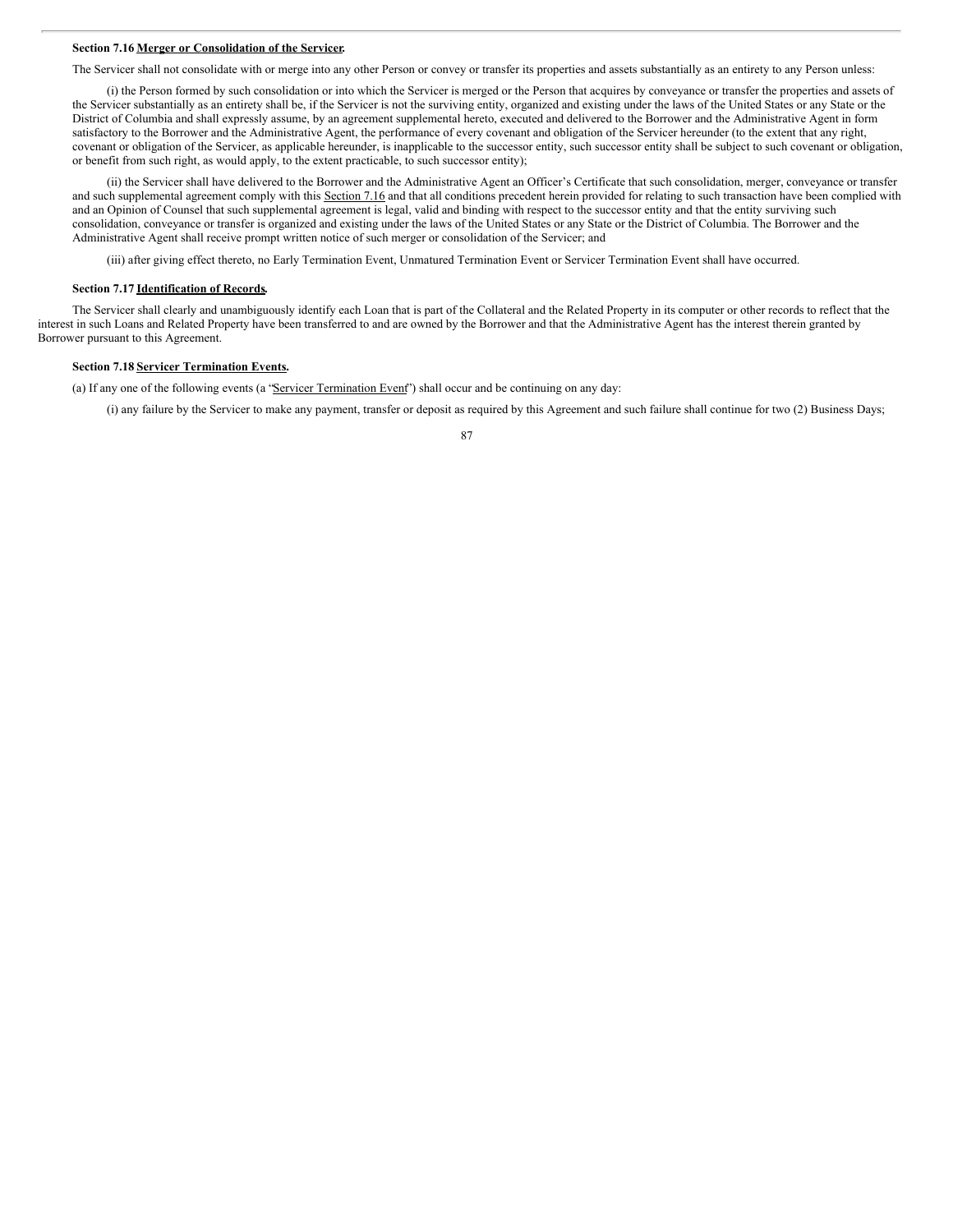(ii) any failure by the Servicer to give instructions or notice to the Borrower, any Managing Agent and/or the Administrative Agent as required by this Agreement or to deliver any Required Reports hereunder on or before the date occurring two Business Days after the date such instructions, notice or report is required to be made or given, as the case may be, under the terms of this Agreement;

(iii) any failure on the part of the Servicer duly to observe or perform in any material respect any other covenants or agreements of the Servicer set forth in this Agreement or any other Transaction Document to which it is a party as Servicer that continues unremedied for a period of fifteen (15) days after the first to occur of (i) the date on which written notice of such failure requiring the same to be remedied shall have been given to the Servicer by the Administrative Agent, any Managing Agent or the Borrower and (ii) the date on which the Servicer becomes or reasonably should have become aware thereof;

(iv) any representation, warranty or certification made by the Servicer in this Agreement or in any certificate delivered pursuant to this Agreement shall prove to have been false or incorrect in any material respect when made and such failure, if susceptible to a cure, shall continue unremedied for a period of fifteen (15) days after the first to occur of (i) the date on which written notice of such failure requiring the same to be remedied shall have been given to the Servicer by the Administrative Agent, any Managing Agent or the Borrower and (ii) the date on which the Servicer becomes or reasonably should have become aware thereof;

(v) the Servicer shall fail to service the Transferred Loans in accordance with the Credit and Collection Policy;

(vi) an Insolvency Event shall occur with respect to the Servicer;

(vii) the Servicer agrees to materially alter the Credit and Collection Policy without the prior written consent of the Required Lenders;

(viii) any financial or asset information reasonably requested by the Administrative Agent or any Managing Agent as provided herein is not provided as requested within five (5) Business Days (or such longer period as the Administrative Agent or such Managing Agent may consent to) of the receipt by the Servicer of such request;

(ix) the rendering against the Servicer of a final judgment, decree or order for the payment of money in excess of U.S. \$5,000,000 (individually or in the aggregate) and the continuance of such judgment, decree or order unsatisfied and in effect for any period of 30 consecutive days without a stay of execution;

(x) the failure of the Performance Guarantor to make any payment due with respect to aggregate recourse debt or other obligations with an aggregate principal amount exceeding U.S. \$1,000,000 or the occurrence of any event or condition that would permit acceleration of such recourse debt or other obligations if such event or condition has not been waived;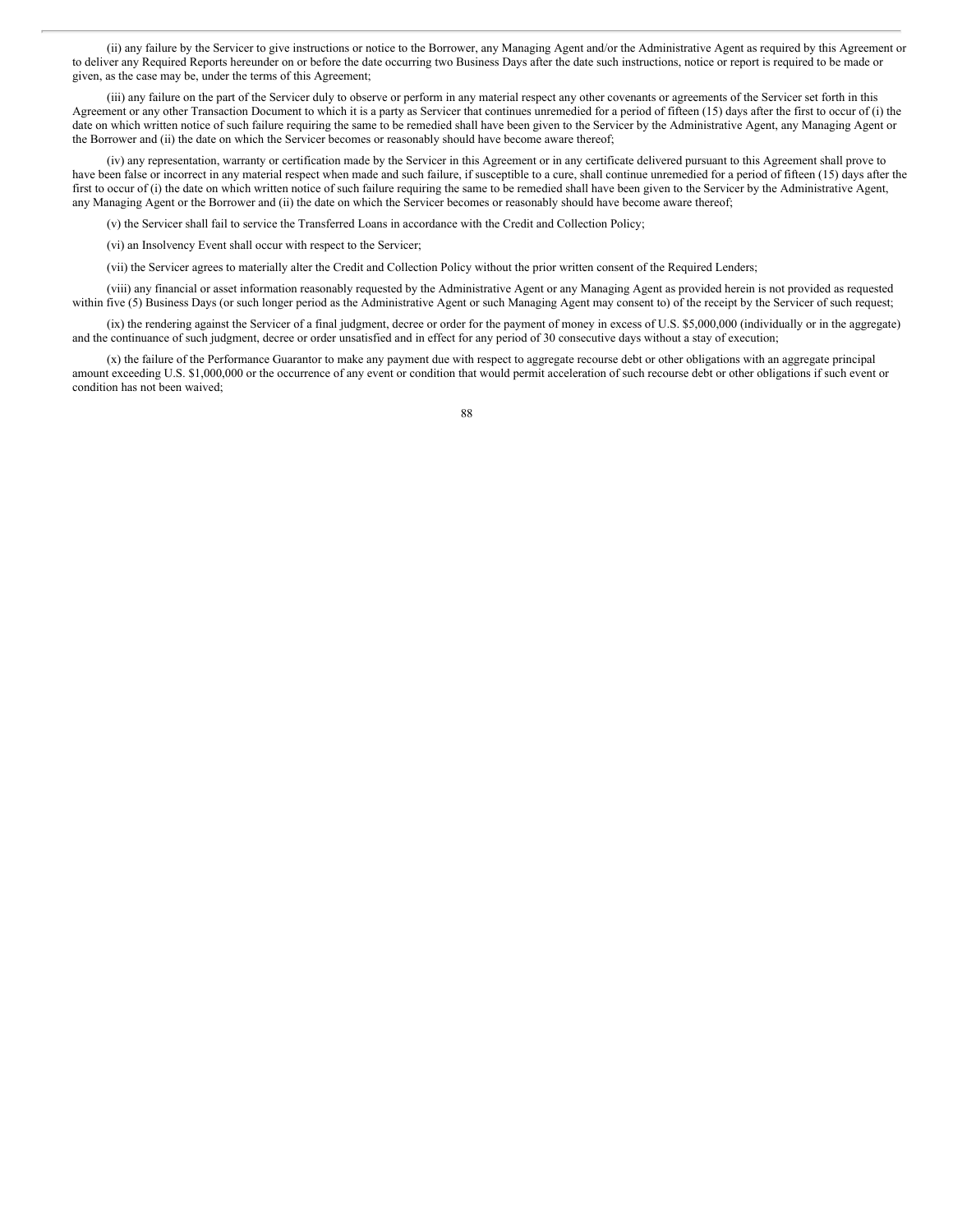(xi) any Guarantor Event of Default shall occur;

(xii) any Material Adverse Change occurs in the financial condition of the Servicer or a material adverse change occurs with regard to the collectibility of the Transferred Loans, taken as a whole;

(xiii) any Change-in-Control of the Servicer is made without the prior written consent of the Borrower and the Administrative Agent;

(xiv) the Performance Guarantor shall fail to maintain a minimum Net Worth equal to the sum of (i) of \$205,000,000 plus (ii) 50% of any equity and Subordinated Debt issued by the Performance Guarantor after the Effective Date minus (iii) 50% of any equity and Subordinated Debt retired or redeemed by the Performance Guarantor after the Effective Date; provided that, in no event shall the minimum Net Worth be less than \$205,000,000;

(xv) the Performance Guarantor shall fail to satisfy the RIC/BDC Requirements;

(xvi) the Performance Guarantor shall fail to maintain "asset coverage" (as defined in and determined pursuant to Section 18 of the 1940 Act) of at least 200% (or such higher percentage as may be set forth in Section 18 of the 1940 Act); provided, that for purposes of testing compliance with this Section 7.18(a)(xvi) the impact of the election of ASC 825 or similar accounting guideline with respect to determining the fair value of the debt of the Performance Guarantor on a consolidated basis shall be excluded (for avoidance of doubt, the intent of this language is to cause the debt of the Performance Guarantor to be valued at par value rather than fair value)); or

(xvii) the Performance Guarantor shall pay any cash dividends; provided that the Performance Guarantor shall be permitted to pay cash dividends if the Servicer shall have caused the Performance Guarantor to have delivered a certificate to the Administrative Agent, substantially in the form of Exhibit G hereto, at least 10 Business Days prior to the making of any such cash dividend to the effect that:

(A) the amount of the declared dividend has been determined in good faith by the Board of Directors of the Performance Guarantor on the basis of the most current financial projections of the Performance Guarantor then available for the Related Period (as defined in Exhibit G hereof);

(B) the amount of the declared dividend does not exceed the sum of (i) the net investment income and the net capital gain projected to be realized by the Performance Guarantor for the Related Period based on the financial projections referred to in clause (A) above, and (ii) the amounts deemed by the Performance Guarantor to be considered as having been paid during the prior year in accordance with Section 855(a) of the Code (together clauses (i) and (ii) comprising the "Projected Available Amount"); and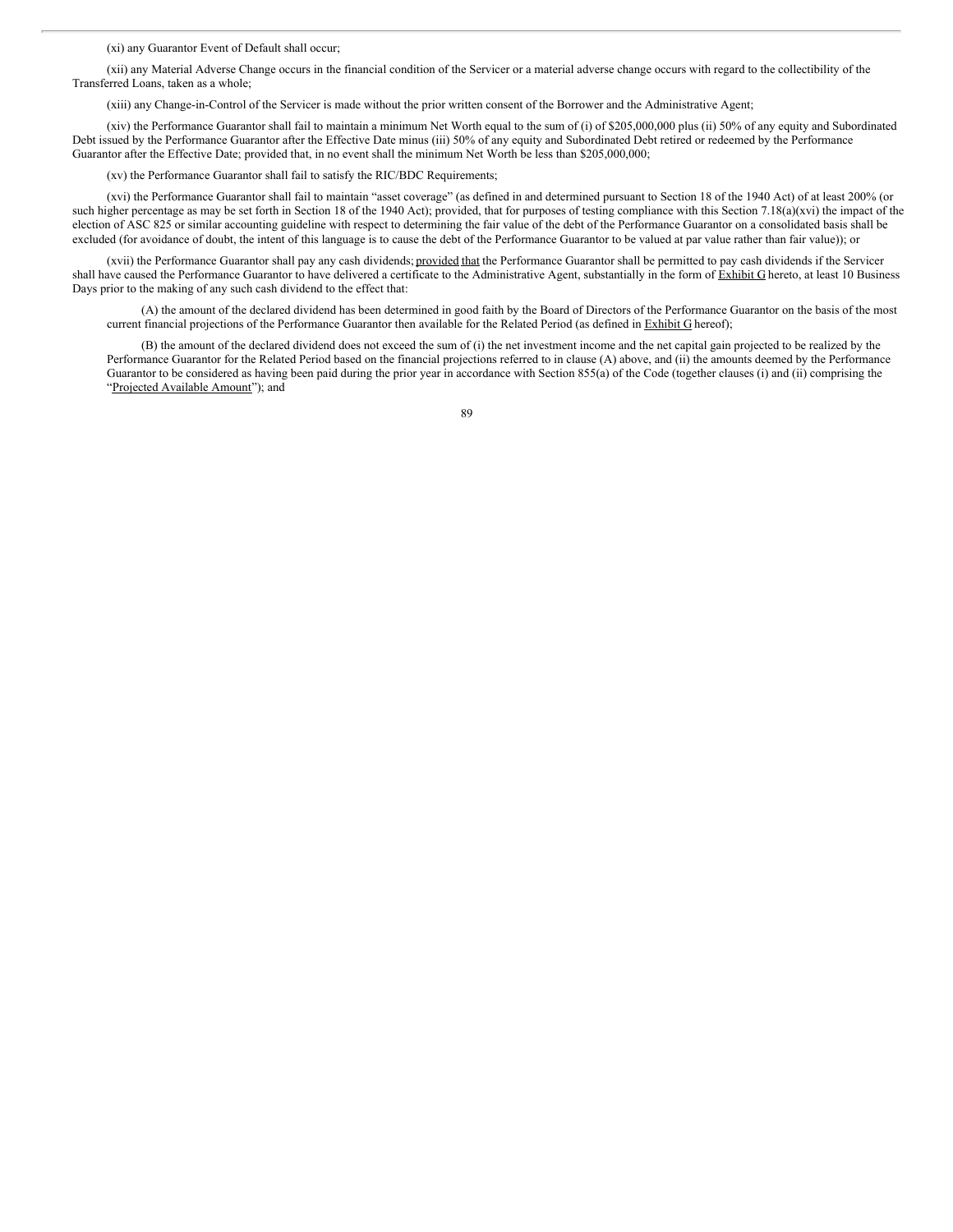(C) to the extent the declared dividend referred to in clause (B) above exceeds the sum of (i) the net investment income and the net capital gain actually realized by the Performance Guarantor for the Related Period, plus (ii) the amounts deemed by Performance Guarantor to be considered as having been paid during the prior year in accordance with Section 855(a) of the Code (the "Excess Payment"); then the proposed dividend to be declared by the Performance Guarantor for the immediately ensuing Related Period shall be reduced by any positive amount resulting from the following calculation: (x) the ensuing Related Period's proposed declared dividend plus the Excess Payment minus (y) the ensuing Related Period's Projected Available Amount.

then, notwithstanding anything herein to the contrary, so long as any such Servicer Termination Events shall not have been remedied at the expiration of any applicable cure period, the Administrative Agent may, or at the direction of the Required Lenders shall, by written notice to the Servicer and the Backup Servicer (a "Termination Notice"), subject to the provisions of Section 7.19, either (i) terminate all of the rights and obligations of the Servicer as Servicer under this Agreement or (ii) terminate all of the rights and obligations of the Servicer as Servicer under this Agreement and simultaneously reappoint the Servicer for a period not to exceed one month (subject to renewal at the sole discretion of the Administrative Agent, acting at the direction of the Required Lenders), at the expiration of which appointment the Servicer's rights and obligations hereunder shall automatically terminate without further action on the part of any party hereto. The Borrower shall pay all reasonable set-up and conversion costs associated with the transfer of servicing rights to the Successor Servicer.

# **Section 7.19 Appointment of Successor Servicer.**

(a) On and after the receipt by the Servicer of a Termination Notice pursuant toSection 7.18, the Servicer shall continue to perform all servicing functions under this Agreement until the date specified in the Termination Notice or otherwise specified by the Administrative Agent, to the Servicer and the Backup Servicer in writing. The Administrative Agent may at the time described in the immediately preceding sentence in its sole discretion, appoint the Backup Servicer as the Servicer hereunder, and the Backup Servicer shall within seven (7) days assume all obligations of the Servicer hereunder, and all authority and power of the Servicer under this Agreement shall pass to and be vested in the Backup Servicer; provided, however, that any Successor Servicer (including, without limitation, the Backup Servicer) shall not (i) be responsible or liable for any past actions or omissions of the outgoing Servicer or (ii) be obligated to make Servicer Advances. The Administrative Agent may appoint (i) the Backup Servicer as successor servicer, or (ii) if the Administrative Agent does not so appoint the Backup Servicer, there is no Backup Servicer or the Backup Servicer is unwilling or unable to assume such obligations on such date, the Administrative Agent shall as promptly as possible appoint an alternate successor servicer to act as Servicer (in each such case, the "Successor Servicer"), and such Successor Servicer shall accept its appointment by a written assumption in a form acceptable to the Administrative Agent.

(b) Upon its appointment as Successor Servicer, the Backup Servicer (subject to Section 7.19(a)) or the alternate successor servicer, as applicable, shall be the successor in all respects to the Servicer with respect to servicing functions under this Agreement, shall assume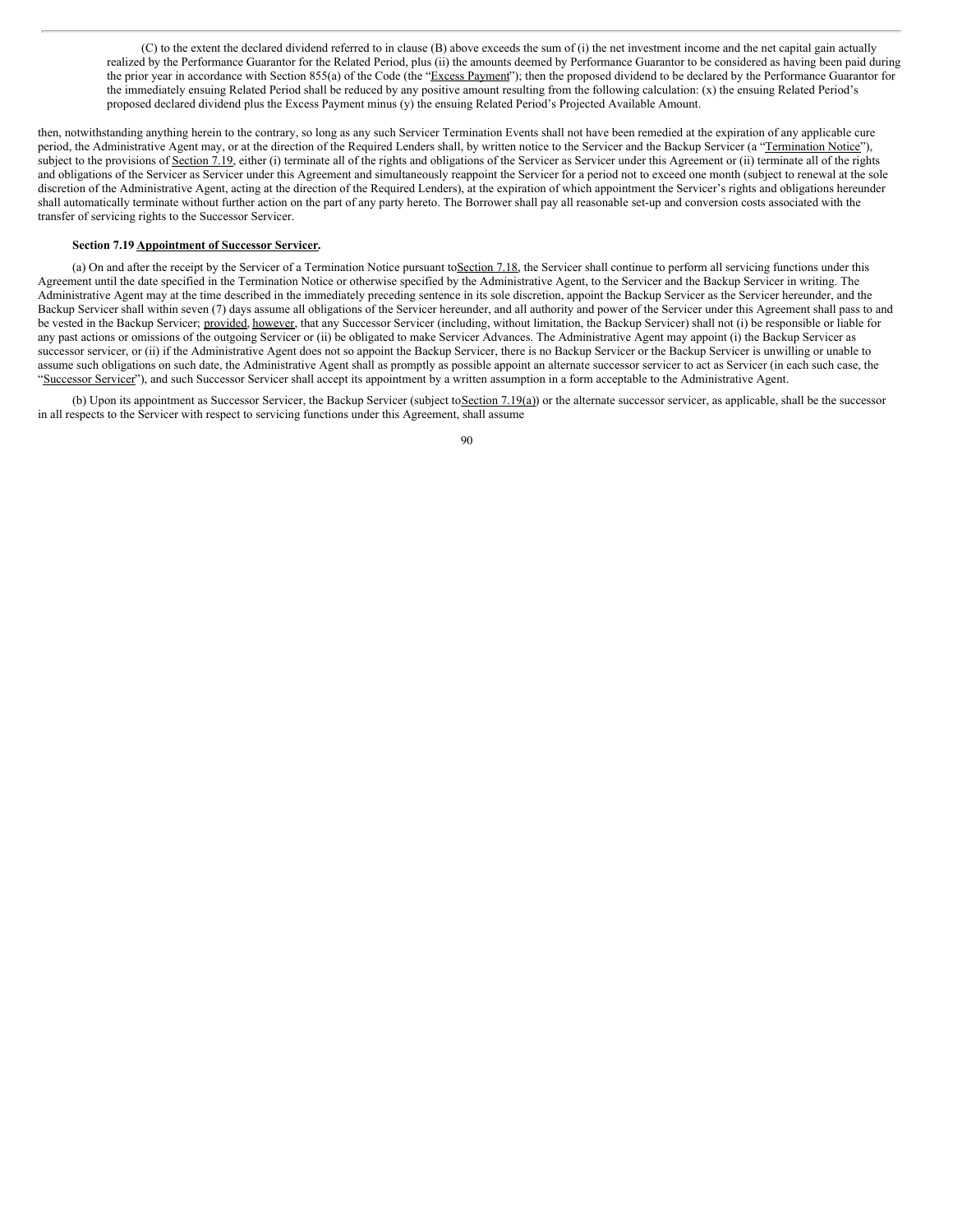all Servicing Duties hereunder and shall be subject to all the responsibilities, duties and liabilities relating thereto placed on the Servicer by the terms and provisions hereof, and all references in this Agreement to the Servicer shall be deemed to refer to the Backup Servicer or the Successor Servicer, as applicable. Any Successor Servicer shall be entitled, with the prior consent of the Administrative Agent, to appoint agents to provide some or all of its duties hereunder, provided that no such appointment shall relieve such Successor Servicer of the duties and obligations of the Successor Servicer pursuant to the terms hereof and that any such subcontract may be terminated upon the occurrence of a Servicer Termination Event.

(c) All authority and power granted to the Servicer under this Agreement shall automatically cease and terminate upon termination of the Servicer under this Agreement and shall pass to and be vested in the Successor Servicer, and, without limitation, the Successor Servicer is hereby authorized and empowered to execute and deliver, on behalf of the Servicer, as attorney-in-fact or otherwise, all documents and other instruments, and to do and accomplish all other acts or things necessary or appropriate to effect the purposes of such transfer of servicing rights. The Servicer agrees to cooperate with the Successor Servicer in effecting the termination of the responsibilities and rights of the Servicer to conduct servicing on the Collateral.

(d) Upon the Backup Servicer receiving notice that it is required to serve as the Successor Servicer hereunder pursuant to the foregoing provisions of thissection 7.19, the Backup Servicer will promptly begin the transition to its role as Successor Servicer.

(e) The Backup Servicer shall be entitled to receive its Transition Costs incurred in transitioning to Servicer.

#### **Section 7.20 Market Servicing Fee.**

Notwithstanding anything to the contrary herein, in the event that a Successor Servicer is appointed Servicer, the Servicing Fee shall equal the market rate for comparable servicing duties to be fixed upon the date of such appointment by such Successor Servicer with the consent of the Administrative Agent (the "Market Servicing Fee").

# **ARTICLE VIII**

#### **EARLY TERMINATION EVENTS**

# **Section 8.1 Early Termination Events.**

If any of the following events (each, an "Early Termination Event") shall occur and be continuing:

(a) the Borrower shall fail to (i) make payment of any amount required to be made under the terms of this Agreement and such failure shall continue for more than two (2) Business Days; or (ii) repay all Advances Outstanding on or prior to the Maturity Date; or

(b) the Borrowing Base Test shall not be met, and such failure shall continue for more than two (2) Business Days; or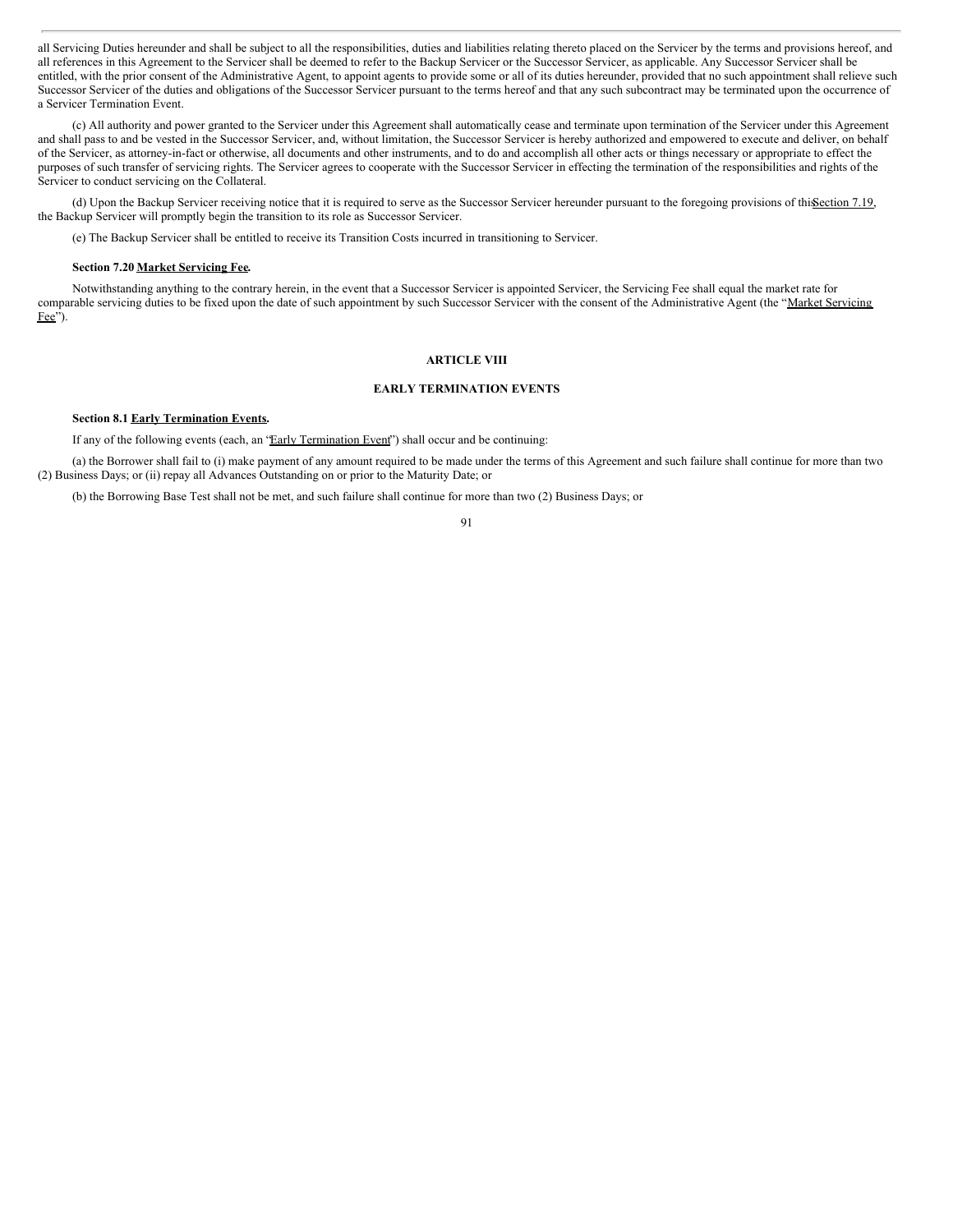(c) (i) the Borrower shall fail to perform or observe in any material respect any other covenant or other agreement of the Borrower set forth in this Agreement and any other Transaction Document to which it is a party, or (ii) the Originator shall fail to perform or observe in any material respect any term, covenant or agreement of such Originator set forth in any other Transaction Document to which it is a party, in each case when such failure continues unremedied for more than fifteen (15) days after the first to occur of (i) the date on which written notice of such failure requiring the same to be remedied shall have been given to such Person by the Administrative Agent, any Managing Agent or the Collateral Custodian and (ii) the date on which such Person becomes or should have become aware thereof; or

(d) any representation or warranty made or deemed made hereunder shall prove to be incorrect in any material respect as of the time when the same shall have been made; or

(e) an Insolvency Event shall occur with respect to the Borrower or the Originator; or

(f) a Servicer Termination Event occurs; or

(g) any Change-in-Control of the Borrower or Originator occurs; or

(h) the Borrower or the Servicer defaults in making any payment required to be made under any material agreement for borrowed money to which either is a party and such default is not cured within the relevant cure period; or

(i) the Administrative Agent, as agent for the Secured Parties, shall fail for any reason to have a valid and perfected first priority security interest in any of the Collateral; or

(j) (i) a final judgment for the payment of money in excess of (A) \$10,000,000 shall have been rendered against the Originator or (B) \$250,000 against the Borrower by a court of competent jurisdiction and, if such judgment relates to the Originator, such judgment, decree or order shall continue unsatisfied and in effect for any period of 30 consecutive days without a stay of execution, or (ii) the Originator or the Borrower, as the case may be, shall have made payments of amounts in excess of \$10,000,000 or \$250,000, respectively, in settlement of any litigation; or

(k) the Borrower or the Servicer agrees or consents to, or otherwise permits to occur, any amendment, modification, change, supplement or recession of or to the Credit and Collection Policy in whole or in part that could have a material adverse effect upon the Transferred Loans or interest of any Lender, without the prior written consent of the Required Lenders; or

(l) any Material Adverse Change occurs with respect to the Borrower, the Originator or the Servicer; or

(m) the Rolling Three-Month Default Ratio shall exceed 7.5%; or

(n) the Rolling Three-Month Charged-Off Ratio shall exceed 5.0%; or

(o) the Borrower shall become an "investment company" subject to registration under the 1940 Act; or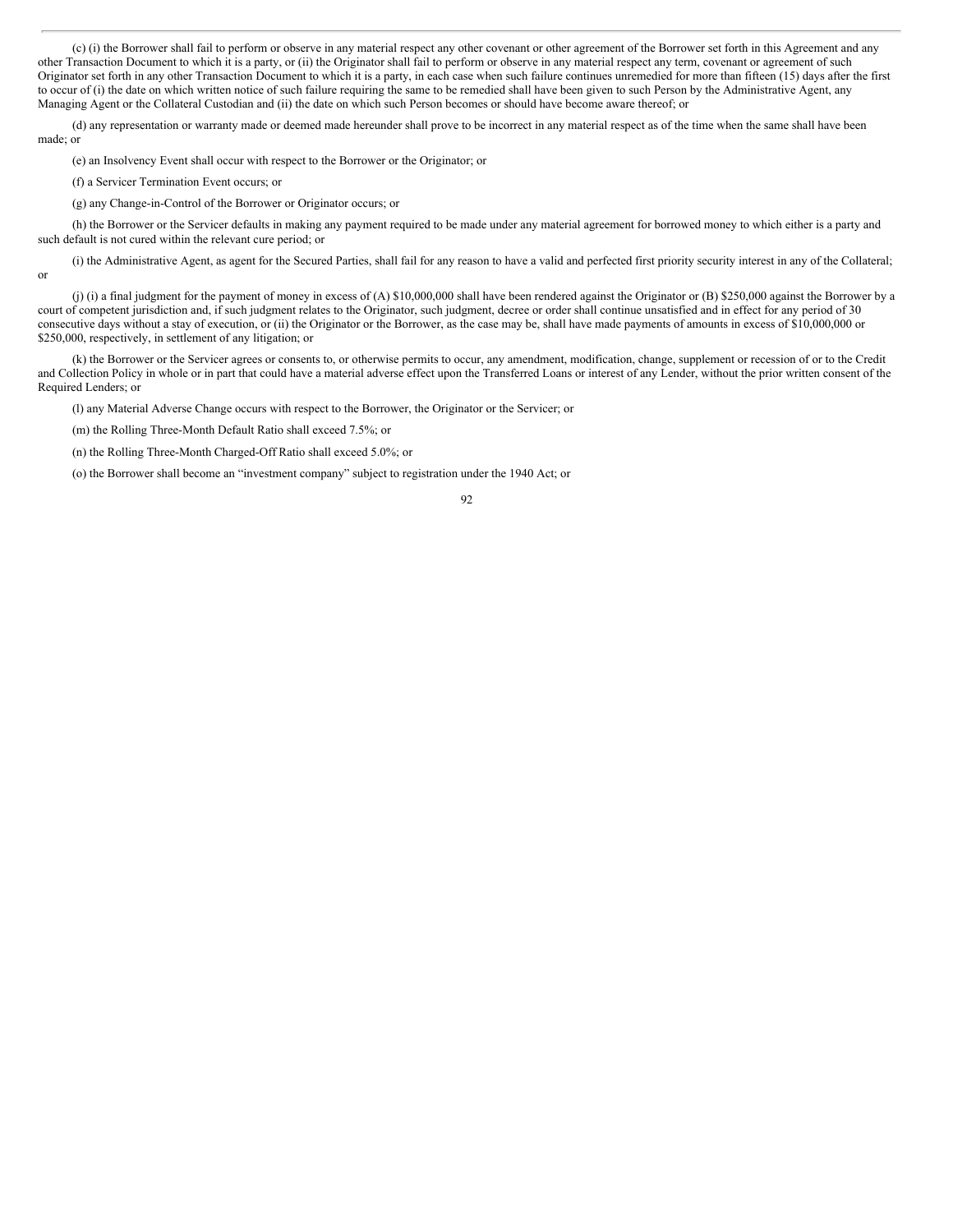(p) the business and other activities of the Borrower or the Originator, including but not limited to, the acceptance of the Advances by the Borrower made by the Lenders, the application and use of the proceeds thereof by the Borrower and the consummation and conduct of the transactions contemplated by the Transaction Documents to which the Borrower or the Originator is a party result in a violation by the Originator, the Borrower, or any other person or entity of the 1940 Act or the rules and regulations promulgated thereunder; or

(q) on the Determination Dates falling in August, November, February and May, the Interest Coverage Ratio does not equal or exceed 200% and such failure continues on the next succeeding Determination Date; or

(r) the Required Equity Investment shall not be maintained, and such failure shall continue unremedied for a period of five Business Days; or

- (s) a Key Man Event occurs; or
- (t) during the Revolving Period, the Required Diversity Test shall not be satisfied;

then, and in any such event, the Administrative Agent shall, at the request, or may with the consent, of the Required Lenders, by notice to the Borrower declare the Termination Date to have occurred, without demand, protest or future notice of any kind, all of which are hereby expressly waived by the Borrower, and all Advances Outstanding and all other amounts owing by the Borrower under this Agreement shall be accelerated and become immediately due and payable, provided, that in the event that the Early Termination Event described in subsection (e) herein has occurred, the Termination Date shall automatically occur, without demand, protest or any notice of any kind, all of which are hereby expressly waived by the Borrower. Upon its receipt of written notice thereof, the Administrative Agent shall promptly notify each Lender of the occurrence of any Early Termination Event.

### **Section 8.2 Remedies.**

(a) Upon any such declaration or automatic occurrence of the Termination Date as specified under Section 8.1, no further Advances will be made, and the Administrative Agent and the other Secured Parties shall have, in addition to all other rights and remedies under this Agreement or otherwise, all rights and remedies provided under the UCC of each applicable jurisdiction and other Applicable Laws, including the right to sell the Collateral, which rights and remedies shall be cumulative. The Administrative Agent and the other Secured Parties agree that the sale of the Collateral shall be conducted in good faith and in accordance with commercially reasonable practices.

(b) Upon any such declaration or automatic occurrence of the Termination Date as specified under Section 8.1, the Borrower and the Servicer hereby agree that they will, at the expense of Borrower or, if such Termination Date occurred as a result of a Servicer Termination Event, at the expense of the initial Servicer or any Affiliate of the initial Servicer if appointed as Successor Servicer hereunder, and upon request of the Administrative Agent, forthwith, (i) assemble all or any part of the Collateral as directed by the Administrative Agent, and make the same available to the Administrative Agent, at a place to be designated by the Administrative Agent, and (ii) without notice except as specified below, sell the Collateral or any part thereof in

<sup>93</sup>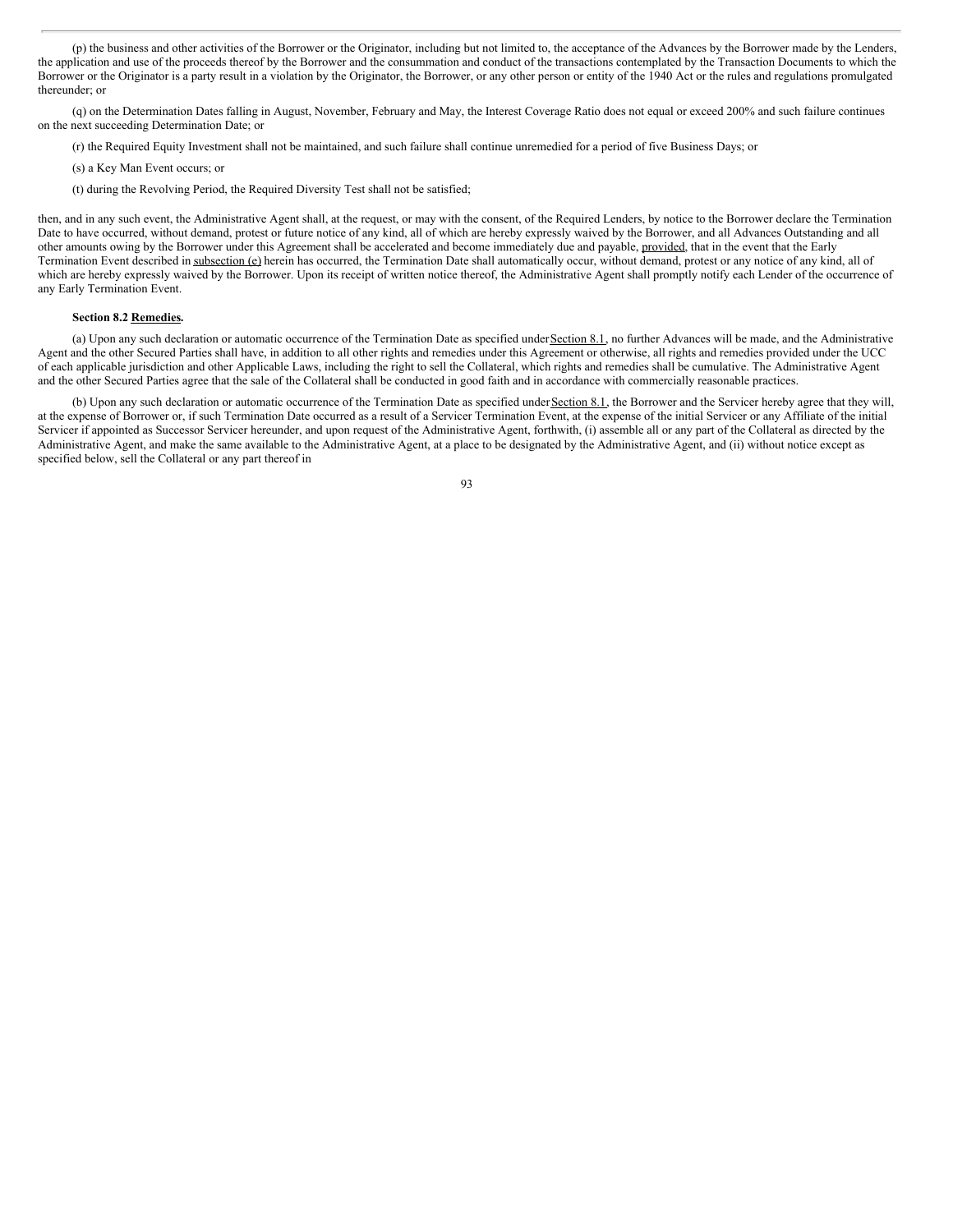one or more parcels at a public sale in accordance with commercially reasonable practices. If there is no recognizable public market for sale of any portion of Collateral, then a private sale of that Collateral may be conducted only on an arm's length basis and in accordance with commercially reasonable practices. The Borrower agrees that, to the extent notice of sale shall be required by law, at least ten days' notice to the Borrower of the time and place of any public sale or the time after which any private sale is to be made shall constitute reasonable notification. The Administrative Agent shall not be obligated to make any sale of Collateral regardless of notice of sale having been given. The Administrative Agent, may adjourn any public or private sale from time to time by announcement at the time and place fixed therefor, and such sale may, without further notice, be made at the time and place to which it was so adjourned. All cash Proceeds received by the Administrative Agent in respect of any sale of, collection from, or other realization upon, all or any part of the Collateral (after payment of any amounts incurred by the Administrative Agent or any of the Secured Parties in connection with such sale) shall be deposited into the Collection Account and applied against all or any part of the Obligations pursuant to Section 2.8.

(c) If the Administrative Agent proposes to sell the Collateral or any part thereof in one or more parcels at a public or private sale, the Borrower shall have the right of first refusal to repurchase the Collateral, in whole but not in part, prior to such sale at a price not less than the Obligations as of the date of such proposed repurchase. The aforementioned rights and remedies shall be without limitation, and shall be in addition to all other rights and remedies of the Administrative Agent and the Secured Parties otherwise available under any provision of this Agreement by operation of law, at equity or otherwise, each of which are expressly preserved.

# **ARTICLE IX**

# **INDEMNIFICATION**

# **Section 9.1 Indemnities by the Borrower.**

(a) Without limiting any other rights that any such Person may have hereunder or under Applicable Law, the Borrower hereby agrees to indemnify the Administrative Agent, the Managing Agents, the Backup Servicer, any Successor Servicer, the Collateral Custodian, any Secured Party or its assignee and each of their respective Affiliates and officers, directors, employees, members and agents thereof (collectively, the "Indemnified Parties"), forthwith on demand, from and against any and all damages, losses, claims, liabilities and related costs and expenses, including reasonable attorneys' fees and disbursements (all of the foregoing being collectively referred to as "Indemnified Amounts") awarded against or incurred by, any such Indemnified Party or other non-monetary damages of any such Indemnified Party any of them arising out of or as a result of this Agreement, excluding, however, Indemnified Amounts to the extent finally judicially determined by a court of competent jurisdiction to have been resulting from the gross negligence or willful misconduct on the part of any Indemnified Party. Without limiting the foregoing, the Borrower shall indemnify the Indemnified Parties for Indemnified Amounts relating to or resulting from:

(i) any Loan treated as or represented by the Borrower to be an Eligible Loan that is not at the applicable time an Eligible Loan;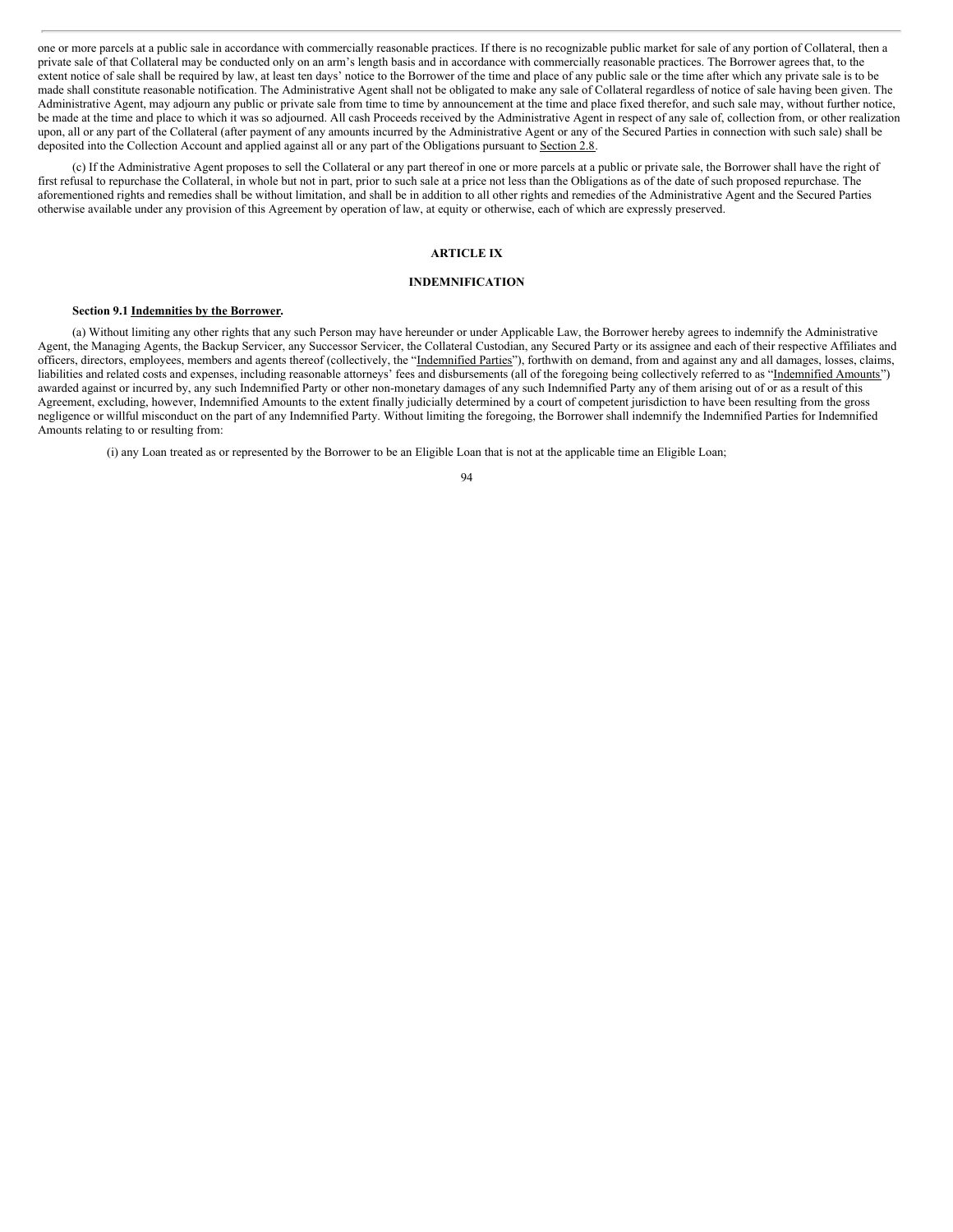(ii) reliance on any representation or warranty made or deemed made by the Borrower, the Servicer (or one of its Affiliates) or any of their respective officers under or in connection with this Agreement, which shall have been false or incorrect in any material respect when made or deemed made or delivered;

(iii) the failure by the Borrower or the Servicer (or one of its Affiliates) to comply with any term, provision or covenant contained in this Agreement or any agreement executed in connection with this Agreement, or with any Applicable Law with respect to any Loan comprising a portion of the Collateral, or the nonconformity of any Loan, the Related Property with any such Applicable Law or any failure by the Originator, the Borrower or any Affiliate thereof to perform its respective duties under the Loans included as a part of the Collateral;

(iv) the failure to vest and maintain vested in the Administrative Agent a first priority perfected security interest in the Collateral;

(v) the failure to file, or any delay in filing, financing statements or other similar instruments or documents under the UCC of any applicable jurisdiction or other Applicable Laws with respect to any Collateral whether at the time of any Advance or at any subsequent time and as required by the Transaction Documents;

(vi) any dispute, claim, offset or defense (other than the discharge in bankruptcy of the Obligor) of the Obligor to the payment of any Loan included as part of the Collateral that is, or is purported to be, an Eligible Loan (including, without limitation, (A) a defense based on the Loan not being a legal, valid and binding obligation of such Obligor enforceable against it in accordance with its terms or (B) the equitable subordination of such Loan);

(vii) any failure of the Borrower or the Servicer (if the Originator or one of its Affiliates) to perform its duties or obligations in accordance with the provisions of this Agreement or any failure by the Originator, the Borrower or any Affiliate thereof to perform its respective duties under the Transferred Loans;

(viii) any products liability claim or personal injury or property damage suit or other similar or related claim or action of whatever sort arising out of or in connection with merchandise or services that are the subject of any Loan included as part of the Collateral or the Related Property included as part of the Collateral;

(ix) the failure by Borrower to pay when due any Taxes for which the Borrower is liable, including without limitation, sales, excise or personal property taxes payable in connection with the Collateral;

(x) any repayment by the Administrative Agent, any Managing Agent or a Secured Party of any amount previously distributed in reduction of Advances Outstanding or payment of Interest or any other amount due hereunder or under any Hedging Agreement, in each case which amount the Administrative Agent, such Managing Agent or a Secured Party believes in good faith is required to be repaid;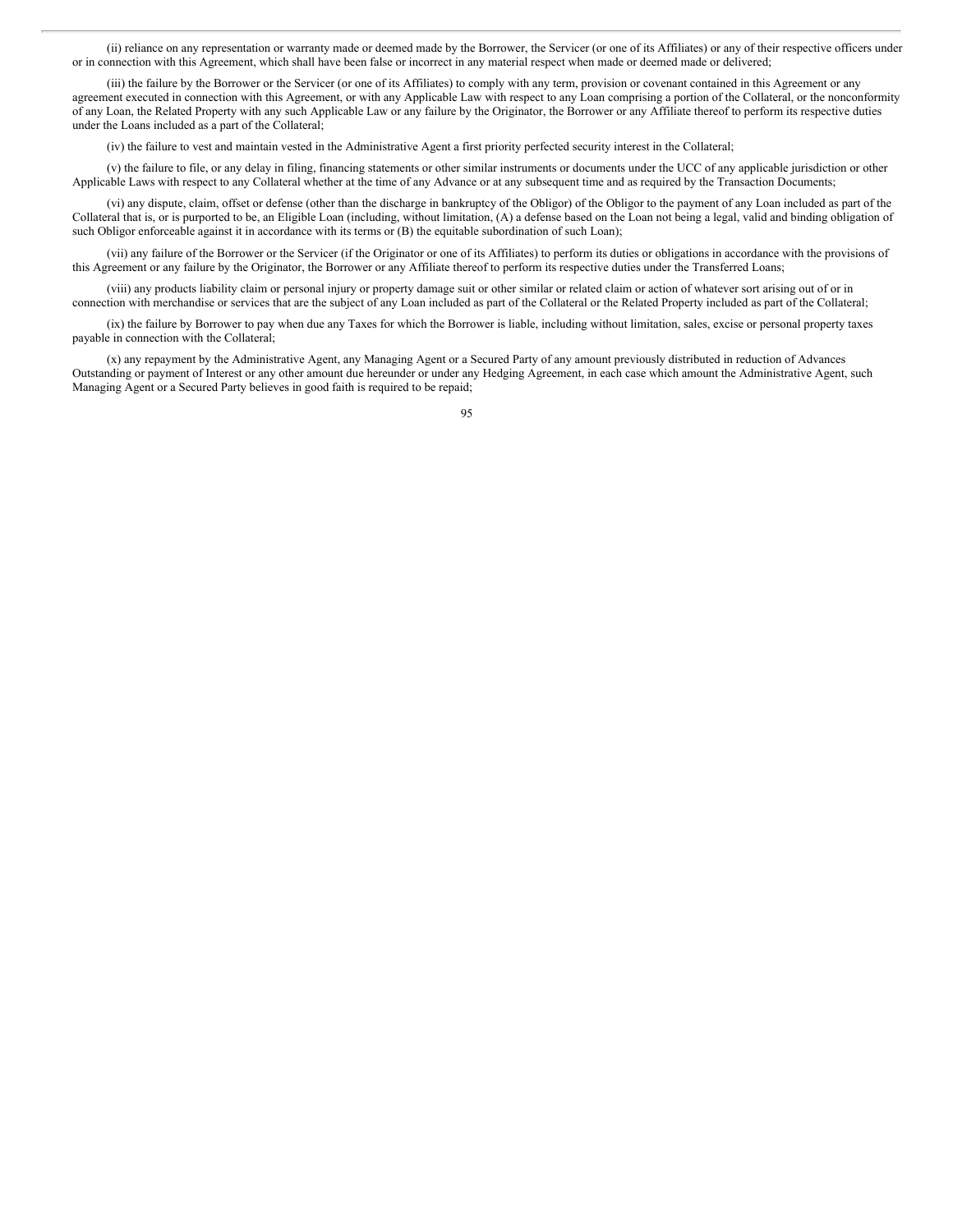(xi) any investigation, litigation or proceeding related to this Agreement or the use of proceeds of Advances or in respect of any Loan included as part of the Collateral or the Related Property included as part of the Collateral;

(xii) any failure by the Borrower to give reasonably equivalent value to the Originator in consideration for the transfer by the Originator to the Borrower of any Transferred Loan or the Related Property or any attempt by any Person to void or otherwise avoid any such transfer under any statutory provision or common law or equitable action, including, without limitation, any provision of the Bankruptcy Code, or

(xiii) the failure of the Borrower, the Originator or any of their respective agents or representatives to remit to the Servicer or the Administrative Agent, Collections on the Collateral remitted to the Borrower or any such agent or representative in accordance with the terms hereof or the commingling by the Borrower or any Affiliate of any collections.

(b) Any amounts subject to the indemnification provisions of this Section 9.1 shall be paid by the Borrower to the applicable Indemnified Party within two (2) Business Days following the Administrative Agent's demand therefor.

(c) If for any reason the indemnification provided above in thisSection 9.1 is unavailable to the Indemnified Party or is insufficient to hold an Indemnified Party harmless, then the Borrower, shall contribute to the amount paid or payable by such Indemnified Party as a result of such loss, claim, damage or liability in such proportion as is appropriate to reflect not only the relative benefits received by such Indemnified Party on the one hand and the Borrower, on the other hand but also the relative fault of such Indemnified Party as well as any other relevant equitable considerations.

(d) The obligations of the Borrower under this Section 9.1 shall survive the removal of the Administrative Agent or any Managing Agent and the termination of this Agreement.

(e) The parties hereto agree that the provisions ofSection 9.1 shall not be interpreted to provide recourse to the Borrower against loss by reason of the bankruptcy or insolvency (or other credit condition) of, or default by, an Obligor on, any Transferred Loan.

# **Section 9.2 Indemnities by the Servicer.**

(a) Without limiting any other rights that any such Person may have hereunder or under Applicable Law, the Servicer hereby agrees to indemnify each Indemnified Party, forthwith on demand, from and against any and all Indemnified Amounts (calculated without duplication of Indemnified Amounts paid by the Borrower pursuant to Section 9.1 above) awarded against or incurred by any such Indemnified Party by reason of any acts, omissions or alleged acts or omissions of the Servicer, including, but not limited to (i) any representation or warranty made by the Servicer under or in connection with any Transaction Documents to which it is a party, any Monthly Report, Servicer's Certificate or any other information or report delivered by or on behalf of the Servicer pursuant hereto, which shall have been false, incorrect or misleading in any material respect when made or deemed made, (ii) the failure by the Servicer to comply with any Applicable Law, (iii) the failure of the Servicer to comply with its duties or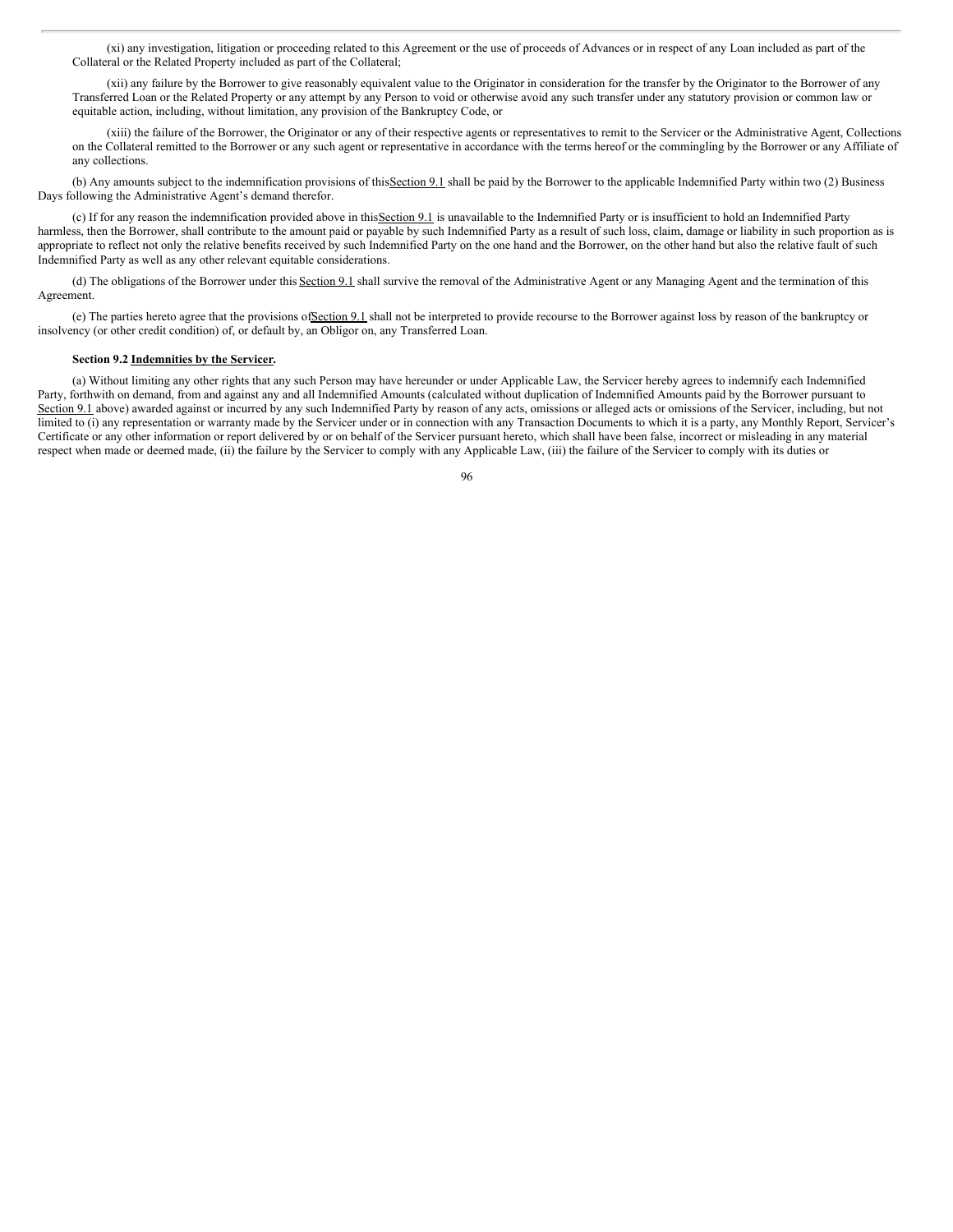obligations in accordance with the Agreement or (iv) any litigation, proceedings or investigation against the Servicer, excluding, however, (a) Indemnified Amounts to the extent resulting from gross negligence or willful misconduct on the part of such Indemnified Party, and (b) under any Federal, state or local income or franchise taxes or any other Tax imposed on or measured by income (or any interest or penalties with respect thereto or arising from a failure to comply therewith) required to be paid by such Indemnified Party in connection herewith to any taxing authority. The provisions of this indemnity shall run directly to and be enforceable by an injured party subject to the limitations hereof. If the Servicer has made any indemnity payment pursuant to this Section 9.2 and such payment fully indemnified the recipient thereof and the recipient thereafter collects any payments from others in respect of such Indemnified Amounts, the recipient shall repay to the Servicer an amount equal to the amount it has collected from others in respect of such indemnified amounts.

(b) If for any reason the indemnification provided above in this Section 9.2 is unavailable to the Indemnified Party or is insufficient to hold an Indemnified Party harmless, then Servicer shall contribute to the amount paid or payable to such Indemnified Party as a result of such loss, claim, damage or liability in such proportion as is appropriate to reflect not only the relative benefits received by such Indemnified Party on the one hand and Servicer on the other hand but also the relative fault of such Indemnified Party as well as any other relevant equitable considerations.

(c) The obligations of the Servicer under this Section 9.2 shall survive the resignation or removal of the Administrative Agent or any Managing Agents and the termination of this Agreement.

(d) The parties hereto agree that the provisions of thisSection 9.2 shall not be interpreted to provide recourse to the Servicer against loss by reason of the bankruptcy or insolvency (or other credit condition) of, or default by, the related Obligor, on any Transferred Loan.

(e) The Servicer shall not be permitted to liquidate any of the Collateral to pay any indemnification payable by the Servicer pursuant to thisSection 9.2.

# **ARTICLE X**

# **THE ADMINISTRATIVE AGENT AND THE MANAGING AGENTS**

### **Section 10.1 Authorization and Action.**

(a) Each Secured Party hereby designates and appoints KeyBank as Administrative Agent hereunder, and authorizes KeyBank to take such actions as agent on its behalf and to exercise such powers as are delegated to the Administrative Agent by the terms of this Agreement together with such powers as are reasonably incidental thereto. The Administrative Agent shall not have any duties or responsibilities, except those expressly set forth herein, or any fiduciary relationship with any Secured Party, and no implied covenants, functions, responsibilities, duties, obligations or liabilities on the part of the Administrative Agent shall be read into this Agreement or otherwise exist for the Administrative Agent. In performing its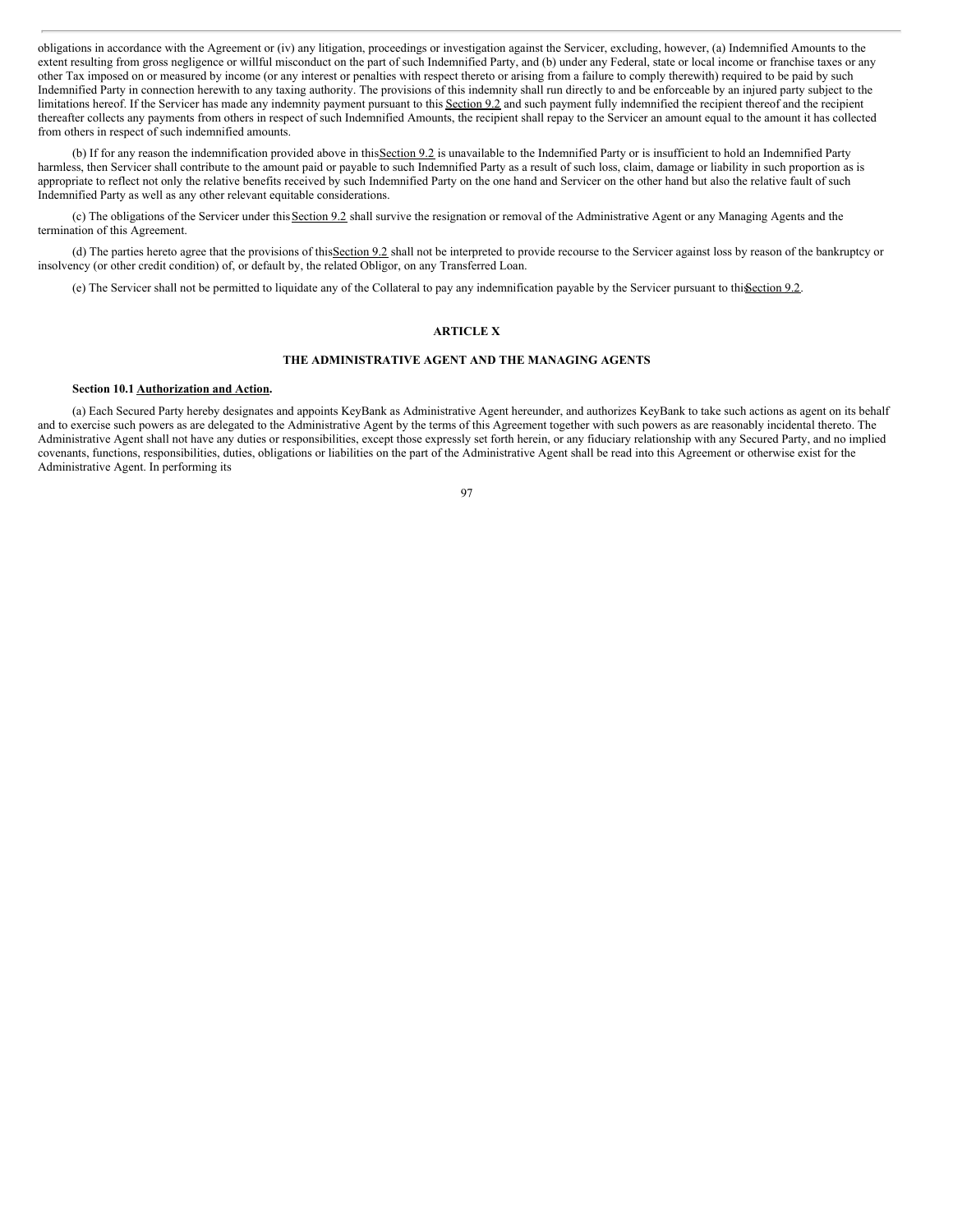functions and duties hereunder, the Administrative Agent shall act solely as agent for the Secured Parties and does not assume nor shall be deemed to have assumed any obligation or relationship of trust or agency with or for the Borrower or any of its successors or assigns. The Administrative Agent shall not be required to take any action that exposes the Administrative Agent to personal liability or that is contrary to this Agreement or Applicable Law. The appointment and authority of the Administrative Agent hereunder shall terminate at the indefeasible payment in full of the Obligations.

(b) Each Lender hereby designates and appoints the Managing Agent for such Lender's Lender Group as its Managing Agent hereunder, and authorizes such Managing Agent to take such actions as agent on its behalf and to exercise such powers as are delegated to the Managing Agents by the terms of this Agreement together with such powers as are reasonably incidental thereto. No Managing Agent shall have any duties or responsibilities, except those expressly set forth herein, or any fiduciary relationship with any Lender, and no implied covenants, functions, responsibilities, duties, obligations or liabilities on the part of the applicable Managing Agent shall be read into this Agreement or otherwise exist for the applicable Managing Agent. In performing its functions and duties hereunder, each Managing Agent shall act solely as agent for the Lenders in the related Lender Group and does not assume nor shall be deemed to have assumed any obligation or relationship of trust or agency with or for the Borrower or any of its successors or assigns. No Managing Agent shall be required to take any action that exposes it to personal liability or that is contrary to this Agreement or Applicable Law. The appointment and authority of each Managing Agent hereunder shall terminate at the indefeasible payment in full of the Obligations.

# **Section 10.2 Delegation of Duties.**

(a) The Administrative Agent may execute any of its duties under this Agreement by or through agents orattorneys-in-fact and shall be entitled to advice of counsel concerning all matters pertaining to such duties. The Administrative Agent shall not be responsible for the negligence or misconduct of any agents or attorneys-in-factselected by it with reasonable care.

(b) Each Managing Agent may execute any of its duties under this Agreement by or through agents orattorneys-in-fact and shall be entitled to advice of counsel concerning all matters pertaining to such duties. No Managing Agent shall be responsible for the negligence or misconduct of any agents or attorneys-in-factselected by it with reasonable care.

# **Section 10.3 Exculpatory Provisions.**

(a) Neither the Administrative Agent nor any of its directors, officers, agents or employees shall be (i) liable for any action lawfully taken or omitted to be taken by it or them under or in connection with this Agreement (except for its, their or such Person's own gross negligence or willful misconduct or, in the case of the Administrative Agent, the breach of its obligations expressly set forth in this Agreement), or (ii) responsible in any manner to any of the Secured Parties for any recitals, statements, representations or warranties made by the Borrower contained in this Agreement or in any certificate, report, statement or other document referred to or provided for in, or received under or in connection with, this Agreement for the value, validity, effectiveness, genuineness, enforceability or sufficiency of this Agreement or any other

<sup>98</sup>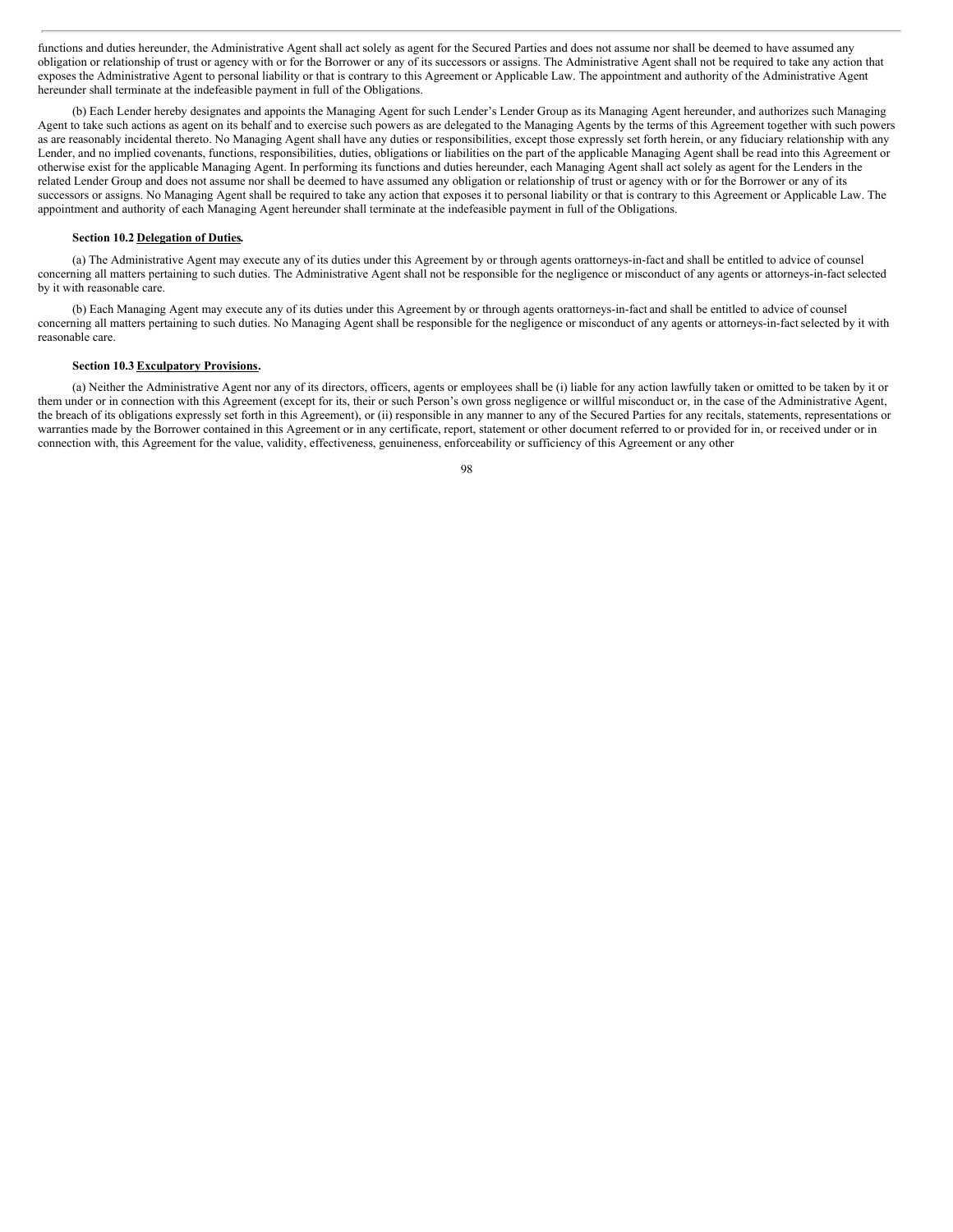document furnished in connection herewith, or for any failure of the Borrower to perform its obligations hereunder, or for the satisfaction of any condition specified in Article III. The Administrative Agent shall not be under any obligation to any Secured Party to ascertain or to inquire as to the observance or performance of any of the agreements or covenants contained in, or conditions of, this Agreement, or to inspect the properties, books or records of the Borrower. The Administrative Agent shall not be deemed to have knowledge of any Early Termination Event unless the Administrative Agent has received notice of such Early Termination Event, in a document or other written communication titled "Notice of Early Termination Event" from the Borrower or a Secured Party.

(b) Neither any Managing Agent nor any of its respective directors, officers, agents or employees shall be (i) liable for any action lawfully taken or omitted to be taken by it or them under or in connection with this Agreement (except for its, their or such Person's own gross negligence or willful misconduct or, in the case of a Managing Agent, the breach of its obligations expressly set forth in this Agreement), or (ii) responsible in any manner to the Administrative Agent or any of the Secured Parties for any recitals, statements, representations or warranties made by the Borrower contained in this Agreement or in any certificate, report, statement or other document referred to or provided for in, or received under or in connection with, this Agreement or for the value, validity, effectiveness, genuineness, enforceability or sufficiency of this Agreement or any other document furnished in connection herewith, or for any failure of the Borrower to perform its obligations hereunder, or for the satisfaction of any condition specified in Article III. No Managing Agent shall be under any obligation to the Administrative Agent or any Secured Party to ascertain or to inquire as to the observance or performance of any of the agreements or covenants contained in, or conditions of, this Agreement, or to inspect the properties, books or records of the Borrower. No Managing Agent shall be deemed to have knowledge of any Early Termination Event unless such Managing Agent has received notice of such Early Termination Event, in a document or other written communication titled "Notice of Early Termination Event" from the Borrower, the Administrative Agent or a Secured Party.

(c) None of the Administrative Agent, any Managing Agent or any Lender shall be deemed to have any fiduciary relationship with the Borrower or the Servicer under this Agreement, and no implied covenants, functions, responsibilities, duties, obligations or liabilities creating any such fiduciary relationship shall be inferred from or in connection with this Agreement except as otherwise provided herein or under Applicable Law.

#### **Section 10.4 Reliance.**

(a) The Administrative Agent shall in all cases be entitled to rely, and shall be fully protected in relying, upon any document or conversation believed by it to be genuine and correct and to have been signed, sent or made by the proper Person or Persons and upon advice and statements of legal counsel (including, without limitation, counsel to the Borrower), independent accountants and other experts selected by the Administrative Agent. The Administrative Agent shall in all cases be fully justified in failing or refusing to take any action under this Agreement or any other document furnished in connection herewith unless it shall first receive such advice or concurrence of the Required Lenders or all of the Secured Parties, as applicable, as it deems appropriate or it shall first be indemnified to its satisfaction by the Lenders, provided, that, unless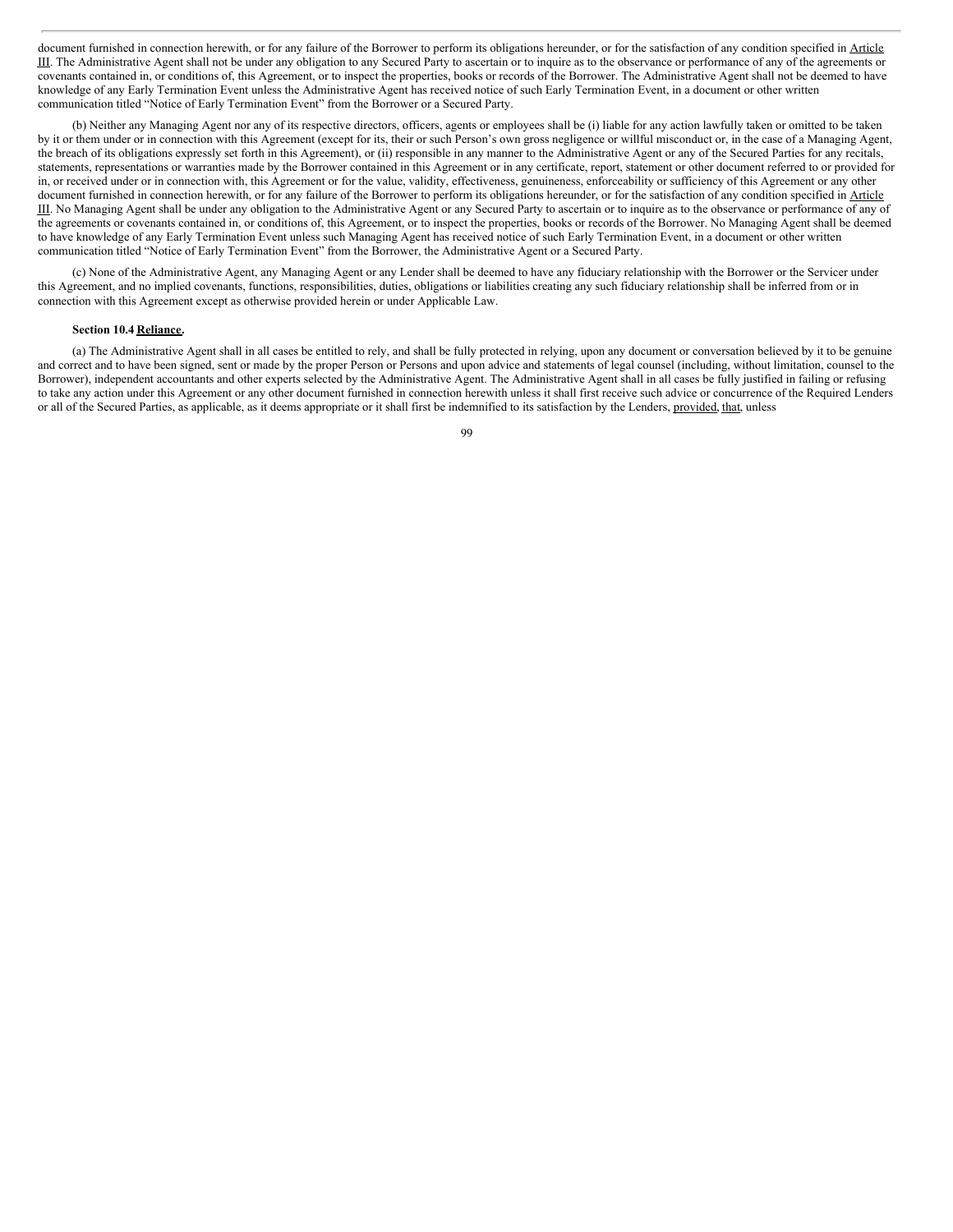and until the Administrative Agent shall have received such advice, the Administrative Agent may take or refrain from taking any action, as the Administrative Agent shall deem advisable and in the best interests of the Secured Parties, The Administrative Agent shall in all cases be fully protected in acting, or in refraining from acting, in accordance with a request of the Required Lenders or all of the Secured Parties, as applicable, and such request and any action taken or failure to act pursuant thereto shall be binding upon all the Secured Parties.

(b) Each Managing Agent shall in all cases be entitled to rely, and shall be fully protected in relying, upon any document or conversation believed by it to be genuine and correct and to have been signed, sent or made by the proper Person or Persons and upon advice and statements of legal counsel (including, without limitation, counsel to the Borrower), independent accountants and other experts selected by such Managing Agent. Each Managing Agent shall in all cases be fully justified in failing or refusing to take any action under this Agreement or any other document furnished in connection herewith unless it shall first receive such advice or concurrence of the Lenders in its related Lender Group as it deems appropriate or it shall first be indemnified to its satisfaction by the Lenders in its related Lender Group, provided that unless and until such Managing Agent shall have received such advice, the Managing Agent may take or refrain from taking any action, as the Managing Agent shall deem advisable and in the best interests of the Lenders in its Lender Group. Each Managing Agent shall in all cases be fully protected in acting, or in refraining from acting, in accordance with a request of the Lenders in such Managing Agent's Lender Group and such request and any action taken or failure to act pursuant thereto shall be binding upon all the Lenders in such Managing Agent's Lender Group.

#### **Section 10.5 Non-Reliance on Administrative Agent, Managing Agents and Other Lenders.**

Each Secured Party expressly acknowledges that neither the Administrative Agent, any other Secured Party nor any of their respective officers, directors, employees, agents, attorneys-in-fact or affiliates has made any representations or warranties to it and that no act by the Administrative Agent or any other Secured Party hereafter taken, including, without limitation, any review of the affairs of the Borrower, shall be deemed to constitute any representation or warranty by the Administrative Agent or any other Secured Party. Each Secured Party represents and warrants to the Administrative Agent and to each other Secured Party that it has and will, independently and without reliance upon the Administrative Agent or any other Secured Party and based on such documents and information as it has deemed appropriate, made its own appraisal of and investigation into the business, operations, property, prospects, financial and other conditions and creditworthiness of the Borrower and made its own decision to enter into this Agreement.

# **Section 10.6 Reimbursement and Indemnification.**

The Lenders agree to reimburse and indemnify the Administrative Agent, and the Lenders in each Lender Group agree to reimburse the Managing Agent for such Lender Group, and their respective officers, directors, employees, representatives and agents ratably according to their Commitments, as applicable, to the extent not paid or reimbursed by the Borrower (i) for any amounts for which the Administrative Agent, acting in its capacity as Administrative Agent, or any Managing Agent, acting in its capacity as a Managing Agent, is entitled to reimbursement

| ۰.<br>I<br>٧ | ٦<br>×<br>۰, |
|--------------|--------------|
|              |              |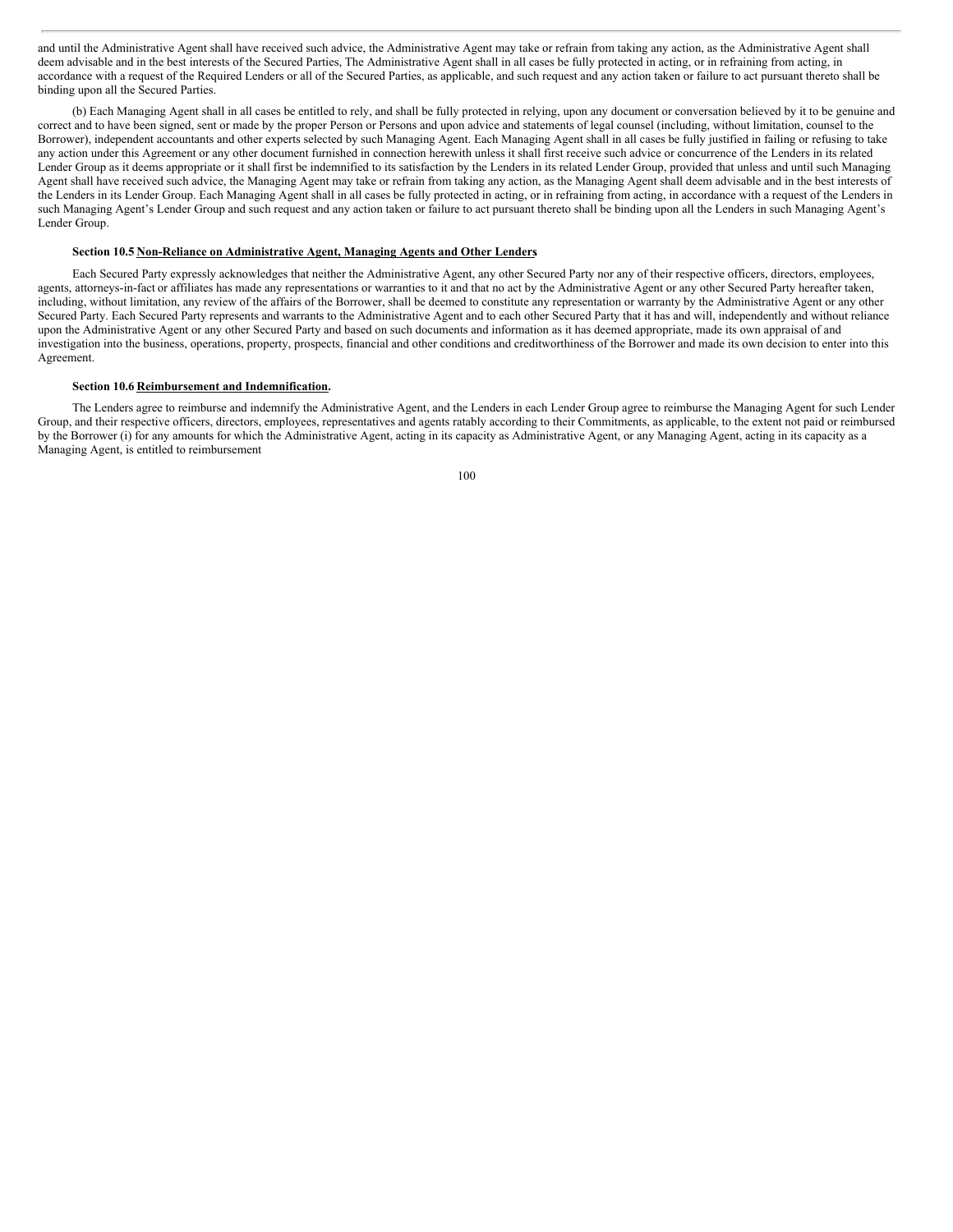by the Borrower hereunder and (ii) for any other expenses incurred by the Administrative Agent, in its capacity as Administrative Agent, or any Managing Agent, acting in its capacity as a Managing Agent, and acting on behalf of the related Lenders, in connection with the administration and enforcement of this Agreement and the other Transaction Documents.

#### **Section 10.7 Administrative Agent and Managing Agents in their Individual Capacities.**

The Administrative Agent, each Managing Agent and each of their respective Affiliates may make loans to, accept deposits from and generally engage in any kind of business with the Borrower or any Affiliate of the Borrower as though the Administrative Agent or such Managing Agent, as the case may be, were not the Administrative Agent or a Managing Agent, as the case may be, hereunder. With respect to the acquisition of Advances pursuant to this Agreement, the Administrative Agent, each Managing Agent and each of their respective Affiliates shall have the same rights and powers under this Agreement as any Lender and may exercise the same as though it were not the Administrative Agent or a Managing Agent, as the case may be, and the terms "Lender" "Lender" "Lenders" and "Lenders" shall include the Administrative Agent or a Managing Agent, as the case may be, in its individual capacity.

# **Section 10.8 Successor Administrative Agent or Managing Agent.**

(a) The Administrative Agent may, upon 5 days' notice to the Borrower and the Secured Parties, and the Administrative Agent will, upon the direction of all of the Lenders resign as Administrative Agent. If the Administrative Agent shall resign, then the Required Lenders during such 5-day period shall appoint from among the Secured Parties a successor agent. If for any reason no successor Administrative Agent is appointed by the Required Lenders during such 5-day period, then effective upon the expiration of such 5-day period, the Secured Parties shall perform all of the duties of the Administrative Agent hereunder and the Borrower shall make all payments in respect of the Obligations or under any Fee Letter delivered by the Borrower to the Administrative Agent and the Secured Parties directly to the applicable Managing Agents, on behalf of the Lenders in the applicable Lender Group and for all purposes shall deal directly with the Secured Parties. After any retiring Administrative Agent's resignation hereunder as Administrative Agent, the provisions of Article IX and Article X shall inure to its benefit as to any actions taken or omitted to be taken by it while it was Administrative Agent under this Agreement.

(b) Any Managing Agent may, upon 5 days' notice to the Borrower, the Administrative Agent and the related Lenders, and any Managing Agent will, upon the direction of all of the related Lenders resign as a Managing Agent. If a Managing Agent shall resign, then the related Lenders during such 5-day period shall appoint from among the related Lenders a successor Managing Agent. If for any reason no successor Managing Agent is appointed by such Lenders during such 5-day period, then effective upon the expiration of such 5-day period, such Lenders shall perform all of the duties of the related Managing Agent hereunder. After any retiring Managing Agent's resignation hereunder as a Managing Agent, the provisions of **Article IX** and Article X shall inure to its benefit as to any actions taken or omitted to be taken by it while it was a Managing Agent under this Agreement.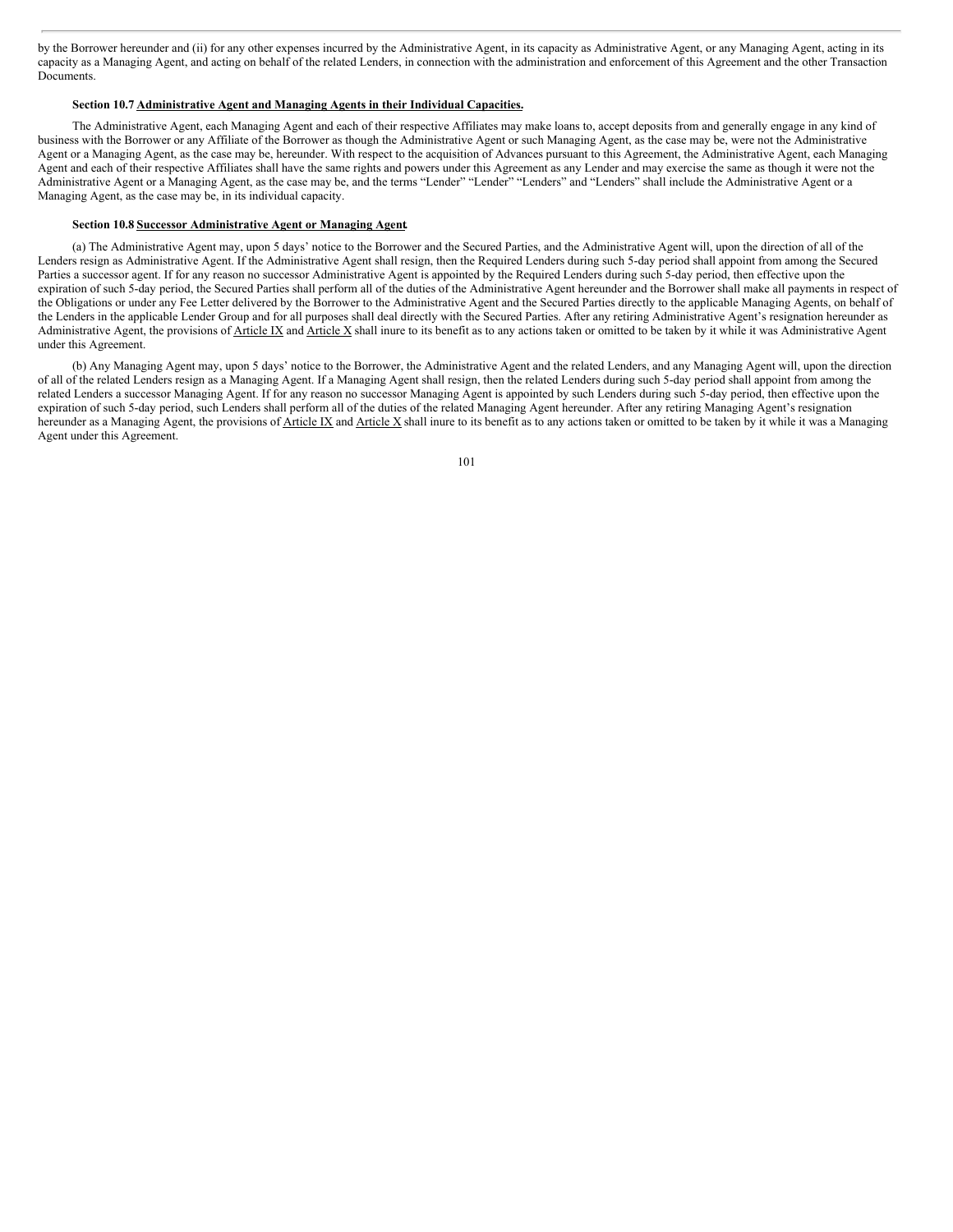# **ARTICLE XI**

# **ASSIGNMENTS; PARTICIPATIONS**

#### **Section 11.1 Assignments and Participations.**

(a) Neither Borrower nor the Servicer shall have the right to assign its rights or obligations under this Agreement.

(b) Any Lender may at any time and from time to time assign to one or more Persons (Purchasing Lenders") all or any part of its rights and obligations under this Agreement pursuant to an assignment agreement, substantially in the form set forth in Exhibit C hereto (the "Assignment and Acceptance") executed by such Purchasing Lender and such selling Lender with the consent of the Administrative Agent (such consent not to be unreasonably withheld or delayed). In addition, except with respect to an assignment to an Affiliate of such Lender, so long as no Early Termination Event or Unmatured Termination Event has occurred and is continuing at such time, the consent of the Borrower (such consent not to be unreasonably withheld or delayed) shall be required prior to the effectiveness of any such assignment; provided, that the Borrower shall be deemed to have consented to any such assignment unless it shall object thereto by written notice to the Administrative Agent and the assigning Lender within ten (10) Business Days after having received written notice thereof. Each assignee of a Lender must be an Eligible Assignee and must agree to deliver to the Administrative Agent, promptly following any request therefor by the Managing Agent for its Lender Group, an enforceability opinion in form and substance satisfactory to such Managing Agent. Upon delivery of the executed Assignment and Acceptance to the Administrative Agent, such selling Lender shall be released from its obligations hereunder to the extent of such assignment. Thereafter the Purchasing Lender shall for all purposes be a Lender party to this Agreement and shall have all the rights and obligations of a Lender under this Agreement to the same extent as if it were an original party hereto and no further consent or action by Borrower, the Lenders or the Administrative Agent shall be required. The Lenders agree that any assignments arranged by the Borrower or any of its Affiliates occurring (i) between the Effective Date and the date on which KeyBank's Commitment is reduced to \$75,000,000 or less shall be offered to KeyBank, and if accepted by it in its sole discretion, shall be made by KeyBank alone, and (ii) thereafter, unless the Lenders shall otherwise agree, shall be offered to the Lenders ratably, and if accepted by each Lender in its sole discretion, shall be made by the Lenders ratably. Notwithstanding the foregoing, no assignment shall be made to (A) the Borrower or any of the Borrower's Affiliates, (B) to any Defaulting Lender or (C) a natural person.

(c) By executing and delivering an Assignment and Acceptance, the Purchasing Lender thereunder and the selling Lender thereunder confirm to and agree with each other and the other parties hereto as follows: (i) other than as provided in such Assignment and Acceptance, such selling Lender makes no representation or warranty and assumes no responsibility with respect to any statements, warranties or representations made in or in connection with this Agreement or the execution, legality, validity, enforceability, genuineness, sufficiency or value of this Agreement or any other instrument or document furnished pursuant hereto; (ii) such Purchasing Lender confirms that it has received a copy of this Agreement, together with copies of such financial statements and other documents and information as it has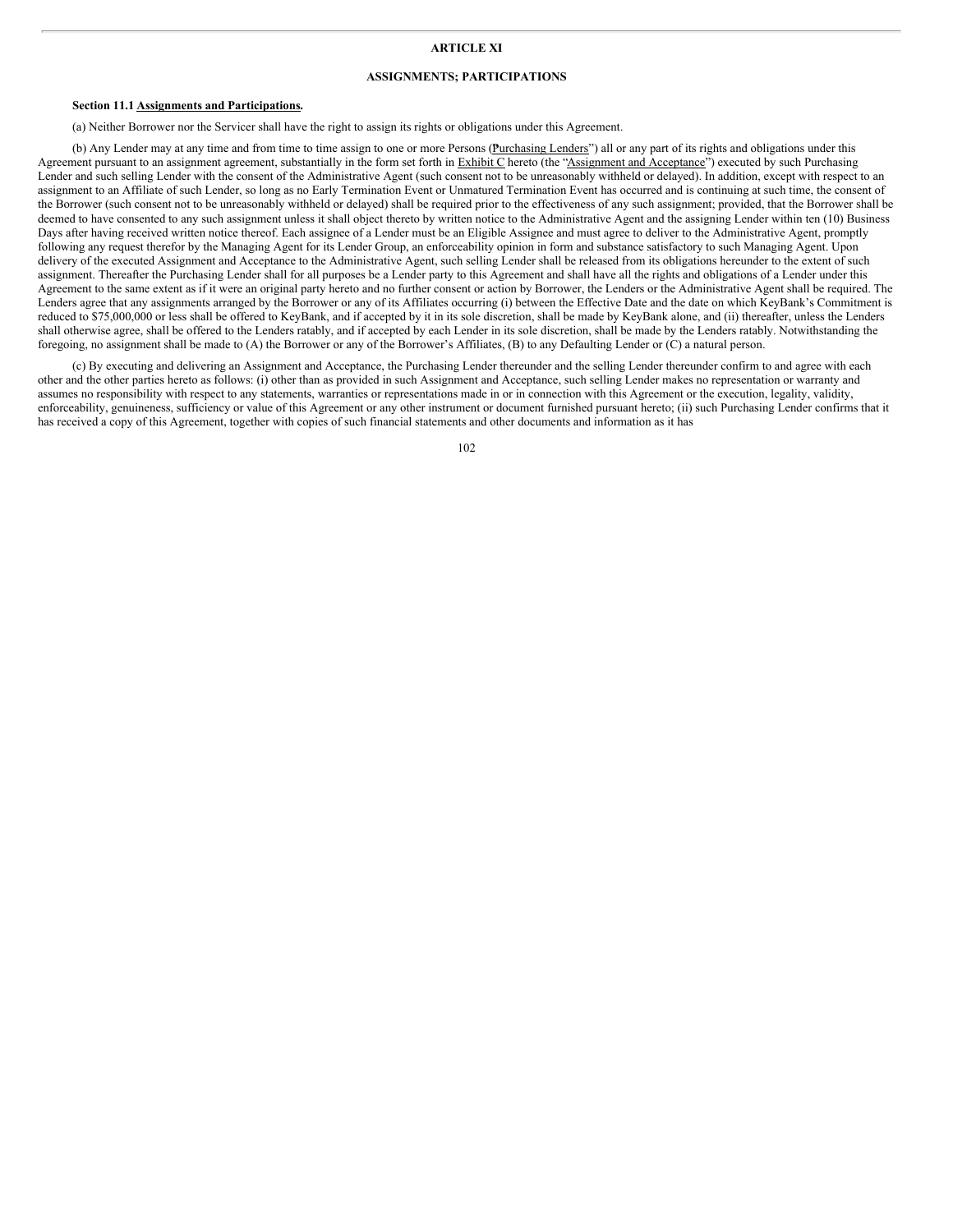deemed appropriate to make its own credit analysis and decision to enter into such Assignment and Acceptance; (iii) such Purchasing Lender will, independently and without reliance upon the Administrative Agent or any Managing Agent, the selling Lender or any other Lender and based on such documents and information as it shall deem appropriate at the time, continue to make its own credit decisions in taking or not taking action under this Agreement; (iv) such Purchasing Lender and such selling Lender confirm that such Purchasing Lender is an Eligible Assignee; (v) such Purchasing Lender appoints and authorizes each of the Administrative Agent and the applicable Managing Agent to take such action as agent on its behalf and to exercise such powers under this Agreement as are delegated to such agent by the terms hereof, together with such powers as are reasonably incidental thereto; and (vi) such Purchasing Lender agrees that it will perform in accordance with their terms all of the obligations which by the terms of this Agreement are required to be performed by it as a Lender.

(d) The Administrative Agent shall maintain at its address referred to herein a copy of each Assignment and Acceptance delivered to and accepted by it and a register for the recordation of the names and addresses of the Lenders and the Commitment of, and principal amount of, each Advance owned by each Lender from time to time (the "Register"). The entries in the Register shall be conclusive and binding for all purposes, absent manifest error, and the Lenders, the Borrower and the Managing Agents may treat each Person whose name is recorded in the Register as a Lender hereunder for all purposes of this Agreement. The Register shall be available for inspection by the Lenders, any Managing Agent or the Borrower at any reasonable time and from time to time upon reasonable prior notice.

(e) Subject to the provisions of thisSection 11.1, upon their receipt of an Assignment and Acceptance executed by a selling Lender and a Purchasing Lender, the Administrative Agent shall, if such Assignment and Acceptance has been completed and is in substantially the form of Exhibit C hereto, accept such Assignment and Acceptance, and the Administrative Agent shall then (i) record the information contained therein in the Register and (ii) give prompt notice thereof to each Managing Agent.

(f) Any Lender may, in the ordinary course of its business at any time sell to one or more Persons (each a Participant") participating interests in its Pro-Rata Share of the Advances of the Lenders or any other interest of such Lender hereunder. Notwithstanding any such sale by a Lender of a participating interest to a Participant, such Lender's rights and obligations under this Agreement shall remain unchanged, such Lender shall remain solely responsible for the performance of its obligations hereunder, and the Borrower, the other Lenders, the Managing Agents and the Administrative Agent shall continue to deal solely and directly with such Lender in connection with such Lender's rights and obligations under this Agreement. Each Lender agrees that any agreement between such Lender and any such Participant in respect of such participating interest shall not restrict such Lender's right to agree to any amendment, supplement, waiver or modification to this Agreement, except for any amendment, supplement, waiver or modification set forth in Section 12.1(iii) of this Agreement.

(g) Each Lender may, in connection with any assignment or participation or proposed assignment or participation pursuant to thisSection 11.1, disclose to the assignee or participant or proposed assignee or participant any information relating to the Borrower or Servicer furnished to such Lender by or on behalf of the Borrower or the Servicer.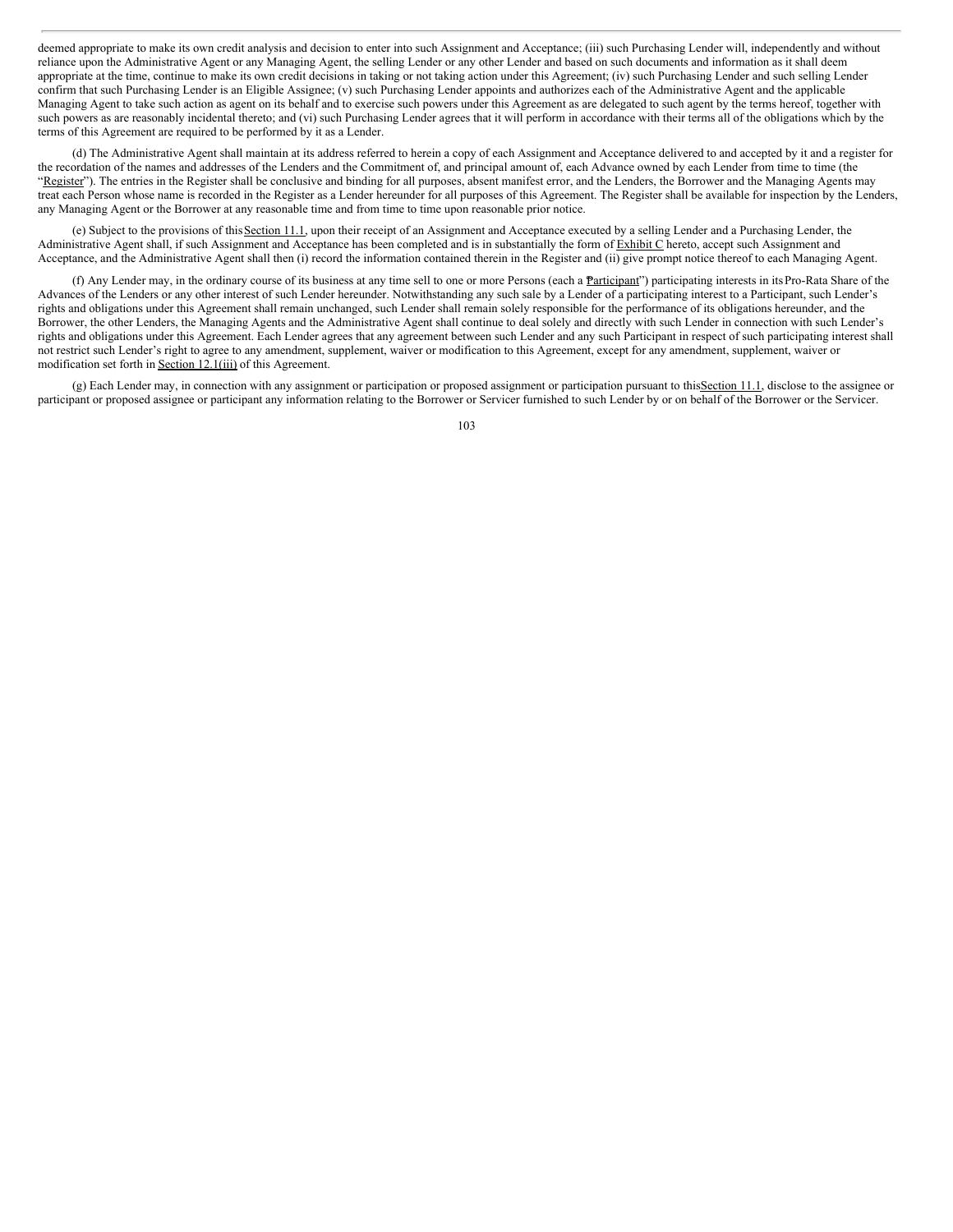(h) Nothing herein shall prohibit any Lender from pledging or assigning as collateral any of its rights under this Agreement to any Federal Reserve Bank or other central bank having jurisdiction over such Lender in accordance with Applicable Law and any such pledge or collateral assignment may be made without compliance with Section 11.1(b) or Section 11.1(c).

(i) In the event any Lender causes increased costs, expenses or taxes to be incurred by the Administrative Agent or Managing Agents in connection with the assignment or participation of such Lender's rights and obligations under this Agreement to an Eligible Assignee then such Lender agrees that it will make reasonable efforts to assign such increased costs, expenses or taxes to such Eligible Assignee in accordance with the provisions of this Agreement.

### **ARTICLE XII**

# **MISCELLANEOUS**

#### **Section 12.1 Amendments and Waivers.**

Except as provided in this Section 12.1, no amendment, waiver or other modification of any provision of this Agreement shall be effective without the written agreement of the Borrower, the Administrative Agent, the Swingline Lender, the Managing Agents and the Required Lenders; provided, however, that (i) without the consent of the Lenders in any Lender Group (other than the Lender Group to which such Lenders are being added), the Administrative Agent, the Swingline Lender and the applicable Managing Agent may, with the consent of Borrower, amend this Agreement solely to add additional Persons as Lenders hereunder, (ii) any amendment of this Agreement that is solely for the purpose of increasing the Commitment of a specific Lender or increase the Group Advance Limit of the related Lender Group may be effected with the written consent of the Borrower, the Administrative Agent and the affected Lender, and (iii) the consent of each Lender shall be required to: (A) extend the Commitment Termination Date or the date of any payment or deposit of Collections by the Borrower or the Servicer, (B) reduce the amount (other than by reason of the repayment thereof) or extend the time of payment of Advances Outstanding or reduce the rate or extend the time of payment of Interest (or any component thereof), (C) reduce any fee payable to the Administrative Agent, the Swingline Lender or any Managing Agent for the benefit of the Lenders, (D) amend, modify or waive any provision of the definition of Required Lenders or Sections 2.11, 11.1(b), 12.1, 12.9, or 12.10, (E) consent to or permit the assignment or transfer by the Borrower of any of its rights and obligations under this Agreement, (F) amend or waive any Servicer Termination Event or Early Termination Event, (G) change the definition of "Borrowing Base," "Charged-Off Ratio," "Default Ratio," "Eligible Loan" or "Settlement Date," or (H) amend or modify any defined term (or any defined term used directly or indirectly in such defined term) used in clauses (A) through (G) above in a manner that would circumvent the intention of the restrictions set forth in such clauses. Any waiver or consent shall be effective only in the specific instance and for the specific purpose for which given. Notwithstanding anything to the contrary herein, no Defaulting Lender shall have any right to approve or disapprove any amendment, waiver, or consent hereunder (and any amendment, waiver, or consent which by its terms requires the consent of all Lenders may be effected with the consent of all Lenders other than Defaulting Lenders) provided that, without in any way limiting Section 12.17, any such amendment, waiver,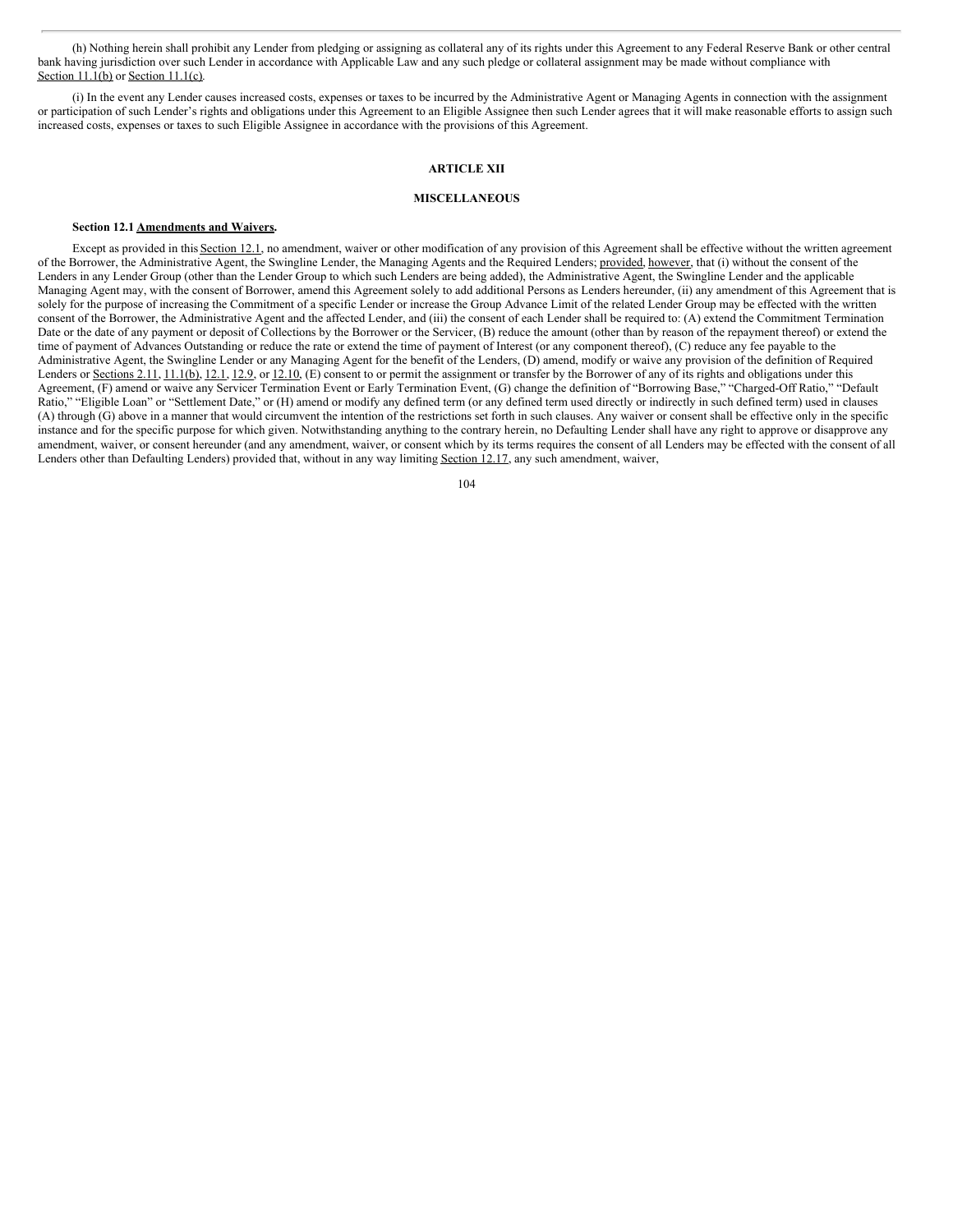or consent that would increase or extend the term of the Commitment or Advances of such Defaulting Lender, extend the date fixed for the payment of principal or interest owing to such Defaulting Lender hereunder, reduce the principal amount of any obligation owing to such Defaulting Lender, reduce the amount of or the rate or amount of interest on any amount owing to such Defaulting Lender or of any fee payable to such Defaulting Lender hereunder, or alter the terms of this proviso, shall require the consent of such Defaulting Lender.

Notwithstanding anything to the contrary, unless signed by the Administrative Agent and the Swingline Lender, no amendment, waiver or consent shall affect the rights or duties of the Administrative Agent or the Swingline Lender, as applicable, under this Agreement or any other Loan Document.

No amendment, waiver or other modification (i) affecting the rights or obligations of any Hedge Counterparty or (ii) having a material effect on the rights or obligations of the Collateral Custodian or the Backup Servicer (including any duties of the Servicer that the Backup Servicer would have to assume as Successor Servicer) shall be effective against such Person without the written agreement of such Person. The Borrower or the Servicer on its behalf will deliver a copy of all waivers and amendments to the Collateral Custodian and the Backup Servicer.

# **Section 12.2 Notices, Etc.**

All notices and other communications provided for hereunder shall, unless otherwise stated herein, be in writing (including communication by electronic mail or facsimile copy) and mailed, sent by overnight courier, transmitted or hand delivered, as to each party hereto, at its address set forth under its name on the signature pages hereof or specified in such party's Assignment and Acceptance or Joinder Agreement or at such other address as shall be designated by such party in a written notice to the other parties hereto. All such notices and communications shall be effective, upon receipt, or in the case of (a) notice by mail, five days after being deposited in the United States mail, first class postage prepaid, (b) notice by courier mail, when it is officially recorded as being delivered to the intended recipient by return receipt, proof of delivery or equivalent, or (c) notice by facsimile copy, when verbal communication of receipt is obtained, except that notices and communications pursuant to this Article XII shall not be effective until received with respect to any notice sent by mail.

### **Section 12.3 No Waiver, Rights and Remedies.**

No failure on the part of the Administrative Agent or any Secured Party or any assignee of any Secured Party to exercise, and no delay in exercising, any right or remedy hereunder shall operate as a waiver thereof; nor shall any single or partial exercise of any right or remedy hereunder preclude any other or further exercise thereof or the exercise of any other right. The rights and remedies herein provided are cumulative and not exclusive of any rights and remedies provided by law.

#### **Section 12.4 Binding Effect.**

This Agreement shall be binding upon and inure to the benefit of the Borrower, the Administrative Agent, the Secured Parties and their respective successors and permitted assigns and, in addition, the provisions of Section 2.8 shall inure to the benefit of each Hedge Counterparty, whether or not that Hedge Counterparty is a Secured Party, and the provisions relating to the Backup Servicer, including Sections 2.8, 7.18, 9.1 and 9.2 shall inure to the benefit of the Backup Servicer.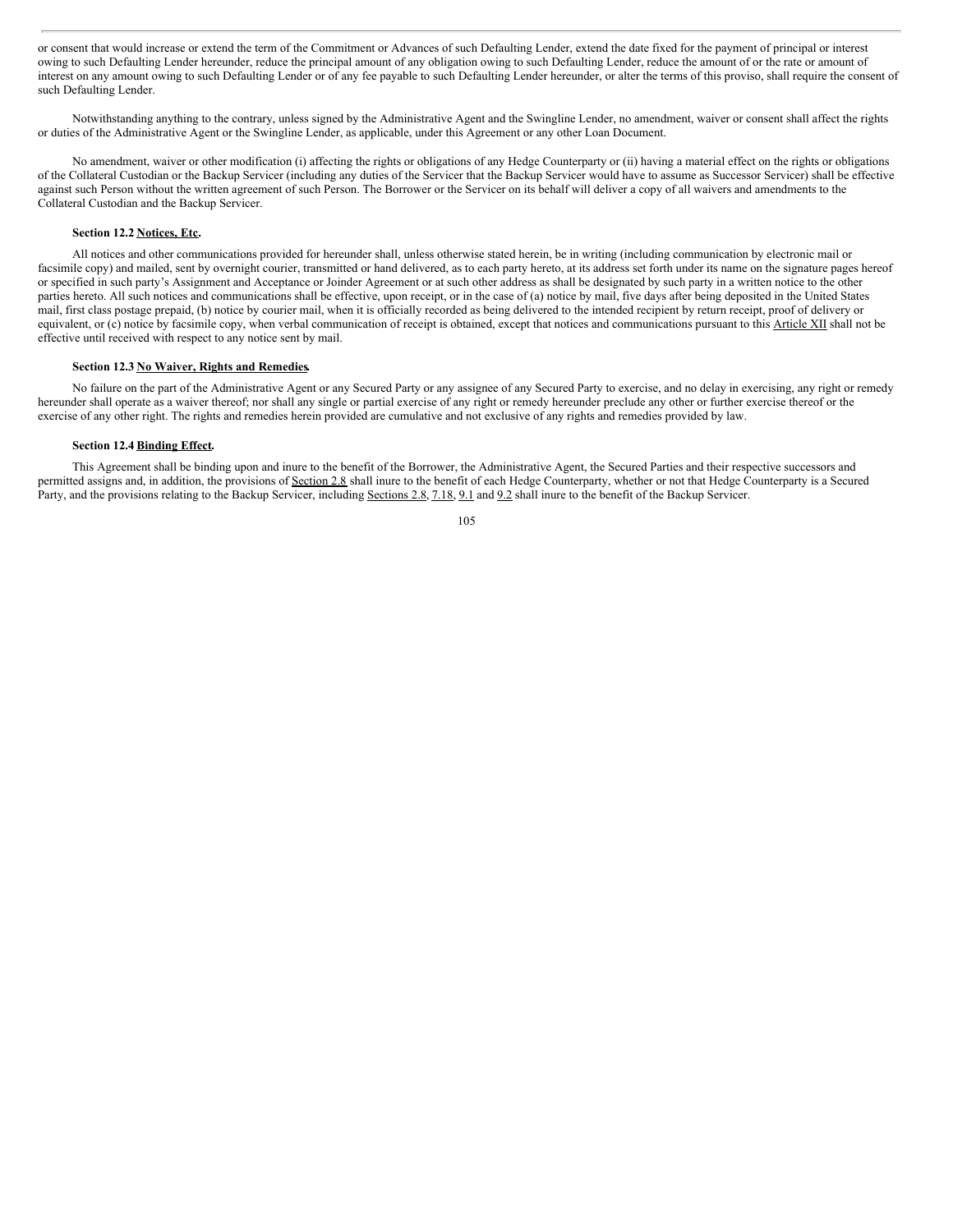#### **Section 12.5 Term of this Agreement.**

This Agreement, including, without limitation, the Borrower's obligation to observe its covenants set forth in $\Delta$ rticle V, and the Servicer's obligation to observe its covenants set forth in Article VII, shall remain in full force and effect until the Collection Date; provided, however, that the rights and remedies with respect to any breach of any representation and warranty made or deemed made by the Borrower pursuant to Articles III and IV and the indemnification and payment provisions of Article IX and Article X and the provisions of Section 12.9 and Section 12.10 shall be continuing and shall survive any termination of this Agreement.

# **Section 12.6 GOVERNING LAW; CONSENT TO JURISDICTION; WAIVER OF OBJECTION TO VENUE.**

THIS AGREEMENT SHALL BE GOVERNED BY, AND CONSTRUED IN ACCORDANCE WITH, THE LAWS OF THE STATE OF NEW YORK. EACH OF THE SECURED PARTIES, THE BORROWER AND THE ADMINISTRATIVE AGENT HEREBY AGREES TO THE NON-EXCLUSIVE JURISDICTION OF ANY FEDERAL COURT LOCATED WITHIN THE STATE OF NEW YORK. EACH OF THE PARTIES HERETO AND EACH SECURED PARTY HEREBY WAIVES ANY OBJECTION BASED ON FORUM NON CONVENIENS, AND ANY OBJECTION TO VENUE OF ANY ACTION INSTITUTED HEREUNDER IN ANY OF THE AFOREMENTIONED COURTS AND CONSENTS TO THE GRANTING OF SUCH LEGAL OR EQUITABLE RELIEF AS IS DEEMED APPROPRIATE BY SUCH **COURT** 

#### **Section 12.7 WAIVER OF JURY TRIAL.**

TO THE EXTENT PERMITTED BY APPLICABLE LAW, EACH OF THE SECURED PARTIES, THE BORROWER AND THE ADMINISTRATIVE AGENT WAIVES ANY RIGHT TO HAVE A JURY PARTICIPATE IN RESOLVING ANY DISPUTE, WHETHER SOUNDING IN CONTRACT, TORT, OR OTHERWISE BETWEEN THE PARTIES HERETO ARISING OUT OF, CONNECTED WITH, RELATED TO, OR INCIDENTAL TO THE RELATIONSHIP BETWEEN ANY OF THEM IN CONNECTION WITH THIS AGREEMENT OR THE TRANSACTIONS CONTEMPLATED HEREBY. INSTEAD, ANY SUCH DISPUTE RESOLVED IN COURT WILL BE RESOLVED IN A BENCH TRIAL WITHOUT A JURY.

#### **Section 12.8 Costs, Expenses and Taxes.**

(a) In addition to the rights of indemnification granted to the Administrative Agent, the Managing Agents, the other Secured Parties and its or their Affiliates and officers, directors, employees and agents thereof under Article IX hereof, the Borrower agrees to pay on demand all reasonable costs and expenses of the Administrative Agent, the Managing Agents and the other Secured Parties incurred in connection with the preparation, execution, delivery, administration (including periodic auditing), amendment or modification of, or any waiver or consent issued in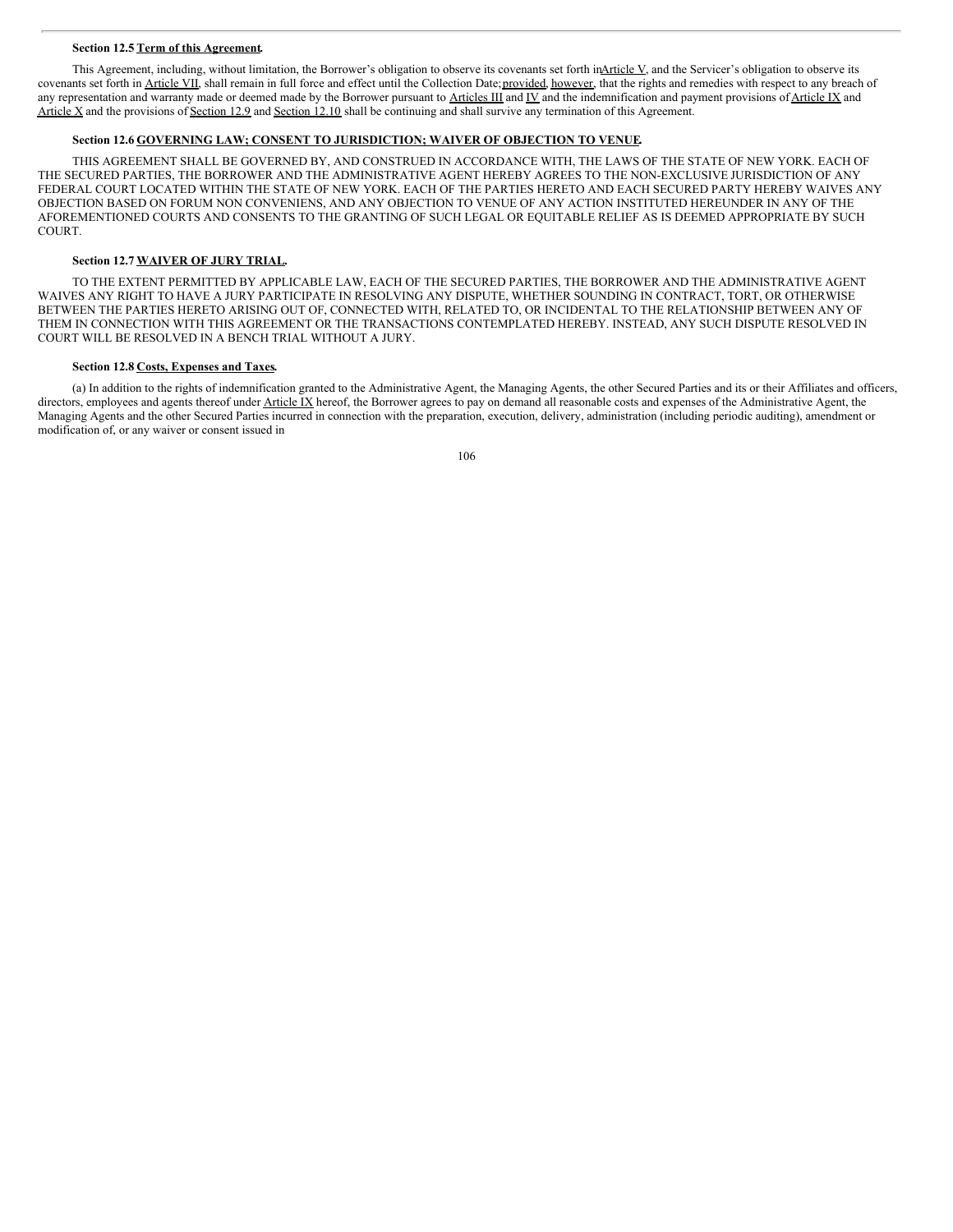connection with, this Agreement and the other documents to be delivered hereunder or in connection herewith, including, without limitation, the reasonable fees and out-of-pocket expenses of counsel for the Administrative Agent, the Managing Agents and the other Secured Parties with respect thereto and with respect to advising the Administrative Agent, the Managing Agents and the other Secured Parties as to their respective rights and remedies under this Agreement and the other documents to be delivered hereunder or in connection herewith, and all costs and expenses, if any (including reasonable counsel fees and expenses), incurred by the Administrative Agent, the Managing Agents or the other Secured Parties in connection with the enforcement of this Agreement and the other documents to be delivered hereunder or in connection herewith (including any Hedge Agreement).

(b) The Borrower shall pay on demand any and all stamp, sales, excise and other taxes and fees payable or determined to be payable in connection with the execution, delivery, filing and recording of this Agreement, the other documents to be delivered hereunder or any agreement or other document providing liquidity support, credit enhancement or other similar support to the Lender in connection with this Agreement or the funding or maintenance of Advances hereunder.

(c) The Borrower shall pay on demand all other costs, expenses and taxes (excluding income taxes) ("Other Costs"), including, without limitation, all reasonable costs and expenses incurred by the Administrative Agent or any Managing Agent in connection with periodic audits of the Borrower's or the Servicer's books and records, which are incurred as a result of the execution of this Agreement.

# **Section 12.9 No Proceedings.**

Each of the parties hereto (other than the Administrative Agent and the Secured Parties) hereby agrees that it will not institute against, or join any other Person in instituting against the Borrower any Insolvency Proceeding so long as there shall not have elapsed one year and one day since the Collection Date.

## **Section 12.10 Recourse Against Certain Parties.**

(a) No recourse under or with respect to any obligation, covenant or agreement (including, without limitation, the payment of any fees or any other obligations) of the Administrative Agent or any Secured Party as contained in this Agreement or any other agreement, instrument or document entered into by it pursuant hereto or in connection herewith shall be had against any manager or administrator of such Person or any incorporator, affiliate, stockholder, officer, employee or director of such Person or of the Borrower or of any such manager or administrator, as such, by the enforcement of any assessment or by any legal or equitable proceeding, by virtue of any statute or otherwise.

(b) The provisions of this Section 12.10 shall survive the termination of this Agreement.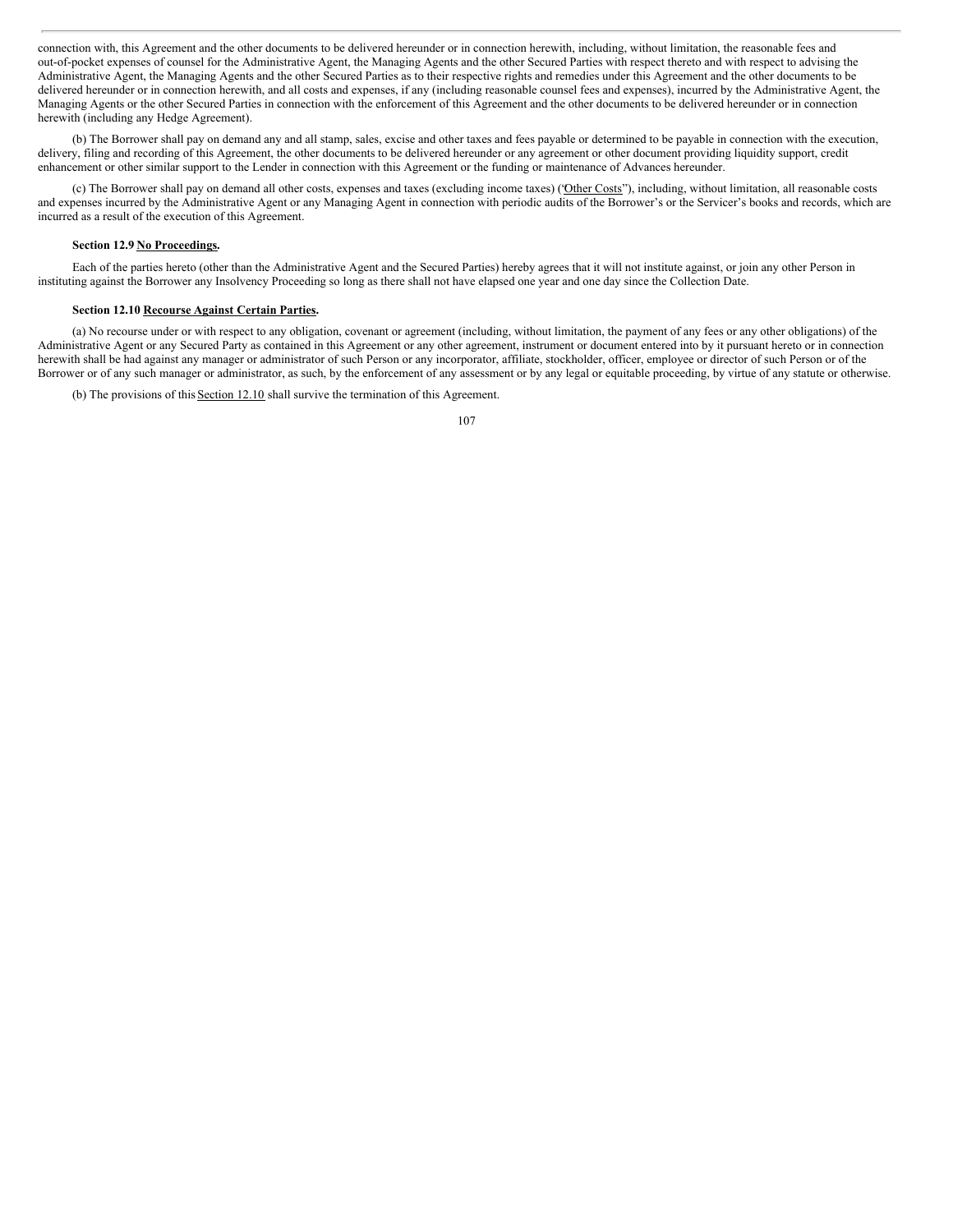#### **Section 12.11 Protection of Security Interest; Appointment of Administrative Agent as Attorney-in-Fact.**

(a) The Borrower shall, or shall cause the Servicer to, cause this Agreement, all amendments hereto and/or all financing statements and continuation statements and any other necessary documents covering the right, title and interest of the Administrative Agent as agent for the Secured Parties and of the Secured Parties to the Collateral to be promptly recorded, registered and filed, and at all time to be kept recorded, registered and filed, all in such manner and in such places as may be required by law fully to preserve and protect the right, title and interest of the Administrative Agent as agent for the Secured Parties hereunder to all property comprising the Collateral. The Borrower shall deliver or, shall cause the Servicer to deliver, to the Administrative Agent file-stamped copies of, or filing receipts for, any document recorded, registered or filed as provided above, as soon as available following such recording, registration or filing. The Borrower and the Servicer shall cooperate fully in connection with the obligations set forth above and will execute any and all documents reasonably required to fulfill the intent of this Section 12.11.

(b) The Borrower agrees that from time to time, at its expense, it will promptly execute and deliver all instruments and documents, and take all actions, that may reasonably be necessary or desirable, or that the Administrative Agent may reasonably request, to perfect, protect or more fully evidence the security interest granted to the Administrative Agent, as agent for the Secured Parties, in the Collateral, or to enable the Administrative Agent or the Secured Parties to exercise and enforce their rights and remedies hereunder.

(c) If the Borrower or the Servicer fails to perform any of its obligations hereunder after five Business Days' notice from the Administrative Agent, the Administrative Agent or any Lender may (but shall not be required to) perform, or cause performance of, such obligation; and the Administrative Agent's or such Lender's reasonable costs and expenses incurred in connection therewith shall be payable by the Borrower (if the Servicer that fails to so perform is the Borrower or an Affiliate thereof) as provided in Article IX, as applicable. The Borrower irrevocably authorizes the Administrative Agent and appoints the Administrative Agent as itsattorney-in-fact to act on behalf of the Borrower, (i) to execute on behalf of the Borrower as debtor and to file financing statements necessary or desirable in the Administrative Agent's sole discretion to perfect and to maintain the perfection and priority of the interest of the Secured Parties in the Collateral and (ii) to file a carbon, photographic or other reproduction of this Agreement or any financing statement with respect to the Collateral as a financing statement in such offices as the Administrative Agent in its sole discretion deems necessary or desirable to perfect and to maintain the perfection and priority of the interests of the Lenders in the Collateral. This appointment is coupled with an interest and is irrevocable.

(d) Without limiting the generality of the foregoing, Borrower will, not earlier than six (6) months and not later than three (3) months prior to the fifth anniversary of the date of filing of the financing statement referred to in Section 3.1 or any other financing statement filed pursuant to this Agreement or in connection with any Advance hereunder, unless the Collection Date shall have occurred: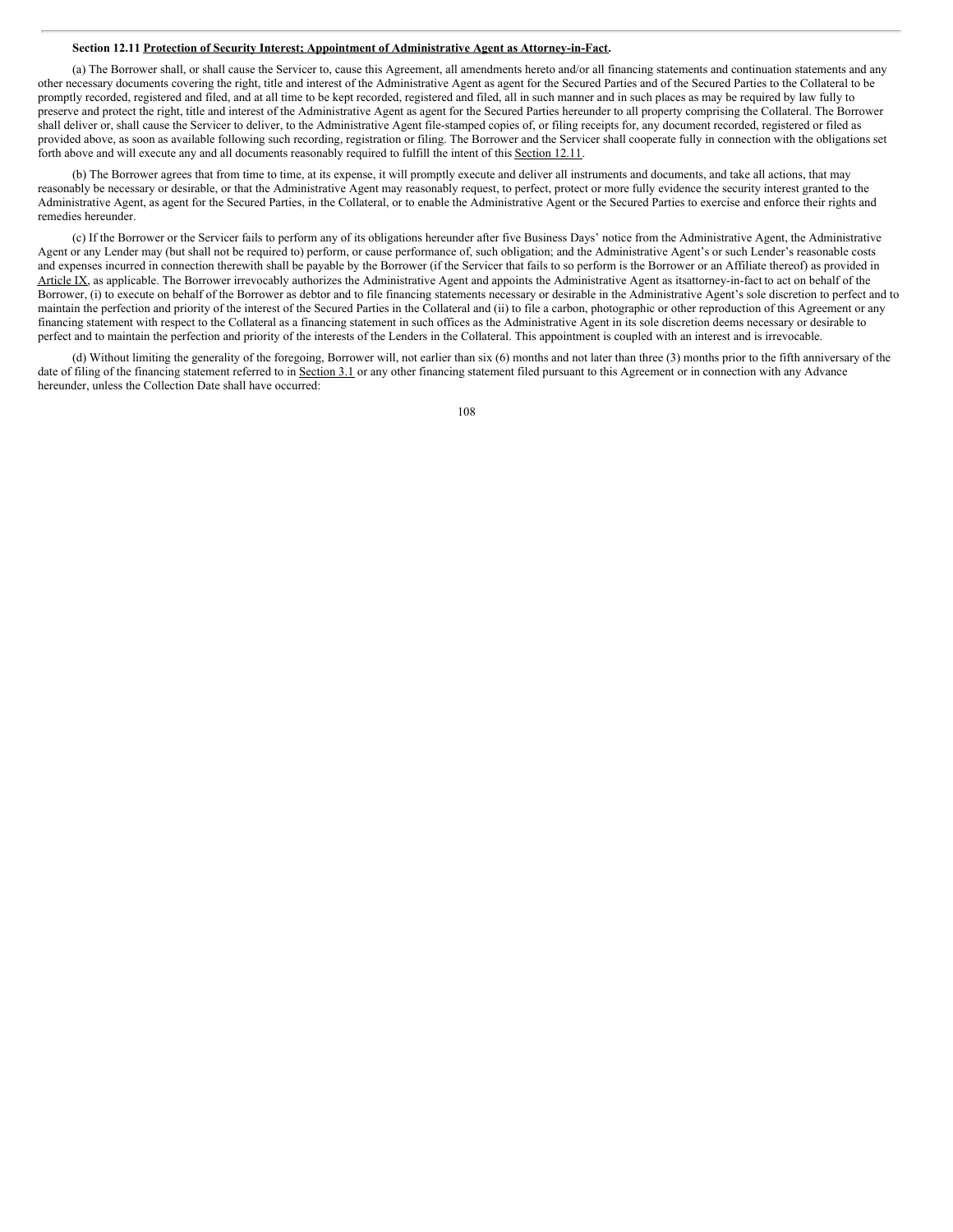(i) execute and deliver and file or cause to be filed an appropriate continuation statement with respect to such financing statement; and

(ii) deliver or cause to be delivered to the Administrative Agent an opinion of the counsel for Borrower, in form and substance reasonably satisfactory to the Administrative Agent, confirming and updating the opinion delivered pursuant to Section 3.1 with respect to perfection and otherwise to the effect that the Collateral hereunder continues to be subject to a perfected security interest in favor of the Administrative Agent, as agent for the Secured Parties, subject to no other Liens of record except as provided herein or otherwise permitted hereunder, which opinion may contain usual and customary assumptions, limitations and exceptions.

#### **Section 12.12 Confidentiality.**

(a) Each of the Administrative Agent, the Managing Agents, the other Secured Parties and the Borrower shall maintain and shall cause each of its employees and officers to maintain the confidentiality of the Agreement and the other confidential proprietary information with respect to the other parties hereto and their respective businesses obtained by it or them in connection with the structuring, negotiating and execution of the transactions contemplated herein, except that each such party and its officers and employees may (i) disclose such information to its external accountants and attorneys and as required by an Applicable Law, as required to be publicly filed with SEC, or as required by an order of any judicial or administrative proceeding, (ii) disclose the existence of this Agreement, but not the financial terms thereof, (iii) disclose the Agreement and such information in any suit, action, proceeding or investigation (whether in law or in equity or pursuant to arbitration) involving any of the Transaction Documents, Loan Documents or any Hedging Agreement for the purpose of defending itself, reducing its liability, or protecting or exercising any of its claims, rights, remedies, or interests under or in connection with any of the Transaction Documents, Loan Documents or any Hedging Agreement and (iv) disclose such information to its Affiliates to the extent necessary in connection with the administration or enforcement of this Agreement or the other Transaction Documents.

(b) Anything herein to the contrary notwithstanding, the Borrower hereby consents to the disclosure of any nonpublic information with respect to it for use in connection with the transactions contemplated herein and in the Transaction Documents (i) to the Administrative Agent or the Secured Parties by each other, (ii) by the Administrative Agent or the Secured Parties to any prospective or actual Eligible Assignee or participant of any of them or in connection with a pledge or assignment to be made pursuant to Section 11.1(h) or (iii) by the Administrative Agent or the Secured Parties to any provider of a surety, guaranty or credit or liquidity enhancement to a Secured Party and to any officers, directors, members, employees, outside accountants and attorneys of any of the foregoing, provided each such Person is informed of the confidential nature of such information and agrees to be bound hereby. In addition, the Secured Parties and the Administrative Agent may disclose any such nonpublic information pursuant to any law, rule, regulation, direction, request or order of any judicial, administrative or regulatory authority or proceedings, including, without limitation, at the request of any selfregulatory authority having jurisdiction over a Lender.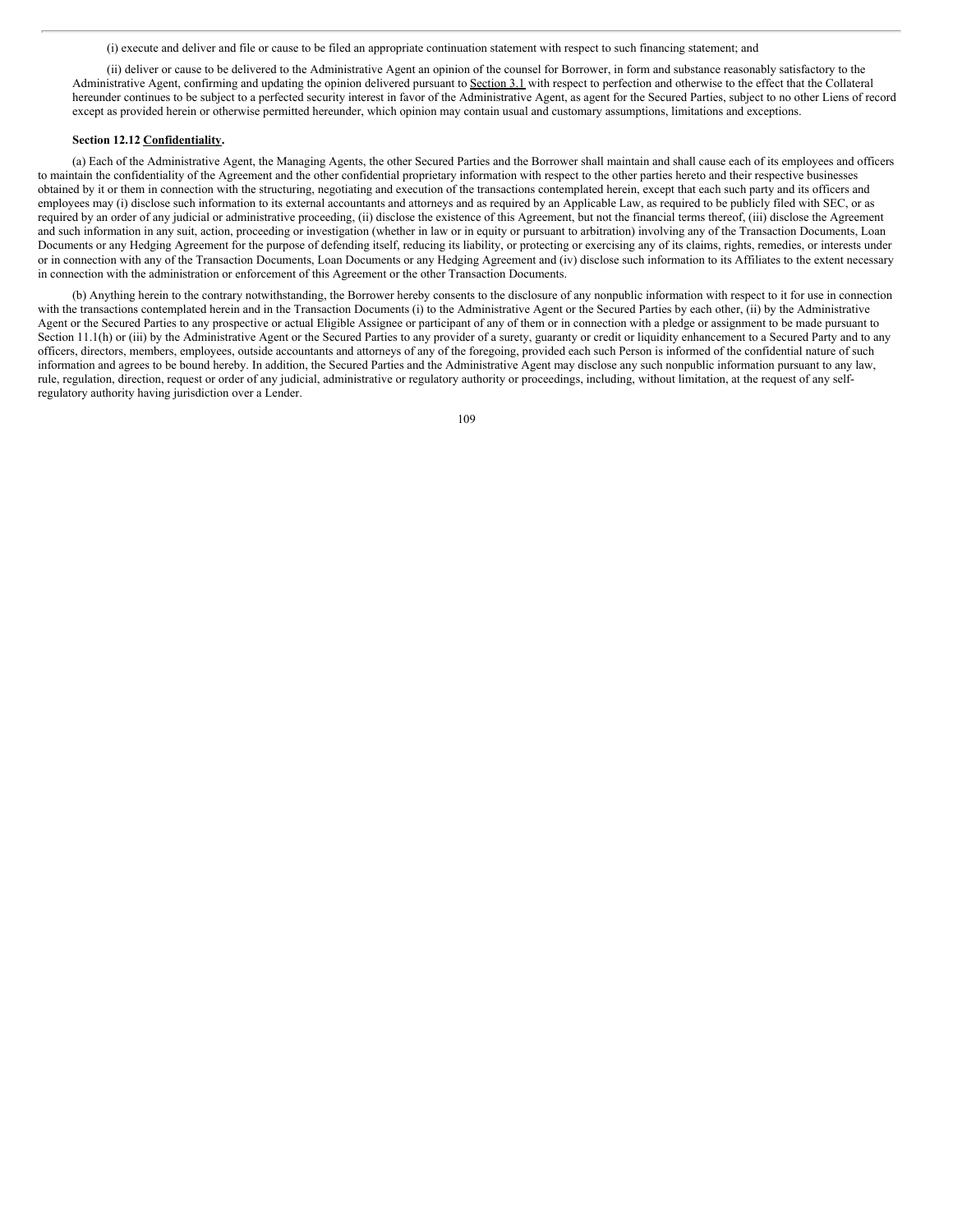(c) The Borrower and the Servicer each agrees that it shall not (and shall not permit any of its Affiliates to) issue any news release or make any public announcement pertaining to the transactions contemplated by this Agreement and the Transaction Documents without the prior written consent of the Administrative Agent (which consent shall not be unreasonably withheld) unless such news release or public announcement is required by law, in which case the Borrower or the Servicer shall consult with the Administrative Agent and each Managing Agent prior to the issuance of such news release or public announcement. The Borrower and the Servicer each may, however, disclose the general terms of the transactions contemplated by this Agreement and the Transaction Documents to trade creditors, suppliers and other similarly-situated Persons so long as such disclosure is not in the form of a news release or public announcement.

# **Section 12.13 Execution in Counterparts; Severability; Integration.**

This Agreement may be executed in any number of counterparts and by different parties hereto in separate counterparts, each of which when so executed shall be deemed to be an original and all of which when taken together shall constitute one and the same agreement. In case any provision in or obligation under this Agreement shall be invalid, illegal or unenforceable in any jurisdiction, the validity, legality and enforceability of the remaining provisions or obligations, or of such provision or obligation in any other jurisdiction, shall not in any way be affected or impaired thereby. This Agreement contains the final and complete integration of all prior expressions by the parties hereto with respect to the subject matter hereof and shall constitute the entire agreement among the parties hereto with respect to the subject matter hereof, superseding all prior oral or written understandings other than any Fee Letter.

#### **Section 12.14 Amendment and Restatement.**

This Agreement amends and restates in its entirety that certain Third Amended and Restated Credit Agreement dated as of May 15, 2009, among the Borrower, the Servicer, the lenders party thereto, the managing agents named therein, and KeyBank National Association, as administrative agent.

#### **Section 12.15 Future Amendment Contemplated.**

The parties to this Agreement hereby acknowledge that the Borrower intends to request a further amendment of this Agreement permittingnon-revolving lenders to execute Joinder Agreements and to make advances hereunder. Any such amendment shall be in form and substance satisfactory to the Borrower, the Servicer, the Lenders, the Administrative Agent and any non-revolving lenders becoming parties hereto, and shall be subject to the requirements of Section 12.1 hereof, including, without limitation, the consent of the existing Lenders.

#### **Section 12.16 Patriot Act.**

Each Lender that is subject to the USA PATRIOT Act and the Administrative Agent (for itself and not on behalf of any Lender) hereby notifies the Borrower and the Servicer that pursuant to the requirements of the USA PATRIOT Act, it is required to obtain, verify and record information that identifies the Borrower and the Servicer, which information includes the name and address of the Borrower and the Servicer and other information that will allow such Lender or the Administrative Agent, as applicable, to identify the Borrower and the Servicer in accordance with the USA PATRIOT Act.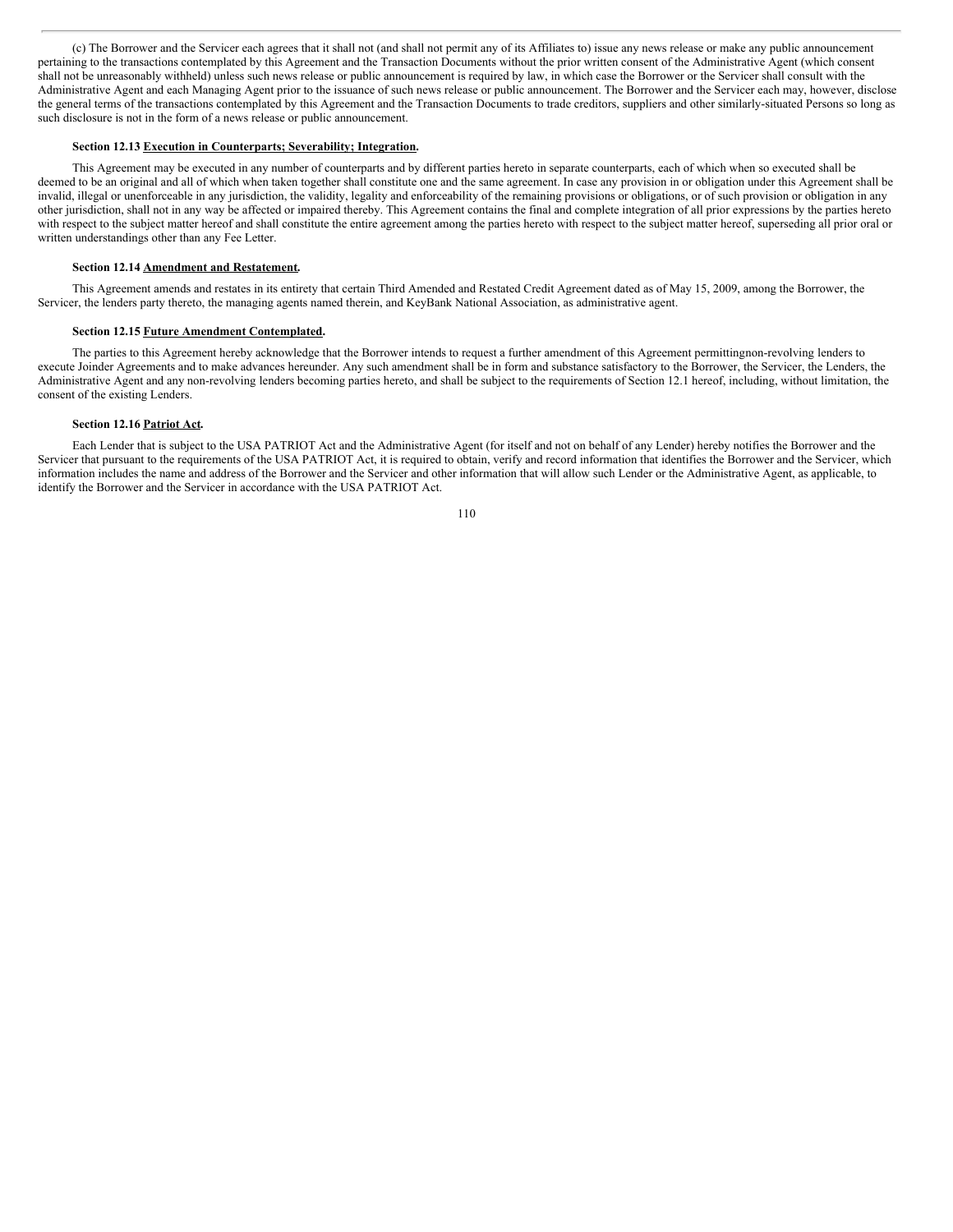Section 12.17 Defaulting Lenders. Notwithstanding anything contained in this Agreement, if any Lender becomes a Defaulting Lender, then, until such time as such Lender is no longer a Defaulting Lender, to the extent permitted by Applicable Law:

(a) Waivers and Amendments. Such Defaulting Lender's right to approve or disapprove any amendment, waiver or consent with respect to this Agreement shall be restricted as set forth in Section 12.1.

(b) Defaulting Lender Waterfall. Until such time as the Default Excess with respect to such Defaulting Lender shall have been reduced to zero, except as otherwise provided in this Section 12.17, any payment of principal, interest, fees, or other amounts received by the Administrative Agent for the account of such Defaulting Lender (whether voluntary or mandatory, at maturity, pursuant to Article VIII or otherwise, and including any amounts made available to the Administrative Agent by such Defaulting Lender pursuant to Section 12.17), shall be deemed paid to and redirected by such Defaulting Lender to be applied at such time or times as may be determined by the Administrative Agent as follows:

first, to the payment of any amounts owing by such Defaulting Lender to the Administrative Agent hereunder;

second, to the payment on a pro rata basis of any amounts owing by such Defaulting Lender to the Swingline Lender hereunder;

third, as the Borrower may request (so long as no Early Termination Event exists), to the funding of any Advance in respect of which such Defaulting Lender has failed to fund its portion thereof as required by this Agreement, as determined by the Administrative Agent;

fourth, if so determined by the Administrative Agent and the Borrower, to be held in a deposit account and released pro rata in order to satisfy such Defaulting Lender's potential future funding obligations with respect to Advances under this Agreement;

fifth, to the payment of any amounts owing to the Lenders or the Swingline Lender as a result of any judgment of a court of competent jurisdiction obtained by any Lender or the Swingline Lender against such Defaulting Lender as a result of such Defaulting Lender's breach of its obligations under this Agreement;

sixth, so long as no Early Termination Event exists, to the payment of any amounts owing to the Borrower as a result of any judgment of a court of competent jurisdiction obtained by the Borrower against such Defaulting Lender as a result of such Defaulting Lender's breach of its obligations under this Agreement; and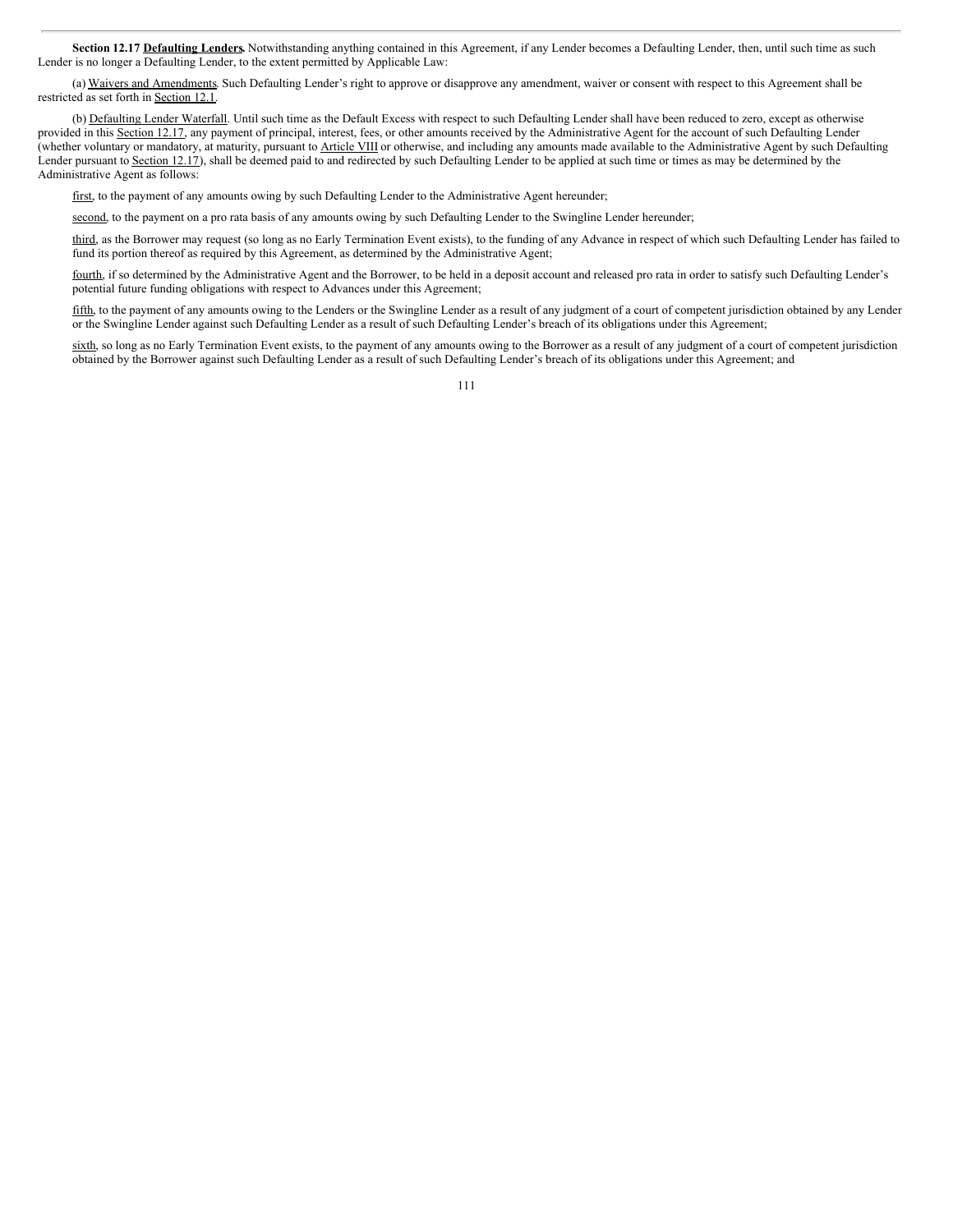seventh, to such Defaulting Lender or as otherwise directed by a court of competent jurisdiction; provided that if  $(x)$  such payment is a payment of the principal amount of any Advances in respect of which such Defaulting Lender has not fully funded its appropriate share, and (y) such Advances were made at a time when the conditions set forth in Section 3.2 were satisfied or waived, such payment shall be applied solely to pay the Advances of allNon-Defaulting Lenders on a pro rata basis prior to being applied to the payment of any Advances of such Defaulting Lender until such time as all Advances and funded and unfunded participations in Swing Advances are held by the Lenders pro rata in accordance with the Commitments without giving effect to Section 12.17(d).

(c) Unused Fee. No Defaulting Lender shall be entitled to receive any Unused Fee for any period during which that Lender is a Defaulting Lender (and the Borrower shall not be required to pay any such fee that otherwise would have been required to have been paid to that Defaulting Lender).

(d) Reallocation of Participations to Reduce Fronting Exposure. All or any part of such Defaulting Lender's participation in Swing Advances shall be reallocated among the Non-Defaulting Lenders in accordance with their respective Applicable Percentages (calculated without regard to such Defaulting Lender's Commitment) but only to the extent that (x) the conditions set forth in Section 3.2 are satisfied at the time of such reallocation (and, unless the Borrower shall have otherwise notified the Administrative Agent at such time, the Borrower shall be deemed to have represented and warranted that such conditions are satisfied at such time), and (y) such reallocation does not cause the aggregate Credit Exposure of any Non-Defaulting Lender to exceed such Non-Defaulting Lender's Commitment. Subject to Section 2.17, no reallocation hereunder shall constitute a waiver or release of any claim of any party hereunder against a Defaulting Lender arising from that Lender having become a Defaulting Lender, including any claim of a Non-Defaulting Lender as a result of such Non-Defaulting Lender's increased exposure following such reallocation.

(e) Repayment of Swing Advances. If the reallocation described in Section 12.17(d) above cannot, or can only partially, be effected, the Borrower shall, without prejudice to any right or remedy available to it hereunder or under law, prepay Swing Advances in an amount equal to the Swingline Lender's Fronting Exposure (the "Swing Prepayment Amount"). Borrower shall pay the Swing Prepayment Amount within forty-five (45) days of written demand from the Administrative Agent; provided, however, upon the occurrence of an Early Termination Event, the Swing Prepayment Amount, if any, shall be immediately due and payable by Borrower.

(f) Defaulting Lender Cure. If the Borrower, the Administrative Agent and the Swingline Lender agree in writing that a Lender is no longer a Defaulting Lender, the Administrative Agent will so notify the parties hereto, whereupon as of the effective date specified in such notice and subject to any conditions set forth therein, that Lender will, to the extent applicable, purchase at par that portion of outstanding Advances of the other Lenders or take such other actions as the Administrative Agent may determine to be necessary to cause the Advances and funded and unfunded participations in Swing Advances to be held pro rata by the Lenders in accordance with the Commitments (without giving effect to Section 12.17(d)), whereupon such Lender will cease to be a Defaulting Lender; provided that no adjustments will be made retroactively with respect to fees accrued or payments made by or on behalf of the Borrower while that Lender was a Defaulting Lender; and provided, further, that except to the extent otherwise expressly agreed by the affected parties, no change hereunder from Defaulting Lender to Lender will constitute a waiver or release of any claim of any party hereunder arising from that Lender's having been a Defaulting Lender.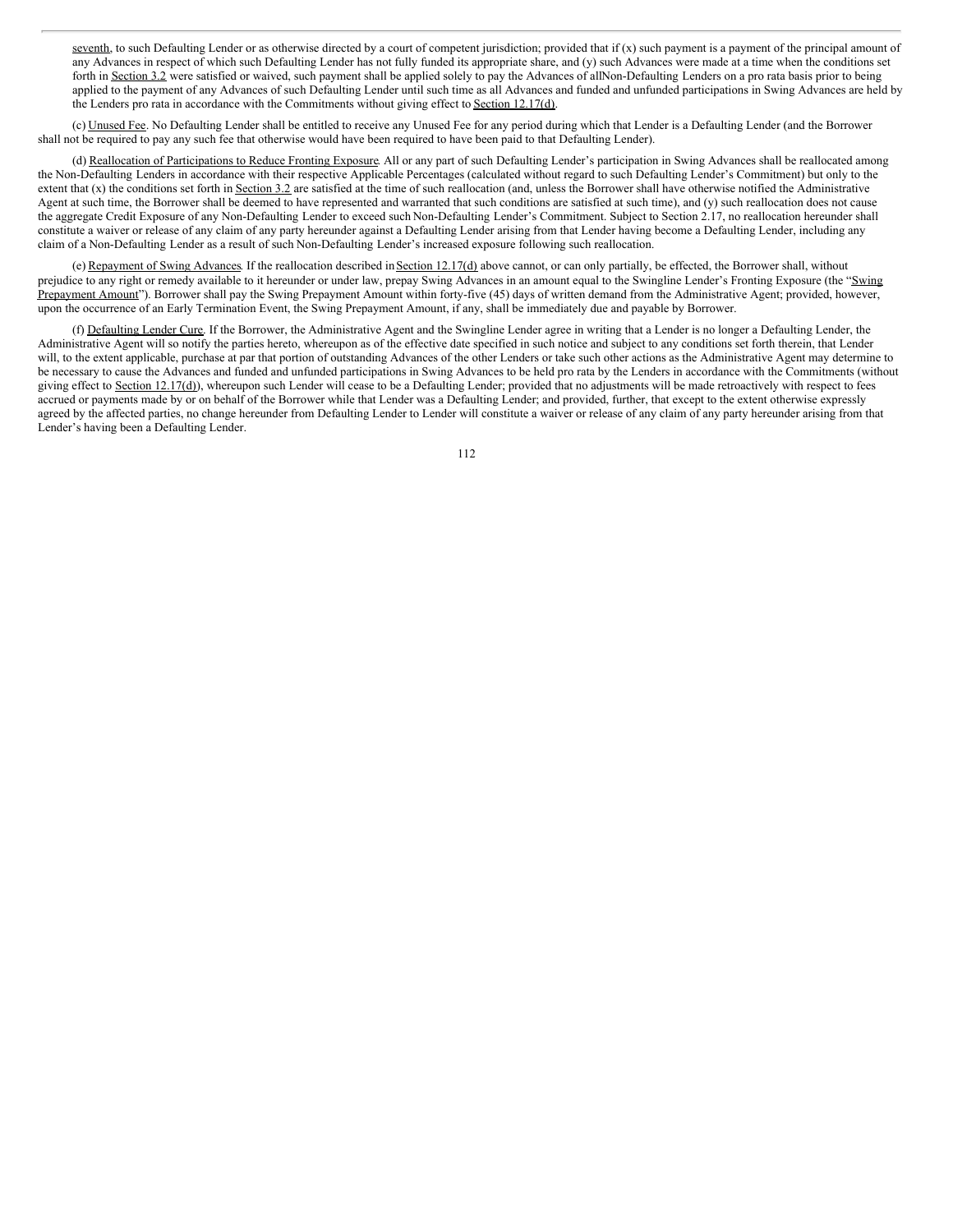(g) New Swing Advances. So long as any Lender is a Defaulting Lender, the Swingline Lender shall not fund Swing Advances unless (i) eachNon-Defaulting Lender shall have consented thereto, and (ii) the Swingline Lender is satisfied that it will have no Fronting Exposure after giving effect to such Swing Advance and any reallocation to other Lenders.

[REMAINDER OF PAGE INTENTIONALLY LEFT BLANK]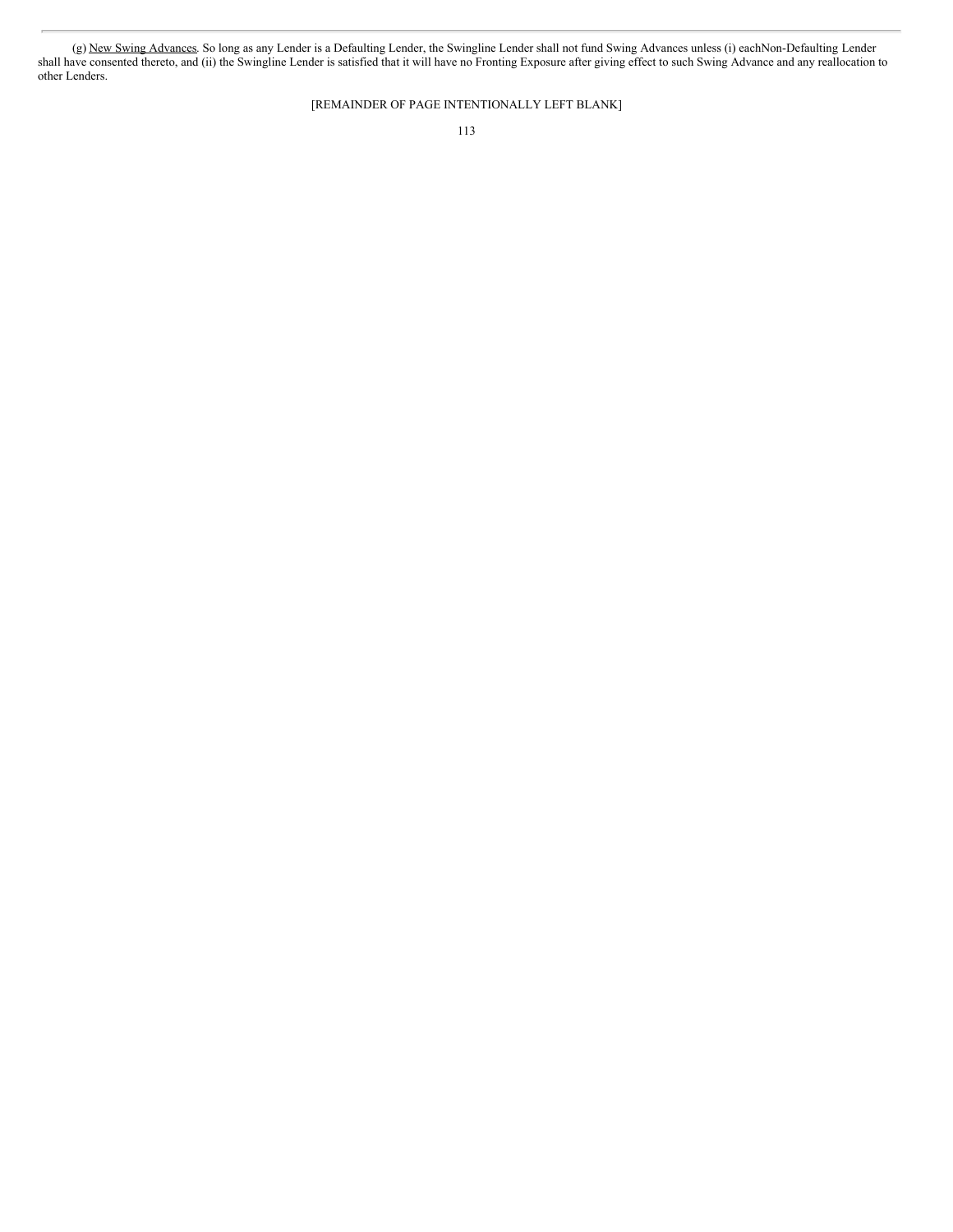IN WITNESS WHEREOF, the parties have caused this Agreement to be executed by their respective officers thereunto duly authorized, as of the date first above written.

# BORROWER: GLADSTONE BUSINESS LOAN, LLC

By

# Title: President

Gladstone Business Loan, LLC 1521 Westbranch Drive, Suite 100 McLean, Virginia 22102 Attention: President Facsimile No.: (703) 287-5801 Phone No.: (703) 287-5800

# SERVICER: GLADSTONE MANAGEMENT CORPORATION

By Title: Chairman

Gladstone Management Corporation 1521 Westbranch Drive, Suite 100 McLean, Virginia 22102 Attention: Chairman Facsimile No.: (703) 287-5801 Phone No.: (703) 287-5800

# [SIGNATURES CONTINUED ON FOLLOWING PAGE]

CREDIT AGREEMENT S-1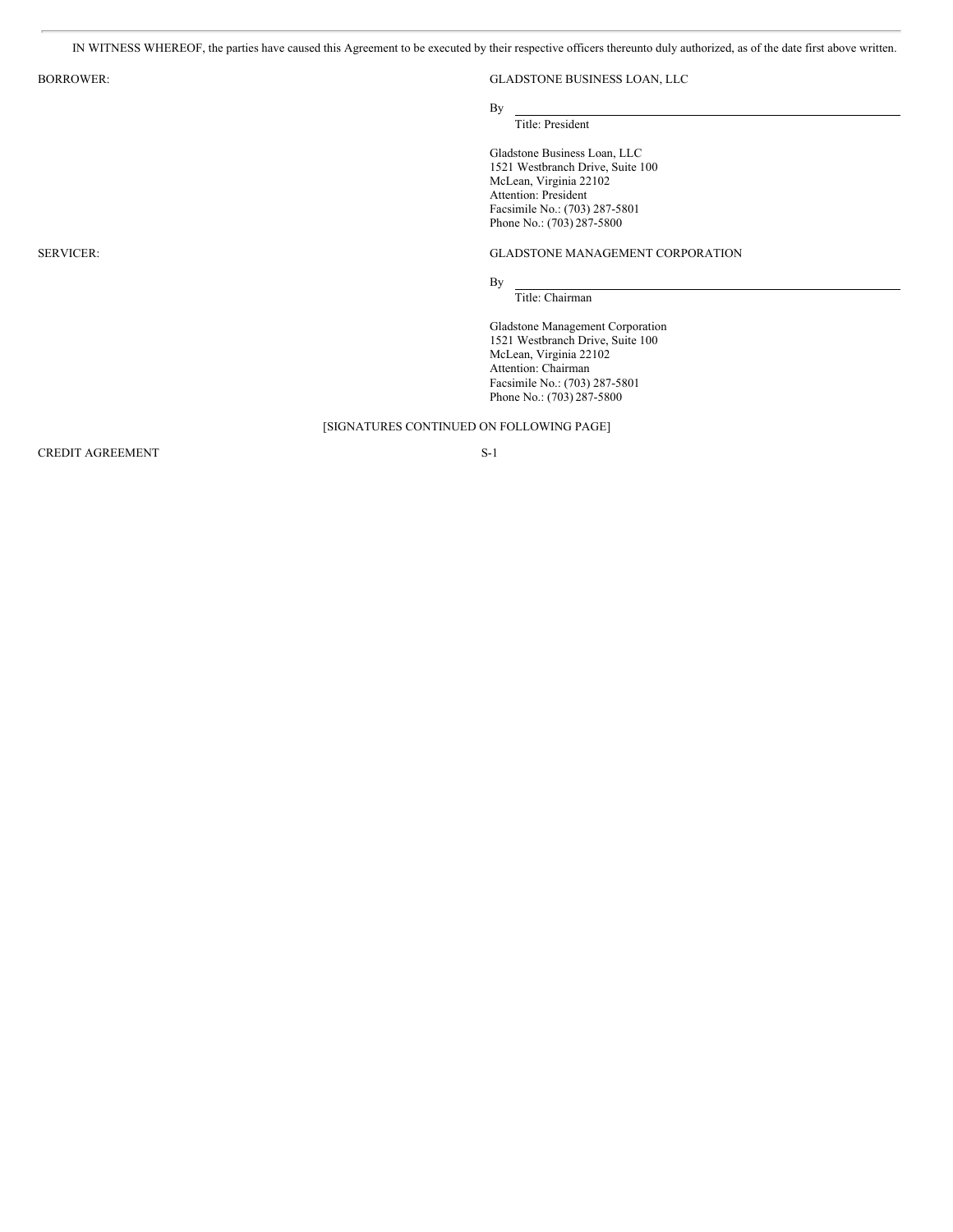LENDER, SWINGLINE LENDER, MANAGING AGENT and LEAD ARRANGER:

KEYBANK NATIONAL ASSOCIATION

# By Title

Commitment: \$75,000,000

Specialty Finance and Syndications 1000 South McCaslin Blvd. Superior, CO 80027 Attention: Richard Andersen Facsimile No.: (216) 370-9166 Telephone No.: (720) 304-1247 E-mail: LAS.Operations.KEF@key.com

with a copy to:

KEYBANK NATIONAL ASSOCIATION Specialty Finance Lending 120 Vantis, Suite 300 Aliso Viejo, CA. 92656 Attention: Rian Emmett Phone: (949) 356-1900 Facsimile: (216) 357-6708

# [SIGNATURES CONTINUED ON FOLLOWING PAGE]

CREDIT AGREEMENT S-2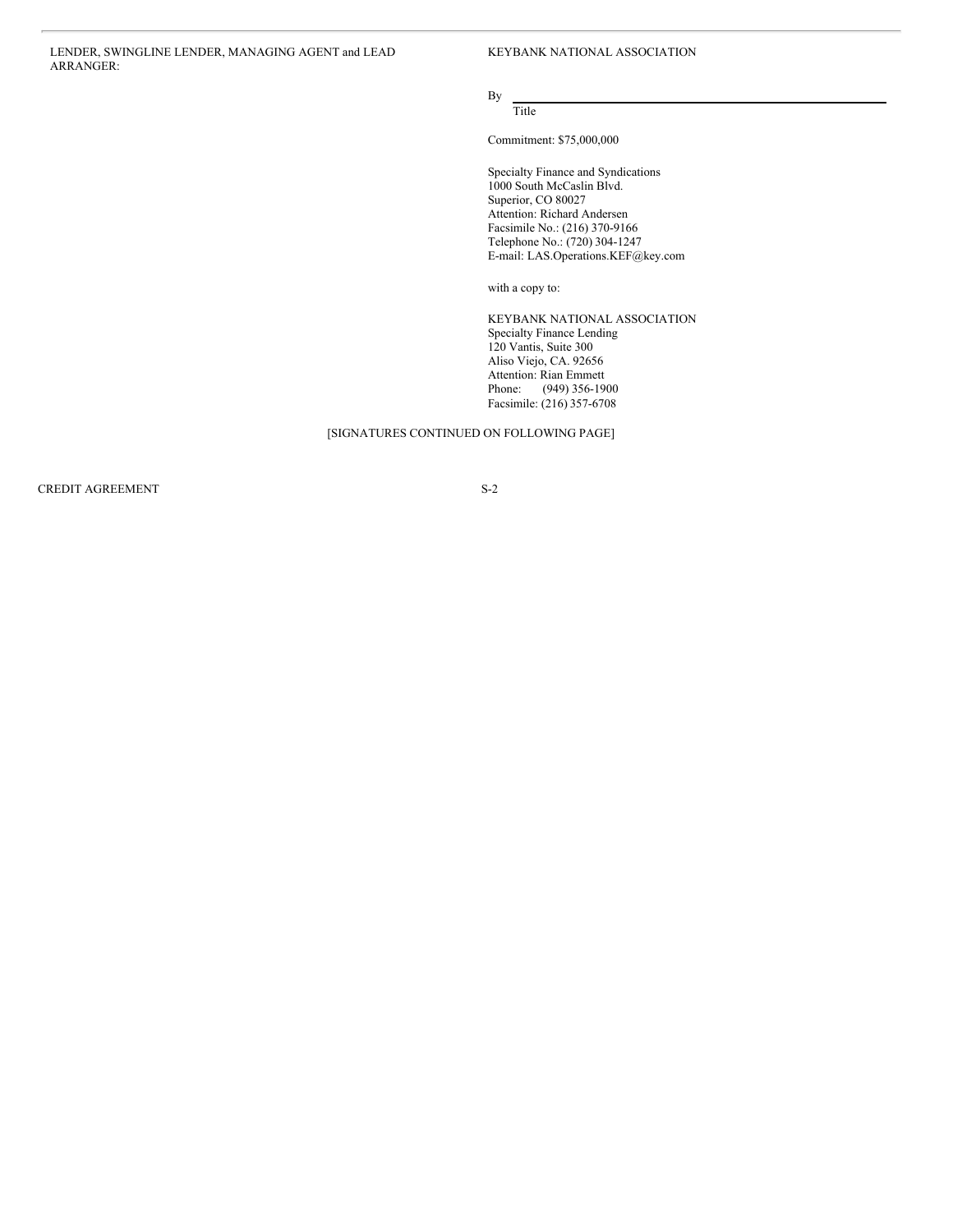# By Title

Commitment: \$15,000,000

17900 Haggerty Road Livonia, MI 48152 Attention: Robert Rosati Phone: (734) 805-4601 Facsimile: (248) 649-2305

With a copy to:

17900 Haggerty Road Livonia, MI 48152 Attention: Howard Ellerbe Phone: (248) 244-6967 Facsimile: (734) 805-4615

# [SIGNATURES CONTINUED ON FOLLOWING PAGE]

 $\begin{tabular}{c} CREDIT AGREEMENT \\ \hline \end{tabular}$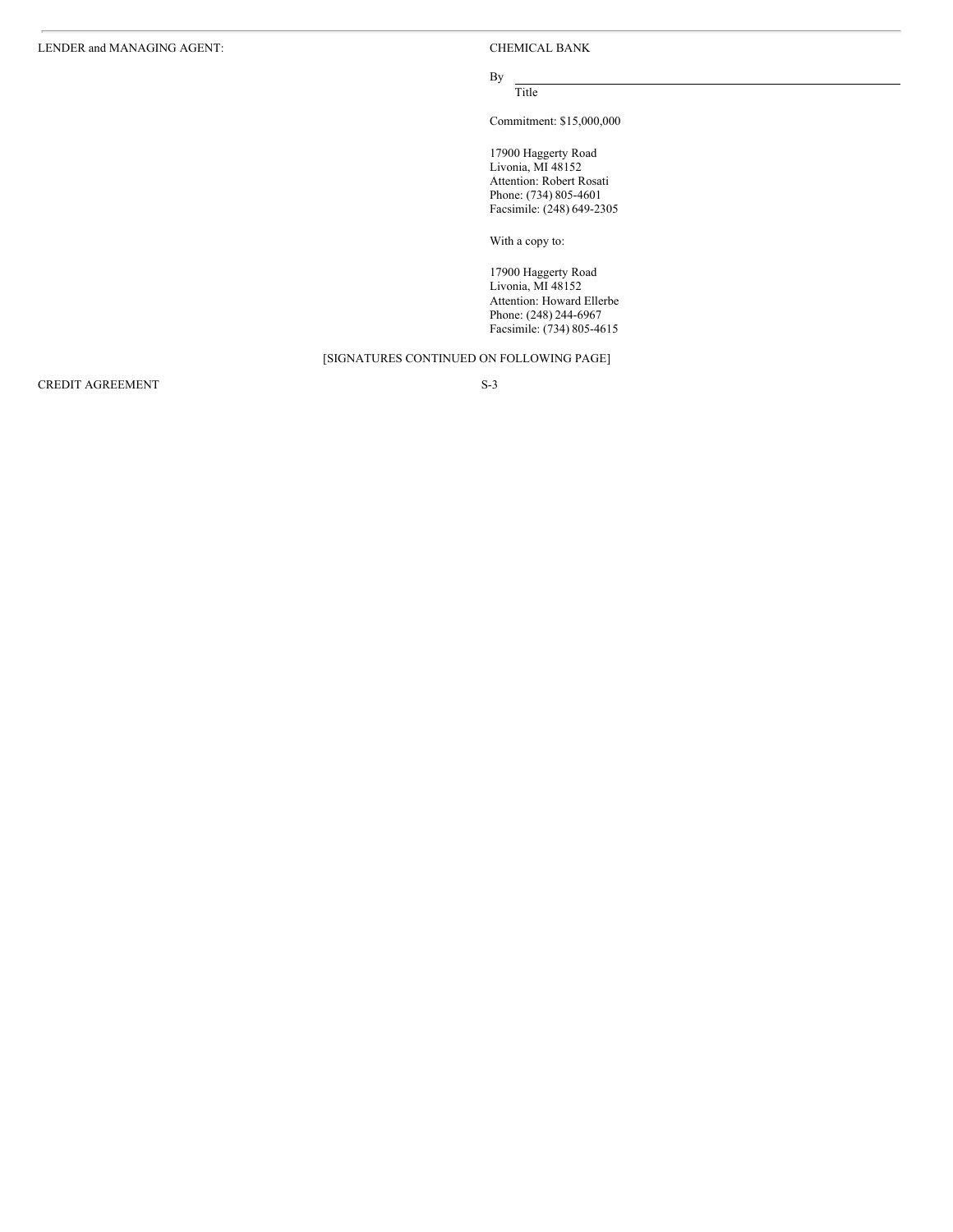By Title

Commitment: \$35,000,000

1325 Avenue of the Americas New York, NY 10019 Attention: Patrick Frisch Phone: (646) 424-6912 Facsimile: (646) 424-6919

[SIGNATURES CONTINUED ON FOLLOWING PAGE]

CREDIT AGREEMENT S-4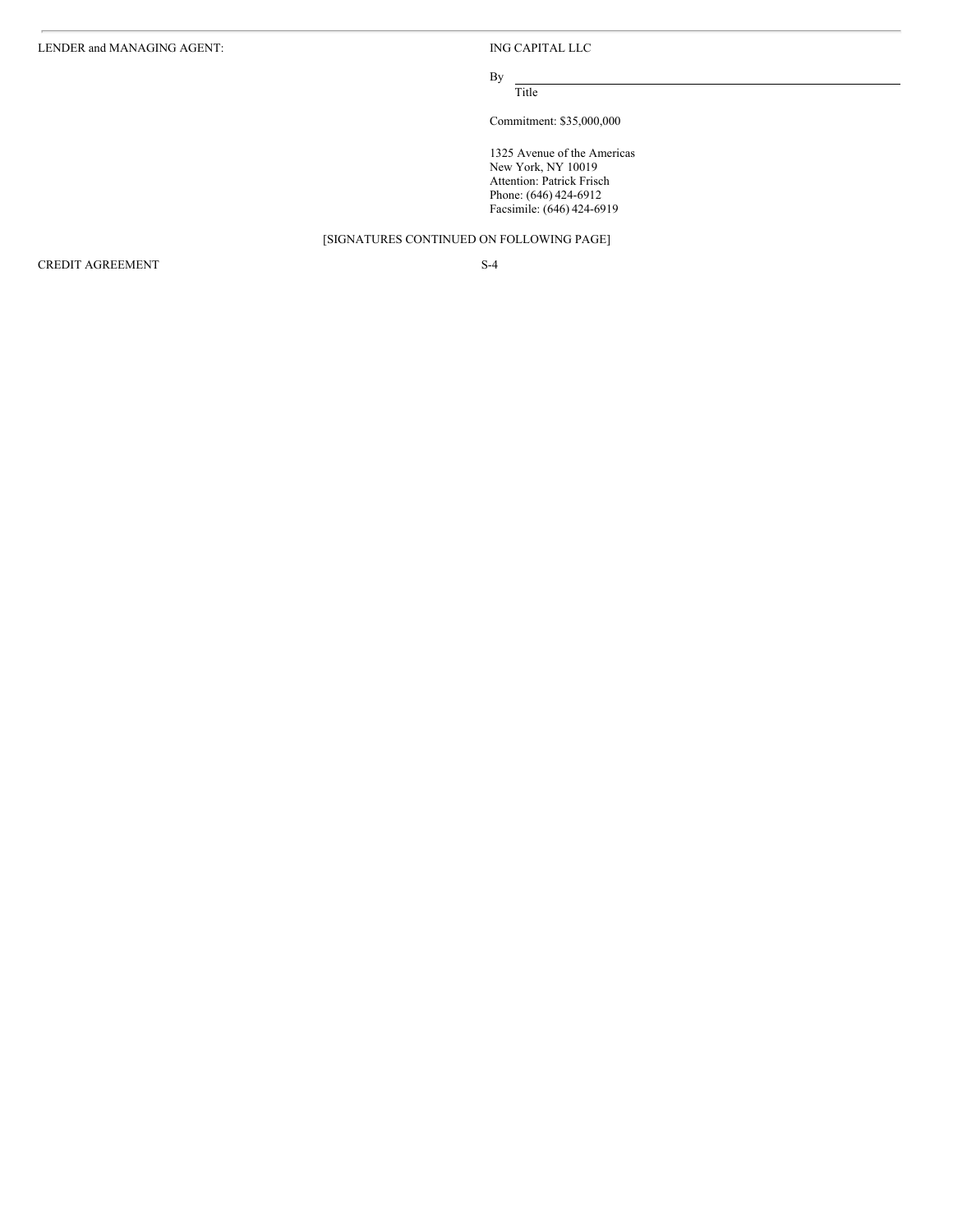KEYBANK NATIONAL ASSOCIATION

# B y Title

KEYBANK NATIONAL ASSOCIATION Specialty Finance and Syndications 1000 South McCaslin Blvd. Superior, CO 80027 Attention: Richard Andersen Facsimile No.: (216) 370-916 6 Telephone No.: (720) 304-1247 E-mail: LAS.Operations.KEF@key.com

CREDIT AGREEMENT

S - 5